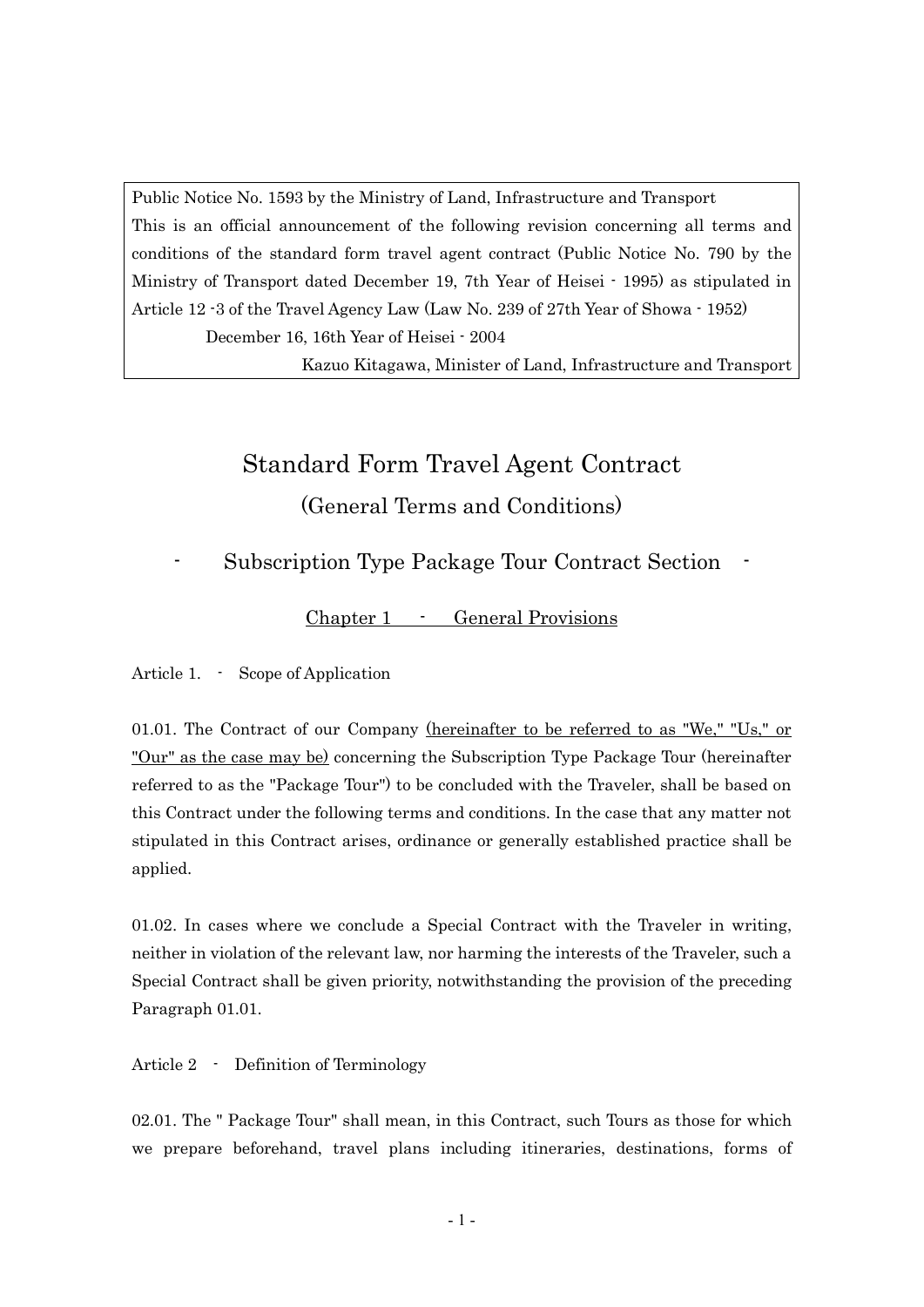transport and contents of accommodation service to be offered to Travelers, as well as the amount of the Tour Price payable to us by the Traveler, which shall be implemented as planned.

02.02. In this Contract, the "Inland Trip" shall refer to trips planned with travel within Japan only, and the "Overseas Trip" shall mean those trips other than inland trips.

02.03. In this Section, the "Communication Contract" shall refer to the Package Tour Contract, concluded for our Package Tour with the card member of our Company, or the credit card company (hereinafter referred to as the "Affiliated Company") affiliated with the company marketing the Package Tour on our behalf, by subscription through telephone, mail, facsimile, or other means of communication. This is subject to receiving prior consent from the Traveler, regarding settlement of the credit obligation or liability held by us, such as the Tour Price, etc., under the Package Tour Contract, on and after the due date of such obligation or liability according to card membership rules as provided separately by the Affiliated Company. This is also subject to payment of the Tour Price, etc. payable under the aforementioned Package Tour Contract, as specified by the method in 12.02, the latter Paragraph of 16.01, and 19.02 hereunder.

02.04. In this Section, the "Electronically Consented Notice" shall refer to the notice issued in acceptance of the subscription for the Contract. The issuance is conducted by means of transmission, through methods utilizing information-communication technologies, via telecommunication lines connecting the computer, facsimile, telex or telephone (hereinafter referred to as the "Electronic Computer, etc."), as used by us, or the company marketing the Package Tour on our behalf, with the Electronic Computer, etc. used by the Traveler.

02.05. In this Contract, the "Date Card Used" shall refer to the date when the Traveler or our Company becomes obligated to pay the Tour Price, etc. or when refundable liability is implemented under the Package Tour Contract.

Article 3. - Contents of Tour Contract

03.01. We undertake the organization of arrangements and administration of itineraries under the Package Tour Contract, such that the Traveler may be provided with transport, transport and accommodation as offered by accommodation facilities, and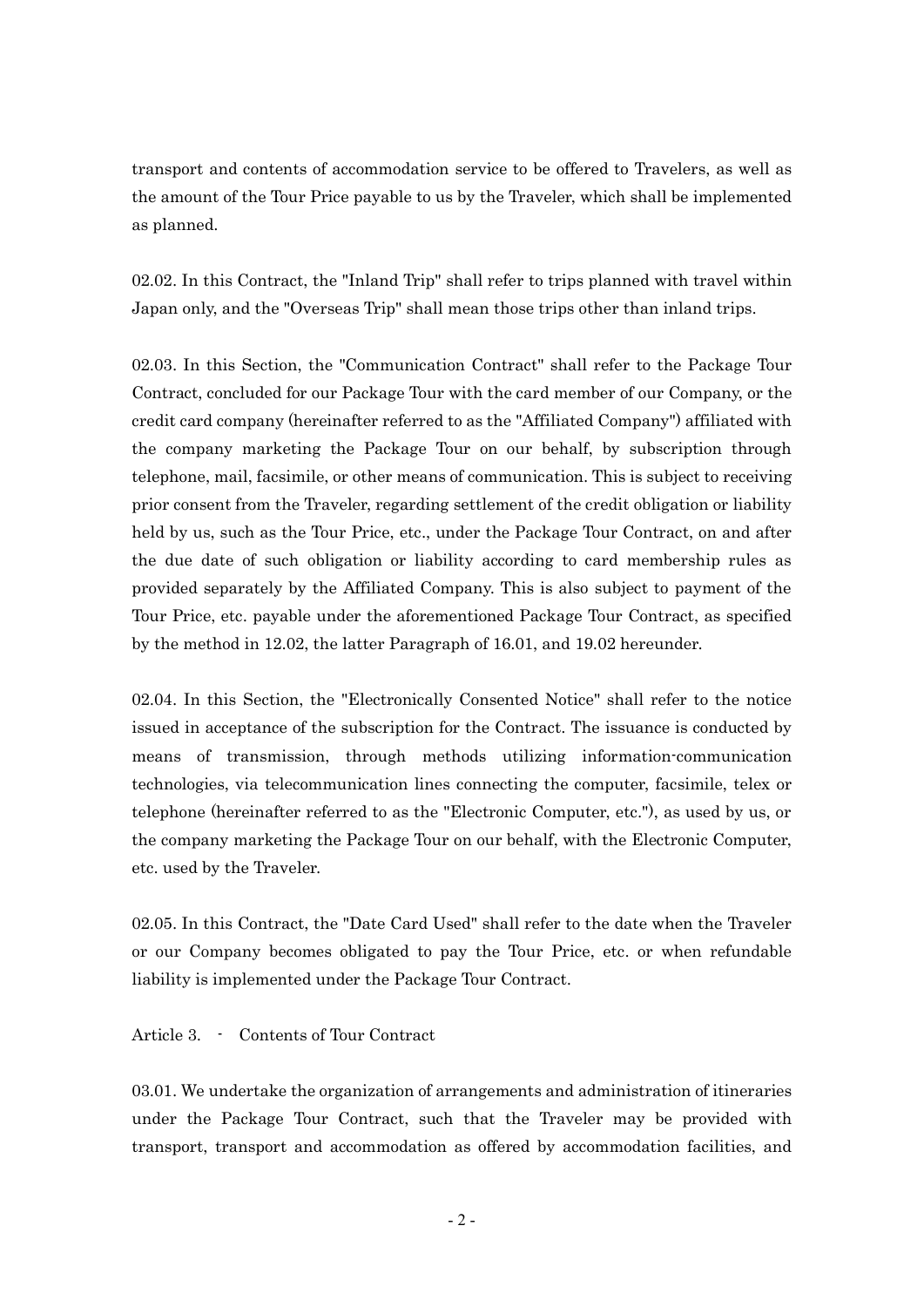other services concerning the Tour (hereinafter referred to as the "Tour Service").

Article 4. - Business Agent

04.01. We reserve the right to engage other travel agents, professional organizers and arrangers, or other helpers in or outside Japan, in having them make arrangements in whole, or in part on our behalf, for the execution of the Package Tour Contract.

#### Chapter 2 - Conclusion of Contract

Article 5. - Subscription for the Tour Contract (In Case the Travel Agent Does Not Fall Under Category III)

05.01. A Traveler who wishes to subscribe for our Package Tour Contract shall fill in the necessary information on the Application Form as designated by us (hereinafter referred to as the "Application Form"), and shall submit it to us together with the required Application Fee as specified separately by us.

05.02. Notwithstanding provision of preceding Paragraph 05.01, the Traveler who wishes to subscribe for our Communication Contract, shall notify us of the name of the desired Package Tour, the start date of the Tour, the aforementioned Traveler's membership number and other information as required (hereinafter in the subsequent Articles referred to as the "Membership Number, etc.").

05.03. The Application Fee as specified in 05.01 above, shall be treated as part of the Tour Price, may be subject to forfeiture in the case of cancellation, or may be used as a penalty charge .

05.04. In cases where the Traveler participating in the Package Tour requires special attention, the aforementioned Traveler shall mention such a request to us at the time of application for the Contract. We shall attempt to accommodate such requests as far as possible.

05.05. Expenses incurred as a result of special arrangements made at the request of the Traveler, under preceding Paragraph 05.04, shall be borne by the Traveler themselves.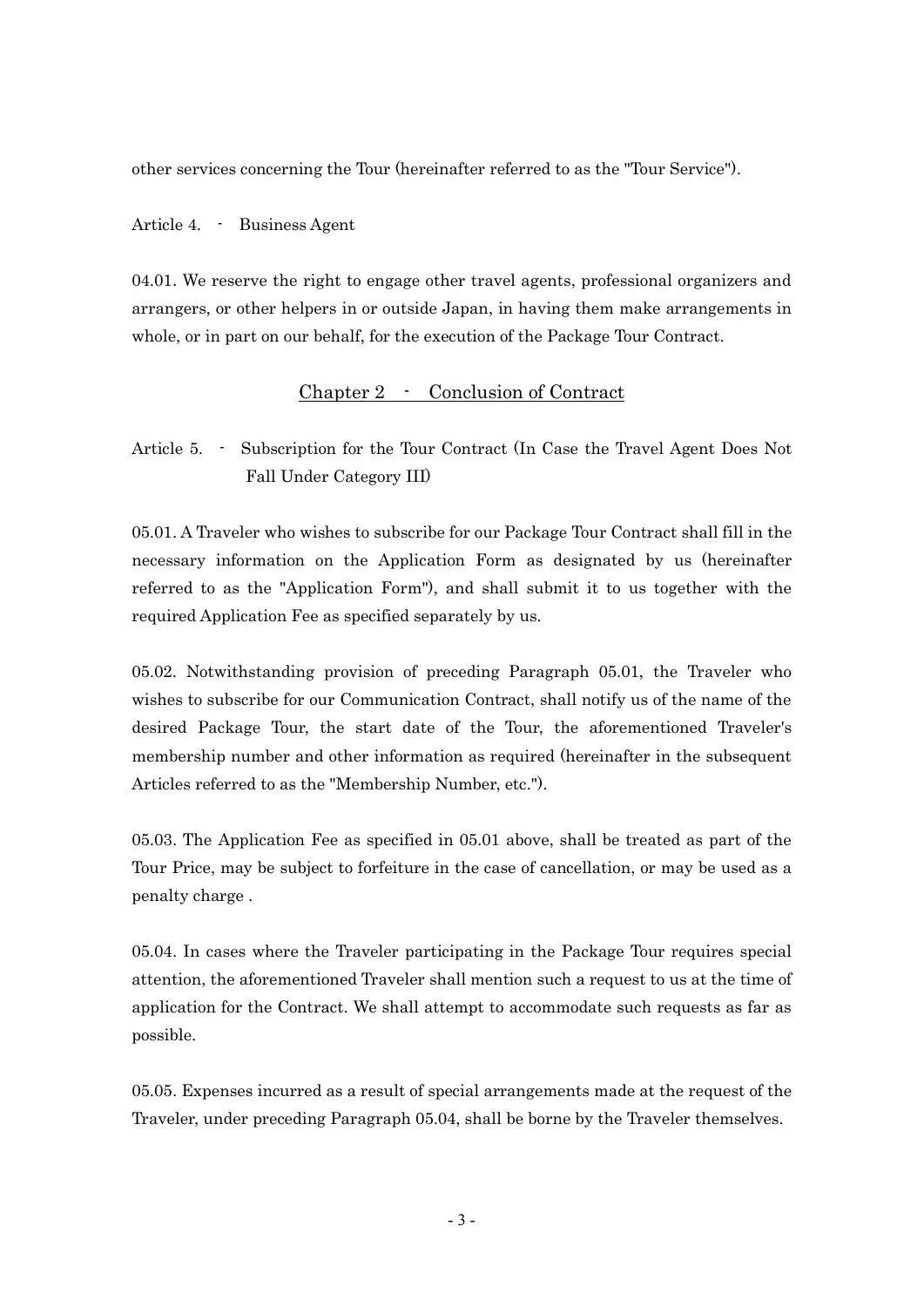### Article 5. - Subscription for Tour Contract (In the Case of a Category III Travel Agent)

05.01. A Traveler who wishes to subscribe for our Package Tour Contract shall fill in the necessary information on the Application Form as designated by us (hereinafter referred to as the "Application Form"), and shall submit it to us together with the required Application Fee payable in the amount specified separately by us within the limit of 20% or less of the Tour Price.

05.02. Notwithstanding the provision of the preceding Paragraph 05.01, the Traveler who wishes to subscribe for our Communication Contract, shall notify us of the name of the desired Package Tour, the start date of the Tour, the aforementioned Traveler's membership number and other information as required (hereinafter referred to as the "Membership Number, etc.").

05.03. The Application Fee specified in 05.01 above shall be treated and used as part of the Tour Price, cancellation fee or penalty charge as required.

05.04. In cases where the Traveler participating in the Package Tour requires special attention, the aforementioned Traveler shall mention such a request to us at the time of application for the Contract. We shall attempt to accommodate such requests as far as possible.

05.05. Expenses incurred as a result of special arrangements made at the request of the Traveler, under the preceding Paragraph 05.04, shall be borne by the Traveler.

Article 6. - Subscription by Telephone, etc.

06.01. Subscriptions for the Package Tour Contract are accepted by means of telephone, mail, facsimile and other means of communications. In such cases, the Contract is not concluded at the time of subscription, and the Traveler for the aforementioned Tour shall submit an Application Form and Application Fee, or notify us of his or her Membership Number, etc. within the period as designated by us, in accordance with the provision of 05.01 or 05.02 of preceding Article 5, after we have notified said Traveler of our acceptance of his or her subscription,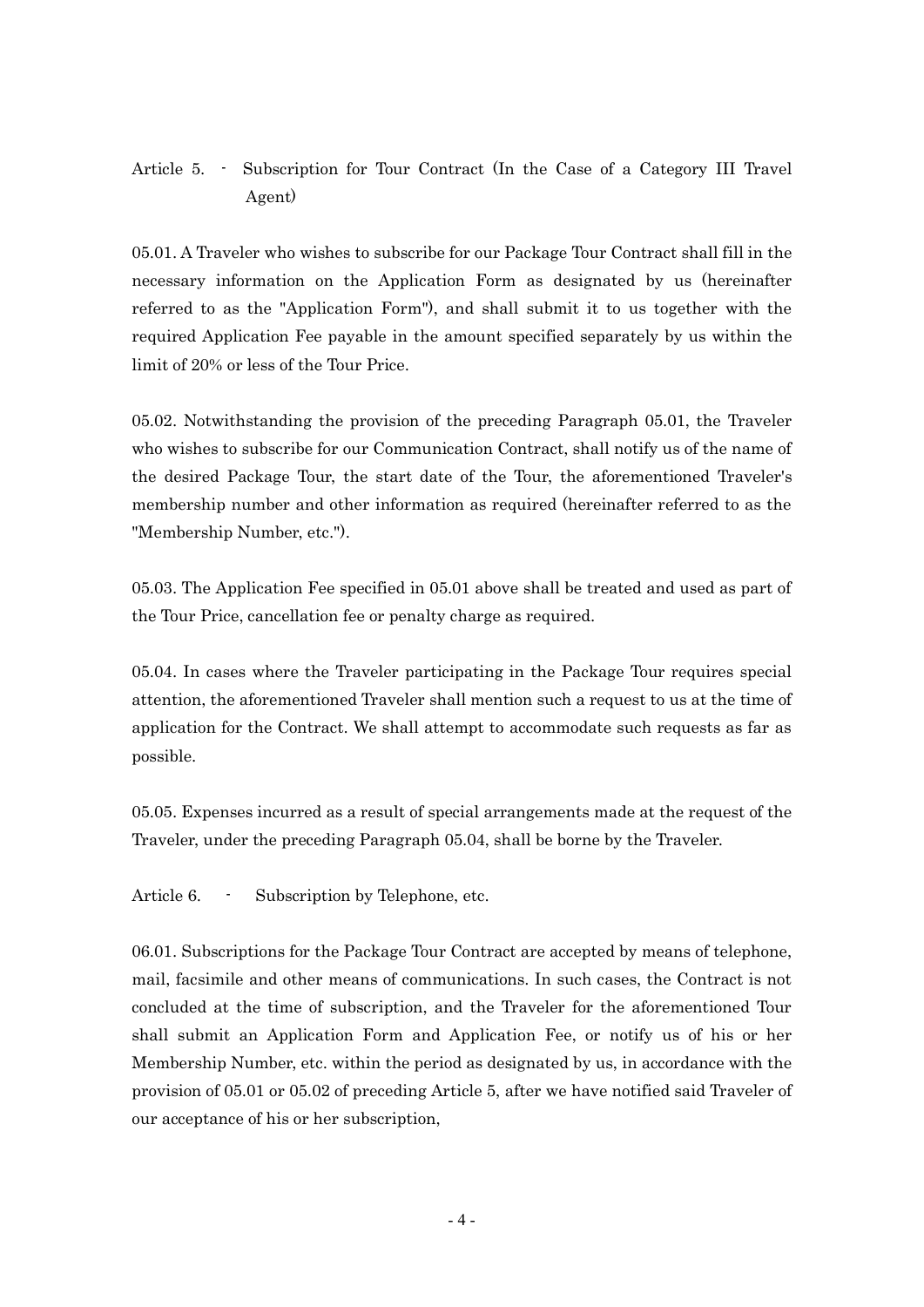06.02. Upon the submission of the Application Form and Application Fee as specified in preceding Paragraph 06.01, or when we have been notified of the Traveler's Membership Number, etc., the order in which we conclude the Package Tour Contract with the aforementioned Traveler shall be in the same order that we received said subscription, with regards to other similar subscriptions.

06.03. In cases where the Traveler fails to submit the Application Fee, or to notify us of his or her Membership Number, etc. within the period specified in 06.01 above, we shall consider such a subscription as not having been received and treat it accordingly.

Article 7. - Rejection of Contract Conclusion

07.01. The following are cases upon which we reserve the right to decline the conclusion the Package Tour Contract.

(1) In cases where the age, sex, qualifications, skills and/or other conditions of the Traveler in question do not meet such conditions as specified by us in advance, as required of Travelers participating in the Tour.

(2) In cases where the number of Travelers subscribing for the Tour has already reached the maximum number of participants as scheduled for the Tour.

(3) In cases where the Traveler in question subscribing for the Tour is likely to create a nuisance for other Travelers or hinder smooth implementation of the Tour as a group.

(4) In cases where there is any inconvenience experienced on our side related to our business, as stemming from the actions of the Traveler in question during the subscription process.

(5) In cases where the Communication Contract is about to be concluded, and the Traveler is unable to settle in whole or in part, the liability related to his or her Tour Price, etc. as stipulated in the card membership rules of the Affiliated Company. Such reasons may be due to, but not limited to, the credit card as held by the Traveler in question, being found to be invalid.

Article 8. - Time that the Tour Contract is deemed Concluded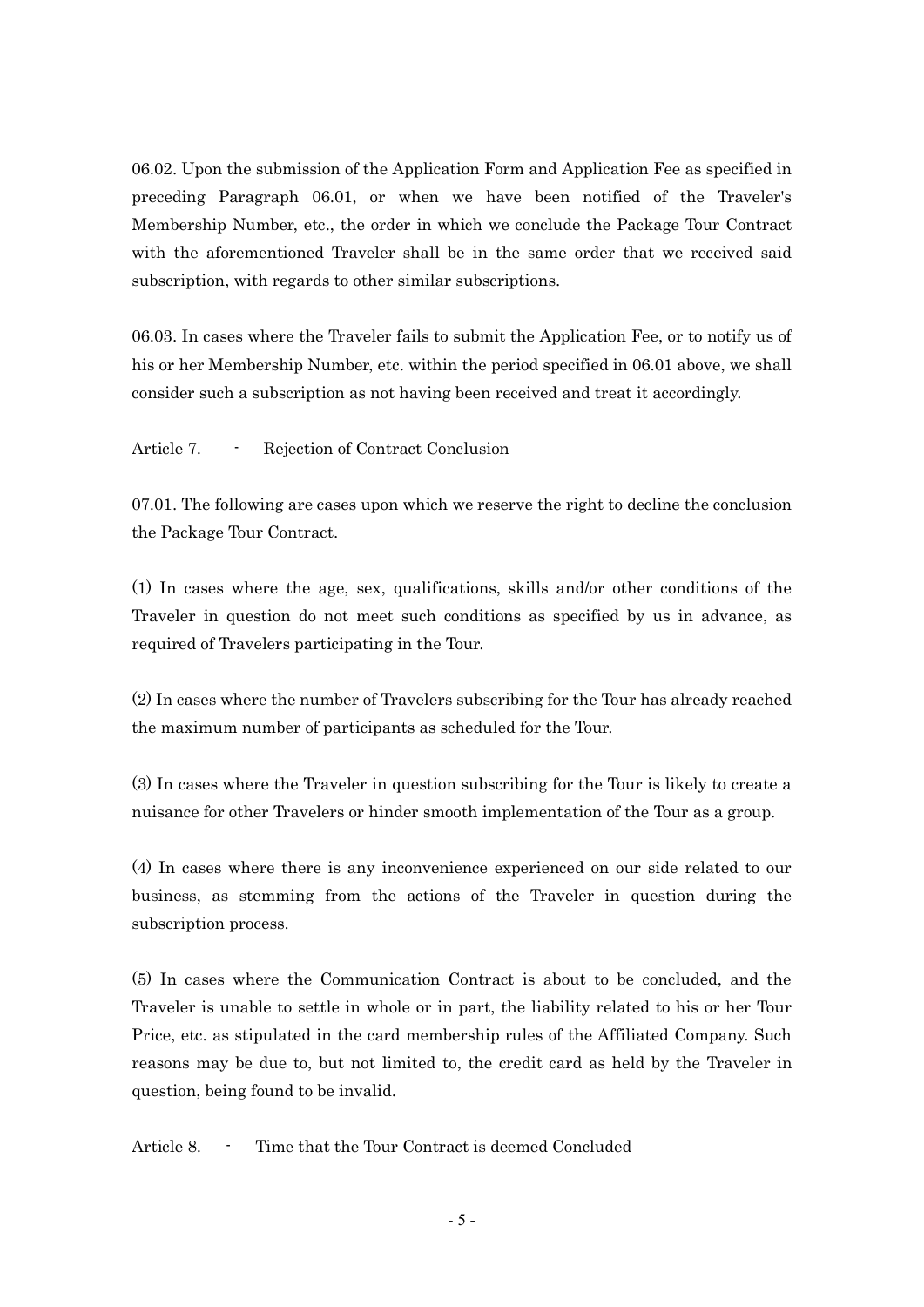08.01. The Package Tour Contract shall be deemed to be concluded, when we have accepted the conclusion of the Contract, and have received the Application Fee as specified in 05.01.

08.02. Notwithstanding the provision of preceding Paragraph 08.01, the Communication Contract shall be considered concluded when we send a notice to the effect of communicating our acceptance of the conclusion of the Contract. An electronic notice of acceptance as sent by us is exception to this, in which case the aforementioned Contract shall be deemed to be concluded when said electronic notice reaches the Traveler.

Article 9. - Delivery of Contract Document

09.01. We shall promptly deliver to the Traveler, a document (hereinafter referred to as the "Contract Document") detailing the itinerary, contents of Tour Service, Tour Prices, and other conditions of the Tour, as well as matters concerning our responsibility with regards to the Tour, after the Tour Contract has been concluded as defined in preceding Article 8.

09.02. The scope of the Tour Service involving our responsibility in making arrangements and administering itineraries under the Package Tour Contract, shall be based on details stated in the Contract Document, as specified in preceding Paragraph 09.01.

Article 10. - The Determinate Document

10.01. In cases where it is not possible to state the determinate itinerary, or the names of transport and/or accommodation facilities in the Contract Document as specified in preceding Article 09.01., we shall list, on a limited basis, the names of facilities scheduled for accommodation and the name of intended transport facilities on the Contract Document. Further to delivering such a Contract Document, we shall also deliver a document with descriptions of determinate conditions (hereinafter referred to as the "Determinate Document") on or before the date as specified in said Contract Document, but no later than the day immediately preceding the starting date of the Tour (or the starting date of the Tour, in cases where subscriptions for the Package Tour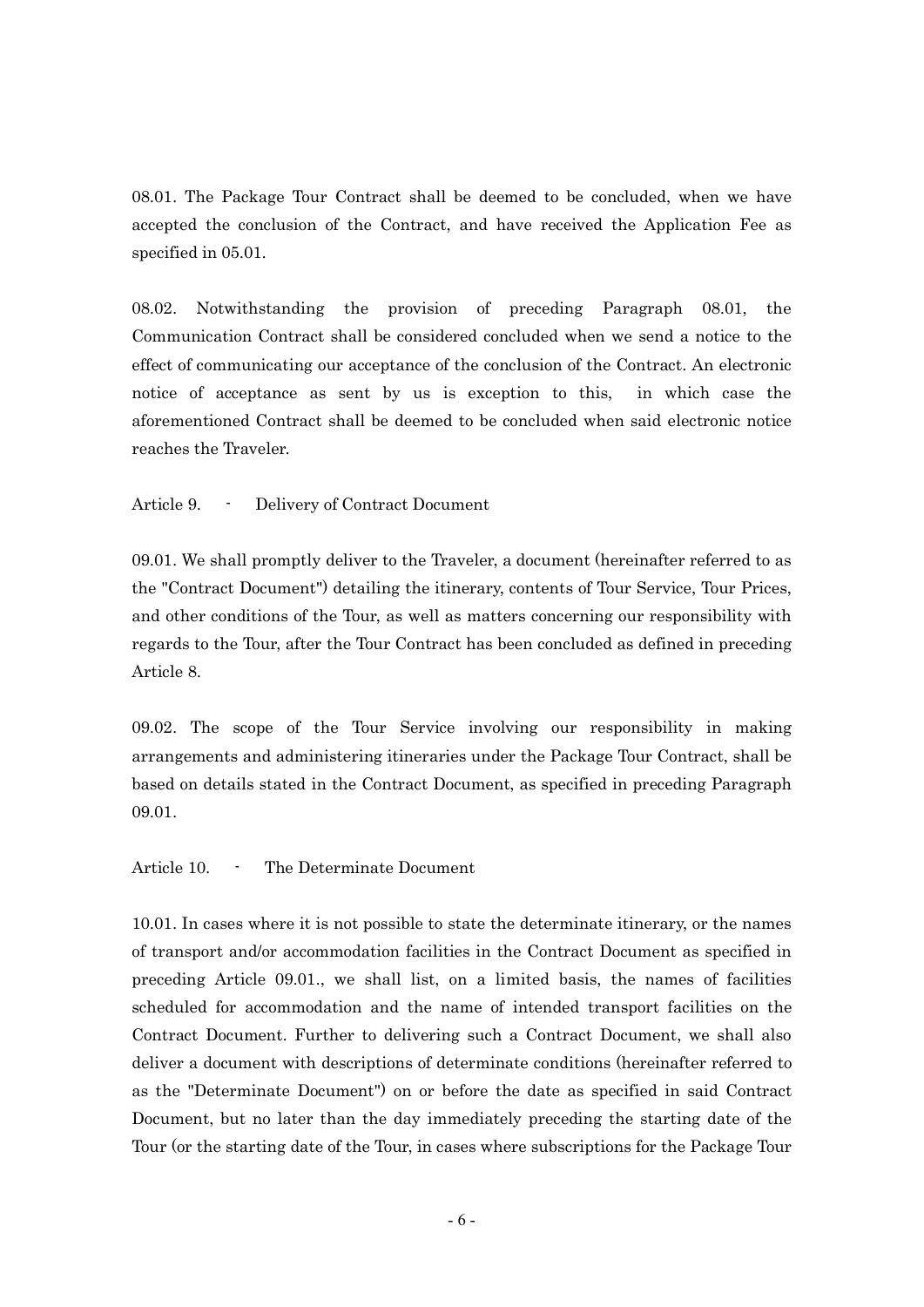Contract are made during the 7-day period leading up to the start date of the tour) .

10.02. With respect to preceding Paragraph 10.01., in cases where an enquiry is received from a Traveler who wishes to confirm the condition of arrangements, we shall respond promptly and properly to such an enquiry, even prior to the delivery of the Determinate Document to said Traveler.

10.03. In cases where the Determinate Document has been delivered as specified in 10.01., the scope of the Tour Service involving our responsibility to arrange and administer the itinerary, shall be limited to the scope as described in said Determinate Document.

Article 11. - Method of Utilizing Telecommunication Technology

11.01. Assuming prior consent of the Traveler has been obtained; when said Traveler has been provided with details such as the itinerary, contents of the Tour Service, the Tour Price, other conditions of the Tour, and our responsibility (hereinafter referred to in this Article as the "Described Details"), to be stated in the document, the Contract Document, or the Determinate Document, at such a time when he or she is about to conclude the Package Tour Contract, and said provision is by means of utilizing telecommunications technology, instead of physically delivering the aforementioned document(s) to said Traveler, we shall confirm that the Described Details have been recorded on a file as equipped in and as capable of communications equipment and as used by the Traveler (confined to the use of said Traveler) and have been viewed by said Traveler.

11.02. With respect to preceding Paragraph 11.01., when the communications equipment used by the aforementioned Traveler is not equipped with and/or not capable of the function of recording the Described Details, we shall record the Described Details on a file (for exclusive use of the said Traveler) as equipped in and as capable of communications equipment used by us, and confirm that said Traveler has viewed the Described Details.

Article 12. - Tour Price (In Case the Travel Agent Does Not Fall Under Category III)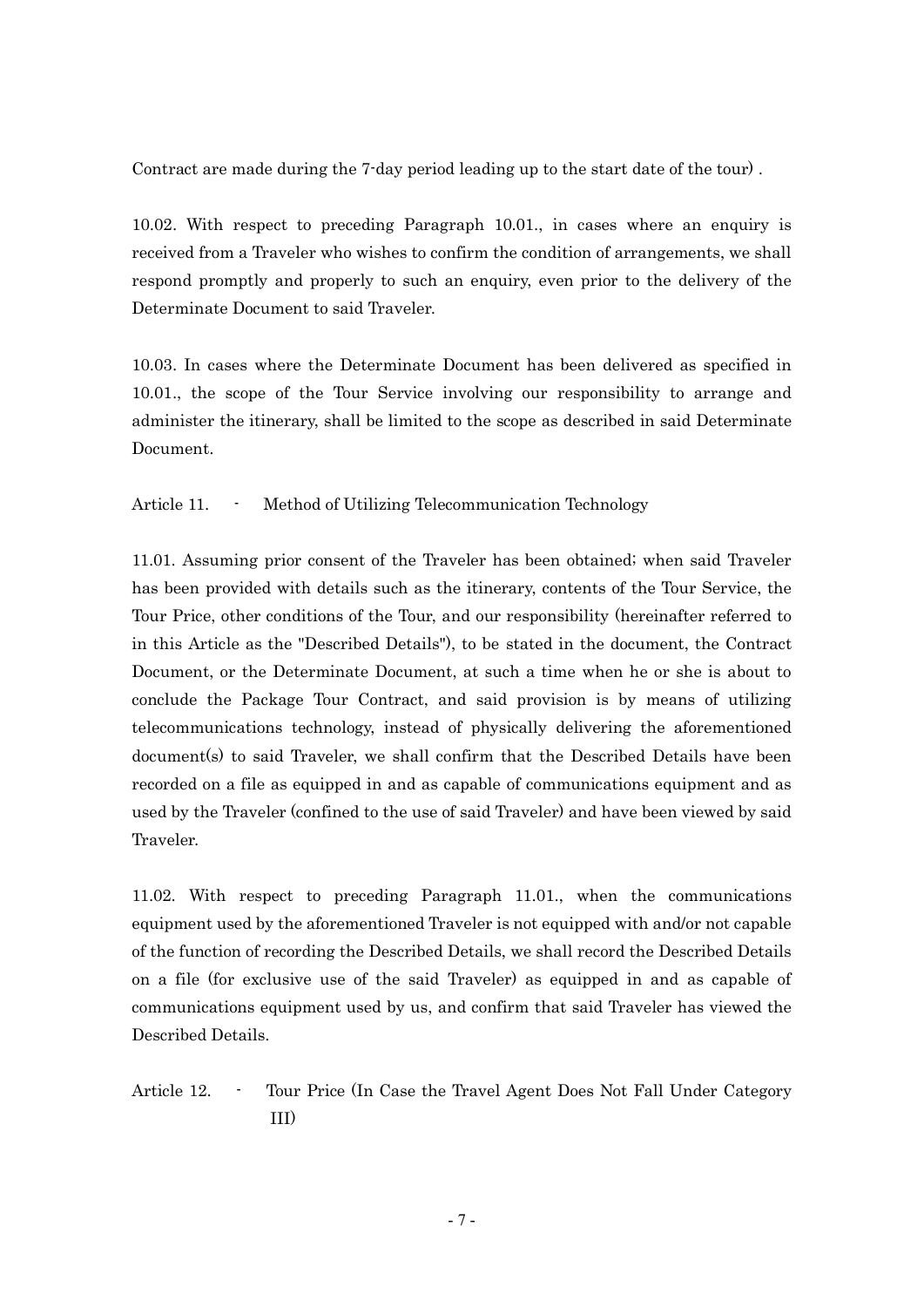12.01. The Traveler shall pay to us, the amount of the Tour Price as specified in the Contract Document, on or before the date specified in the Contract Document, and prior to the starting date of the Tour.

12.02. Upon conclusion of the Communication Contract, we shall receive payment of the amount of the Tour Price as specified in the Contract Document by the credit card of our Affiliated Company, and without the need to obtain the Traveler's signature on the designated voucher. In this case, the date of card used shall be considered as the date that the Tour Contract is concluded.

Article 12. - Tour Price (In the Case of a Category III Travel Agent)

12.01. The Traveler shall pay to us the Tour Price as specified in the Contract Document on or before the date specified in the Contract Document after the start date of the Tour. Please note that we will not accept receipt of the Tour Price prior to the start of the Tour except for the Application Fee.

12.02. Upon conclusion of the Communication Contract, we shall receive payment of the Tour Price, in the amount specified in the Contract Document, by the credit card of our Affiliated Company without the need to obtain the Traveler's signature on the designated voucher. In this case, the Use Date of the aforementioned card shall be considered, as for the Application Fee, as the date that the Tour Contract is concluded, and, as for the Tour Price excluding the Application Fee, as the date described in the Contract Document after the start date of the Tour.

### Chapter 3 - Alteration of the Contract

Article 13. - Alteration of Contract Contents

13.01. In cases where unusual and unforeseen circumstances arise due to reasons beyond our control, including, but not limited to acts of God/providence, acts of war, civil commotion, suspension and/or closure of Tour Services such as transport and accommodation facilities, exercises and/or orders from government and other public agencies, the need to use transport services not based on our original transport plan, and such circumstances affect the safe and smooth implementation of the Tour, we may be required to change the itinerary contents of the Tour Service, and other contents of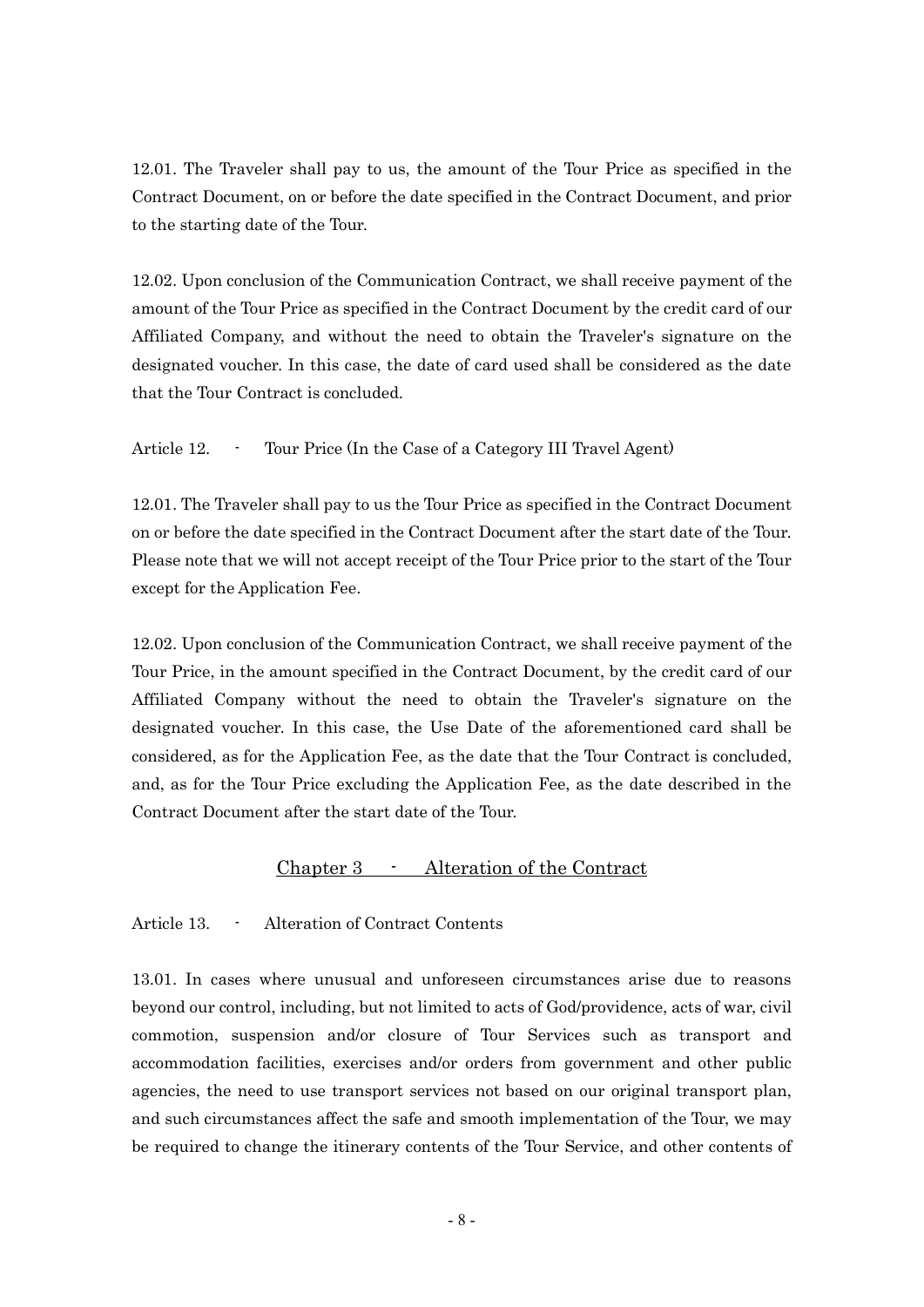the Package Tour Contract (hereinafter referred to as the "Contract Contents") by promptly informing and/or explaining to the Traveler beforehand, reasons for the nature of such circumstances being beyond our control, and the correlation between such circumstances and subsequent changes. This shall be the case except at the time of an emergency, where the Traveler is informed and/or receives an appropriate explanation after such changes have been made.

#### Article 14. - Alteration of Tour Price

14.01. In cases where the transport fare and charge applicable to the transport facilities being used for the implementation of the Package Tour (hereinafter in this Article referred to as the "Applicable Fare and Charge") are increased or reduced considerably beyond price levels as normally assumed, due to significant changes to economic and/or other conditions, compared with the Applicable Fare and Charge specified at the time when the Package Tour was originally offered, we shall be permitted to increase or reduce the amount of the Tour Price within the range of the amount so increased or reduced.

14.02. In cases where we increase the Tour Price as provided for in preceding Paragraph 14.01., we shall inform the Traveler to that effect no later than the 15th day prior to the starting date of the Tour.

14.03. In cases where the Applicable Fare and Charge are reduced as provided for in 14.01., we shall lower the Tour Price by the amount so reduced in accordance with the provision of said Paragraph.

14.04. In cases where changes in the contents of the Tour Contract, according to the provision of preceding Article 13, result in any increase or decrease to accrue in the expenses required for the implementation of the Tour (including cancellation charges for the Tour Service not received due to changes in the contents of said Contract, penalties and/or other prepaid or payable expenses), we reserve the right to make changes to the amount of the Tour Price, within the range of the amount increased or reduced when such Contract Contents are changed (except when such a change is the result of a lack of vacancies in the transport and accommodation facilities, or rooms and other facilities, despite the relevant Tour Service and seats/places as provided by the transport and accommodation facilities) .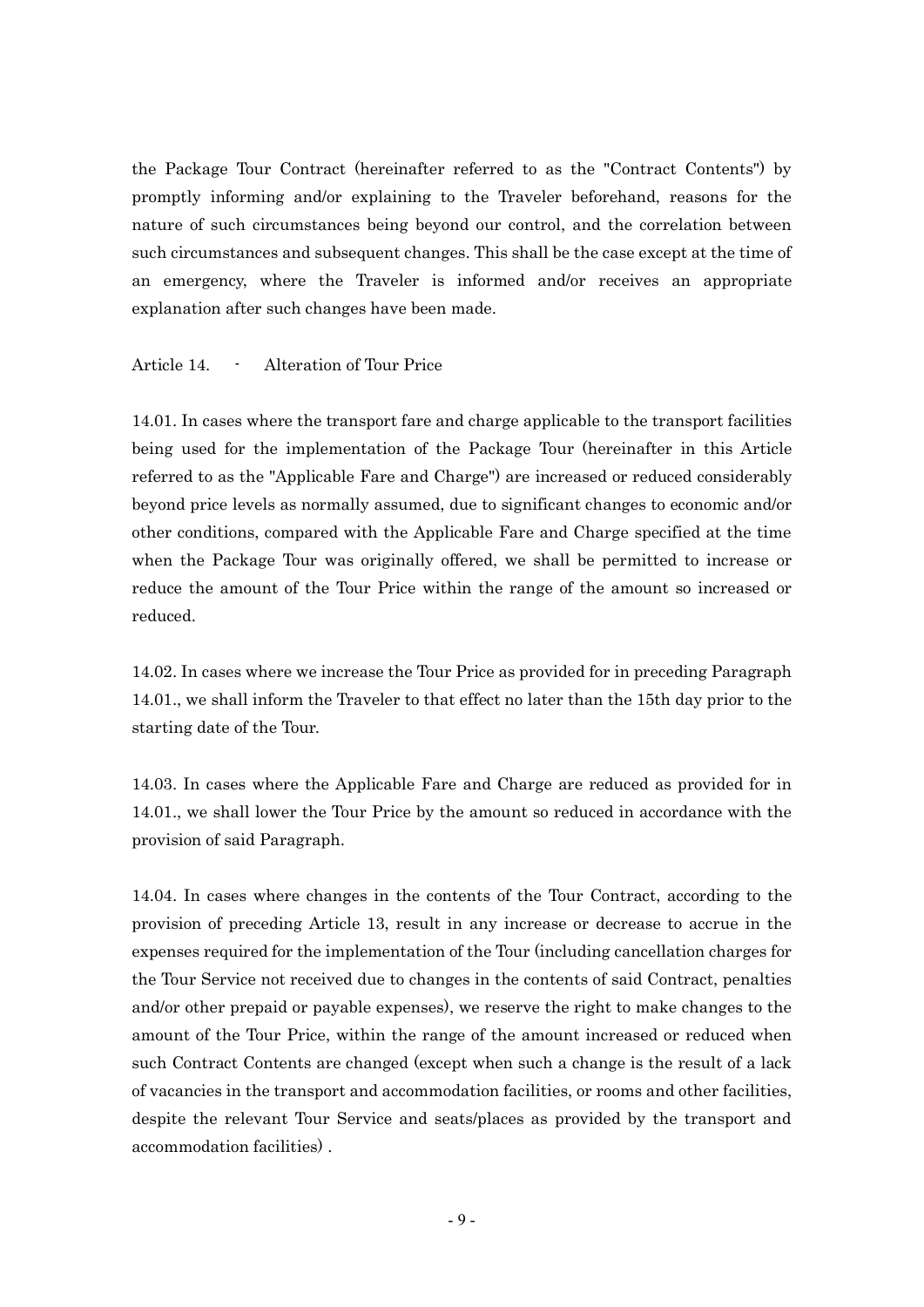14.05. When the number of people participating in the Tour changes due to reasons not attributed to us after the conclusion of the Package Tour Contract, in cases where we have stated in the Contract Document that the Tour Price varies with the number of people utilizing the transport and accommodation facilities, we reserve the right to change the amount of the Tour Price as described in the Contract Document.

Article 15. (Change of Traveler )

15.01. A Traveler who has concluded a Package Tour Contract with us, may assign his/her status under said Contract to a third party, subject to our consent.

15.02. In cases where the Traveler wishes to obtain our consent as provided for in preceding paragraph 15.01, said Traveler shall fill in the necessary information on a form as designated by us, and submit it with the handling fee of a designated amount, to us.

15.03. The assignment of said status under the Contract, as provided for in 15.01., shall take effect when approved by us. After such approval, the third party who has acquired such status under the Tour Contract, shall inherit all rights and obligations concerning said Package Tour Contract as originally concluded by the Traveler.

### Chapter 4 - Cancellation of the Contract

Article 16. - The Traveler's rights in canceling the Contract

16.01. The Traveler may, at any time, cancel the Package Tour Contract by paying to us the cancellation fee as specified in Schedule I. In cases where said Traveler wishes to cancel the

Communication Contract, we shall accept and process payment of the cancellation fee by using the card of our Affiliated Company without obtaining said Traveler's signature on the designated voucher.

16.02. The Traveler may cancel the Package Tour, in the following instances without having to pay the cancellation fee before the start of the Tour, notwithstanding the provision of preceding Paragraph 16.01.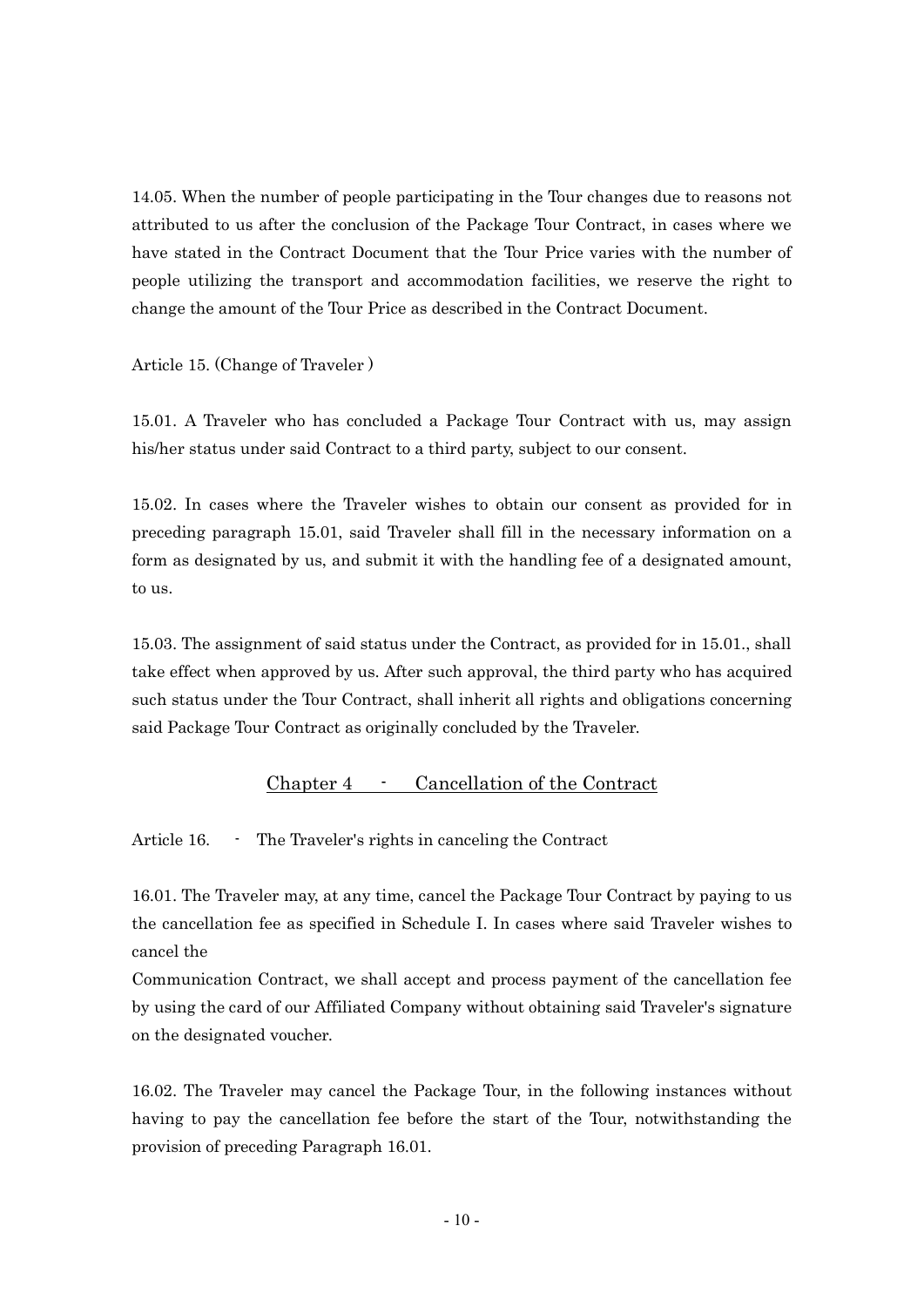(1) In cases where the Contract Contents are changed by us. This is, however, limited only to those cases resulting from such changes as those listed in the left column of Schedule II and other important changes.

(2) In cases where the Tour Price is increased under the provision of 14.01.

(3) In cases where unusual and unforeseen circumstances arise due to reasons beyond our control, including, but not limited to acts of God/providence, acts of war, civil commotion, suspension and/or closure of Tour Services such as transport and accommodation facilities, exercises and/or orders from government and other public agencies, and other such circumstances that affect the safe and smooth implementation of the Tour, or that have increased the potential of disabling the tour to an extreme extent.

(4) In cases where we fail to deliver the Determinate Document to the Traveler on or prior to the date specified in 10.01.

(5) In cases where the implementation of the Tour is prevented/precluded as scheduled according to the itinerary described in the Contract Document, as a result of causes attributed to us.

16.03. When the Traveler is unable to receive the Tour Service as described in the Contract Document after the start of the Tour, due to causes not attributed to him/her, or when we inform him/her to this effect, said Traveler may cancel the Contract for that portion of the Tour Service which he/she is unable to receive, without paying the cancellation fee, notwithstanding the provision of 16.01.

16.04. In the case of preceding Paragraph 16.03, we shall refund to the Traveler: the portion of the Tour Price as represented by the portion of the Tour Service which has become unavailable. However, when the afore-mentioned case is not due to causes attributed to us; we shall refund to said Traveler: the afore-mentioned amount, after deduction of the cancellation fee, and after the application of any penalties and/or other amounts already paid, or related to expenses payable from such a time, for said Tour Service.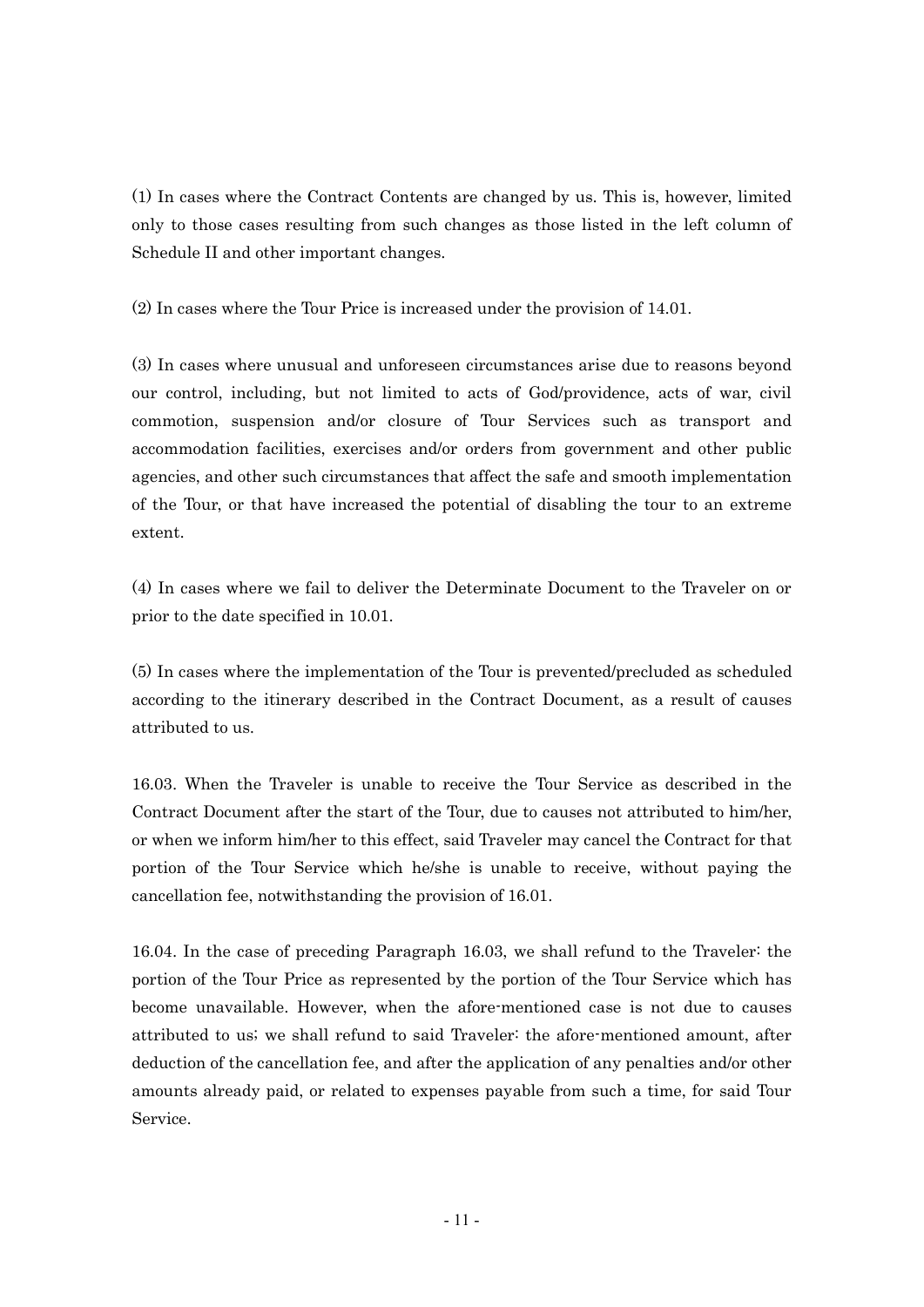Article 17. - Our Right to Cancel the Contract - Cancellation before the Start of the Tour

17.01. We reserve the right to cancel the Package Tour Contract before the start of the Tour by explaining to the Traveler about the reason for the cancellation, in the following instances.

(1) In cases where it becomes known that the Traveler does not meet the conditions required of Tour participants, such as age, sex, qualifications, skills, etc., as specified by us beforehand.

(2) In cases where the Traveler is considered unable to participate in said Tour due to illness, the absence of a necessary aide/helper and/or other such causes.

(3) In cases where the Traveler is likely to create a nuisance for other Travelers and/or hinder smooth implementation of the Tour as a group.

(4) In cases where the Traveler requests extra burden in regards of the contents of the Contract beyond a reasonable extent.

(5) In cases where the number of Travelers participating in the Tour does not reach the minimum number of participants for the Tour as specified in the Contract Document.

(6) In cases where it is extremely likely that Tour conditions required for implementation of the Tour as described at the time of the conclusion of the Contract, such as the amount of snowfall necessary for a ski Tour, shall not come into being.

(7) In cases where unusual and unforeseen circumstances arise due to reasons beyond our control, including, but not limited to acts of God/providence, acts of war, civil commotion, suspension and/or closure of Tour Services such as transport and accommodation facilities, exercises and/or orders from government and other public agencies, and other such circumstances that affect the safe and smooth implementation of the Tour as scheduled according to the itinerary described in the Contract Document, or that have increased the potential of disabling the tour to an extreme extent.

(8) In cases where the Communication Contract has been concluded, and the Traveler is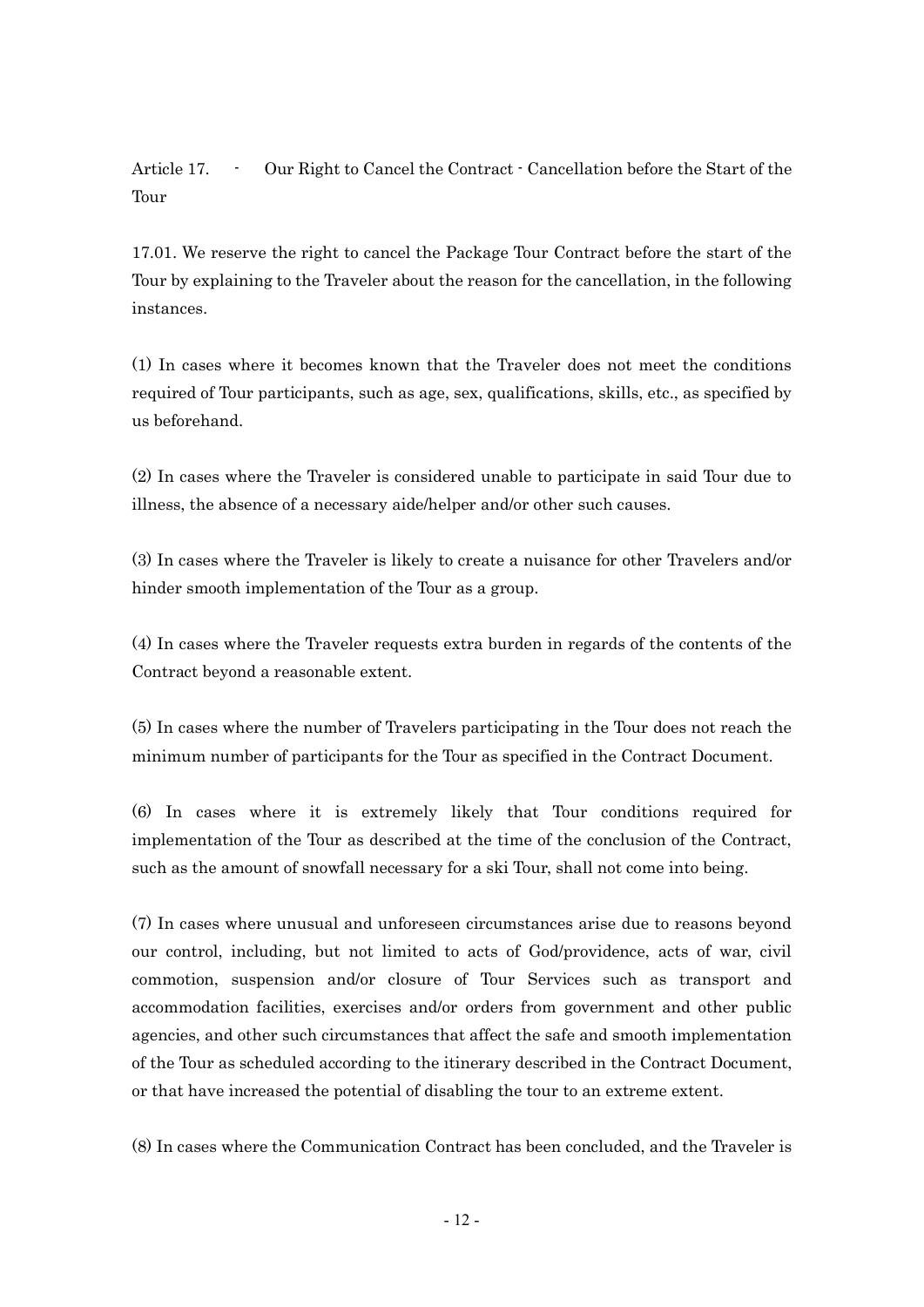unable to settle in whole or in part, the liability related to his or her Tour Price, etc. as stipulated in the card membership rules of the Affiliated Company. Such reasons may be due to, but not limited to, the credit card as held by the Traveler in question, being invalid.

17.02. In cases where the Traveler does not pay the Tour Price by the due date, as specified in the Contract Document as provided for in 12.01, the Traveler shall be considered to have cancelled the Package Tour Contract on the day immediately following the said due date. In such a case, said Traveler shall pay a penalty of the amount equal to the cancellation fee as specified in 16.01 to us.

17.03. In cases where we cancel the Package Tour Contract due to reasons as defined in 17.01. (5) , we shall inform Travelers participating in the Tour that said Tour is to be cancelled, no later than the 13th day prior to the starting date of the Tour in the case of inland Tours (no later than the 3rd day prior in the case of a day trip) and no later than the 23rd day prior (no later than the 33rd day prior to the starting date of the Tour, should such a date fall within the \*Peak Season as defined in Schedule I) to the starting date of the Tour otherwise.

Article 18. - Our Right to Cancel the contract - Cancellation after the beginning of the Tour

18.01. We reserve the right to cancel part of the Package Tour Contract, in the following instances, even after the start of the Tour, by explaining to the Traveler about the reason for the cancellation.

(1) In cases where the Traveler is considered unable to continue said Tour due to the absence of a necessary aide/helper and/or other such causes.

(2) In cases where the Traveler infringes on the safe and smooth implementation of said Tour by not following instructions as given by our Tour Escort and/or other staff for the safe and/or smooth implementation of the Tour, or by disrupting the disciplinary order of group activities by physically assaulting and/or threatening said staff or other Travelers.

(3) In cases where unusual and unforeseen circumstances arise due to reasons beyond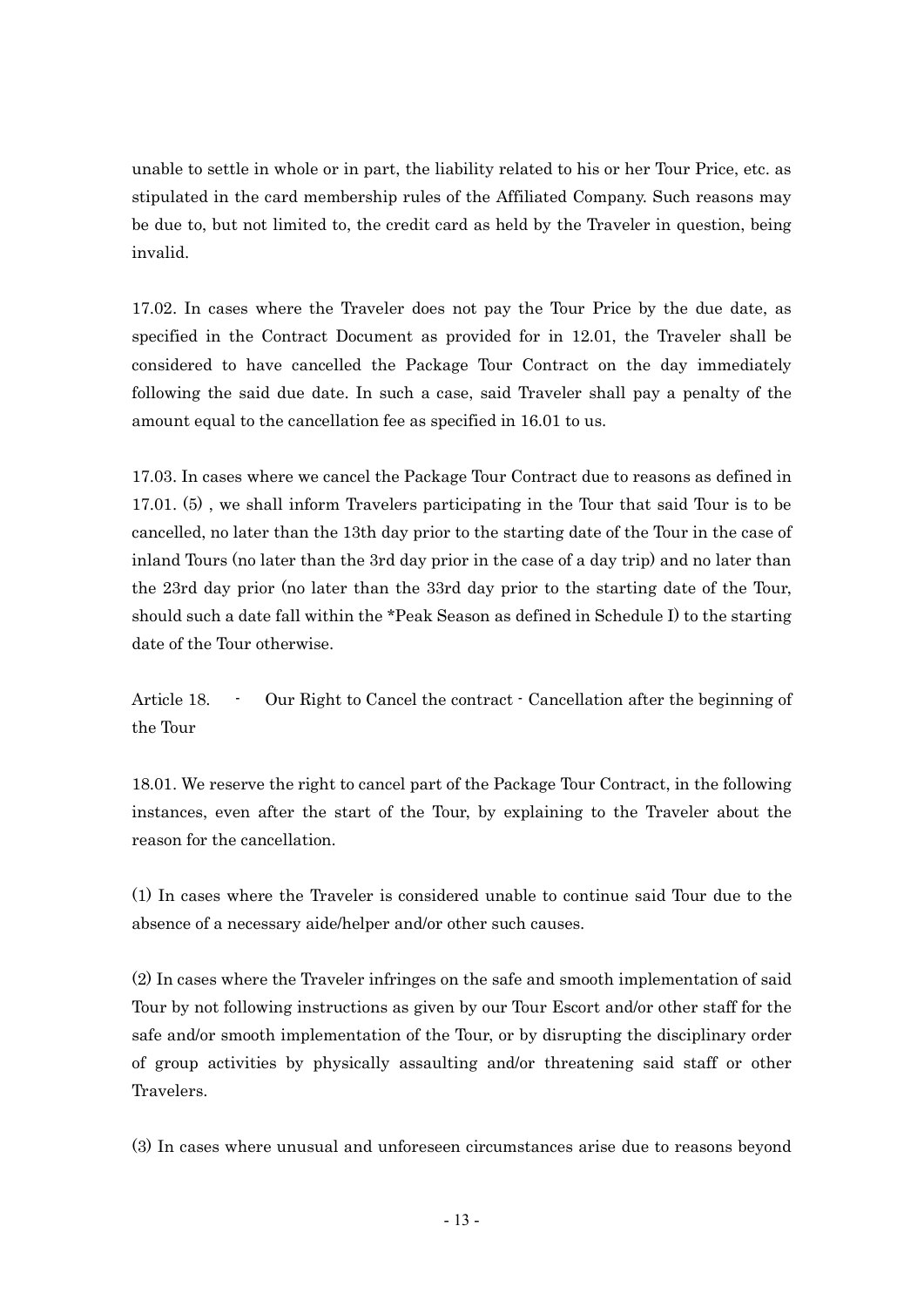our control, including, but not limited to acts of God/providence, acts of war, civil commotion, suspension and/or closure of Tour Services such as transport and accommodation facilities, exercises and/or orders from government and other public agencies, and other such circumstances that affect the safe and smooth implementation of the Tour.

18.02. In cases where we cancel the Package Tour Contract under the provision of preceding Paragraph 18.01, the contractual relationship between our Company and the Traveler shall cease to exist from this point forth. In such a case, it shall be deemed that our liability related to the Tour Service already provided to the Traveler has effectively been redeemed.

18.03. In the case of preceding Paragraph 18.02, we shall refund to said Traveler: the afore-mentioned amount, after deduction of the cancellation fee, and after the application of any penalties and/or other amounts already paid, or related to expenses still payable from such a time, for said Tour Service, from the remaining amount for the portion of said Tour service which has yet to be offered to the Traveler.

Article 19. - Refund of Tour Price

19.01. In cases where a refund becomes due to the Traveler as a result of the Tour Price being reduced under provisions set forth from 14.03 through 14.05, or due to the cancellation of the Package Tour Contract under provision of preceding Articles 16 through 18, we shall refund to the Traveler, the amount by which the Tour Price is reduced. Such refunds shall be made within 7 days reckoned from the day immediately following the date of cancellation, in cases where the refund is due to cancellation prior to the start of the Tour. Otherwise, refunds shall be made within 30 days reckoned from the day immediately following the last day of the Tour as stated in the Contract Document, in cases where said refund is due to a reduction of the Tour Price, or if cancellation takes place after the start of the Tour.

19.02. In cases where the Communication Contract has been concluded with the Traveler, we shall pay a refund to the Traveler according to the card membership rules of the Affiliated Company, if a refund becomes due to him/her as a result of a reduction of the Tour Price, under provisions set forth from 14.03 through 14.05, or due to the cancellation of the Communication Contract under the provisions of preceding Articles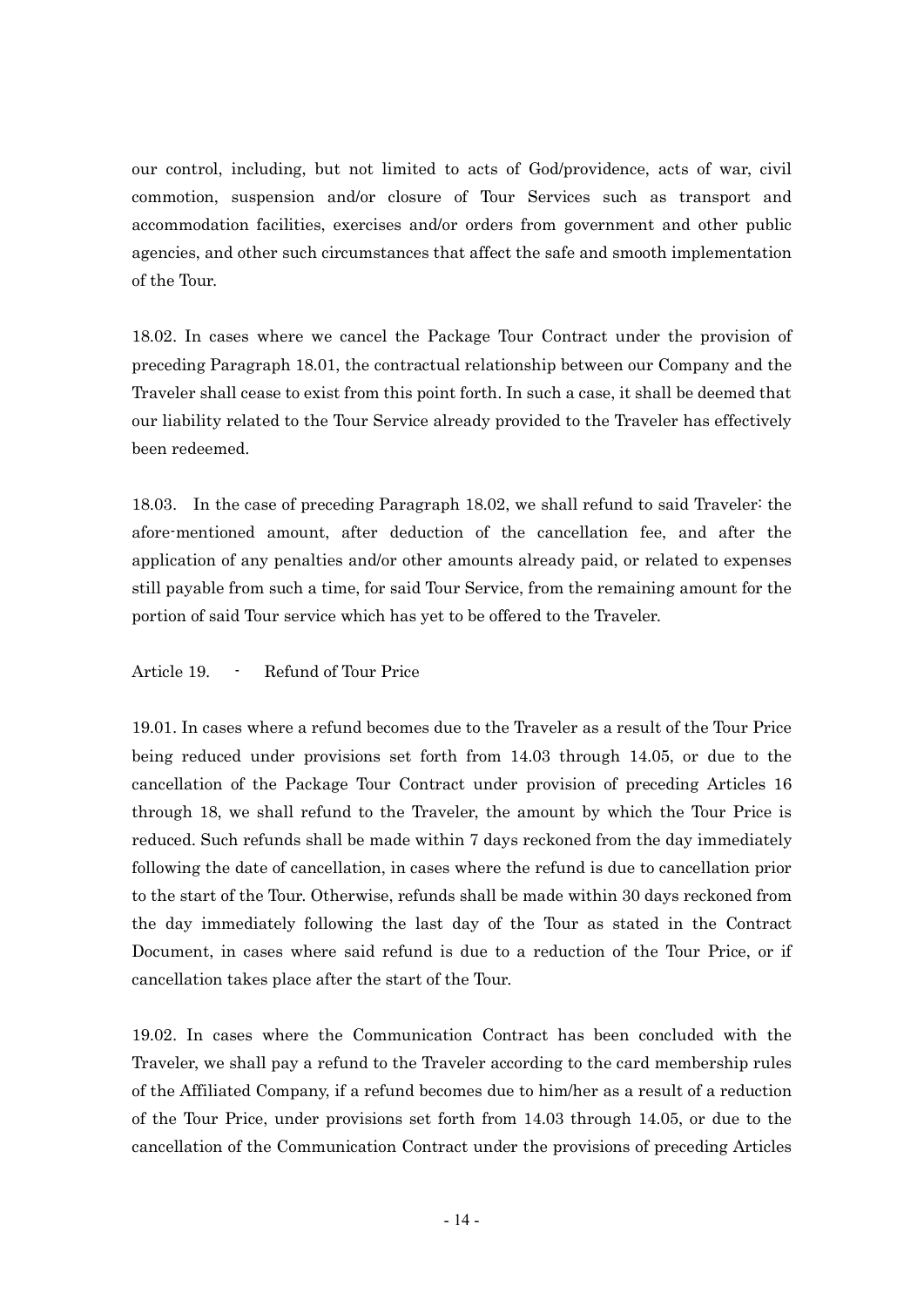16 through 18. Such refunds shall be made within 7 days reckoned from the day immediately following the date of cancellation, in cases where the refund is due to cancellation prior to the start of the Tour. Otherwise, refunds shall be made within 30 days reckoned from the day immediately following the last day of the Tour as stated in the Contract Document, in cases where said refund is due to a reduction of the Tour Price, or if cancellation takes place after the start of the Tour. The day upon which we notify the Traveler shall be considered as the date of using the card.

19.03. Provisions of preceding Paragraphs, 19.01 and 19.02, shall not prevent the Traveler or our Company from exercising the right to claim compensation for damages suffered under provisions of Articles 27 or 30.01 hereto.

Article 20. - Arrangement for Return Trips after Cancellation of the Contract

20.01. In cases where we cancel the Package Tour Contract after the start of the Tour, under provisions of Articles 18.01 (1) or 18.03, we shall undertake to make arrangements for Tour Services as needed for the Traveler to return to the place of departure of said Tour at the request of the Traveler.

20.2. With reference to preceding Paragraph 20.01, all expenses required for such return trips to the place of departure shall be borne by the Traveler.

#### Chapter 5 - Contracts with Organizations and Groups

Article 21. - Contracts with Organizations and Groups

21.01. The provisions of this Chapter shall be applied to the conclusion of Package Tour Contracts, relevant to cases where subscriptions are received from two or more Travelers due to travel the same route at the same time, provided that each Traveler appoints a responsible representative (hereinafter referred to as the "Contract Representative").

Article 22. - Contract Representative

22.01. Unless a special contract is concluded, the Contract Representative shall be deemed the person holding all power of representation concerning the conclusion of the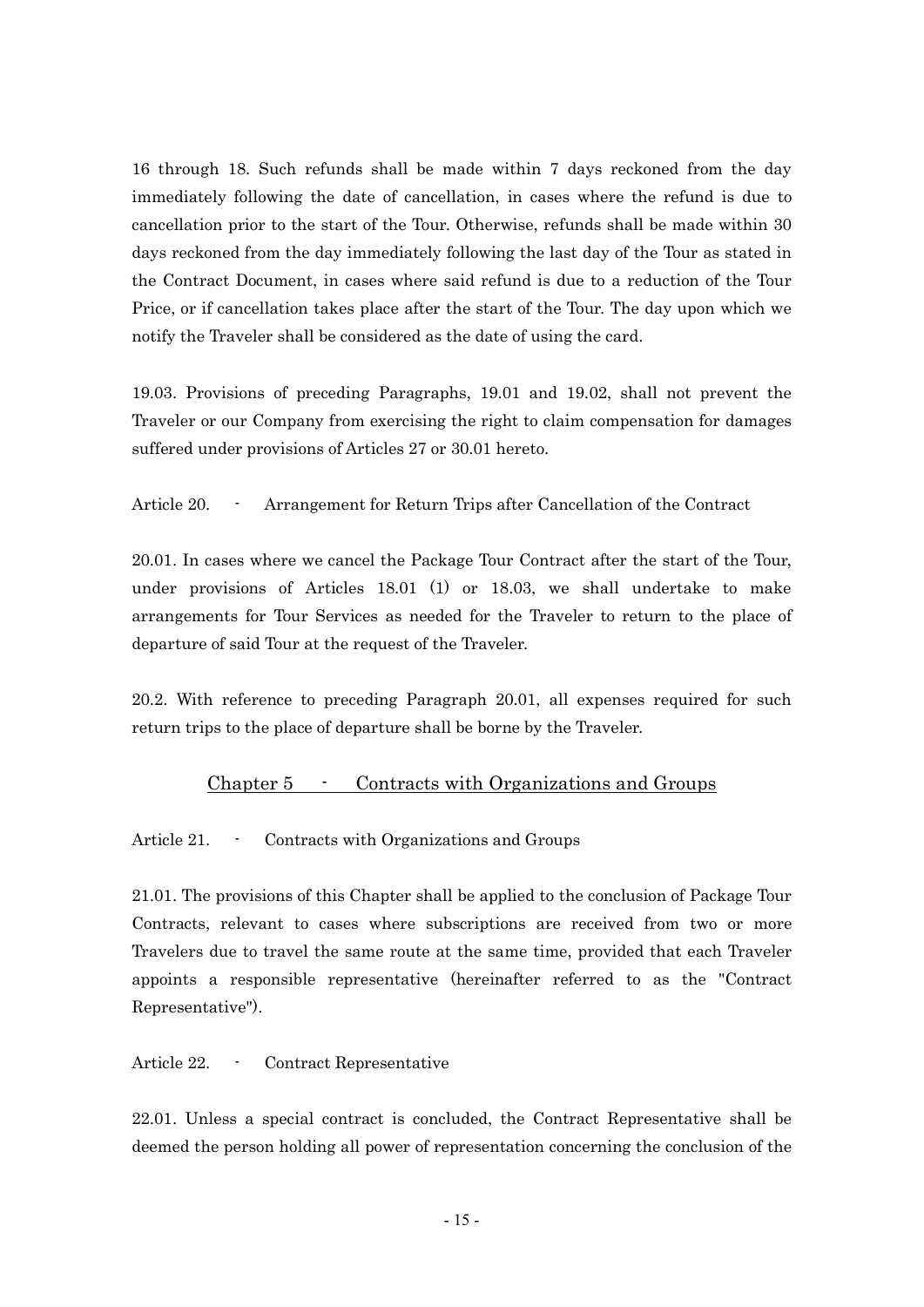Package Tour Contract, for Travelers who compose of his/her organization or group (hereinafter referred to as the "Constituent Member"). All transactions concerning Tour business related to said organization or group, shall be handled with said Contract Representative.

22.02. The Contract Representative is required to submit a list of the Constituent Members on or before the date as specified by us.

22.03. We shall not be held accountable for liabilities or obligations which the Contract Representative assumes on behalf of the Constituent Members, or liabilities or obligations which the Contract Representative is expected to assume in the future.

22.04. In cases where the Contract Representative does not accompany his/her organization or group during the Tour, one of the Constituent Members as appointed by the Contract Representative beforehand, shall be deemed by us to be the Contract Representative after the commencement of the Tour.

### Chapter 6 - Administration of Itinerary

Article 23. - Administration of Itinerary

23.01. We shall make efforts to secure safe and smooth travel for the Traveler and carry out the following services for said Traveler, except where we have concluded a special contract with said Traveler which differs from the following provisions.

(1) To take necessary measures to ensure that said Traveler will receive such Tour Service as specified in the Package Tour Contract, in cases where it is feared that said Traveler may not be able to receive the afore-mentioned Tour Service during the Tour,

(2) To make arrangements for alternative services in cases where the alteration of the Tour Contract contents becomes unavoidable, despite the undertaking of measures as described in the preceding Paragraph. In cases where the Tour itinerary is to be changed, we shall make efforts to arrange for the alternative itinerary after the change measure up to the purport of the original Tour itinerary. In such a case, we shall also try to minimize alterations of the Contract Contents by making the Tour Service contents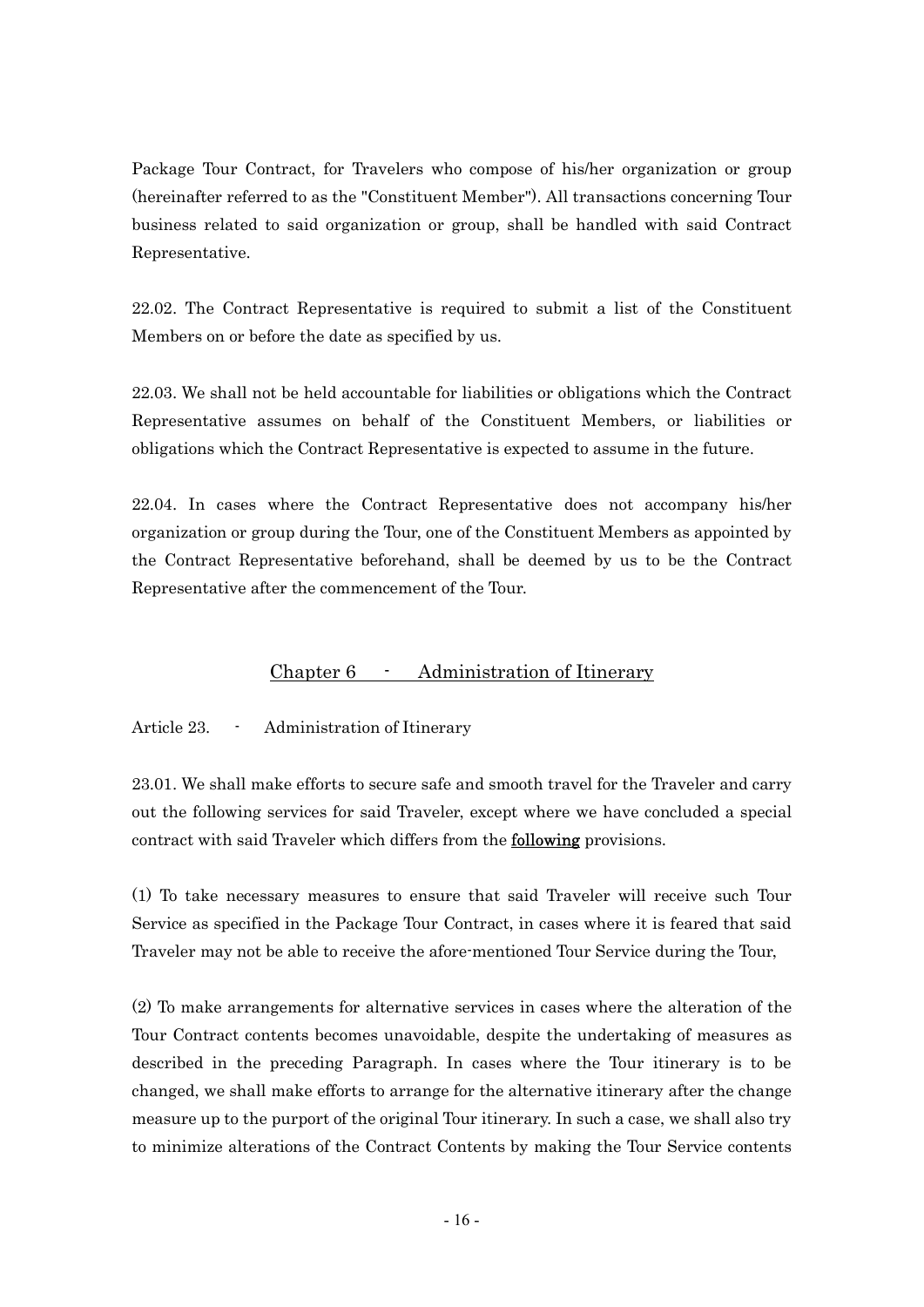after the change as close to the originally planned contents.

Article 24. Instructions by Our Company

24.01. The Traveler shall be required to follow the instructions of our Company while the Tour is conducted as a group during the Tour from start to finish. This is done for the safe and smooth implementation of the Tour.

Article 25. Services of Tour Escort, Etc.

25.01. We reserve the right to ask Tour Escorts or others to accompany the Tour, depending on the contents of said Tour, for the handling of services as described in respective Paragraphs from Article 23, in whole or in part, which we consider necessary in connection with said Package Tour.

25.02. The service hours for said Tour Escorts or others to engage in the services as described in the preceding Paragraph 25.01 shall, in principle, range from 8:00 to 20:00 hours.

Article 26. Protective Measures

26.01. We reserve the right to take measures as necessary in cases where we consider the Traveler to be in a Condition requiring attention and/or protection due to sickness and/or injury. In such a case, unless the cause of such a condition is not attributed to us, the expenditure required for the said measures shall be borne by said Traveler and shall be payable by the Traveler on or before the date as specified by us, by a method as designated by us. This shall apply unless the cause of said condition is attributed to our actions.

#### Chapter 7 - Responsibility

Article 27. Responsibility of Our Company

27.01. We shall be accountable for the compensation of damages suffered by the Traveler intentionally or negligently by us, or by our agent who has been engaged by us to make arrangements on our behalf, under the provision of Article 4 (hereinafter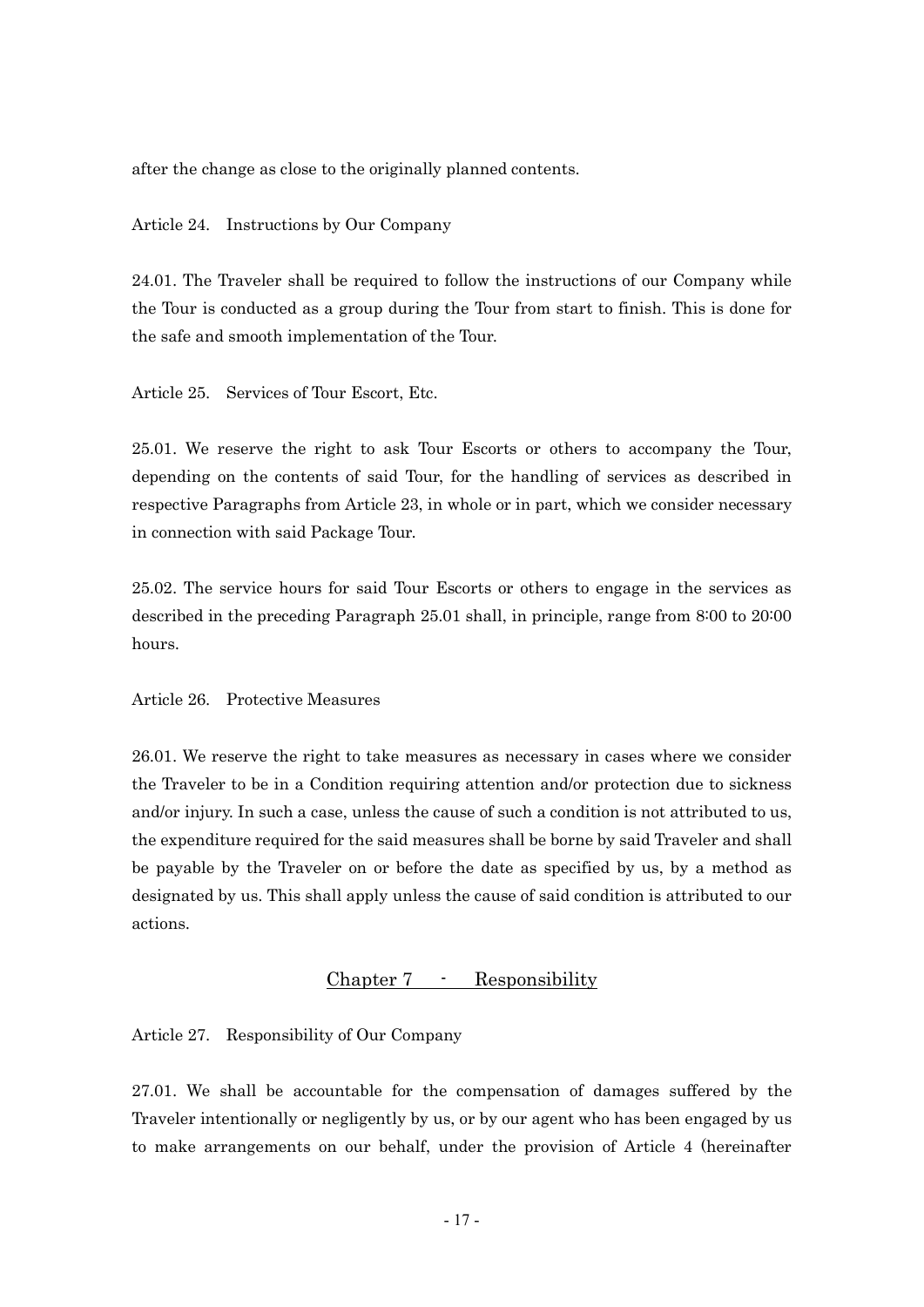referred to as the "Business Agent"). Such compensation shall be limited to cases where notice has been given to us within two years from the day immediately following the day when such damages have been suffered.

27.02. In cases where the Traveler suffers damage due to unusual and unforeseen circumstances arising due to reasons beyond our control, including, but not limited to acts of God/providence, acts of war, civil commotion, suspension and/or closure of Tour Services such as transport and accommodation facilities, exercises and/or orders from government and other public agencies, and other such circumstances, we shall not be held liable for compensation, except in the case of preceding Paragraph 27.01.

27.03. With regards to damage caused to baggage as described in 27.01, notwithstanding the

provision of said Paragraph, we shall compensate the Traveler to a maximum limit of ¥150,000 per Traveler (except in cases where the damage was caused by us intentionally, or was a direct result of our negligence/fault). Such compensation shall only apply provided we are notified of the damage, no later than 14 days after the day when such damage was suffered in the case of inland trips, and no later than 21 days after the day when such damage was suffered in the case of overseas trips.

Article 28. - Special Compensation

28.01. We shall pay compensation money and solatium of the amount as set beforehand respectively for certain damage caused to the life, body or baggage of a participating Traveler during the Package Tour, in accordance with the provision of the separate Rules of Special Compensation, regardless whether or not we are accountable for causing said damage.

28.02. In cases where we are accountable under the provision of preceding Article 27.01 for damage caused as described in preceding Paragraph 28.01, the compensation payable by us,

within the limits of compensation payable based on said accountability,

according to preceding Paragraph 28.01, shall be considered fair compensation for said damage

28.03. In such cases as provided for in preceding Paragraph 28.02, our responsibility to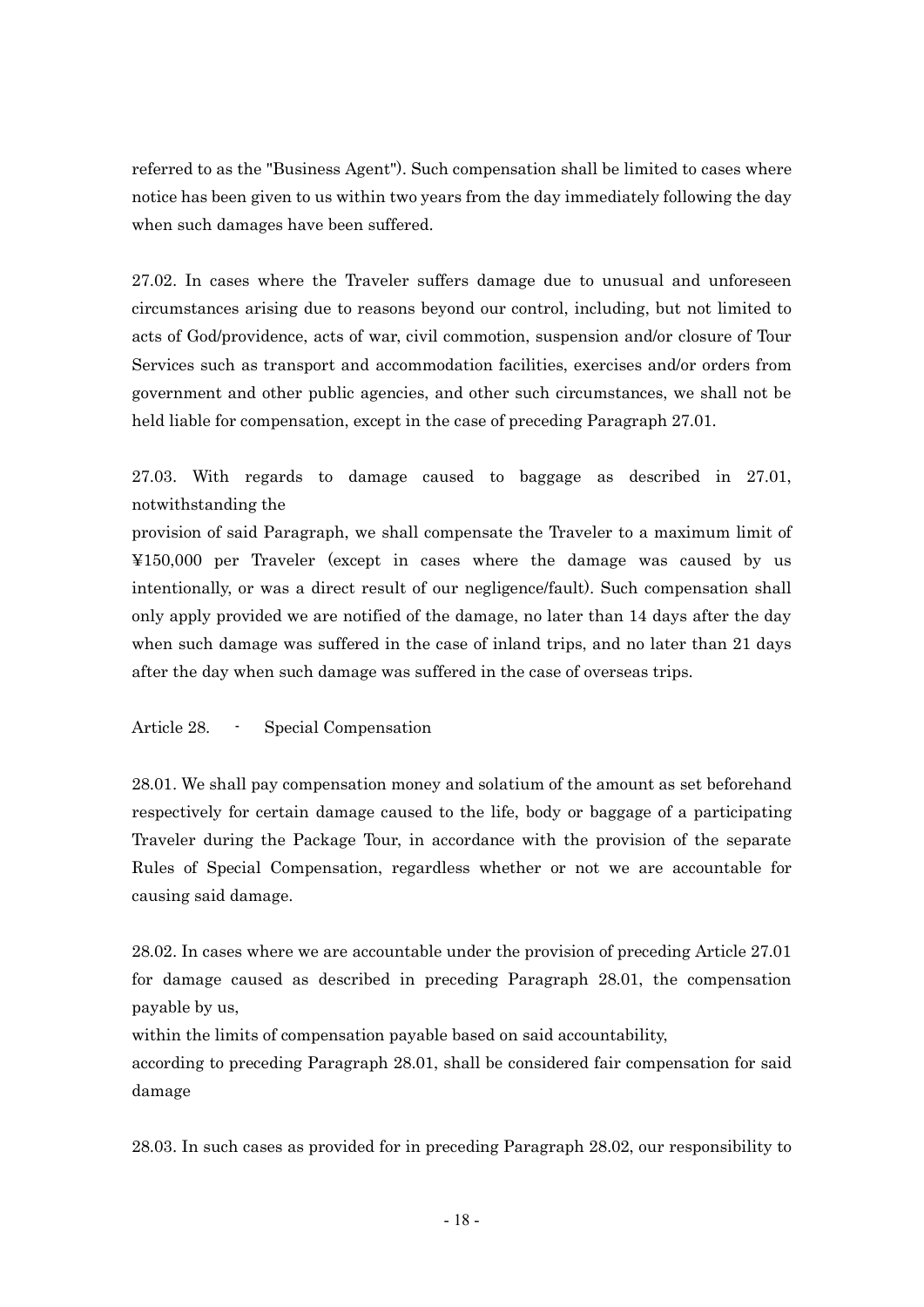pay the indemnity based on the provision of 28.01 shall be reduced by an amount equal to the compensation money payable by us, under the provision of preceding Article 27.01 (including the

indemnity considered as compensation money according to the provision of preceding Paragraph 28.02).

28.04. Package Tours implement by our collection of a separate Tour Price, from a participating Traveler on our Package Tour shall be handled as part of the contents of the principal Package Tour.

Article 29. - Guarantee of Itinerary

29.01. In cases where a major alteration is made to the Tour Contents described in the left column of Schedule II (excluding alterations caused by the lack of vacancies in the transport and accommodation facilities, or rooms and other facilities, despite the relevant Tour Service and seats/places as provided by the transport and accommodation facilities and with the exception of alterations as described in the following instances), we shall pay compensation for such alterations in excess of the amount by multiplying the Tour Price by the percentage as specified in the right column of said Schedule. This shall be done no later than 30 days after the last day of the Tour, except in cases where it is clear that our accountability arises under provision of Article 27.01 regarding said alterations.

(1) Alterations due to the following causes:

- (a) Acts of God/providence
- (b) Acts/Maelstroms of war
- (c) Civil commotion

(d) Exercises/Orders from government and other public agencies

(e) Suspension and/or closure of Tour Services such as transport and accommodation facilities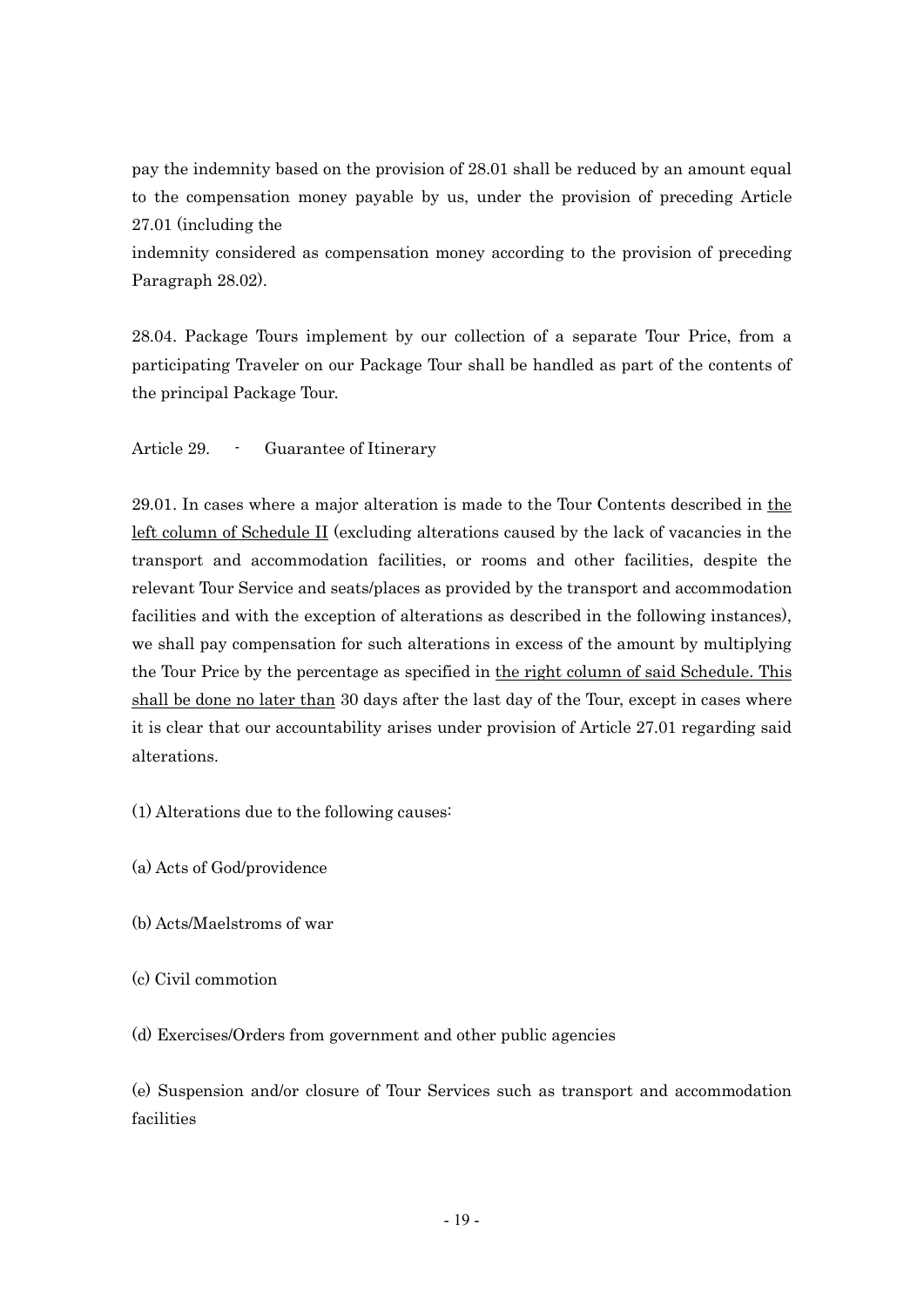(f) The offer of transport services not originally included in the travel plan.

(g) Measures undertaken to ensure the safety of Tour Participants

(2) Alterations related to the cancelled portion of the Package Tour Contract based on provisions from Article 16 through Article 18.

29.02. The maximum amount of compensation payable by us for such alterations shall be

the amount as calculated by multiplying the Tour Price per Traveler for one Package Tour by the percentage set by us in excess of 15%. However, in cases where the amount of compensation per Traveler falls below 1,000 yen, we shall not be obliged to pay compensation for the alteration.

29.03. In cases where it is clear that our accountability will arise concerning said alteration,

based on the provision of Article 27.01, after we have paid compensation for the alteration in accordance with the provision of 29.01, the Traveler will be required to repay such compensation paid for said alteration. In such a case, based on the provision of the afore-mentioned Paragraph, we shall pay the balance by offsetting the amount of compensation payable by us, by the amount of compensation due to be repaid by the Traveler.

Article 30. - Accountability of the Traveler

30.01. In cases where we have suffered damage due to the direct intentions and/or fault of a Traveler, said Traveler shall be required to compensate us for the damage.

30.02. When the Traveler concludes the Package Tour Contract, the Traveler shall attempt to fully understand the contents of said Package Tour Contract, such as the right and obligations of the Traveler, etc., by utilizing information as provided by us.

30.03. For the Traveler to receive the Tour Service as planned and described in the Contract Document, after the Tour's start, the Traveler shall promptly inform us, or our business agent or the provider of said Tour Service at the Touring point, if and when the Traveler realizes that the Tour Service being offered differs from that as stated in the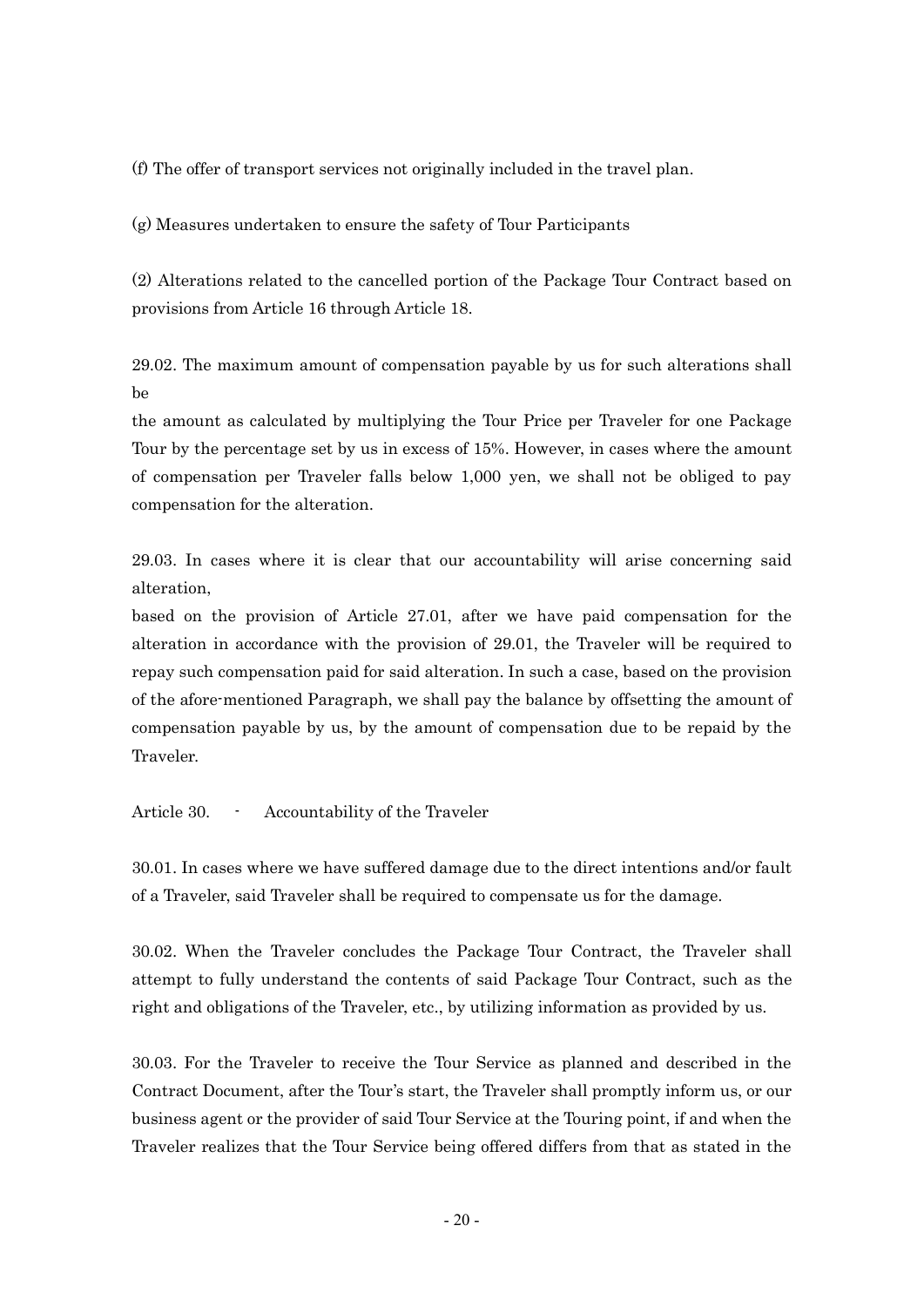Contract Document.

### Chapter 8 - Business Guarantee Bonds (In cases involving Non-Security Members of the Association of Travel Agents)

Article 31. - Business Guarantee Bonds

31.01. The Traveler or Constituent Member ,who concludes the Package Tour Contract with us, is entitled to be reimbursed from Business Guarantee Bonds deposited by us, under the provision of Article 7.01 of the Travel Agency Law in conjunction with claims as arising from said transaction.

31.02. The name and location of the Deposit Office where the Business Guarantee Bonds have been deposited are as follows:

(1) Name:

(2) Location:

### Chapter 8 - Compensation Business Guarantee Bonds (In cases involving Security Members of the Association of Travel Agents)

Article 31. - Compensation Business Guarantee Bonds

31.01. We hereby verify our status as a Security Member of the \_\_\_\_\_ (Name) Association of Travel Agents (located at (Address) Tokyo) .

31.02. The Traveler or Constituent Member, who has concluded the Package

Tour Contract with us, is entitled to be reimbursed from Compensation Business Guarantee Bonds as deposited by the Association of Travel Agents as described in preceding Paragraph 31.01, up to the maximum amount of yen.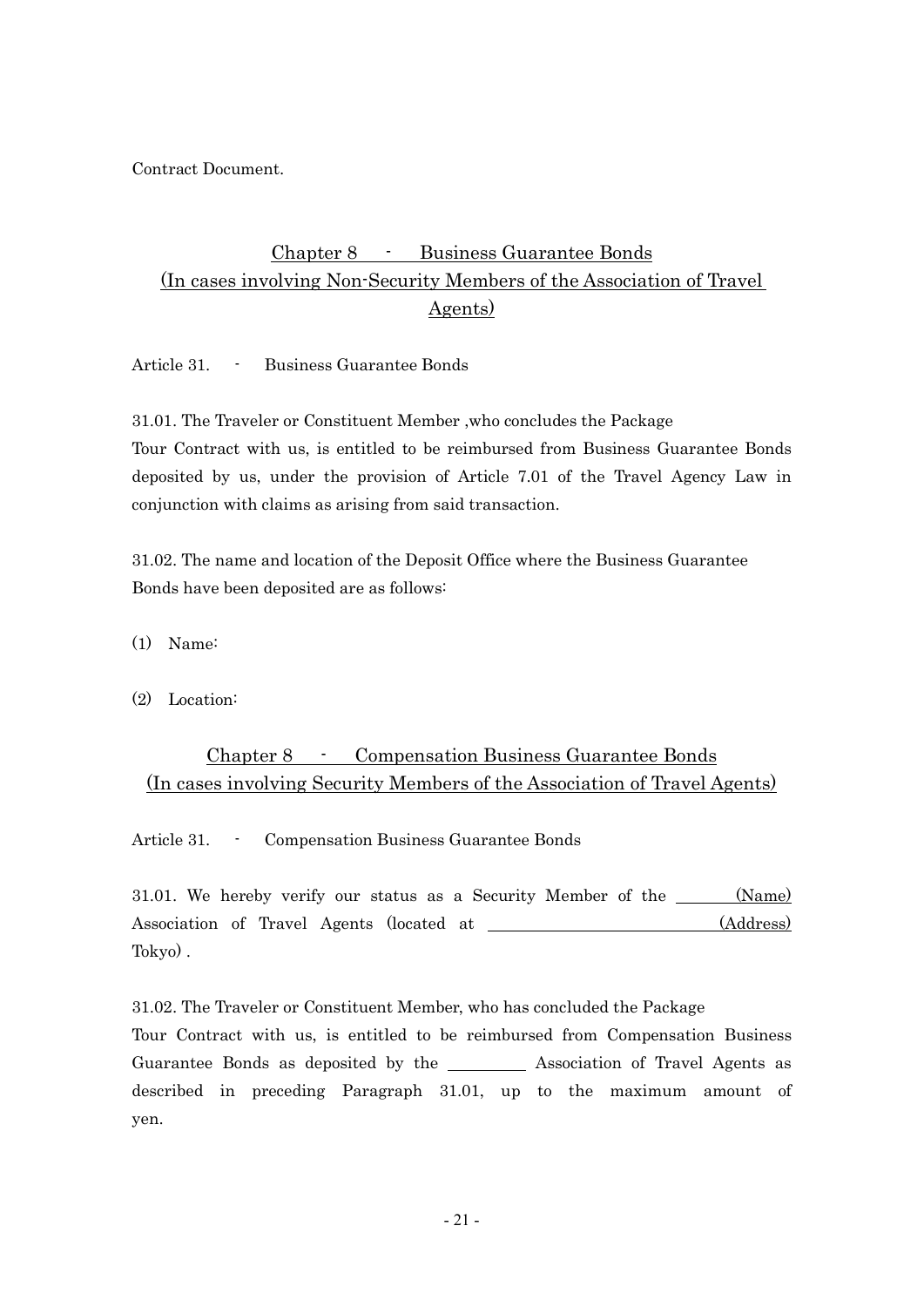31.03. As we have paid our share of the Compensation Business Guarantee Bonds to the Association of Travel Agents, in accordance with the provision of the first Paragraph of Article 22-10 of the Travel Agency Law, we have not deposited the Business Guarantee Bonds based on the first Paragraph of Article 7 of the Travel Agency Law.

-------------------------------------------------------------------------------------------------------------------------

----------------------

### Schedule I - Cancellation fees (related to Article 16.01)

1. Cancellation fees related to Inland Trips

| Classification                                                                           | Cancellation Fee     |
|------------------------------------------------------------------------------------------|----------------------|
| (1)<br>Package Tour Contract excluding the following cases                               |                      |
| (a) In cases where the Contract is cancelled no earlier than 20 days (10)                | Up to $20\%$ of the  |
| days in the case of a day trip) prior to the starting day of the Tour                    | Tour Price           |
| (except in the following cases from $(b)$ through $(e)$ ).                               |                      |
| (b) In cases where the Contract is cancelled no earlier than 7 days prior                | Up to $30\%$ of the  |
| to the starting day of the Tour (except in the following cases from (c)<br>through (e)). | Tour Price           |
|                                                                                          | Up to $40\%$ of the  |
| (c) In cases where the Contract is cancelled on the day before the                       | Tour Price           |
| starting day of the Tour.                                                                |                      |
|                                                                                          | Up to $50\%$ of the  |
| (d) In cases where the Contract is cancelled on the starting day of the<br>Tour.         | Tour Price           |
|                                                                                          | Up to $100\%$ of the |
| (e) In cases where the Contract is cancelled after the start of the Tour or              | Tour Price           |
| the Traveler does not participate in the Tour without notice (no show).                  |                      |
|                                                                                          |                      |
| (2)<br>Package Tour Contract with the use of a Chartered Vessel                          | Based on the rules   |
|                                                                                          | of                   |
|                                                                                          | the cancellation fee |
|                                                                                          | for said Vessel      |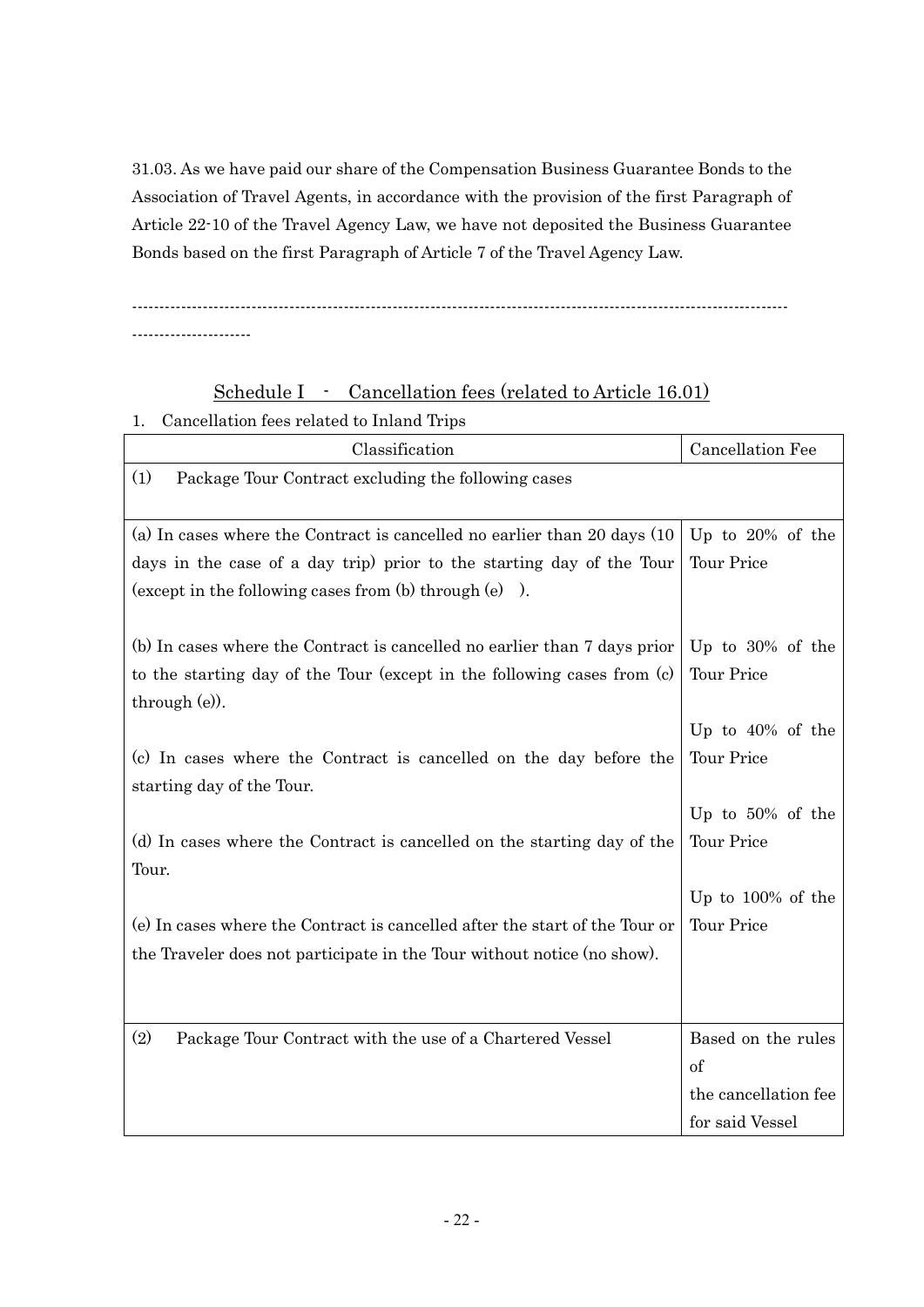Recital: The amount of the cancellation fee shall be clearly specified in the Contract Document.

### 2. Cancellation Fee related to Overseas Trips

| Classification                                                                             | Cancellation Fee     |  |
|--------------------------------------------------------------------------------------------|----------------------|--|
| Package Tour Contract with the use of an Aircraft when leaving Japan or returning to<br>1. |                      |  |
| Japan (excluding Tour Contracts specified in the next Paragraph)                           |                      |  |
|                                                                                            |                      |  |
| (a) In cases where the starting day of the Tour falls within the *Peak                     | Up to $10\%$ of the  |  |
| Season, and the Contract is cancelled no earlier than 40 days prior to                     | <b>Tour Price</b>    |  |
| the starting day of the Tour (except in the following cases from (b)                       |                      |  |
| through $(d)$ ).                                                                           |                      |  |
|                                                                                            |                      |  |
| (b) In cases where the Contract is cancelled no earlier than 30 days                       | Up to $20\%$ of the  |  |
| prior to the starting day of the Tour (except in the following cases from                  | Tour Price           |  |
| $(c)$ through $(d)$ ).                                                                     |                      |  |
|                                                                                            |                      |  |
| (c) In cases where the Contract is cancelled no earlier than two days                      | Up to $50\%$ of the  |  |
| prior to the starting day of the Tour (except in the case described in (d)                 | <b>Tour Price</b>    |  |
| below).                                                                                    |                      |  |
|                                                                                            | Up to $100\%$ of the |  |
| (d) In cases where the Contract is cancelled after the start of the Tour or                | <b>Tour Price</b>    |  |
| the Traveler does not participate in the Tour without notice (no show).                    |                      |  |
|                                                                                            |                      |  |
| 2.<br>Package Tour Contract with the use of a Chartered Aircraft                           |                      |  |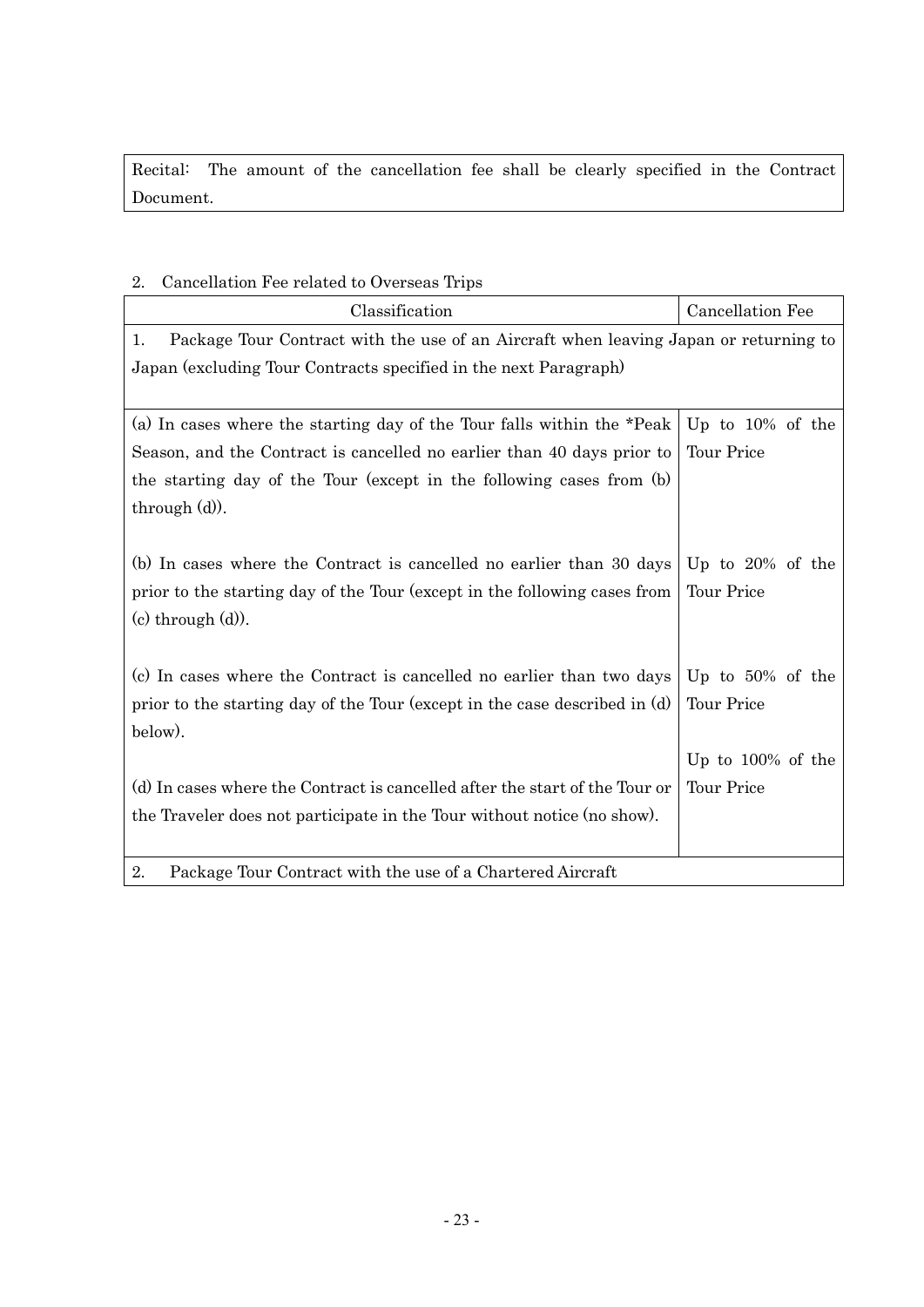| (a) In cases where the Contract is cancelled no earlier than 90 days                                | Up to $20\%$ of the  |  |
|-----------------------------------------------------------------------------------------------------|----------------------|--|
| prior to the starting day of the Tour (except in the following cases from<br>$(b)$ through $(d)$ ). | Tour Price           |  |
|                                                                                                     |                      |  |
| (b) In cases where the Contract is cancelled no earlier than 30 days                                | Up to $50\%$ of the  |  |
| prior to the starting day of the Tour (except in the following cases from                           | Tour Price           |  |
| $(c)$ through $(d)$ ).                                                                              |                      |  |
| (c) In cases where the Contract is cancelled no earlier than 20 days prior $\vert$ Up to 80% of the |                      |  |
| to the starting day of the Tour (except in the following case described in                          | Tour Price           |  |
| $(d)$ below).                                                                                       |                      |  |
|                                                                                                     |                      |  |
| (d) In cases where the Contract is cancelled no earlier than 3 days prior                           | Up to $100\%$ of the |  |
| to the starting day of the Tour or the Traveler does not participate in the                         | Tour Price           |  |
| Tour without notice (no show).                                                                      |                      |  |
|                                                                                                     |                      |  |
| Package Tour Contract with the use of a Vessel when leaving<br>3.                                   | Based on the rules   |  |
| Japan or returning to Japan                                                                         | of                   |  |
|                                                                                                     | the cancellation fee |  |
|                                                                                                     | for said             |  |
|                                                                                                     | Vessel               |  |
| *Note: The "Dool' General" shall mean the regnestive periods from December 20th through             |                      |  |

\*Note: The "Peak Season" shall mean the respective periods from December 20th through January 7th, from April 27th through May 6th, and from July 20th through August 31st of each year .

Recital: The amount of the cancellation fee shall be clearly specified in the Contract Document.

### Schedule II - Monetary Compensation for Alterations (related to Article 29.01)

| 40.01/                                                    |                         |                    |
|-----------------------------------------------------------|-------------------------|--------------------|
| Alterations Requiring Payable Compensation                | Percentage per Case (%) |                    |
|                                                           | Prior to the            | After the start of |
|                                                           | start of the            | the Tour           |
|                                                           | Tour                    |                    |
| (1) Alterations of the starting or final days of the Tour | $1.5\,$                 | 3.0                |
| described in the Contract Document                        |                         |                    |
|                                                           |                         |                    |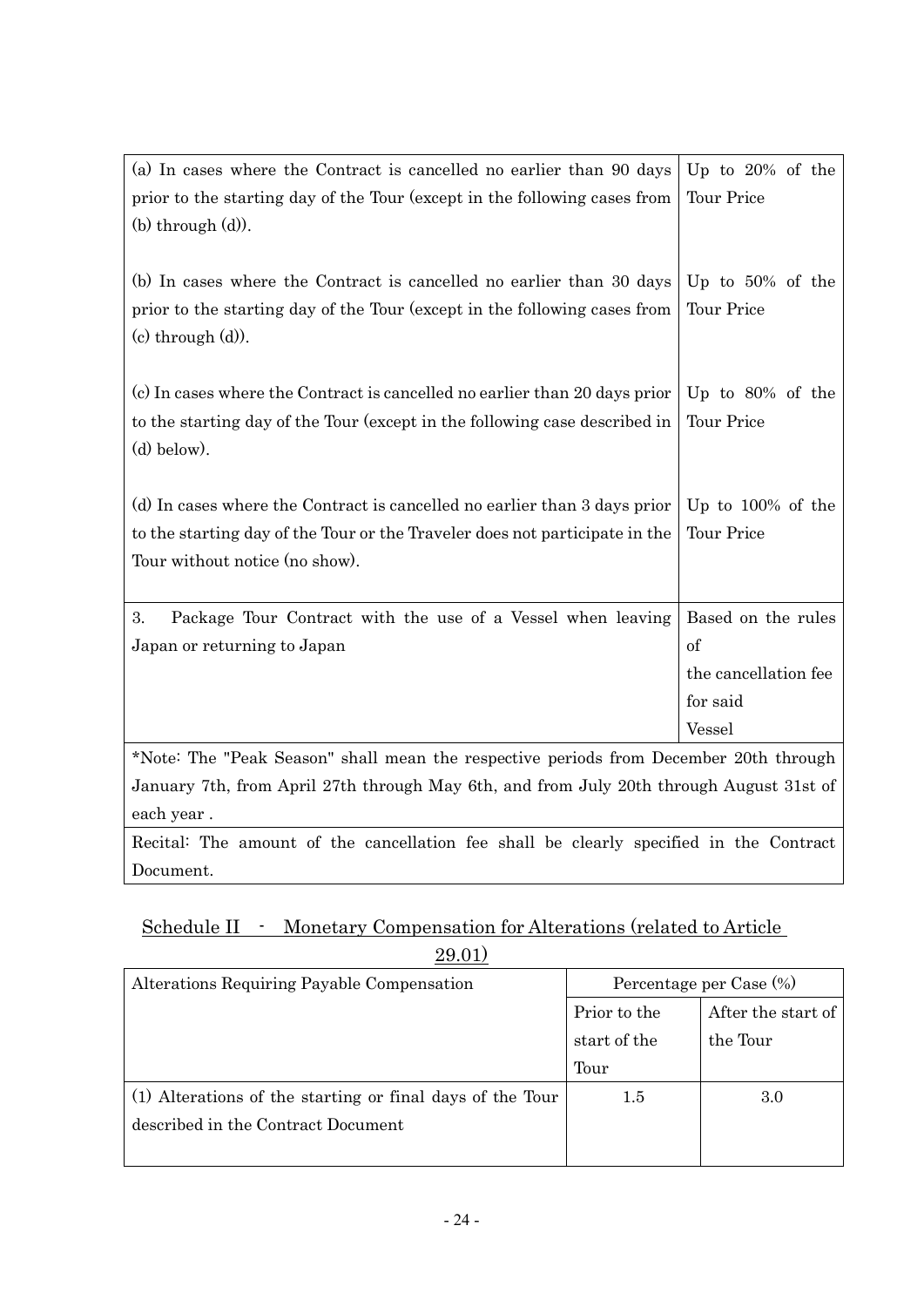| (2) Alterations of sightseeing locations or facilities              | 1.0 | 2.0 |
|---------------------------------------------------------------------|-----|-----|
| (including restaurants) and other destinations of the               |     |     |
| Tour                                                                |     |     |
|                                                                     | 1.0 | 2.0 |
| (3) Alterations to the class or facilities of Transport             |     |     |
| Facilities to those of lower rates than those described in          |     |     |
| the Contract Document (but limited only to cases where              |     |     |
| the total charged amount for altering the said class and            |     |     |
| facilities falls below the total amount for that as                 |     |     |
| specified in the Contract Document)                                 |     |     |
|                                                                     | 1.0 | 2.0 |
| (4)<br>Alterations in the class of the transport facilities or      |     |     |
| in the names of companies as specified in the Contract              |     |     |
| Document                                                            | 1.0 | 2.0 |
|                                                                     |     |     |
| (5)<br>Alterations to different flights at the departure            |     |     |
| airport and/or destination airport in Japan from those as           |     |     |
| specified in the Contract Document.                                 | 1.0 | 2.0 |
|                                                                     |     |     |
| $\left(6\right)$<br>Alterations/additions of connecting or indirect |     |     |
| flights as needed to supplement/replace direct flights              |     |     |
| scheduled to fly from Japan to outside of Japan                     | 1.0 | 2.0 |
| according to the Contract Document                                  |     |     |
|                                                                     |     |     |
| (7) Alterations to the type or name of accommodation                |     |     |
| facilities as specified in the Contract Document                    | 1.0 | 2.0 |
|                                                                     |     |     |
| (8)<br>Alterations to the conditions of guest rooms as              |     |     |
| specified in the Contract Document, such as the type of             |     |     |
| guest rooms, facilities, scenery, etc.                              | 2.5 | 5.0 |
|                                                                     |     |     |
| (9) Alterations in the items as specified in the tour title         |     |     |
| of the Contract Document, among the alterations                     |     |     |
| specified in each item listed from 1 through 8 above.               |     |     |
|                                                                     |     |     |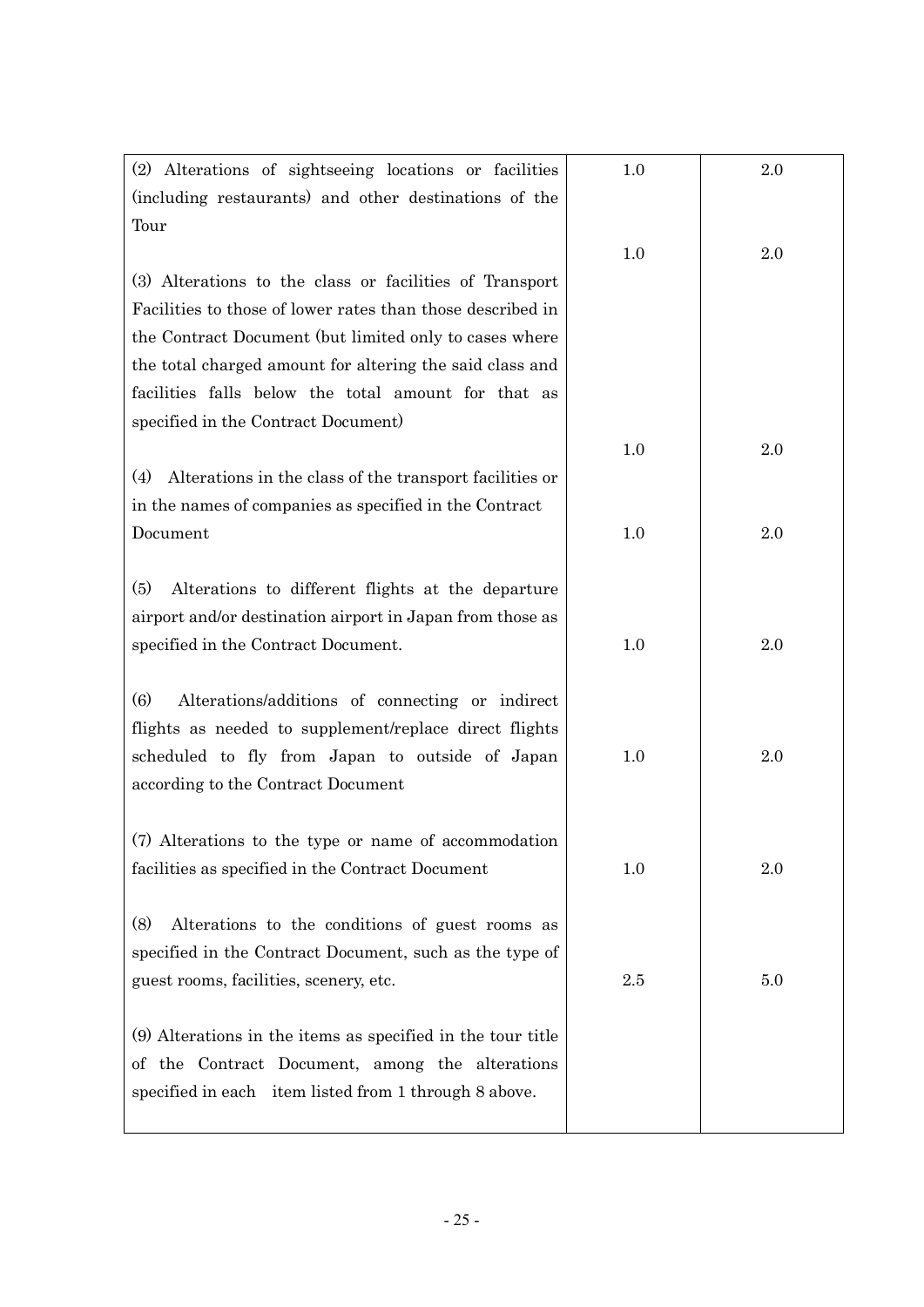Note 1. "Prior to the Start of the Tour" shall refer to cases where the Traveler has been notified of the relevant alteration, no later than the day prior to the starting day of the Tour, and

"After the Start of the Tour" shall refer to cases where the Traveler has been notified of the relevant alteration on or after the starting day of the Tour.

Note 2. When the Determinate Document has been delivered, this Schedule shall be applied after

the "Contract Document" is read as the "Determinate Document" instead. In such a case, if any alterations take place between the described contents of the Contract Document and the described contents of the Determinate Document, or between the described content of the Determinate Document and the contents of the service actually offered, respective alterations shall be treated as

a single case.

Note 3. In cases where transport facilities related to the alterations described in (3) or (4) above involve the use of accommodation facilities, each overnight stay shall be treated as a single case.

Note 4. Alterations in the names of the companies operating transport facilities under (4) Above, will not be applicable in cases where such alterations involve changes to a higher class or more sophisticated facilities.

Note 5. Even if the alterations described in  $(4)$  or  $(7)$  or  $(8)$  above take place in multiple cases during

one trip on a transport vehicle, or one overnight stay, each trip or overnight stay shall be treated as a single case respectively.

Note 6. With reference to the alterations described in (9) above, the percentages from (1) through (8) shall not be applied, but rather that of the percentage as listed under (9).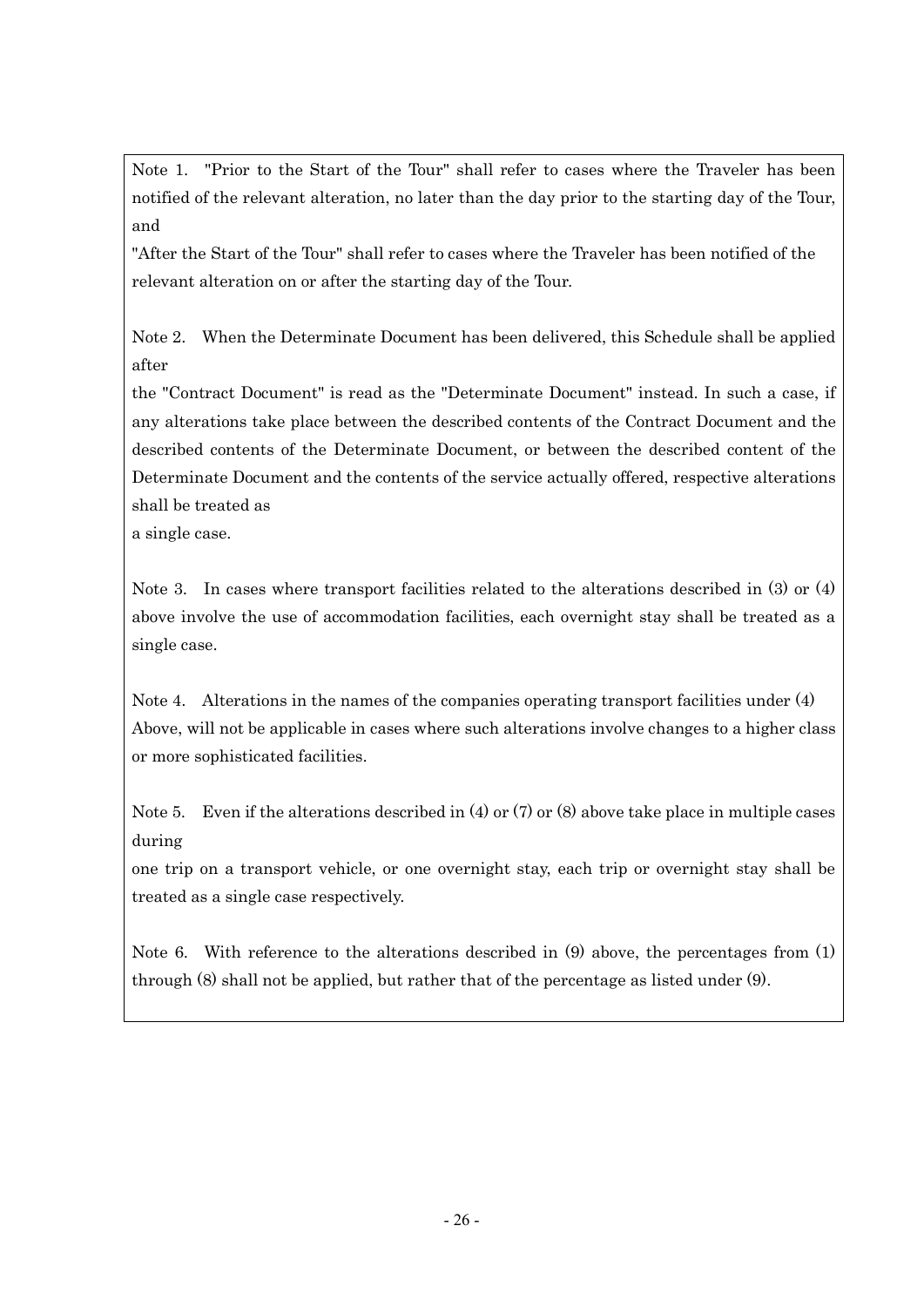## - Order-Taking Type Customized Tour Contract Section

# Chapter 1 - General Provisions

-

Article 1 - Scope of Application

01.01. The Contract of our Company (hereinafter to be referred to as "We," "Us," or "Our" as the case may be) concerning the Order-Taking Type Customized Tour (hereinafter referred to as "Customized Tour") to be concluded with the Traveler shall be based on this Contract under the following terms and conditions. In case there is any matter not stipulated in this Contract, ordinance or generally established practice shall be applied.

01.02. In the case that we conclude a Special Contract with the Traveler in writing without violating the relevant law or harming the interest of the Traveler, such a Special Contract shall be given priority, notwithstanding the provision of the preceding Paragraph 01.01.

Article 2 - Definition of Terminology

02.01. In this Contract, " Customized Tour" shall mean such Tours as those for which we prepare at the request of the Traveler travel plans including the destination and itinerary, type of transport and contents of accommodation service to be offered to the Traveler as well as the Tour Price payable to us by the Traveler and which shall be implemented as planned.

02.02. In this Contract, "Inland Trip" shall mean trips planned for travel within Japan only, and "Overseas Trip" shall mean those trips other than inland trips.

02.03. In this Section, "Communication Contract" shall mean the Customized Tour Contract, which is concluded with the card member of the credit card company affiliated with us (hereinafter referred to as the "Affiliated Company") by subscription through telephone, mail, facsimile, or other means of communication, subject to prior consent of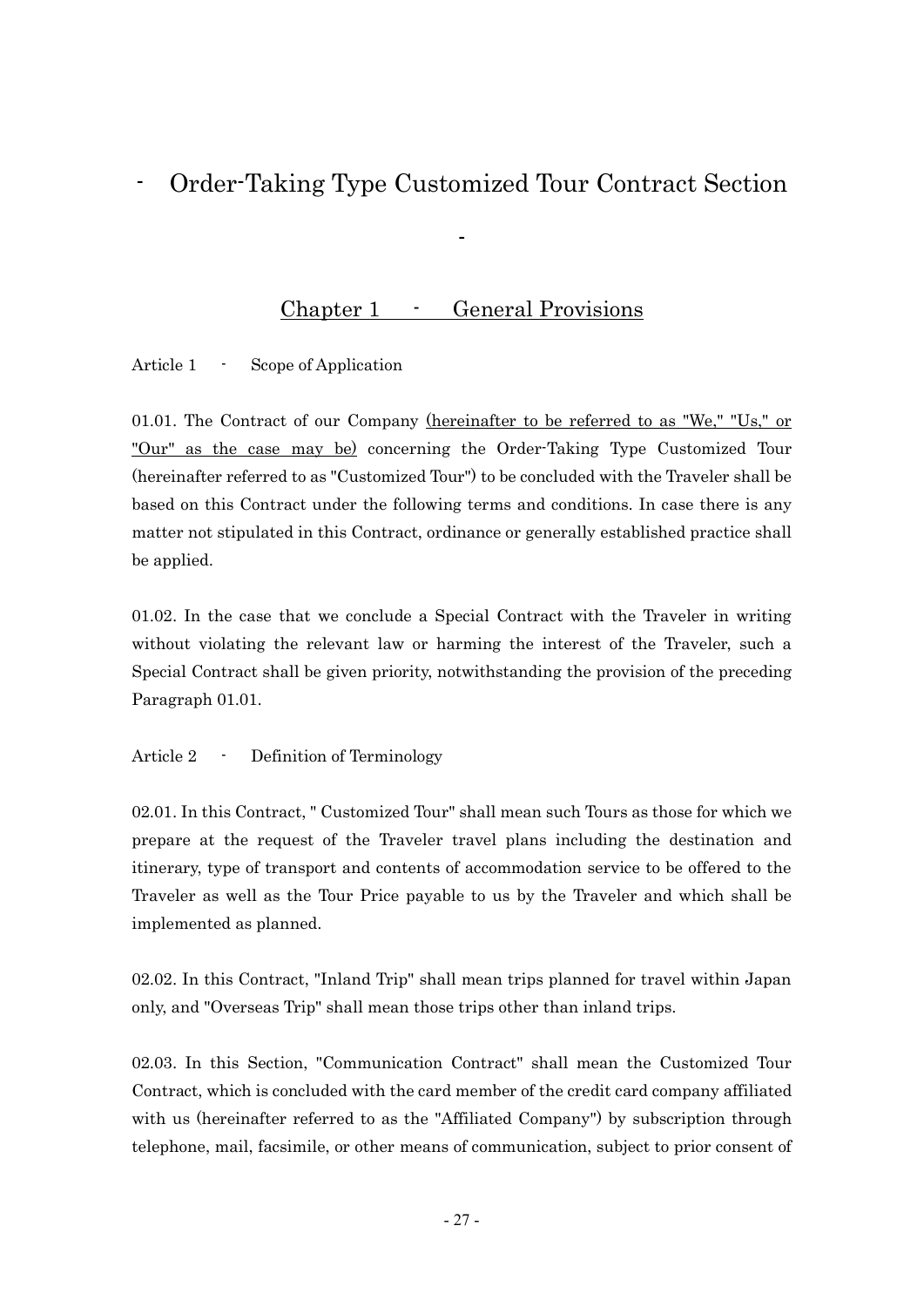the Traveler regarding the settlement of the obligation or liability held by us, such as the Tour Price, etc., under the Customized Tour Contract, on or after the due date of such obligation or liability according to the separately provided card membership rules of the Affiliated Company and also subject to payment of the Tour Price, etc. payable under the said Customized Tour Contract by the methods specified in 12.02, the latter Paragraph of 16.01, and 19.02 hereunder.

02.04. In this Section, "Electronically Consented Notice" shall mean a notice issued in acceptance of the subscription for the Contract, and is conducted by means of transmission, among the methods utilizing information-communication technologies, via telecommunication lines connecting the computer, facsimile, telex or telephone (hereinafter referred to as the "Computer, etc."), used by us connected to the Computer, etc. used by the Traveler.

02.05. In this Contract, "Date Card Used" shall mean the date when the Traveler or our Company is obligated to pay the Tour Price, etc. or execute refundable liability under the Customized Tour Contract.

#### Article 3 - Contents of Tour Contract

03.01. We undertake to make arrangements and administer the itinerary under the Customized Tour Contract so that the Traveler may be provided with transport, transport and accommodation which are offered by accommodation facilities, and other services concerning the Tour (hereinafter referred to as the "Tour Service"), according to the itinerary set by us.

Article 4 - Business Agent

04.01. There are cases where we may engage other travel agents, professional arrangers or other helpers inside or outside Japan to make arrangements in whole or in part on our behalf for the execution of the Customized Tour Contract.

### Chapter 2 - Conclusion of the Tour Contract

Article 5 - Delivery of the Customized Plan Document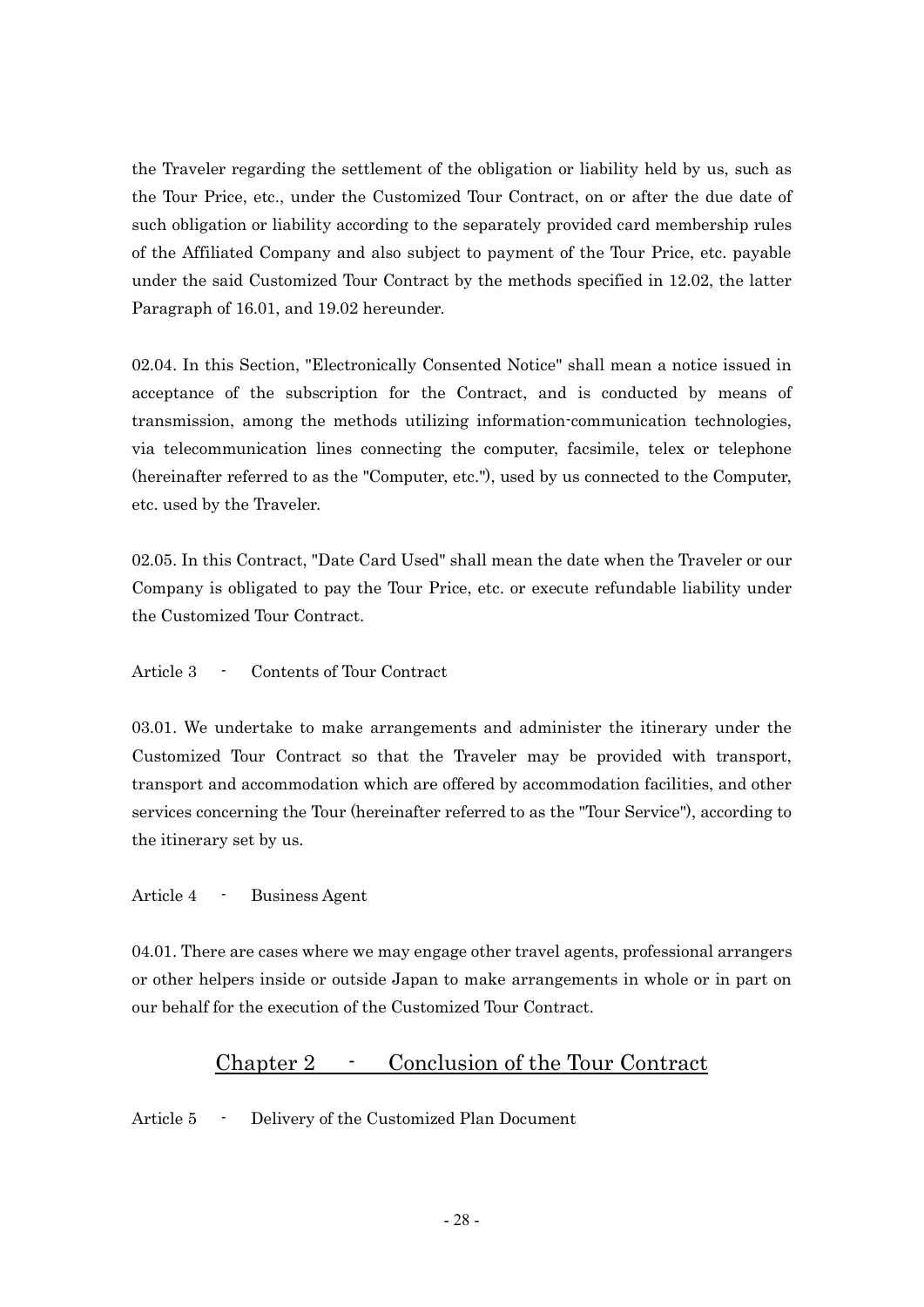05.01. Upon receipt of a request from the Traveler about to subscribe to us for the Customized Tour Contract, we will deliver to the Traveler, unless prevented due to business-related reasons, the document describing the contents of our Customized Travel Plan prepared at the request of the Traveler, such as the itinerary, contents of tour service, Tour Price, and other conditions concerning the travel to be undertaken.

05.02. There are cases where we will specify in the Customized Document of the preceding Paragraph the amount of our handling charge for the Customized Travel Plan (hereinafter to be referred to as the "Planning Charge") as a breakdown of the Tour Price.

#### Article 6 - Subscription for the Tour Contract

06.01. The Traveler who wishes to subscribe for our Customized Tour Contract concerning the contents of the Travel Plan described in the Plan Document of the preceding Article 05.01, will be required to fill in the necessary information on the Application Form designated by us (hereinafter referred to as the "Application Form") and submit it to us together with the Application Fee in the amount separately specified by us.

06.02. Notwithstanding the provision of the preceding Paragraph 06.01, the Traveler, who wishes to subscribe for our Communication Contract concerning the contents of the Travel Plan described in the Plan Document of the preceding Article 05.01, will be required to notify us of his/her membership number and other information.

06.03. The Application Fee specified in 06.01 above, shall be treated as part of the Tour Price (including the Planning Charge specified as a breakdown of the said Tour Price), or the Cancellation Charge or the Penalty.

06.04. In the case that the Traveler participating in the Customized Tour requires special attention, the said Traveler will be asked to mention such a request to us at the time of application for the Tour Contract. In this case we shall try to accommodate such a request as far as possible.

06.05. Any expenses incurred as a result of special arrangements made at the request of the Traveler under the preceding Paragraph 06.04 shall be borne by the said Traveler.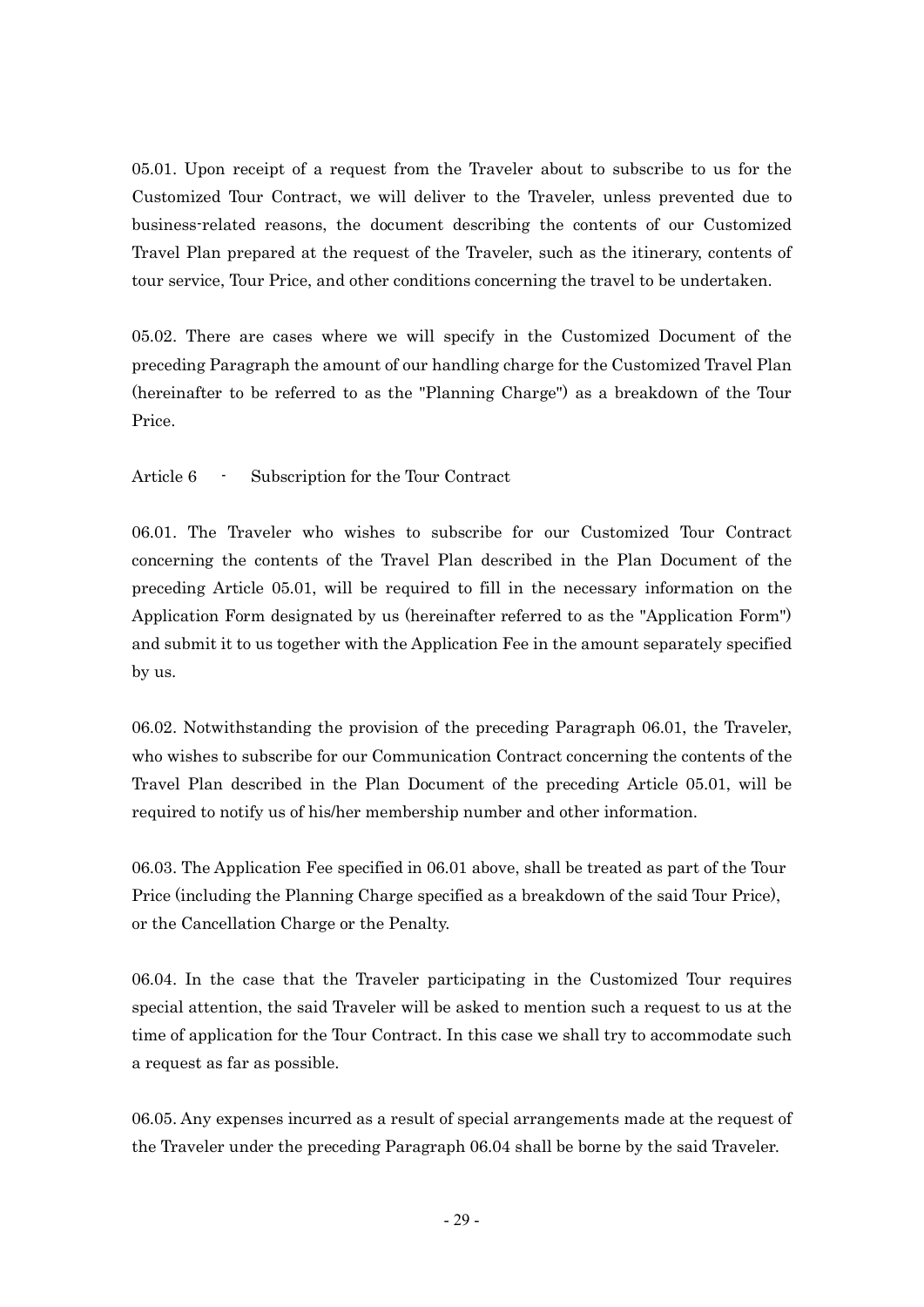Article 7 - Rejection of the Conclusion of the Contract

07.01. There following are cases where we may decline to conclude the Customized Tour Contract:

(1) In the case that the Traveler subscribing for the Tour is likely to cause trouble to other Travelers or hinder smooth implementation of the Tour for the group.

(2) In the case that there is any inconvenience on our side which is related to our business.

(3) When the Communication Contract is about to be concluded, if the Traveler is unable to settle in part or in whole the liability related to his/her Tour Price, etc. as stipulated in the card membership rules of the Affiliated Company, due to such causes as the credit card held by the Traveler is found invalid.

Article 8 - Conclusion of the Tour Contract

08.01. The Customized Tour Contract shall be considered concluded when we have accepted the conclusion of the Contract and have received the Application Fee specified in 06.01.

08.02. Notwithstanding the provision of the preceding Paragraph 08.01, the Communication Contract shall be considered concluded when we send out a notice to the effect that we accept the conclusion of the Contract, except when an electronic notice of acceptance is sent out for the said Contract, in which case the Contract shall be considered concluded when the said electronic notice has reached the Traveler.

Article 9 - Delivery of Contract Document

09.01. We will deliver to the Traveler a document (hereinafter referred to as the "Contract Document") with details regarding the itinerary, contents of the Tour Service, Tour Price, and other conditions of the Tour as well as matters concerning our responsibility for the Tour, promptly after the Tour Contract has been concluded as defined in the preceding Article 8.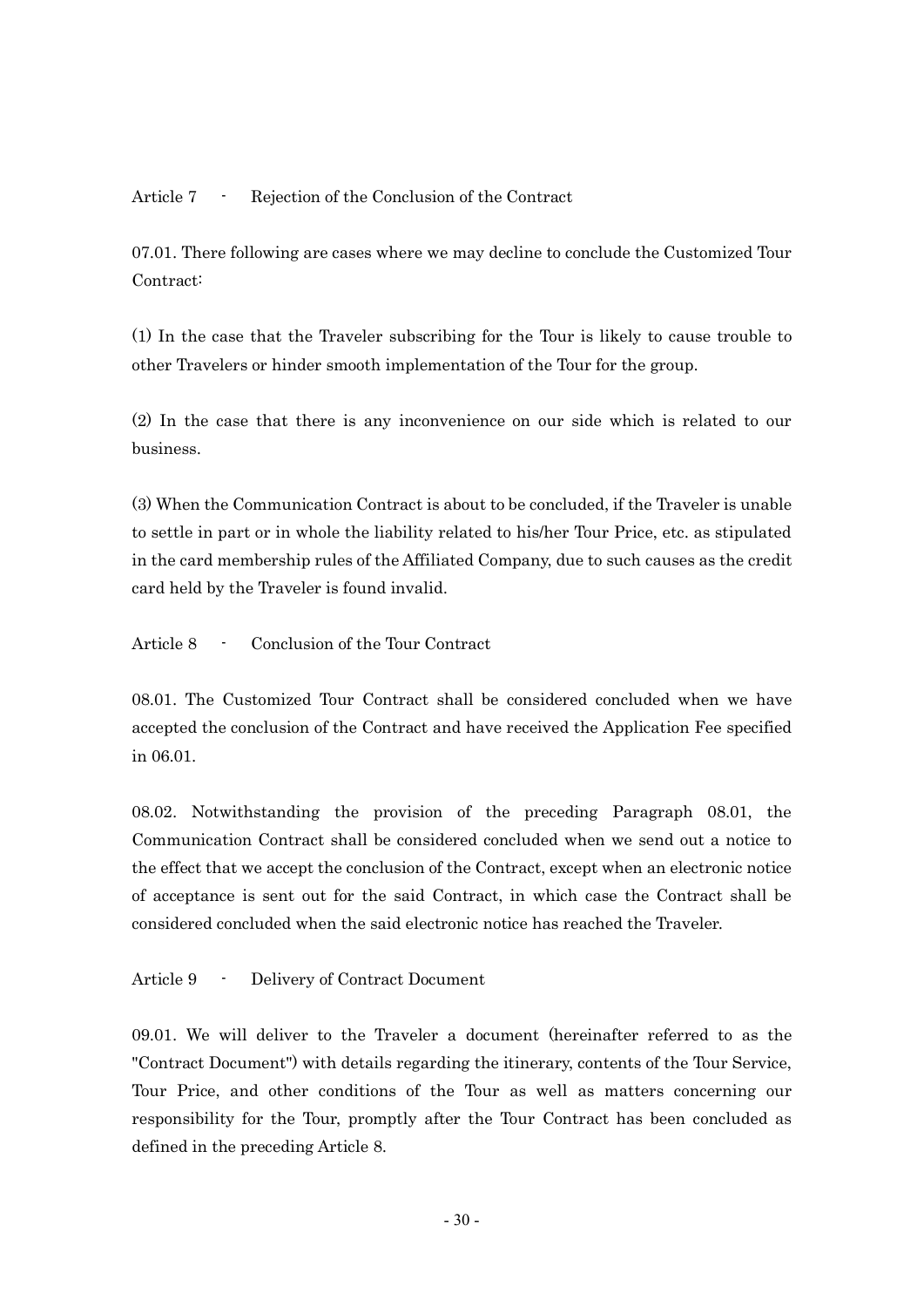09.02. In cases where we have specified the amount of the Planning Charge in the Plan Document prepared as per 05.01, we shall also specify the said amount in the Contract Document of the preceding Clause 09.01.

09.03. The scope of the Tour Service involving our responsibility to make arrangements and administer the itinerary under the Customized Tour Contract shall be based on the description of the Contract Document of the preceding Paragraph 09.01.

Article 10 - Determinate Document

10.01. In the case that it is not possible to state the determinate itinerary or the names of transport or accommodation facilities in the Contract Document specified in the preceding Article 09.01., we shall list on a limited basis in the Contract Document the names of facilities scheduled for accommodation and the names of transport facilities important in the Travel Plan, and we shall deliver a document with descriptions of determinate conditions (hereinafter referred to as the "Determinate Document"), after we have delivered the said Contract Document on or before the date specified in the said Contract Document but no later than the day immediately preceding the starting date of the Tour (or the starting date of the Tour in cases where subscription for the Customized Tour Contract is made on and after the 7th day counted backward from the day immediately preceding the starting date).

10.02. In the case of the preceding Paragraph 10.01., when an inquiry is received from the Traveler who wishes to confirm the condition of arrangements, we shall respond promptly and properly to such an inquiry. even before the delivery of the Determinate Document to the said Traveler.

10.03. In the case that the Determinate Document has been delivered as specified in 10.01., the scope of the Tour Service involving our responsibility to arrange and administer the itinerary shall be limited to the scope described in the said Determinate Document.

Article 11 - Method of Utilizing Telecommunication Technology

11.01. When we have provided the Traveler, with his/her prior consent, with details to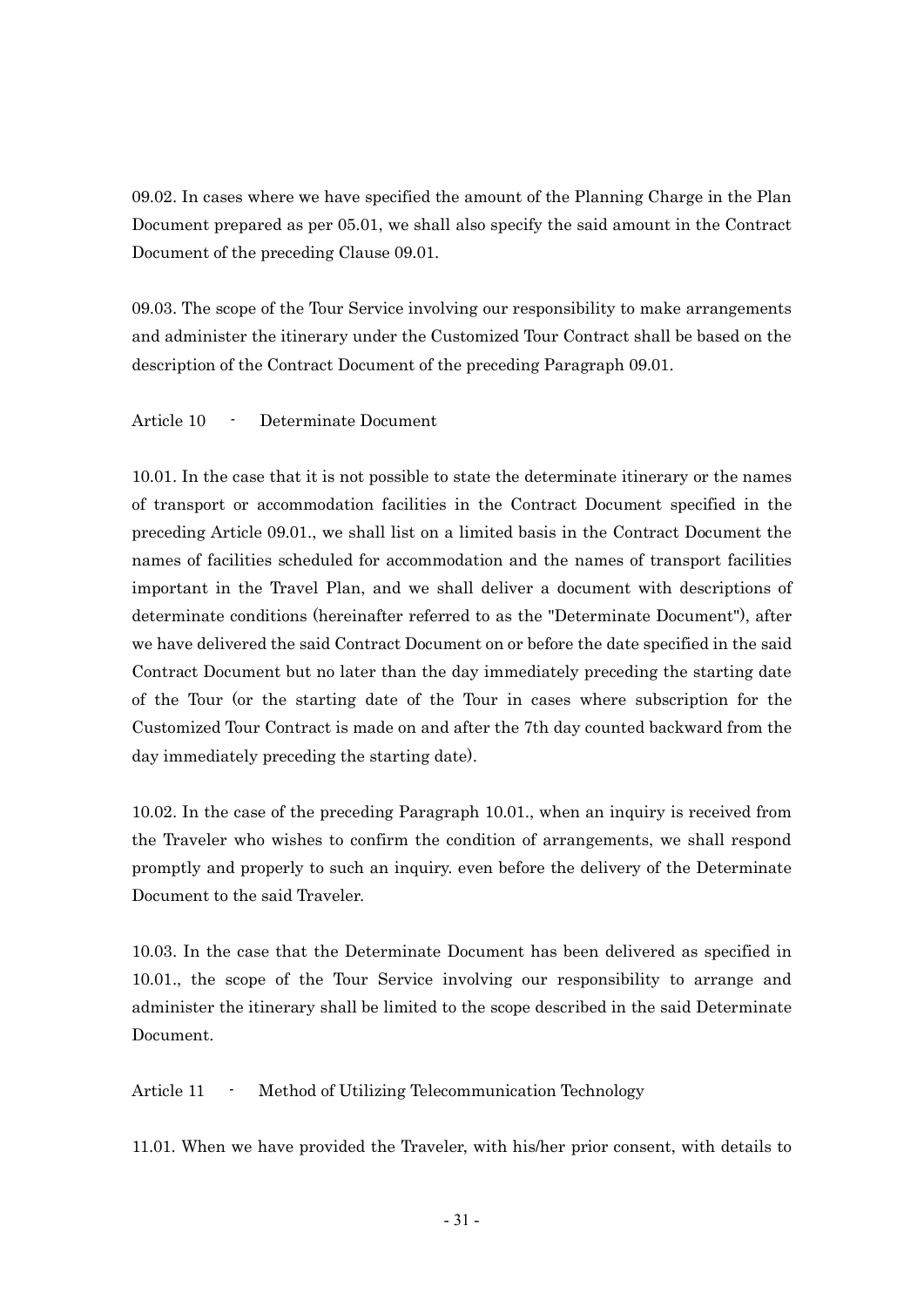be stated in the document, the Contract Document, or the Determinate Document, at the time when he/she is about to conclude the Customized Tour Contract, such as the itinerary, contents of the Tour Service, the Tour Price, other conditions of the Tour, and our responsibility (hereinafter in this Article referred to as the "Described Details"), by means of utilizing telecommunication technology instead of delivering the said document to the said Traveler, we shall confirm that the Described Details have been recorded on the file equipped in the communication equipment used by the Traveler.

11.02. In the case of the preceding Paragraph 11.01., when the communication equipment used by the said Traveler is not equipped with a file for recording the Described Details, we shall record the Described Details on the file (confined for exclusive use of the said Traveler) equipped in the communication equipment being used by us and confirm that the said Traveler has viewed the Described Details.

Article 12 - Tour Price

12.01. The Traveler will be required to pay to us the Tour Price for the amount specified in the Contract Document on or before the date described in the Contract Document prior to the starting date of the Tour.

12.02. When the Communication Contract has been concluded, we shall receive payment of the Tour Price in the amount specified in the Contract Document by the credit card of the Affiliated Company without obtaining the Traveler's signature on the designated voucher. In this case, the date the card is used shall be considered as the date the Tour Contract is concluded.

### Chapter 3 - Alteration of the Contract

Article 13 - Alteration of Contract Contents

13.01. The Traveler may request us to change the contents of the itinerary or tour service or other contents of the Customized Tour Contract (hereinafter to be referred to as the "Tour Contents"), in which case we shall try to accommodate such requests of the Traveler as far as possible.

13.02. In case there arise such causes beyond our control as act of providence,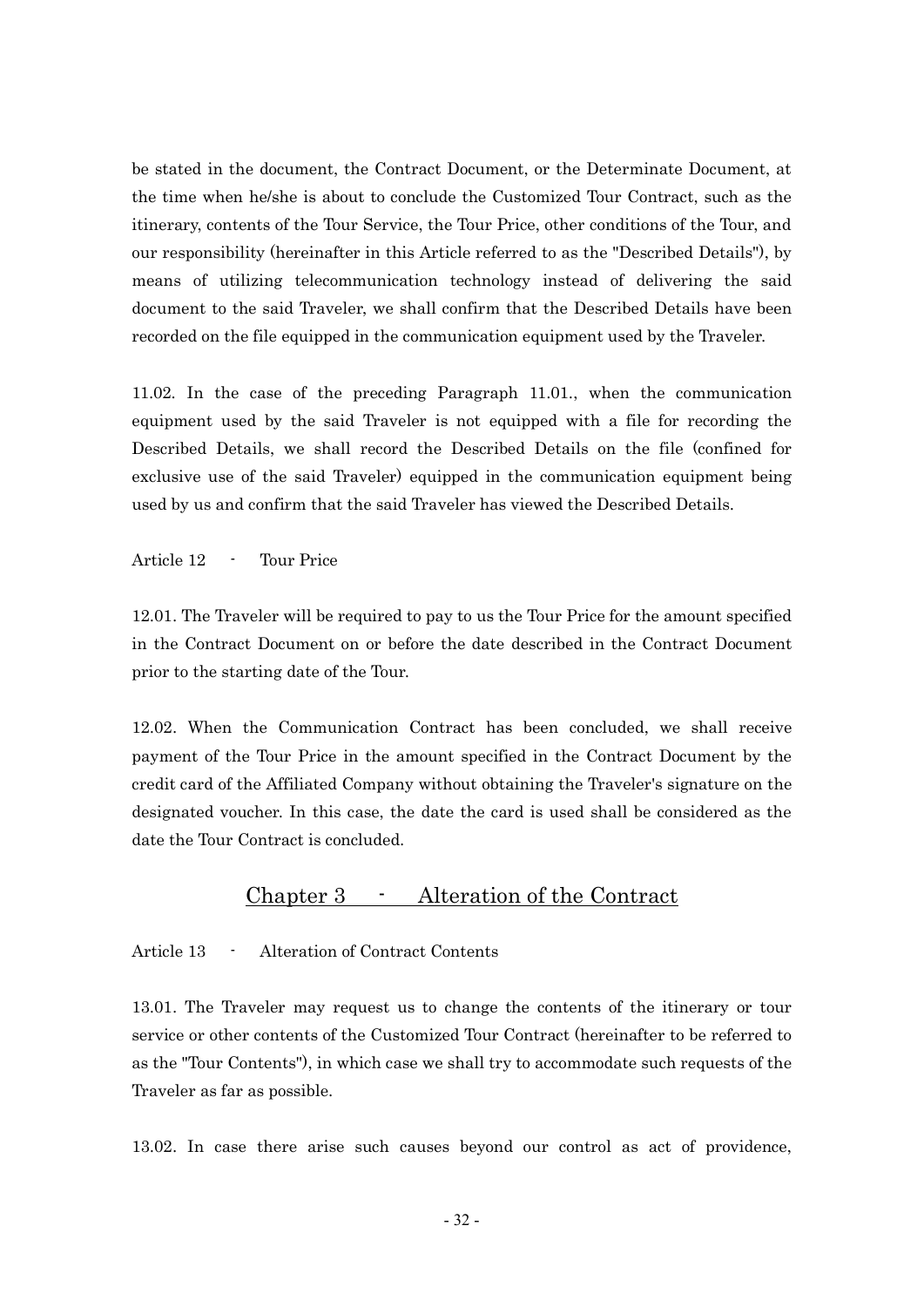maelstrom of war, civil commotion, suspension of Tour Services like transport and accommodation facilities, orders from government and other public agencies, transport service not based on our original transport plan, and other causes, and when it is considered unavoidable in order to effect the safe and smooth implementation of the Tour, we may be required to change the itinerary, contents of the Tour Service, and other contents of the Customized Tour Contract (hereinafter referred to as the "Contract Contents") by explaining promptly to the Traveler beforehand the reasons due to the uncontrollable nature of such causes and the correlation between such causes and subsequent changes, except at the time of emergencies, in which case, when unavoidable, we shall explain to the Traveler after the changes have been made.

#### Article 14 - Alteration of Tour Price

14.01. In case the transport fare and charge applicable to the transport facilities being used for the implementation of the Customized Tour (hereinafter in this Article referred to as the "Applicable Fare and Charge") are increased or reduced considerably beyond the level normally assumed, due to significant changes in economic and other conditions, compared with the Applicable Fare and Charge made public as effective rates at the time when the Plan Document for the Customized Tour was delivered, we shall be allowed to increase or reduce the amount of the Tour Price within the range of the amount thus increased or reduced.

14.02. In the case that we increase the Tour Price as provided in the preceding Paragraph 14.01., we shall inform the Traveler to that effect on or before the 15th day counted backward from the day immediately preceding the starting date of the Tour.

14.03. In the case that the Applicable Fare and Charge are reduced as provided in 14.01., we shall decrease the Tour Price by the amount thus reduced in accordance with the provision of the said Paragraph.

14.04. If any change in the contents of the Tour Contract according to the provisions of the preceding Article 13 causes any decrease or increase to accrue in the expense required for the implementation of the Tour (including the cancellation charge or penalty for the Tour Service unreceived due to the change in the contents of the said Contract, and/or other expenses already paid or payable from now), we may change the Tour Price within the range of the amount reduced or increased when the Contract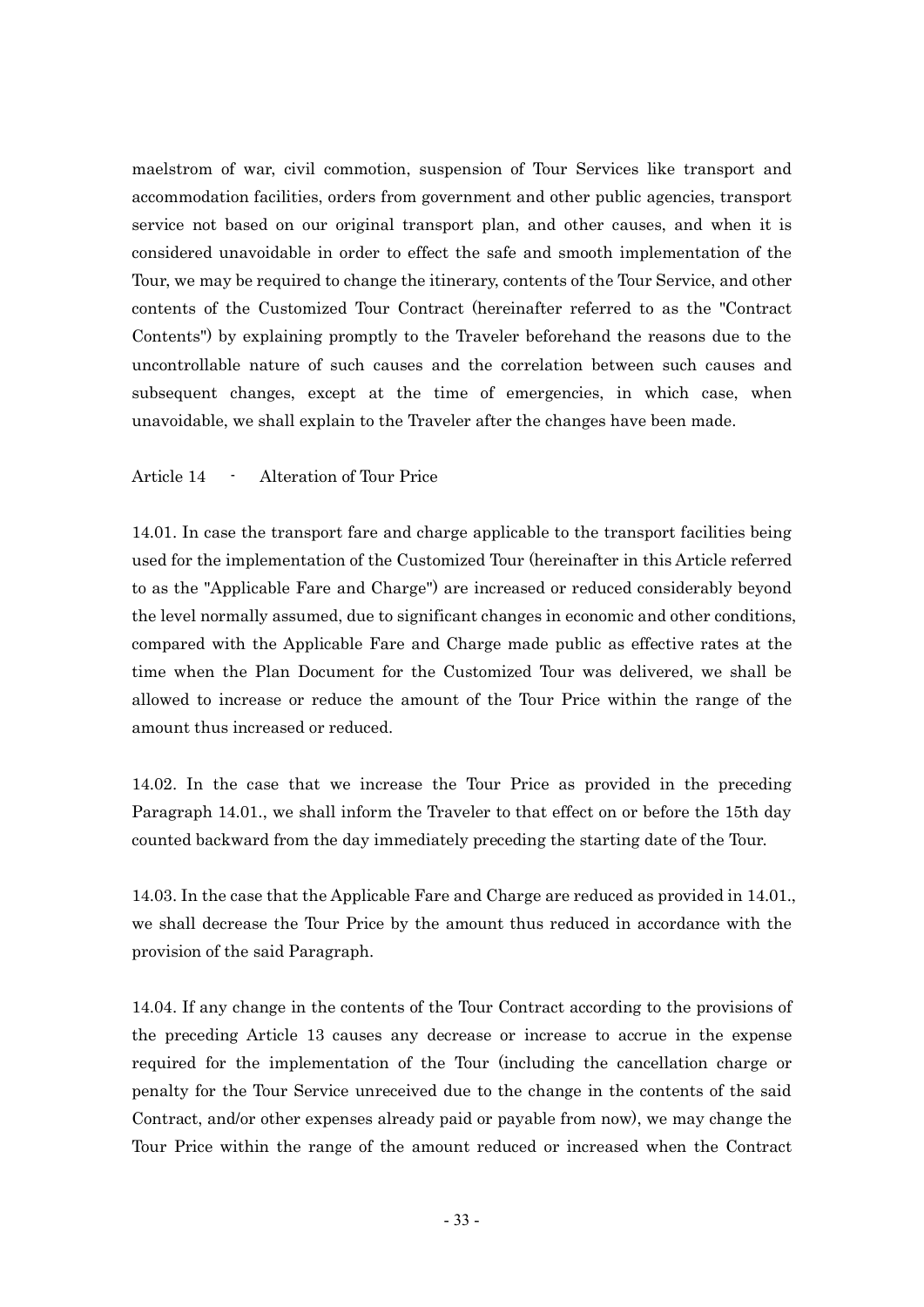Contents are changed (except when such changes are caused by a lack of seats in the transport facilities or rooms in the accommodation or other facilities despite the relevant Tour Service provided by the transport and accommodation facilities).

14.05. When we have stated in the Contract Document that the Tour Price varies with the number of persons utilizing the transport and accommodation facilities, and when the number of persons participating in the Tour has been changed due to the causes not attributable to us after the conclusion of the Customized Tour Contract, there are cases where the amount of the Tour Price will be changed as described in the Contract Document.

Article 15 - Change of Traveler

15.01. The Traveler who has concluded the Customized Tour Contract may assign his/her status under the said Contract to a third party, subject to our consent.

15.02. In cases where the Traveler wishes to obtain our consent as provided in the preceding Paragraph 15.01, the said Traveler will be required to fill in the necessary information on the form designated by us and submit it to us together with the handling fee of the designated amount.

15.03. The assignment of the status under the Contract, as provided in 15.01., shall take effect when approved by us and the third party who has acquired the status under the Tour Contract. The third party shall hereafter inherit all the rights and obligations concerning the said Customized Tour Contract concluded by the Traveler.

### Chapter 4 - Cancellation of the Contract

Article 16 - Traveler's Right to Cancel the Contract

16.01. The Traveler may cancel at any time the Customized Tour Contract by paying to us the cancellation charge specified in Schedule I. In the case that the said Traveler wishes to cancel the Communication Contract, we shall accept payment of the cancellation charge by using the card of the Affiliated Company without obtaining the said Traveler's signature on the designated voucher.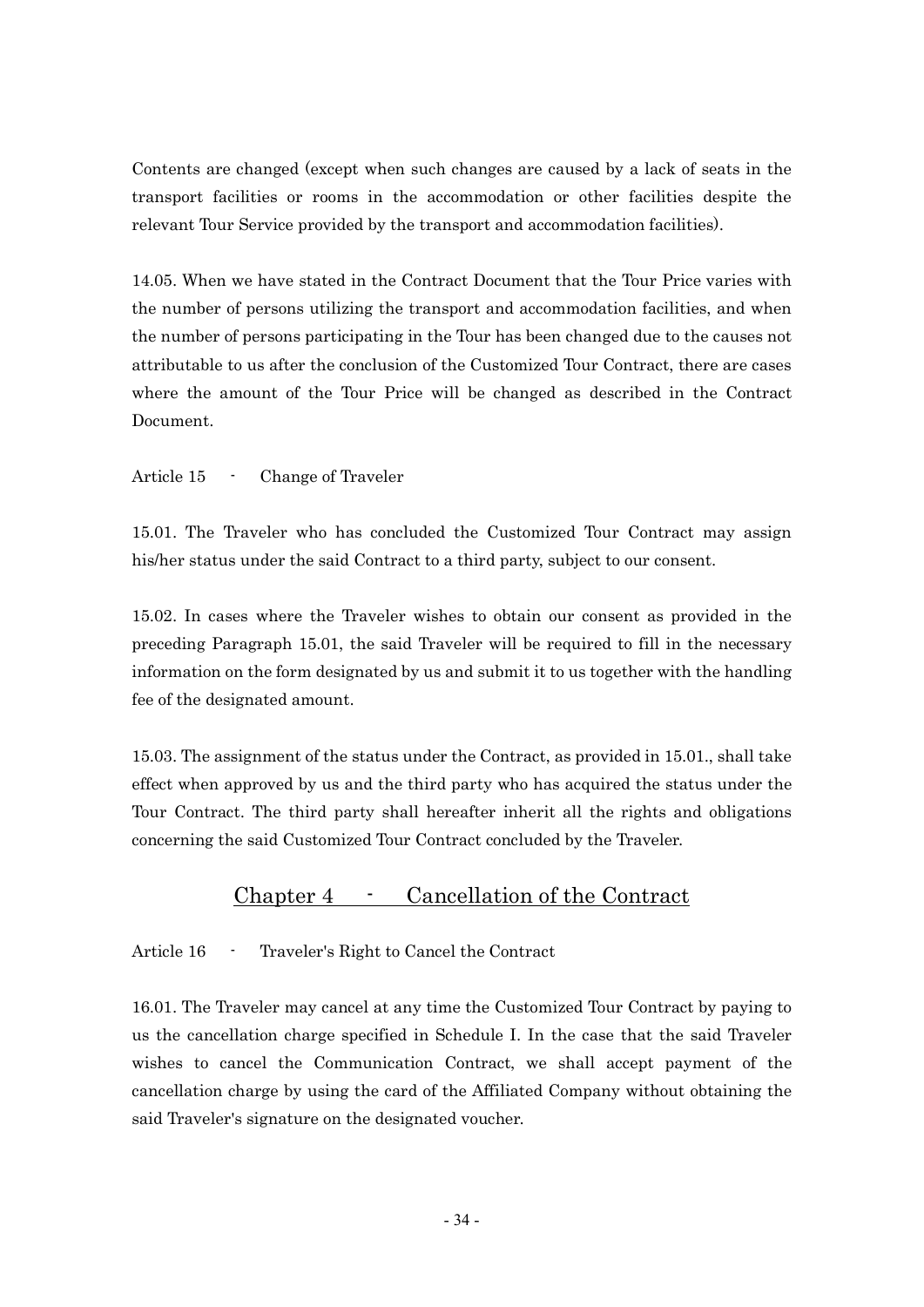16.02. The Traveler may cancel, in the following cases, the Customized Tour without paying the cancellation charge before the start of the Tour, notwithstanding the provision of the preceding Paragraph 16.01:

(1) When the Contract Contents have been changed by us, but limited to only such cases as the changes listed in the left column of Schedule II and other important changes.

(2) When the Tour Price has been increased under the provision of 14.01.

(3) When there arise such causes as act of providence, maelstrom of war, civil commotion, suspension of Tour Services like transport and accommodation facilities, orders from government and public agencies, and other causes, which have disabled the safe and smooth implementation of the Tour or have increased the potential of disabling the Tour to an extreme extent.

(4) When we have failed to deliver the Determinate Document to the Traveler on or before the date specified in 10.01.

(5) When the implementation of the Tour has been precluded as scheduled according to the itinerary described in the Contract Document due to causes attributable to us.

16.03. When the Traveler has been unable to receive the Tour Service as described in the Contract Document after the start of the Tour due to causes not attributable to him/her or when we have informed him/her to that effect, the said Traveler may cancel the Contract for that portion of the Tour Service that he/she has been unable to receive, without paying the cancellation charge, notwithstanding the provision of 16.01.

16.04. In the case of the preceding Paragraph 16.03, we shall refund to the Traveler the portion of the Tour Price related to the portion of the Tour Service that has become unavailable. However, when the preceding case is not due to a cause attributable to us, we shall pay a refund to the said Traveler after deducting from the said amount the cancellation charge, penalty and other amount already paid or the amount related to the expenses payable from now for the said Tour Service.

Article 17 - Our Right to Cancel the Contract - Cancellation before the Start of the Tour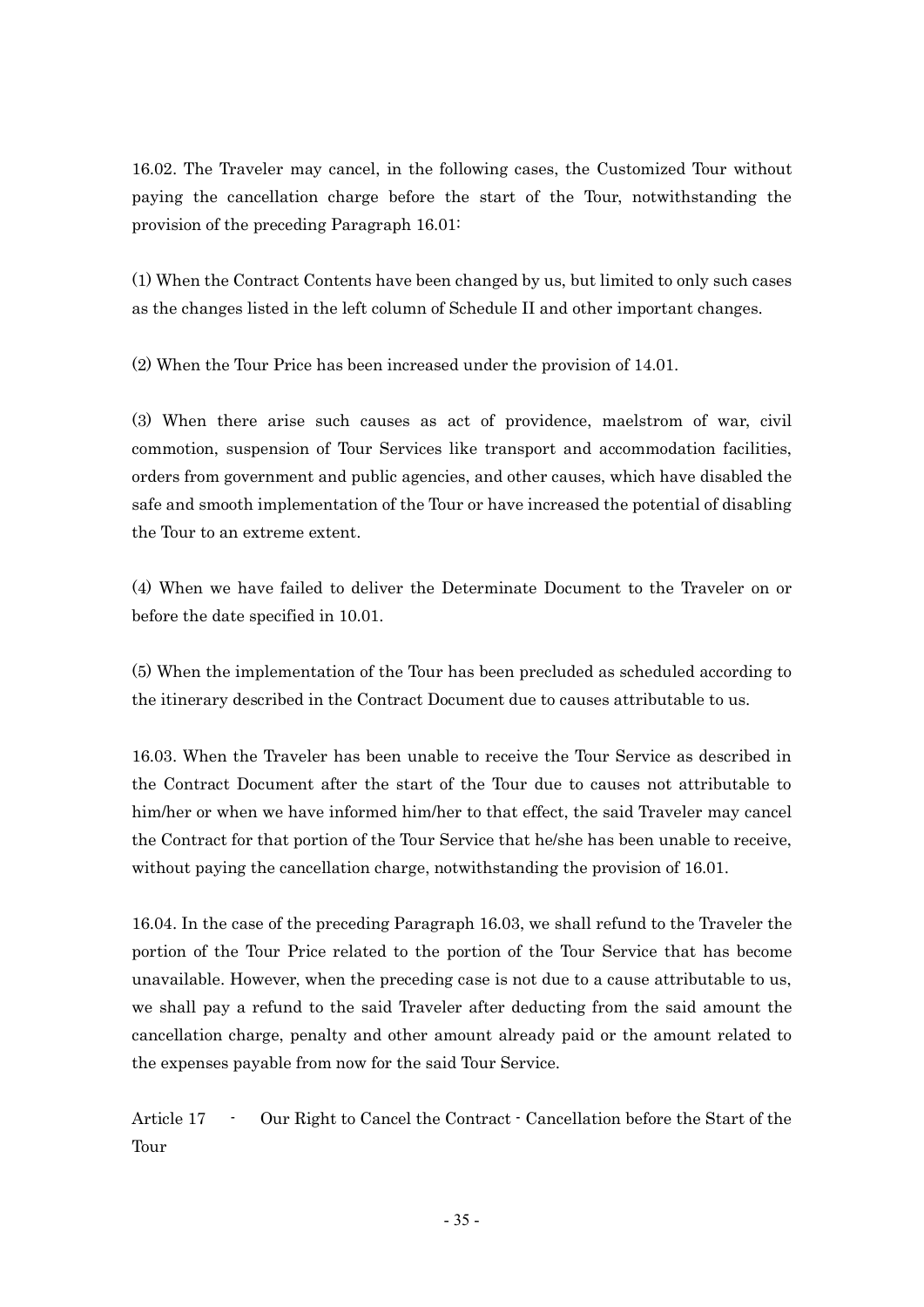17.01. There are cases as follows where we will cancel the Customized Tour Contract before the start of the Tour by explaining to the Traveler the reason for the cancellation:

(1) In cases where the Traveler is considered unbearable to participate in the said Tour due to illness, absence of a necessary helper or other causes.

(2) In cases where the Traveler is likely to cause trouble to other Travelers or interfere with the smooth implementation of the Tour as a group.

(3) In cases where the Traveler has requested extra burden with regards to the contents of the Contract beyond a reasonable range.

(4) In cases where it is extremely likely that the Tour conditions required for implementation of the Tour as described at the time of the conclusion of the Contract, such as the amount of snowfall necessary for a ski Tour, may disable the tour.

(5) In cases where there arise such causes beyond our control as act of providence, maelstrom of war, civil commotion, suspension of Tour Services like transport and accommodation facilities, orders from government and public agencies, and other causes, which disable the safe and smooth implementation of the Tour as scheduled according to the itinerary described in the Contract Document, or which are extremely likely to disable the Tour.

(6) When the Communication Contract is concluded, in the case that the Traveler becomes unable to settle in part or in whole his/her liability relating to the Tour Price, etc. as provided in the card membership rules of the Affiliated Company due to such causes as the credit card held by the Traveler becomes invalid.

17.02. In the case that the Traveler does not pay the Tour Price by the due date specified in the Contract Document as provided in 12.01, the Traveler will be considered to have cancelled the Customized Tour Contract on the day immediately following the said due date. In this case, the said Traveler will be required to pay a penalty of the amount equal to the cancellation charge specified in 16.01.

Article 18 - Our Right to Cancel - Cancellation after the Start of the Tour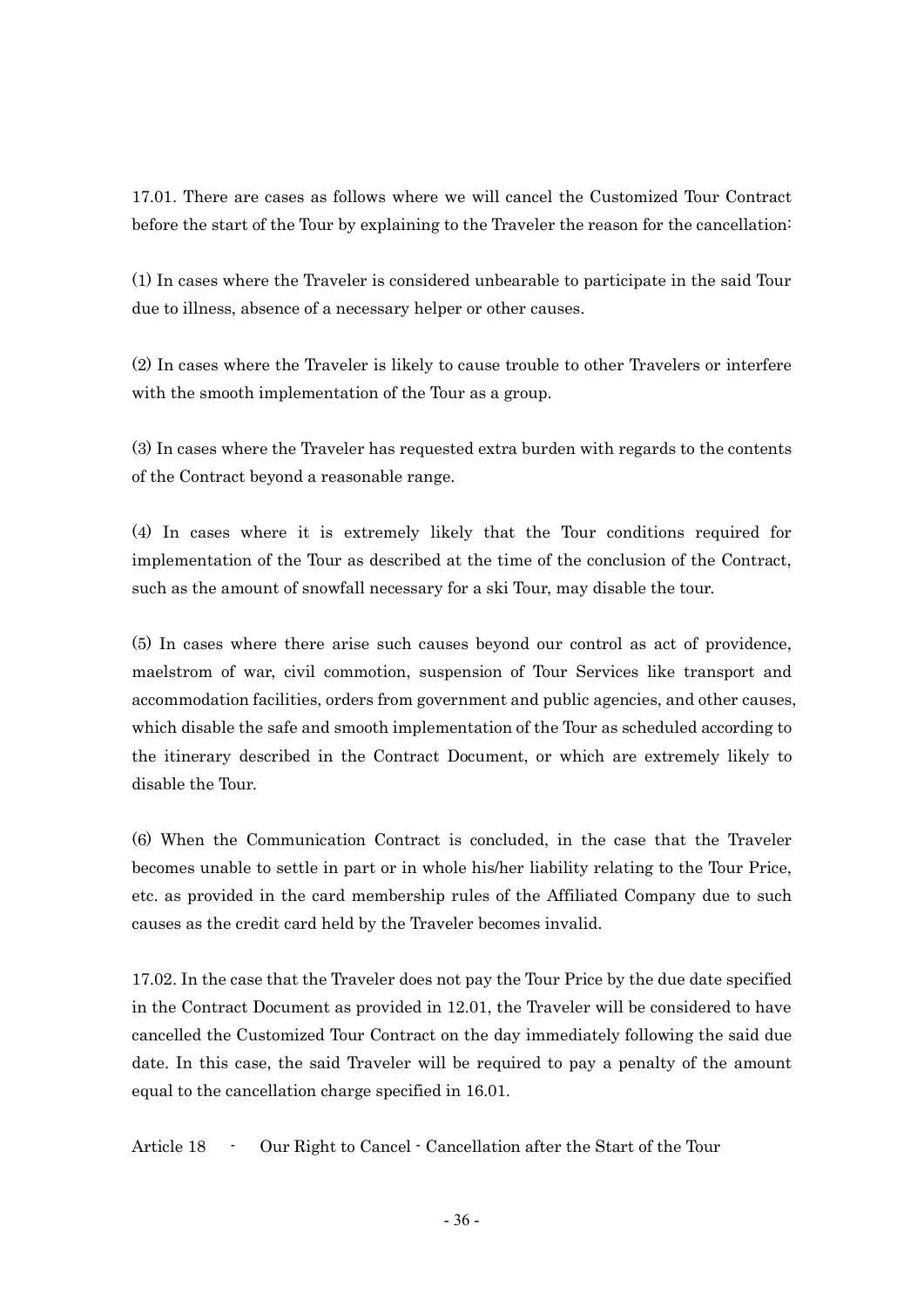18.01. There are cases as follows where we may cancel part of the Customized Tour Contract even after the start of the Tour by explaining to the Traveler about the reason for the cancellation:

(1) In cases where the Traveler is unbearable to continue the Tour due to the absence of a necessary helper or other causes.

(2) In cases where the Traveler interferes with the safe and smooth implementation of the said Tour by not following the instructions given by our Tour Escort or other staff to implement the Tour safely and smoothly or disrupting the disciplinary order of the group activity by physically assaulting or threatening the said staff or other Travelers.

(3) In cases where there arise such causes beyond our control as act of providence, maelstrom of war, civil commotion, suspension of Tour Services like transport and accommodation facilities, orders from government and public agencies, and other causes, which have disabled the safe and smooth implementation of the Tour.

18.02. In the case that we have cancelled the Customized Tour Contract under the provision of the preceding Paragraph 18.01, the Contractual relationship between our Company and the Traveler ceases to exist only to the future. In this case, it will be considered that our liability related to the Tour Service already provided to the Traveler has been redeemed effectively.

18.03. In the case of the preceding Paragraph 18.02, we shall refund to the Traveler the amount remaining after deducting the cancellation charge, penalty charge and any other amount already paid or the amount related to the expenses payable from now for the said Tour Service from the amount covering the portion of the Tour Service which has not yet been offered to the Traveler out of the Tour Price.

Article 19 - Refund of the Tour Price

19.01. We shall refund to the Traveler the amount due in case there accrues a refundable amount due to the Traveler due to the reduction of the Tour Price under the provisions set forth from 14.03 through 14.05 or due to cancellation of the Customized Tour Contract under the provisions of the preceding three Articles from Article 16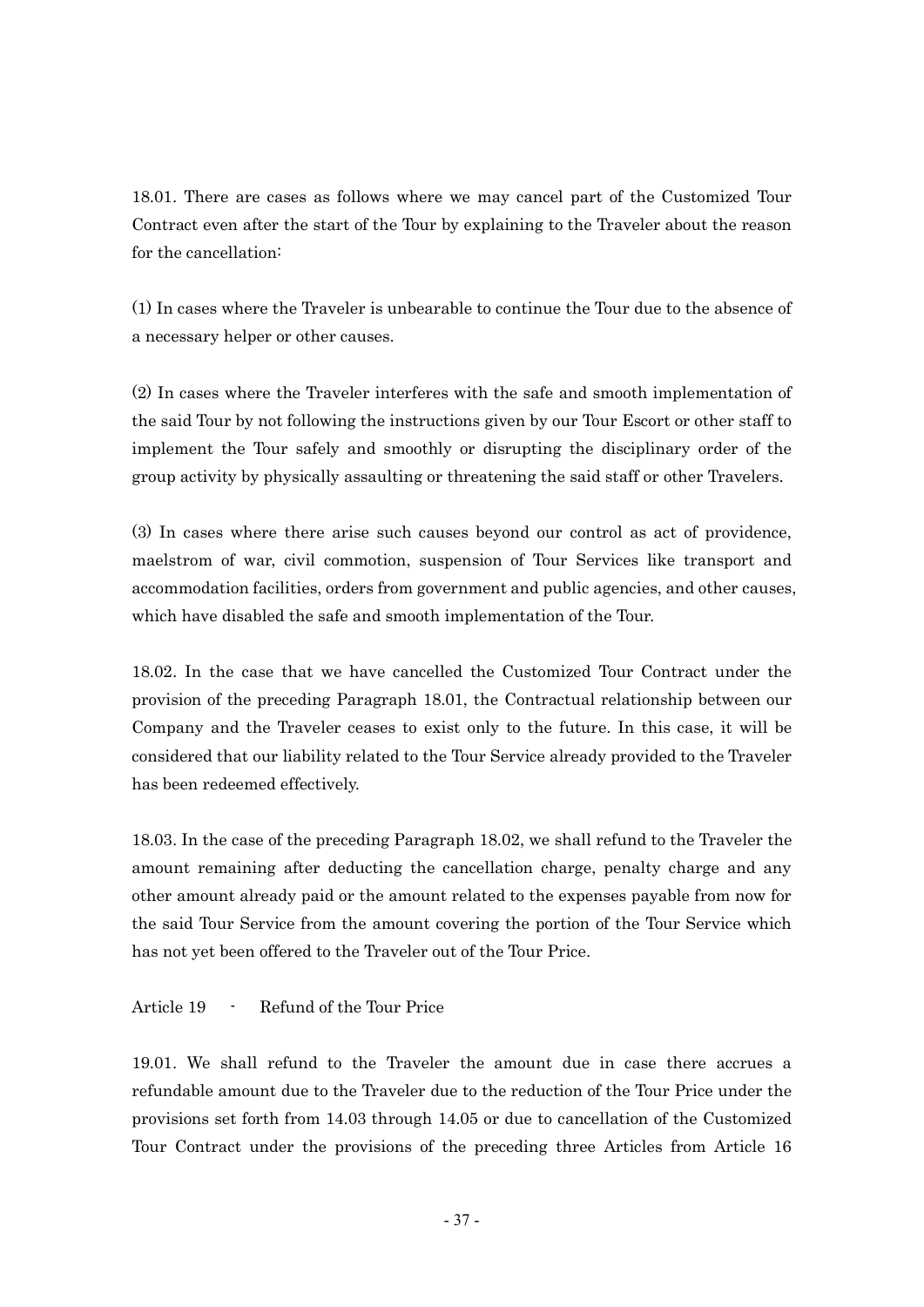through Article 18, within 7 days reckoned from the day immediately following the date of cancellation in the case of a refund due to cancellation before the start of the Tour, or within 30 days reckoned from the day immediately following the last day of the Tour which is stated in the Contract Document in the case of a refund due to the reduction of the Tour Price or cancellation after the start of the Tour.

19.02. In the case that the Communication Contract has been concluded with the Traveler, we shall pay a refund to the Traveler according to the card membership rules of the Affiliated Company if there accrues a refundable amount due to him or her due to reduction of the Tour Price under the provisions set forth from 14.03 through 14.05 or due to cancellation of the Communication Contract under the provisions of the preceding three Articles from Article 16 through Article 18. In this case, we shall notify the Traveler of the refundable amount due within 7 days reckoned from the day immediately following the date of cancellation in the case of a refund due to cancellation before the start of the Tour, or within 30 days reckoned from the day immediately following the last day of the Tour which is stated in the Contract Document in the case of a refund due to the reduction of the Tour Price or cancellation after the start of the Tour. The day when we have notified the Traveler shall be considered as the date of using the card.

19.03. The provisions of the preceding two Paragraphs, 19.01 and 19.02, shall not prevent the Traveler or our Company from exercising the right to claim compensation for damage under the provision of Article 28 or Article 31.01 hereto.

Article 20 - Arrangement for Return Trip after Cancellation of the Contract

20.01. In the case that we have cancelled the Customized Tour Contract after the start of the Tour under the provision of Article 18.01 (1) or 18.03, we shall undertake arrangements for the Tour Service needed for the Traveler to return to the departure place of the said Tour at the request of the Traveler.

20.2. In the case of the preceding Paragraph 20.01, all the expense required for the return trip to the departure place shall be borne by the Traveler.

### Chapter 5 - Contracts with Organizations and Groups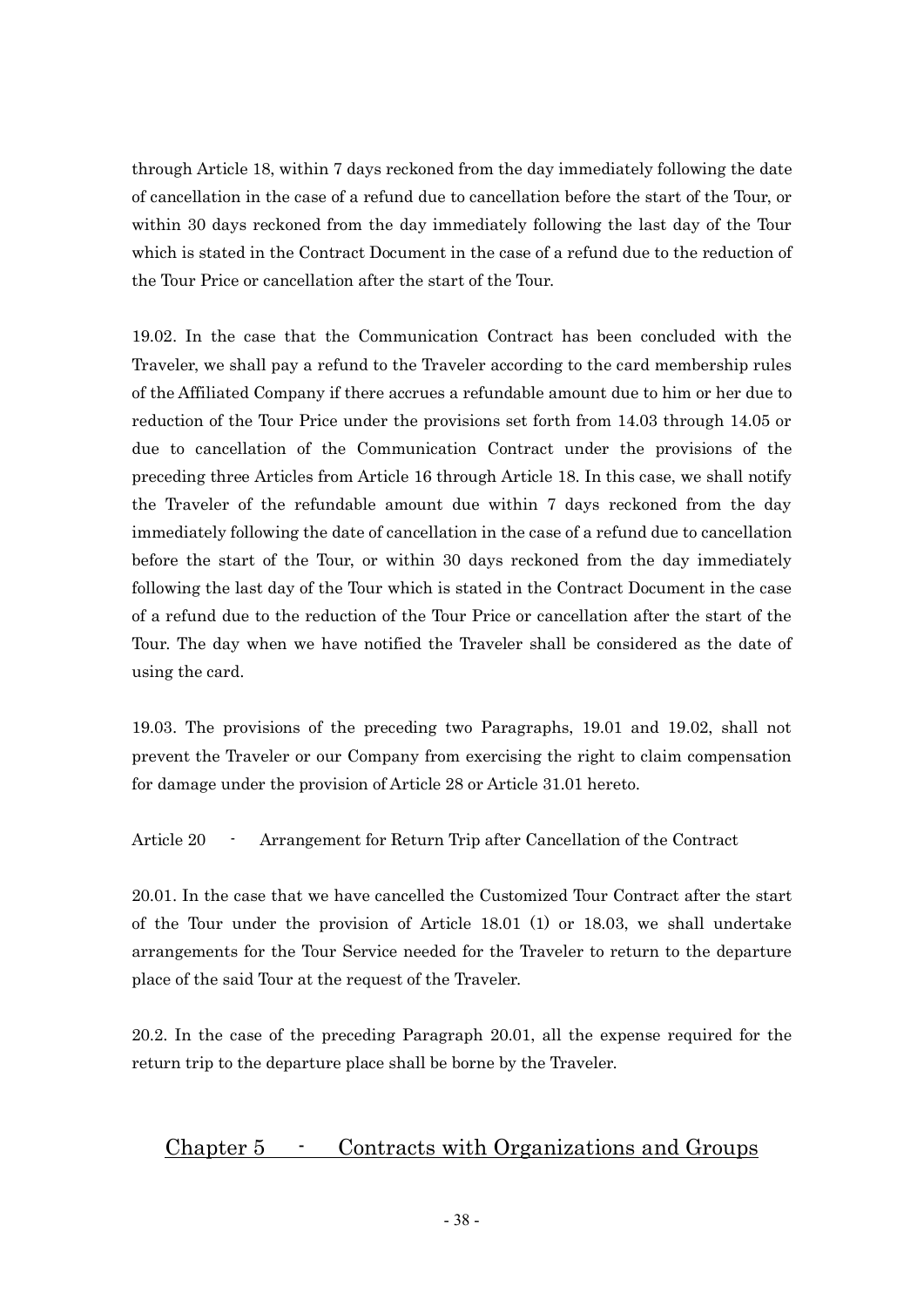#### Article 21 - Contracts with Organizations and Groups

21.01. We shall apply the provisions of this Chapter to the conclusion of the Customized Tour Contract in cases where we receive subscriptions from two or more Travelers who are to travel the same route at the same time, provided that each Traveler appoint a responsible representative (hereinafter referred to as the "Contract Representative").

#### Article 22 - Contract Representative

22.01. Unless a Special Contract is concluded, we shall consider the Contract Representative as the person holding all the power of representation concerning the conclusion of the Customized Tour Contract for the Travelers who compose his/her organization or group (hereinafter referred to as the "Constituent Member"), and we shall handle transactions concerning the Tour business related to the said organization or group and the business of Article 26.01 with the said Contract Representative.

22.02. The Contract Representative will be required to submit a list of the Constituent Members on or before the date set by us.

22.03. We shall not be held responsible for the liabilities or obligations which the Contract Representative assumes to the Constituent Members at present or the liabilities or obligations which the Contract Representative is expected to assume in the future.

22.04. In the case that the Contract Representative does not accompany his/her organization or group during the Tour, one of the Constituent Members appointed by the Contract Representative beforehand shall be considered by us as the Contract Representative after the start of the Tour.

Article 23 - Special Rule of the Conclusion of the Contract

23.01. When we conclude the Customized Tour Contract with the Contract Representative, there are cases where we accept the conclusion of the Customized Tour Contract without receiving payment of the Application Fee, notwithstanding the provision of Article 26.01.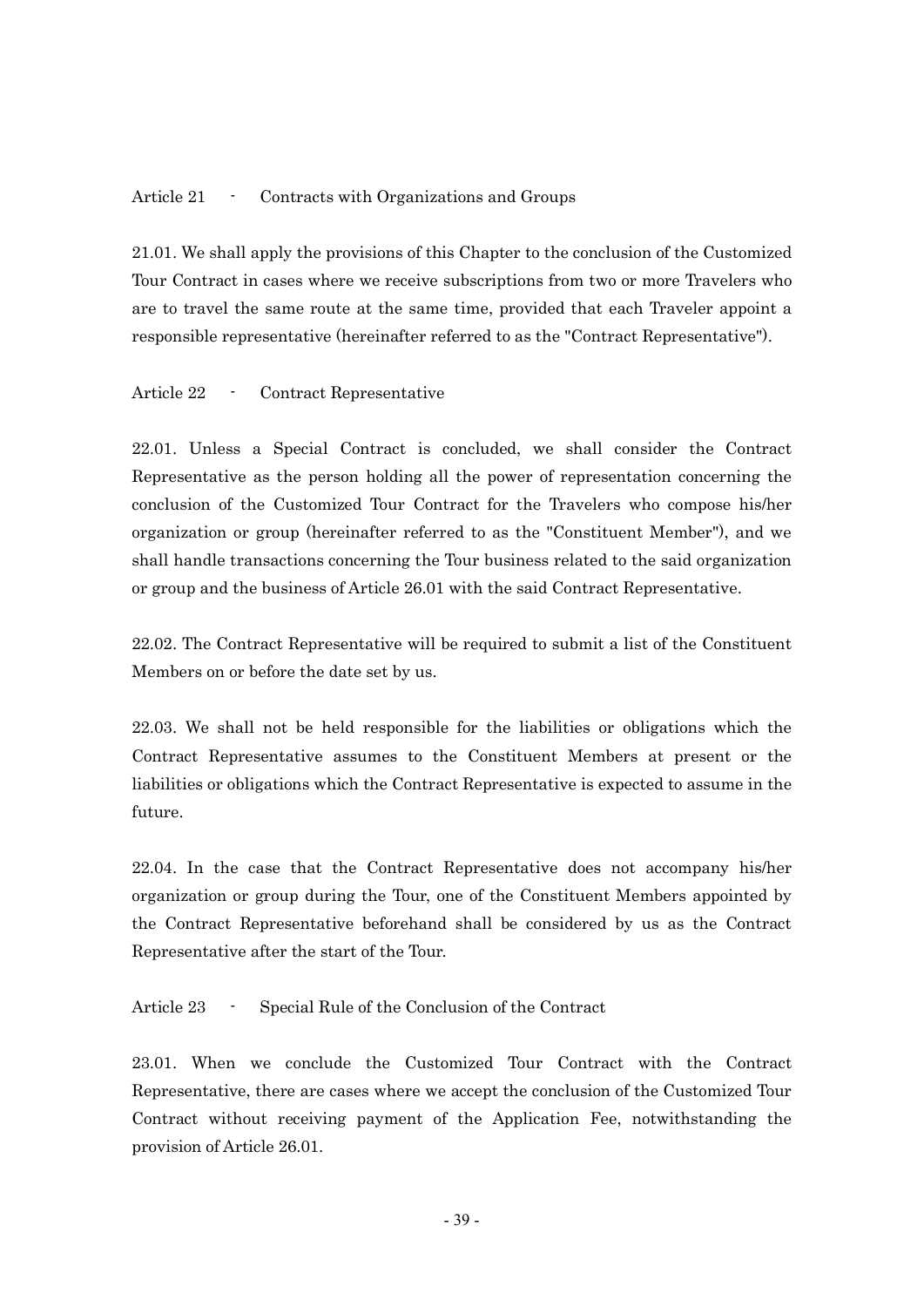23.02. When we conclude the Customized Tour Contract with the Contract Representative without receiving payment of the Application Fee under the provision of the preceding Paragraph 23.01, we shall deliver to the Contract Representative a Document written to that effect, and the Customized Tour Contract shall be considered concluded when we have delivered the said Document to the Contract Representative.

### Chapter 6 - Administration of Itinerary

Article 24 - Administration of Itinerary

24.01. We shall make efforts to secure the safe and smooth implementation of the travel for the Traveler and to carry out the following services for the Traveler, except when we have concluded with the Traveler a Special Contract which differs from these services:

(1) In cases where it is considered that the Traveler may not be able to receive the Tour Service during the Tour, to take necessary measures to ensure that the Traveler will receive the Tour Service as specified in the Customized Tour Contract.

(2) In cases where it becomes unavoidable to alter the contents of the Tour Contract despite the measures taken as described in the preceding Paragraph, to make arrangements for alternative services. If the itinerary of the Tour is to be changed, we shall make efforts to make the alternative itinerary after the change measure up to the purport of the original itinerary. Also in cases where we are required to change the contents of the Tour Services, we shall try to minimize alterations of the Contract Contents by making the contents of the Tour Service after the change as close to the originally planned contents as possible.

#### Article 25 - Instructions of Our Company

25.01. The Traveler will be required to follow the instructions of our Company while the Tour is conducted as a group during the Tour from its start to its finish, in order to implement the Tour safely and smoothly.

Article 26 - Services of Tour Escorts, Etc.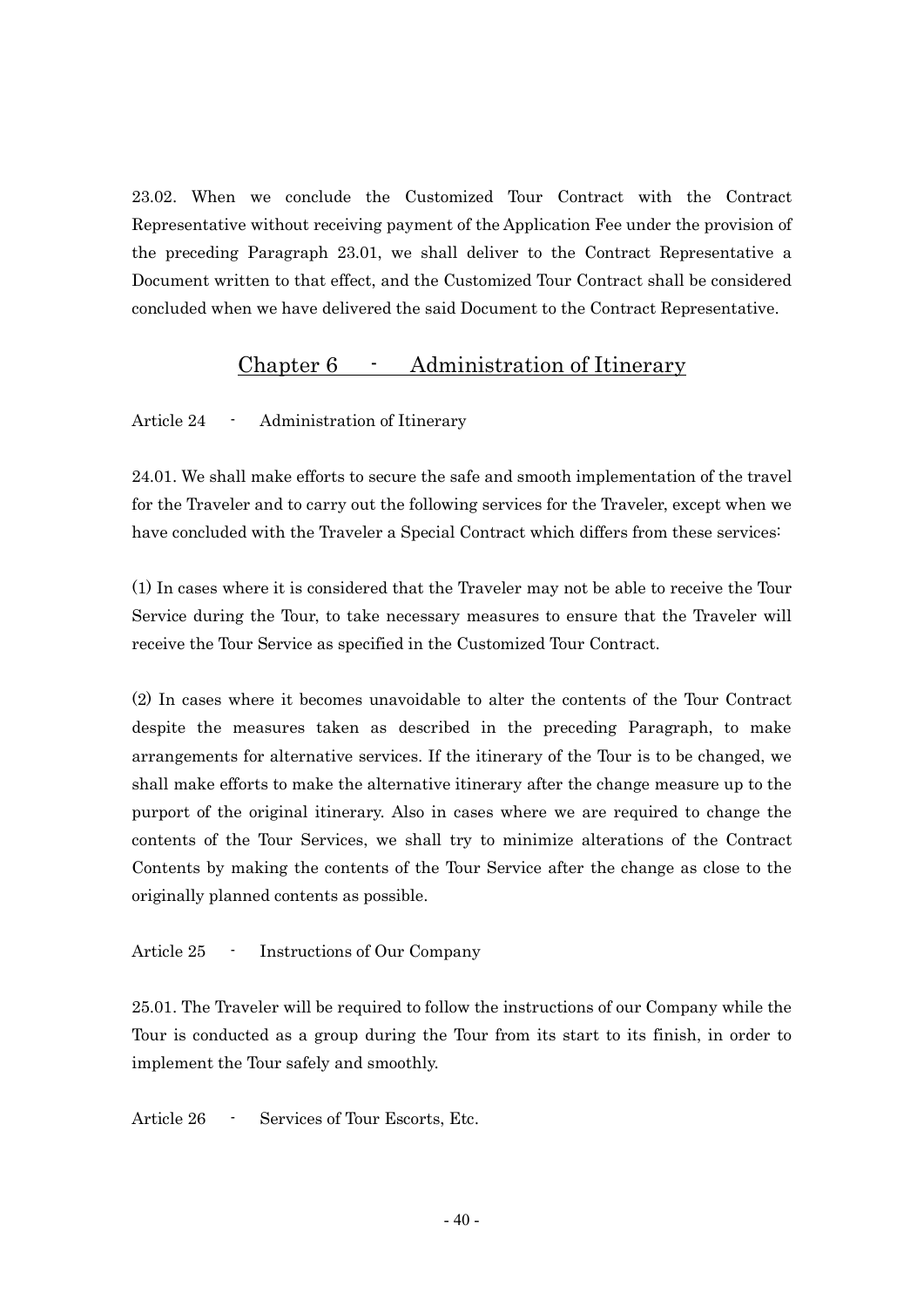26.01. There are cases where we shall ask Tour Escorts or others to accompany the Tour, depending on the contents of the Tour, and handle the services described in the respective Paragraphs of Article 24 in whole or in part or any other services which we consider necessary in connection with the said Customized Tour.

26.02. The service hours for the said Tour Escorts or others to engage in the services described in the preceding Paragraph 26.01 shall be in principle from 8:00 to 20:00.

#### Article 27 - Protective Measures

27.01. In the case that a situation arises where we consider the Traveler to be in a condition requiring protection due to sickness, injury, ect. during the travel, we may take the necessary measures. In these cases, if the cause is not blamed on us, the expenditure required for the said measures shall be borne by the said Traveler and shall be payable by the Traveler on or before the date set by us by the method designated by us.

### Chapter 7 - Responsibility

Article 28 - Responsibility of Our Company

28.01. We shall be responsible for compensating for the damage caused to the Traveler intentionally or negligently by us or by our agent (hereinafter referred to as the "Business Agent") who has been engaged by us to make arrangements on our behalf under the provision of Article 4, but limited only to cases when notice has been given to us within two years from the day immediately following the day when the damage occurred.

28.02. In cases where the Traveler has suffered damage due to causes beyond the control of our Company or our Business Agent, such as acts of providence, maelstrom of war, civil commotion, suspension of Tour Services like transport and accommodation facilities, orders from government and other public agencies, and others causes, we shall not be held responsible for compensation except in the case of the preceding Paragraph 28.01.

28.03. Regarding damage caused to baggage as described in 28.01, notwithstanding the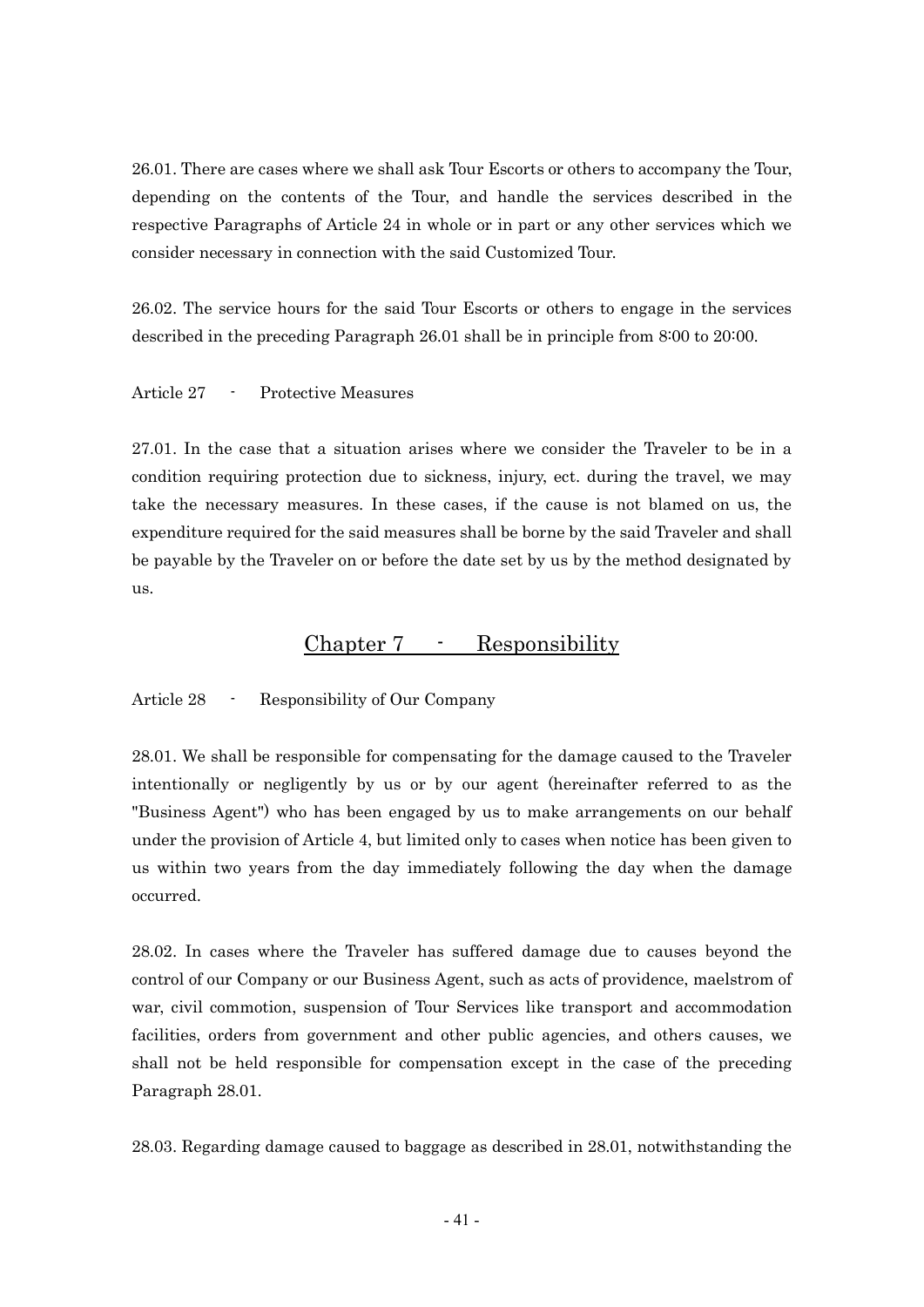provision of the said Paragraph, we shall compensate the Traveler up to ¥150,000 as a maximum amount per Traveler (except in cases where the damage has been caused by us intentionally or by gross negligence), only in cases where we have been notified of the damage within 14 days in the case of inland trips and within 21 days in the case of overseas trips, counted respectively from the day immediately following the day when the damage has occurred.

#### Article 29 - Special Compensation

29.01. We shall pay compensation and a solatium of the amount set beforehand for damage caused to the life, body or baggage of the Traveler while he/she is participating in a Customized Tour, in accordance with the provision of the separate Rules of Special Compensation, regardless of whether or not the damage has been caused due to our responsibility under the preceding Article 28.01.

29.02. In cases where we are responsible under the provision of the preceding Article 28.01 for the damage caused as described in the preceding Paragraph 29.01, the compensation money payable by us within the limit of the amount of compensation money payable based on the said responsibility according to the preceding Paragraph 29.01 shall be considered as the compensation money for the said damage.

29.03. In such a case as provided in the preceding Paragraph 29.02, our responsibility to pay the indemnity based on the provision of 29.01 shall be reduced by the amount equal to the compensation money payable by us under the provision of the preceding Article 28.01 (including the indemnity considered as the compensation money according to the provision of the preceding Paragraph 29.02).

29.04. The Subscription Type Package Tour which we implement by collecting a separate Tour Price from the Traveler participating in our Customized Tour shall be handled as part of the contents of the Customized Tour Contract.

Article 30 - Guarantee of Itinerary

30.01. In the case that a serious alteration is made to the Tour Contents described in the left column of Schedule II (except the alterations described in each of the following instances (excluding alterations caused by the lack of seats in the transportation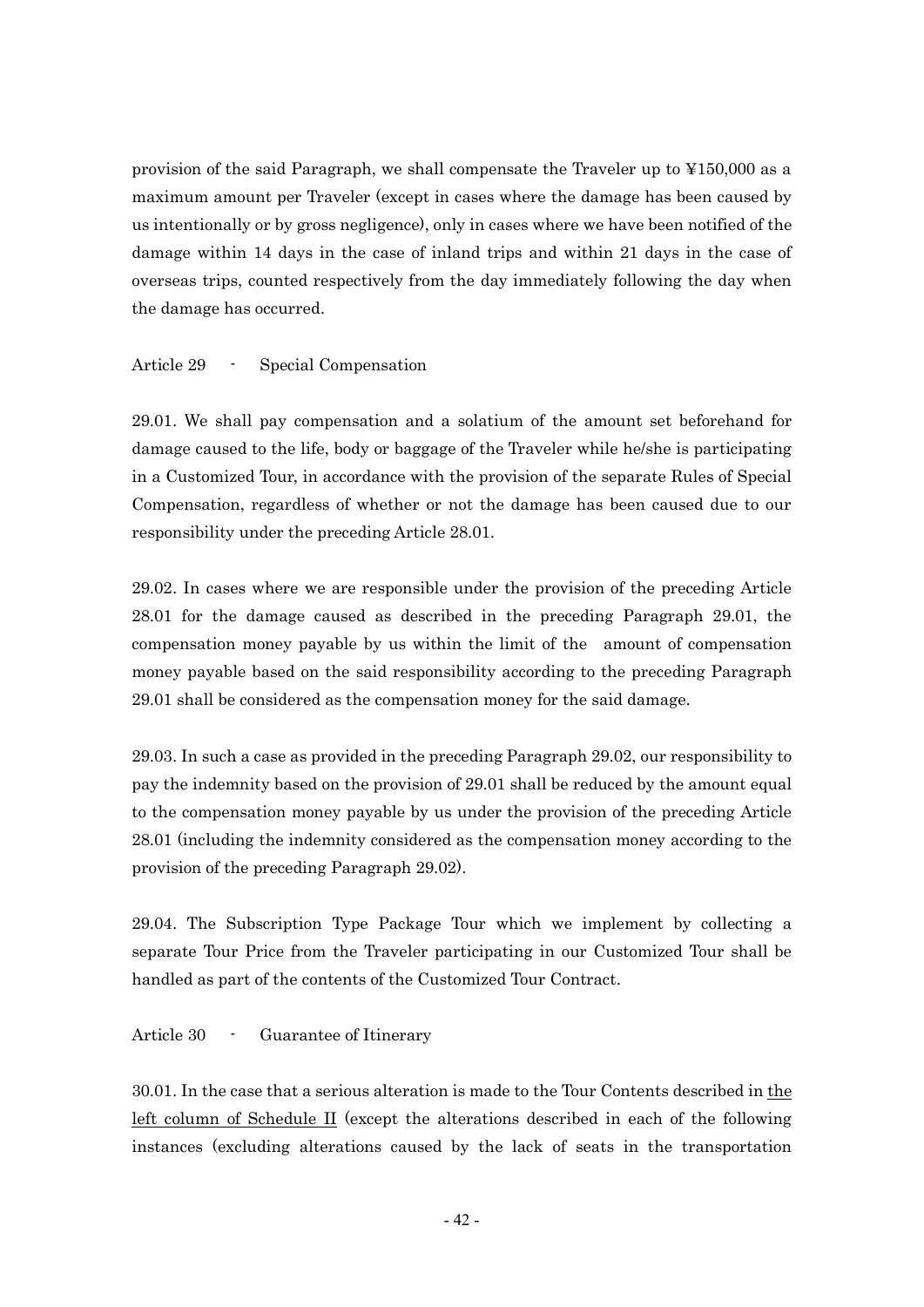facilities or the lack of rooms in the accommodation or other facilities despite the fact that the said Tour Service is provided by the transport and accommodation facilities)), we shall pay compensation money for such alterations which is equal to or in excess of the amount reached by multiplying the Tour Price by the percentage specified in the right column of the said Schedule within 30 days counted from the day immediately following the last day of the Tour, except in cases where it is clear that we will bear the responsibility under the provision of Article 28.01 regarding the said alterations.

(1) Alterations due to the following causes:

(a) Act of providence.

(b) Maelstrom of war.

(c) Civil commotion.

(d) Orders from government and other public agencies.

(e) Suspension of Tour Services like transport and accommodation facilities.

(f) Offering a transport service not based on the original travel plan.

(g) Measures required to ensure the safety of the life or body of the Tour Participants.

(2) Alterations relating to the portion altered following the changes made to the Customized Tour under the provision of Article 13.01 and those relating to the portion cancelled due to the cancellation of the Customized Tour Contract based on the provisions from Article 16 through Article 18.

30.02. The maximum amount of compensation money payable by us for the alteration shall be the amount reached by multiplying the Tour Price per Traveler for the Customized Tour by the percentage set by us in excess of 15%. However, in the case that the amount of compensation money payable per Traveler for the Customized Tour falls below ¥1,000, we shall not pay the compensation money for the alteration.

30.03. In the case that it becomes clear that we are liable for the said alteration, based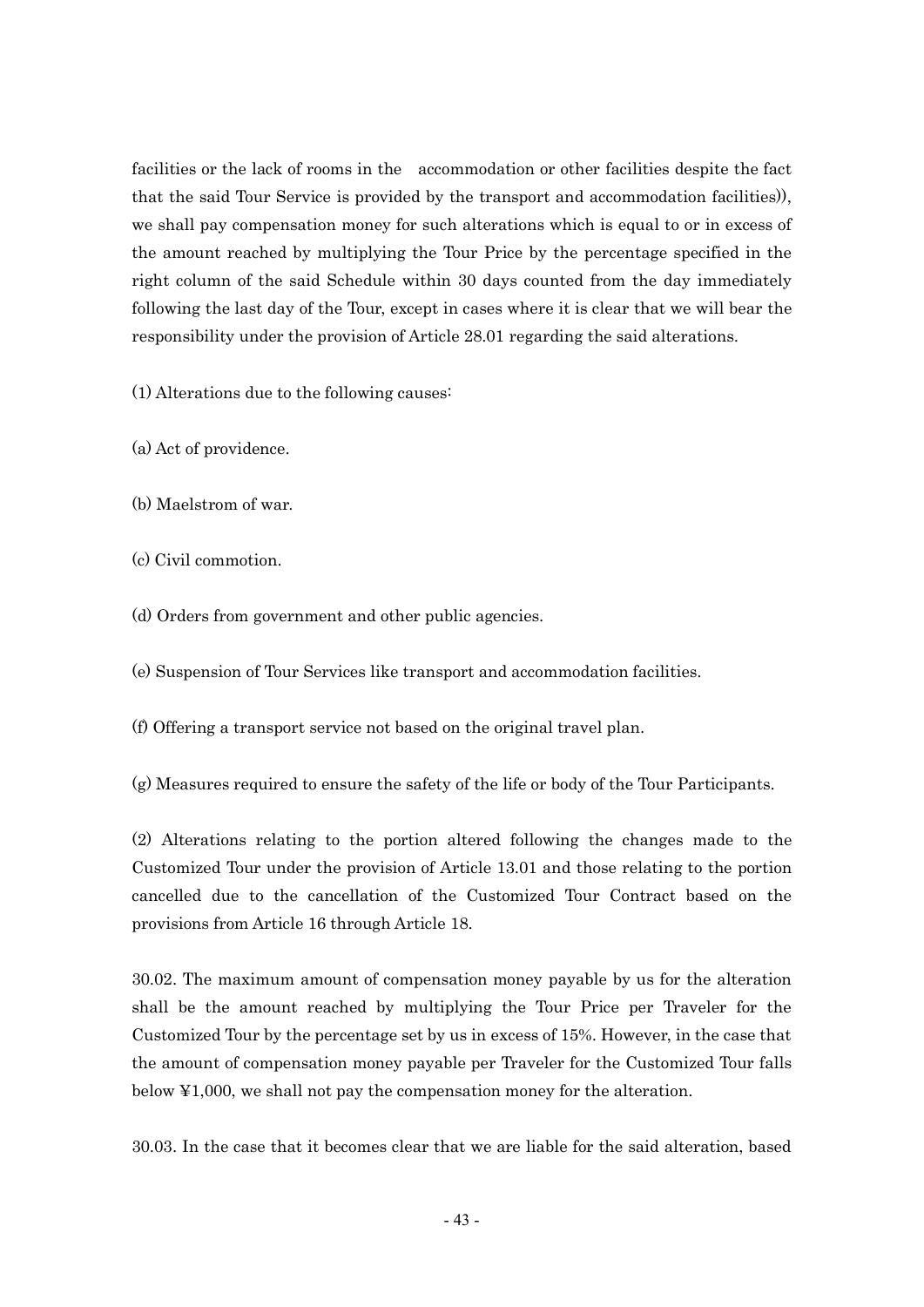on the provision of Article 28.01 after we have paid compensation money for the alteration in accordance with the provision of 30.01, the Traveler will be required to reimburse to us the compensation money paid for the said alteration. In this case, based on the provision of the same Paragraph, we shall pay the balance by offsetting the amount of the compensation money payable by us by the amount of the compensation money for the alteration that is refundable by the Traveler.

Article 31 - Responsibility of the Traveler

31.01. In the case that we have suffered damage due to the willfulness or fault of the Traveler, the said Traveler will be required to compensate us for the damage.

31.02. When the Traveler concludes the Customized Tour Contract, the Traveler will be required to try to understand the contents of the Customized Tour Contract, such as the right and obligation of the Traveler, etc., by utilizing the information provided by us.

31.03. In order for the Traveler to smoothly receive the Tour Service described in the Contract Document after the start of the Tour, the Traveler will be required to report promptly to us, our business agent or the provider of the said Tour Service at the Touring point if and when the Traveler realizes that a Tour Service different from the Contract Document has been offered.

### Chapter 8 - Business Guarantee Bonds (In Cases of Not Being a Security Member of the Association of Travel Agents)

Article 32 - Business Guarantee Bonds

32.01. The Traveler or the Constituent Member, who has concluded the Package Tour Contract with us, is entitled to receive reimbursement from the Business Guarantee Bonds deposited by us under the provision of Article 7.01 of the Travel Agency Law in connection with the claim arising from the said transaction.

32.02. The name and place of the Deposit Office where we have deposited the Business Guarantee Bonds are as follows: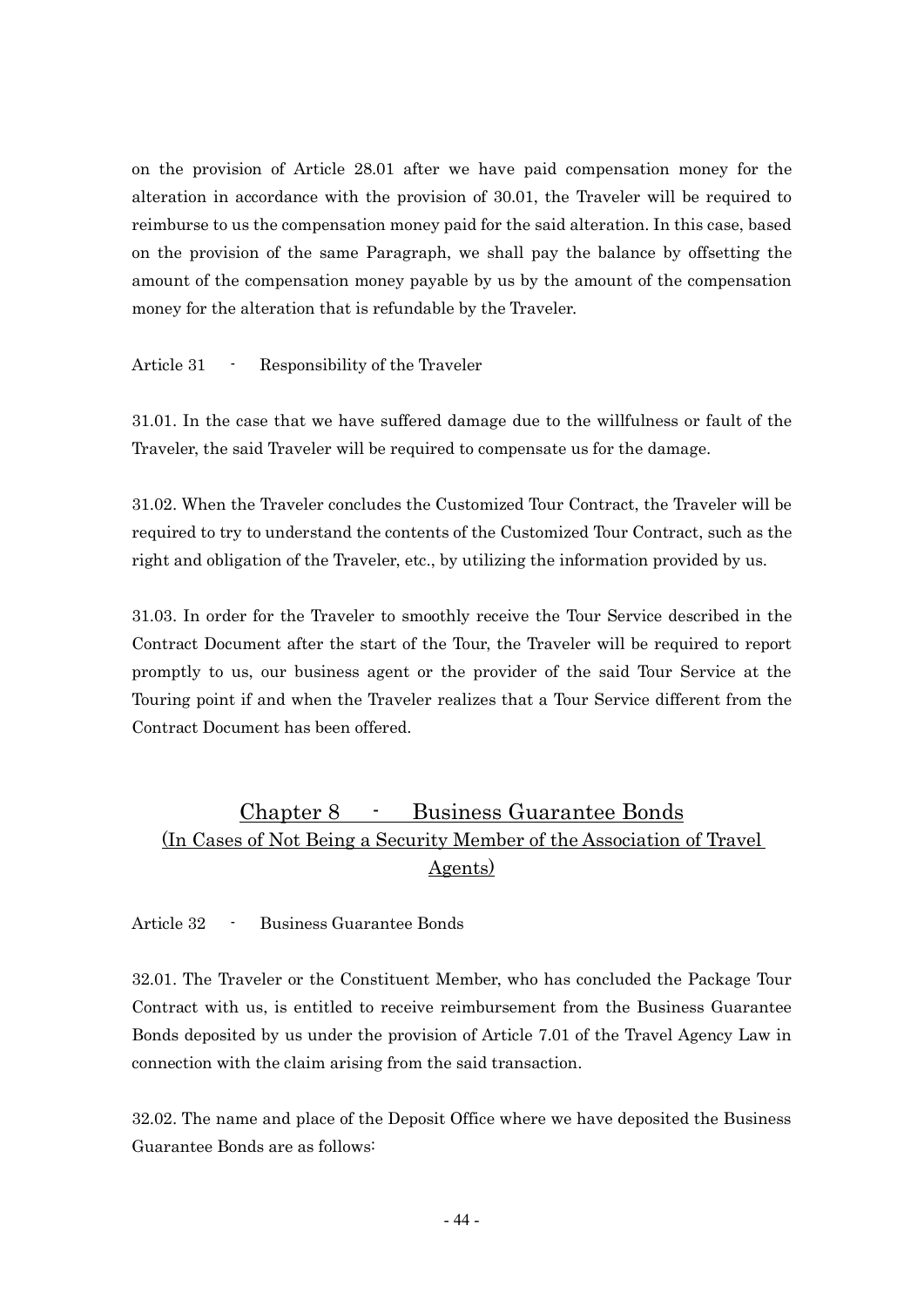(1) Name:

(2) Place:

### Chapter 8 - Compensation Business Guarantee Bonds (In Cases of Being a Security Member of the Association of Travel Agents)

Article 33. - Compensation Business Guarantee Bonds

33.01. We are the Security Member of the (Name) Association of Travel Agents (located at (Address) Tokyo) .

33.02. The Traveler or the Constituent Member, who has concluded the Package Tour Contract with us, is entitled to receive reimbursement from the Compensation Business Guarantee Bonds deposited by the Association of Travel Agents which is described in the preceding Paragraph 31.01, up to the maximum amount of yen, in connection with the claim arising from the said transaction.

33.03. As we have paid our share of the Compensation Business Guarantee Bonds to the (Name) Association of Travel Agents in accordance with the provision of the first Paragraph of the Article 22.10 of the Travel Agency Law, we have not deposited the Business Guarantee Bonds based on the first Paragraph of Article 7 of the Travel Agency Law.

-------------------------------------------------------------------------------------------------------------------------

----------------------

## Schedule I - Cancellation Charge (relating to Article

## 16.01)

### 1. Cancellation Charges relating to Inland Trips

| Classification |                                               | Cancellation |  |
|----------------|-----------------------------------------------|--------------|--|
|                |                                               | Charge       |  |
|                | Customized Tour Contract excluding (2) below. |              |  |
|                |                                               |              |  |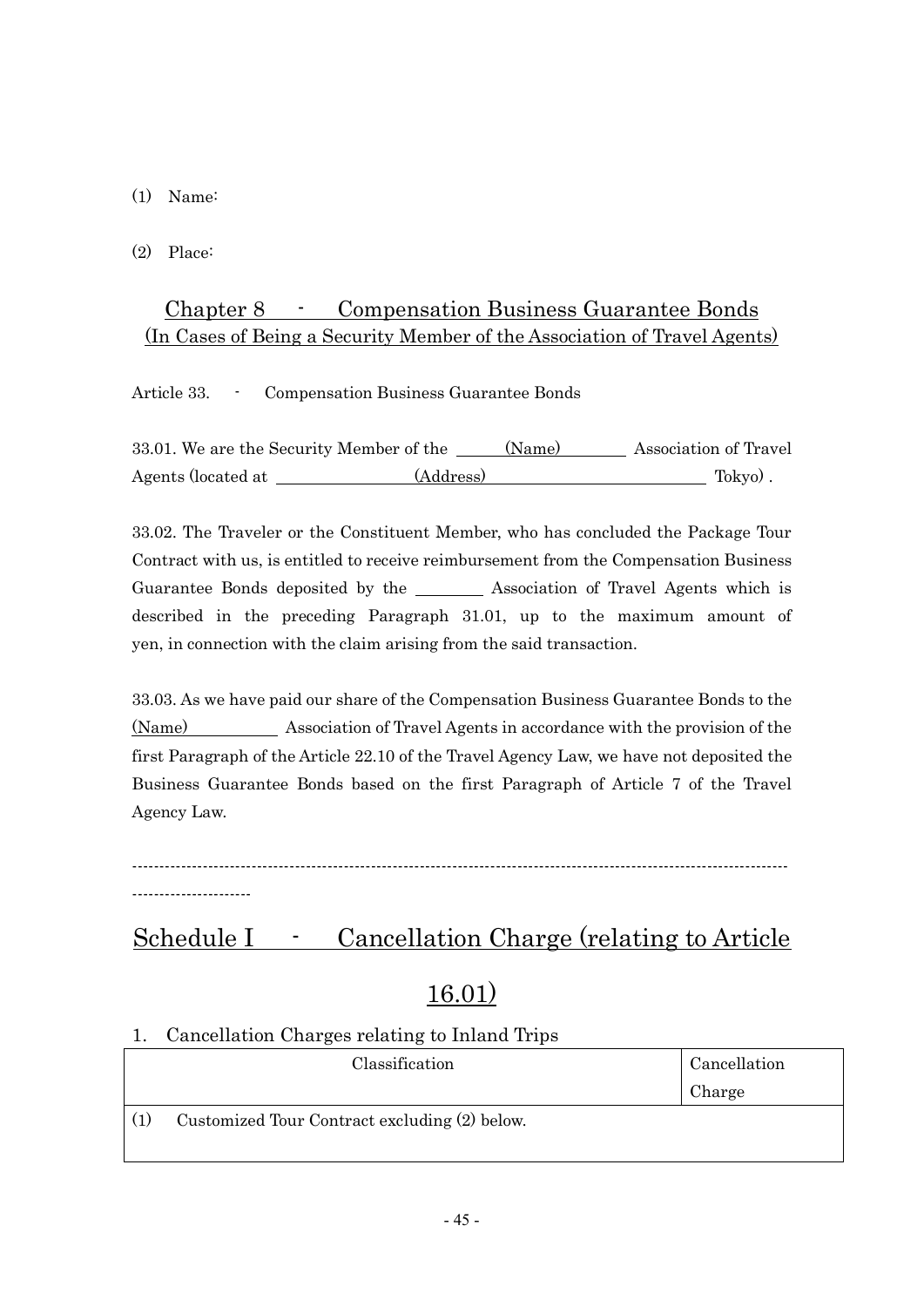| (a) In a case other than the following cases from (b) through $(f)$ (but                  | Amount equal to            |
|-------------------------------------------------------------------------------------------|----------------------------|
| limited to cases where we have specified the amount of the Planning                       | the                        |
| Charge in the Contract Document)                                                          | Planning Charge            |
|                                                                                           |                            |
| (b) If the Contract is cancelled on or after the 20th day (the 10th day in                |                            |
| the case of a day trip) counted backward from the day immediately                         | Not more than 20%          |
| preceding the starting day of the Tour (except the following cases from                   | of the Tour Price          |
| $(c)$ through $(f)$                                                                       |                            |
|                                                                                           |                            |
|                                                                                           | Not more than 30%          |
| (c) If the Contract is cancelled on or after the 7th day counted backward                 | of the Tour Price          |
| from the day immediately preceding the starting day of the Tour (except                   |                            |
| the following cases from $(d)$ through $(f)$                                              |                            |
|                                                                                           | Not more than 40%          |
|                                                                                           | of the Tour Price          |
| (d) If the Contract is cancelled on the day immediately preceding the                     |                            |
| starting day of the Tour                                                                  | Not more than 50%          |
|                                                                                           | of the Tour Price          |
|                                                                                           |                            |
| (e) If the Contract is cancelled on the very day when the Tour starts                     | <b>Not</b><br>than<br>more |
|                                                                                           | 100% of the Tour           |
|                                                                                           | Price                      |
| (f) If the Contract is cancelled after the start of the Tour or the Traveler              |                            |
| does not participate in the Tour without notice                                           |                            |
|                                                                                           |                            |
| (2)<br>Customized Tour Contract using a Chartered Vessel                                  | Based on the rules         |
|                                                                                           | of the cancellation        |
|                                                                                           | charge for the             |
|                                                                                           | said Vessel                |
| The amount of the cancellation charge shall clearly be specified in the Contract<br>Note: |                            |
| Document.                                                                                 |                            |

## 2. Cancellation Charges relating to Overseas Trips

| Classification |                                                                                     | Cancellation |  |
|----------------|-------------------------------------------------------------------------------------|--------------|--|
|                |                                                                                     | Charge       |  |
|                | Customized Tour Contract using an Aircraft when leaving Japan or returning to Japan |              |  |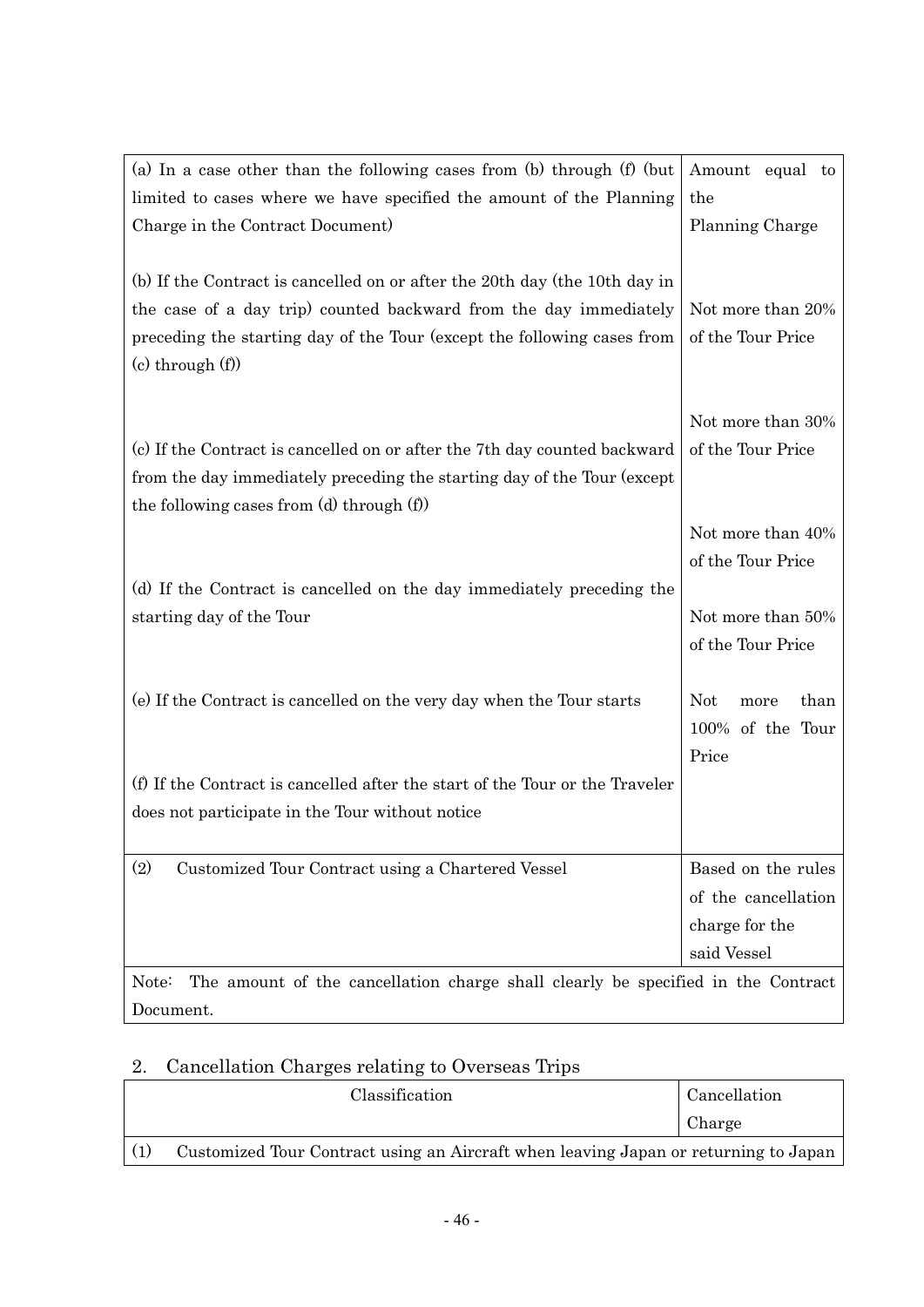| (excluding the Tour Contracts described in (2) and (3) below.                                                                            |                            |  |  |
|------------------------------------------------------------------------------------------------------------------------------------------|----------------------------|--|--|
| (a) In a case other than the following cases from (b) through (d) (but                                                                   | Amount<br>equal to         |  |  |
| limited to the cases where we have specified the amount of the Planning                                                                  | the                        |  |  |
| Charge in the Contract Document)                                                                                                         | Planning Charge            |  |  |
|                                                                                                                                          |                            |  |  |
| (b) If the Contract is cancelled on or after the 30th day counted                                                                        | Not more than 20%          |  |  |
| backward from the day immediately preceding the starting day of the                                                                      | of the Tour Price          |  |  |
| Tour (except the following cases from $(c)$ through $(d)$ )                                                                              |                            |  |  |
|                                                                                                                                          |                            |  |  |
|                                                                                                                                          | Not more than 50%          |  |  |
| (c) If the Contract is cancelled on or after two days before the starting                                                                | of the Tour Price          |  |  |
| day of the Tour (except the following case described in (d) below)                                                                       |                            |  |  |
|                                                                                                                                          | <b>Not</b><br>than<br>more |  |  |
| (d) If the Contract is cancelled after the start of the Tour or the Traveler                                                             | 100%<br>of the Tour        |  |  |
| does not participate in the Tour without notice                                                                                          | Price                      |  |  |
|                                                                                                                                          |                            |  |  |
| (2)<br>Customized Tour Contract using a Chartered Aircraft                                                                               |                            |  |  |
| (a) In a case other than the following cases from (b) through $(f)$ (but                                                                 | Amount equal<br>to         |  |  |
| limited to the cases where we have specified the amount of the Planning                                                                  | the                        |  |  |
| Charge in the Contract Document)                                                                                                         | Planning Charge            |  |  |
|                                                                                                                                          | Not more than 20%          |  |  |
| (b) If the Contract is cancelled on or after the 90th day counted<br>backward from the day immediately preceding the starting day of the | of the Tour Price          |  |  |
| Tour (except the following cases from $(c)$ through $(e)$ )                                                                              |                            |  |  |
|                                                                                                                                          | Not more than 50%          |  |  |
| (c) If the Contract is cancelled on or after the 30th day counted                                                                        | of the Tour Price          |  |  |
| backward from the day immediately preceding the starting day of the                                                                      |                            |  |  |
| Tour (except the following cases from $(d)$ through $(e)$ )                                                                              |                            |  |  |
|                                                                                                                                          | Not more than 80%          |  |  |
|                                                                                                                                          | of the Tour Price          |  |  |
| (d) If the Contract is cancelled on or after the 20th day counted                                                                        |                            |  |  |
| backward from the day immediately preceding the starting day of the                                                                      |                            |  |  |
| Tour (except the following case described in (e) below)                                                                                  | <b>Not</b><br>than<br>more |  |  |
|                                                                                                                                          | 100%<br>of the<br>Tour     |  |  |
| (e) If the Contract is cancelled on or after the 3rd day counted backward                                                                | Price                      |  |  |
| from the day immediately preceding the starting day of the Tour or the                                                                   |                            |  |  |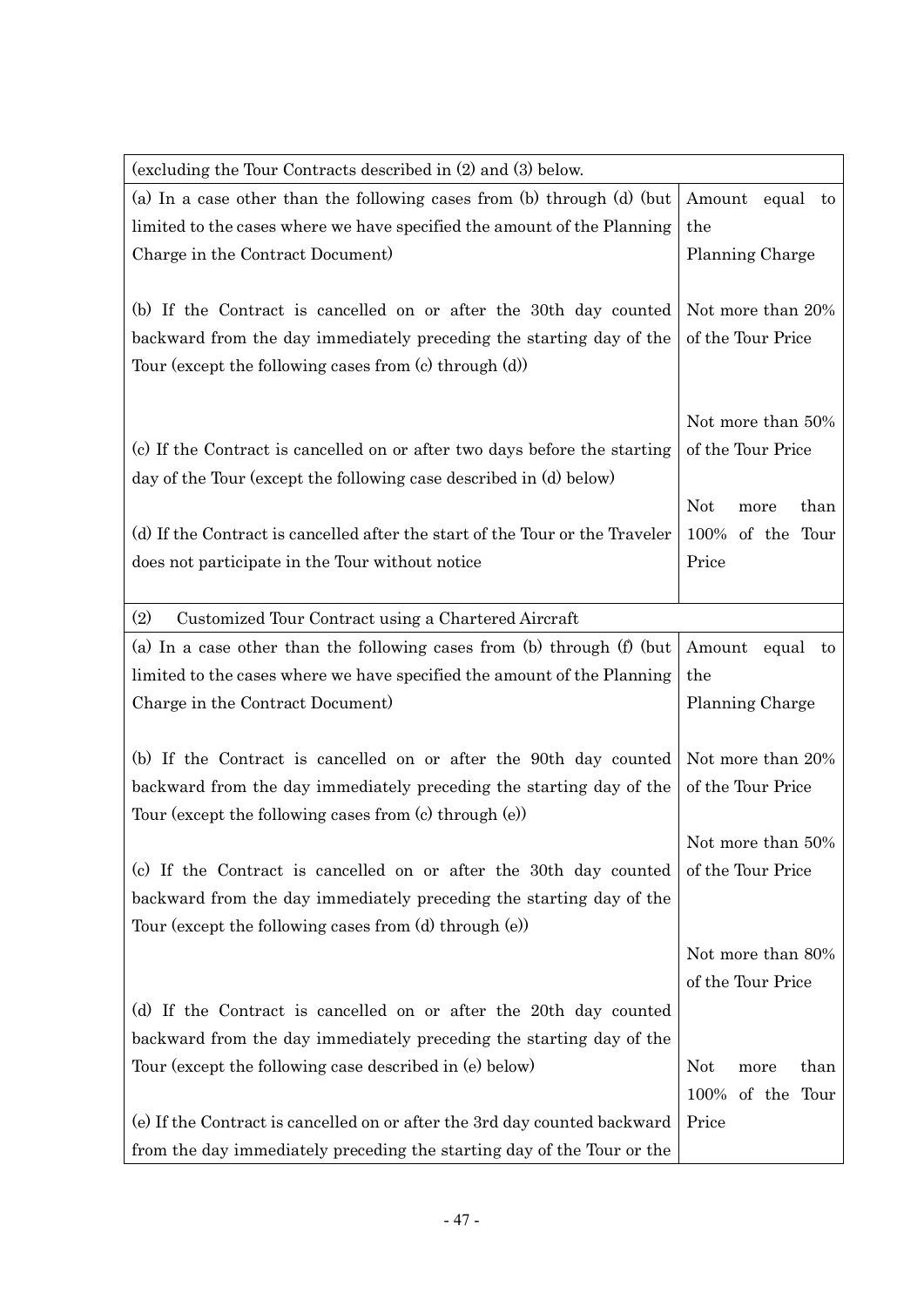| Traveler does not participate in the Tour without notice                                   |                                           |  |  |  |
|--------------------------------------------------------------------------------------------|-------------------------------------------|--|--|--|
| (3)<br>Customized Tour Contract using a Vessel when leaving Japan or<br>returning to Japan | Based on the rules<br>of the cancellation |  |  |  |
|                                                                                            | charge for the said<br><b>Vessel</b>      |  |  |  |
| Note: The amount of the cancellation charge shall clearly be specified in the Contract     |                                           |  |  |  |

Document.

# Schedule II - Compensation Money for Alterations (relating to Article 30.01)

| Alterations Requiring Payment of Compensation Money         | Percentage per Case (%) |                    |  |
|-------------------------------------------------------------|-------------------------|--------------------|--|
|                                                             | Before the start        | After the start of |  |
|                                                             | of the Tour             | the Tour           |  |
| (1) Alterations of the starting day or last day of the Tour | $1.5\,$                 | 3.0                |  |
| described in the Contract Document                          |                         |                    |  |
|                                                             |                         |                    |  |
| Alterations of sightseeing spots or sightseeing<br>(2)      | 1.0                     | 2.0                |  |
| facilities (including restaurants) and other destinations   |                         |                    |  |
| of the Tour                                                 |                         |                    |  |
|                                                             |                         |                    |  |
| (3)<br>Alterations in the class or the facilities of        | 1.0                     | 2.0                |  |
| Transportation Facilities to those with lower rates than    |                         |                    |  |
| those described in the Contract Document (but limited       |                         |                    |  |
| only to the cases where the total amount of charges for     |                         |                    |  |
| the class and facilities after alterations fall below the   |                         |                    |  |
| total amount for those specified in the Contract            |                         |                    |  |
| Document)                                                   |                         |                    |  |
|                                                             |                         |                    |  |
| (4) Alterations in the type of transport or in the names of | 1.0                     | 2.0                |  |
| the companies described in the Contract Document            |                         |                    |  |
|                                                             |                         |                    |  |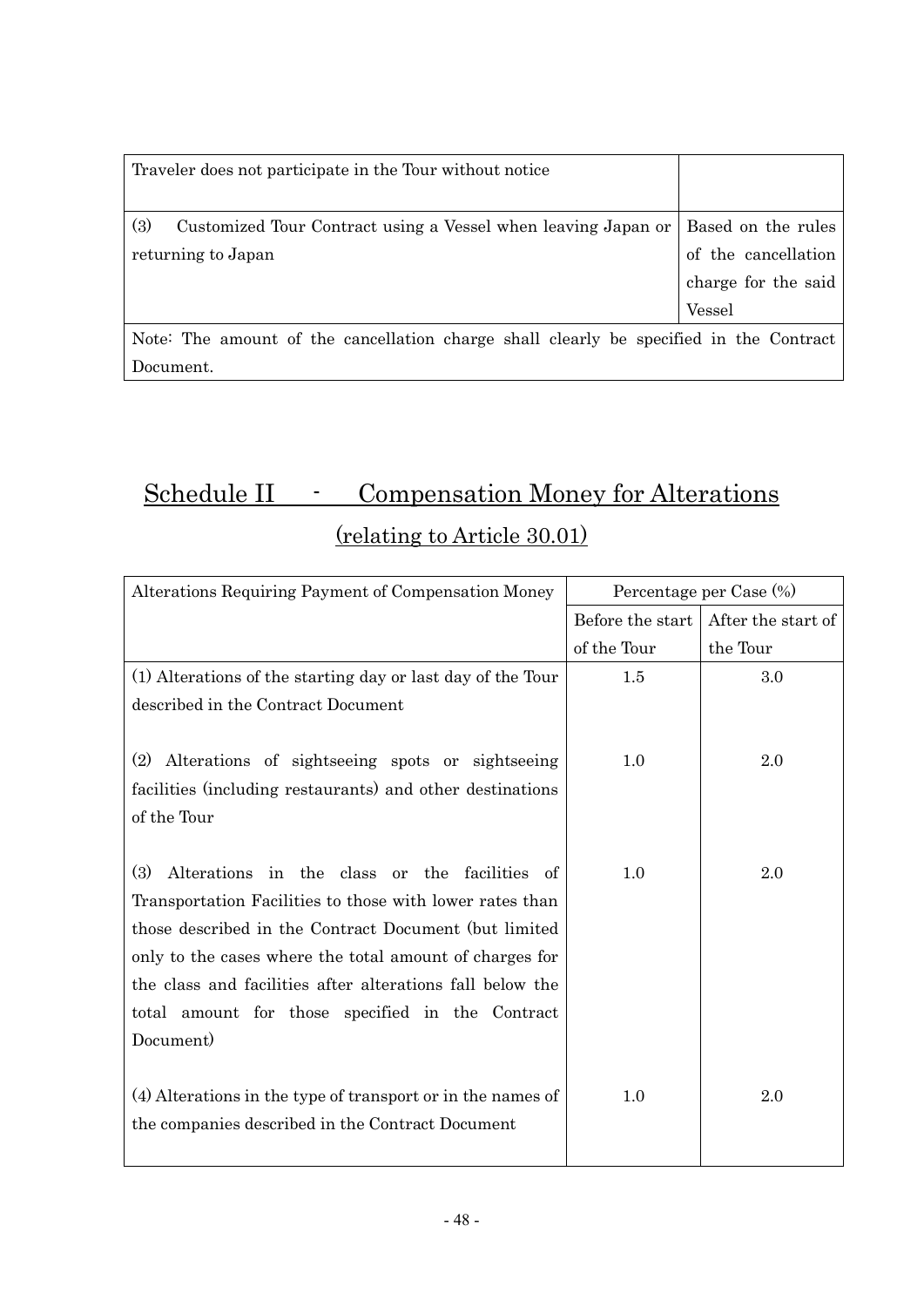| (5) Alterations to flights departing from and/or ending in |         |     |
|------------------------------------------------------------|---------|-----|
| Japan from those specified in the Contract Document.       | $1.0\,$ | 2.0 |
|                                                            |         |     |
| (6) Alterations to a direct flight scheduled to fly from   |         |     |
| Japan to outside Japan as mentioned in the Contract        |         |     |
| Document to a connecting flight or an indirect flight.     | 1.0     | 2.0 |
|                                                            |         |     |
| (7) Alterations in the type or name of the accommodation   |         |     |
| facilities which are specified in the Contract Document    |         |     |
|                                                            |         |     |
| (8)<br>Alterations in the conditions of guest rooms as     | 1.0     | 2.0 |
| specified in the Contract Document, such as the type of    |         |     |
| guest rooms, facilities, scenery, etc.                     |         |     |
|                                                            |         |     |
|                                                            | 1.0     | 2.0 |
|                                                            |         |     |
|                                                            |         |     |
|                                                            |         |     |

Note 1. "Before the Start of the Tour" shall refer to cases where the Traveler has been notified of the relevant alteration on or before the day immediately preceding the starting day of the Tour, and "After the Start of the Tour" shall refer to cases where the Traveler has been notified of the relevant alteration on or after the starting day of the Tour.

Note 2. When the Determinate Document has been delivered, this Schedule shall be applied by reading "Contract Document" as "Determinate Document". In this case, if any alterations take place between the described contents of the Contract Document and the described contents of the Determinate Document or between the described contents of the Determinate Document and the contents of the service actually offered, each respective alteration shall be treated as one case.

Note 3. If transport facilities related to the alterations described in (3) or (4) above involve the use of accommodation facilities, each overnight stay shall be treated as one case.

Note 4. Alternations in the names of companies operating transport facilities under (4) above will not be applicable in cases where alterations involve changes to a higher class or more sophisticated facilities.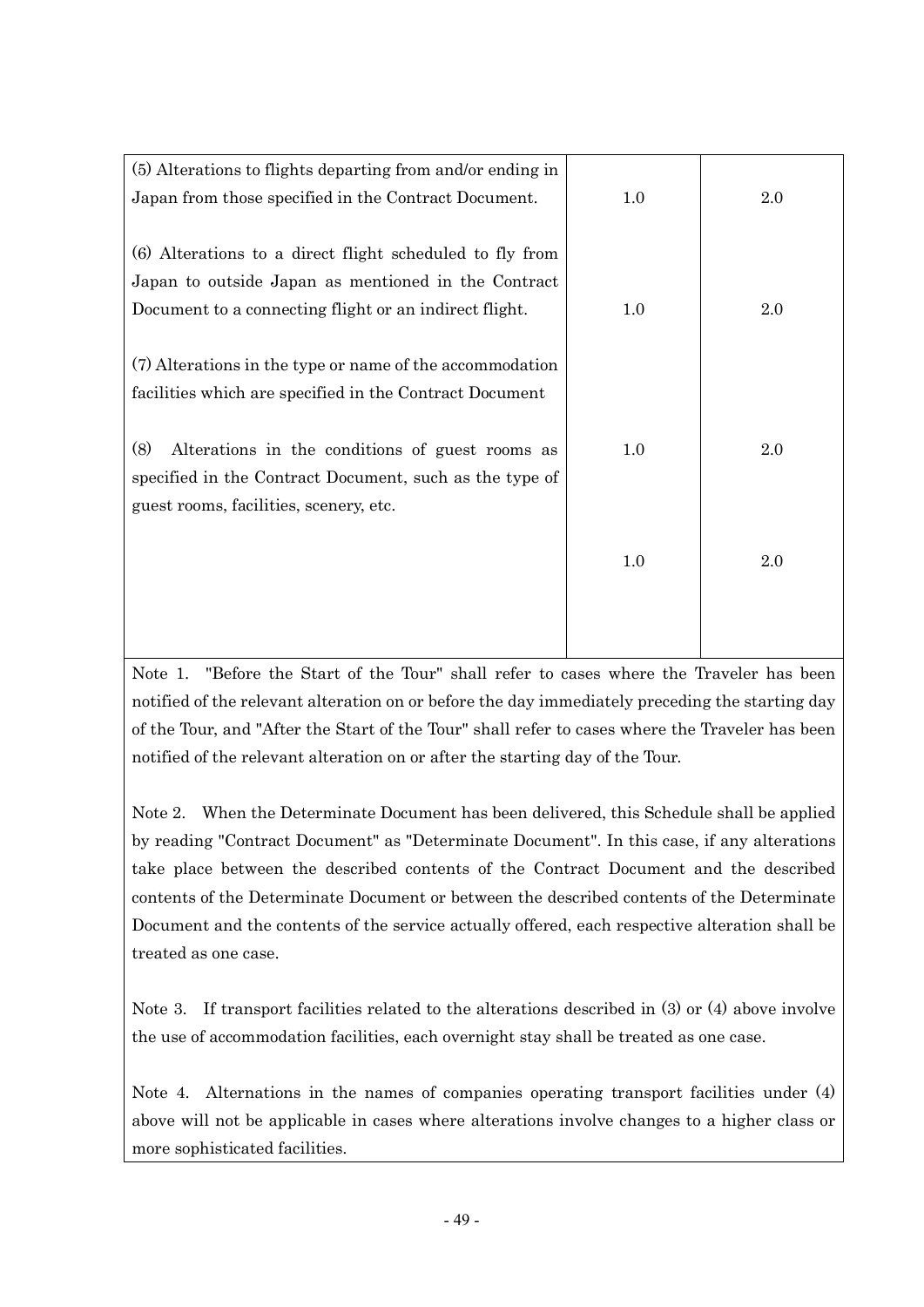Note 5. Even if the alterations described in (4) or (7) or (8) above take place in multiple cases during one ride on a transport vehicle or one overnight stay, each one ride or each one overnight stay shall be treated as one case respectively.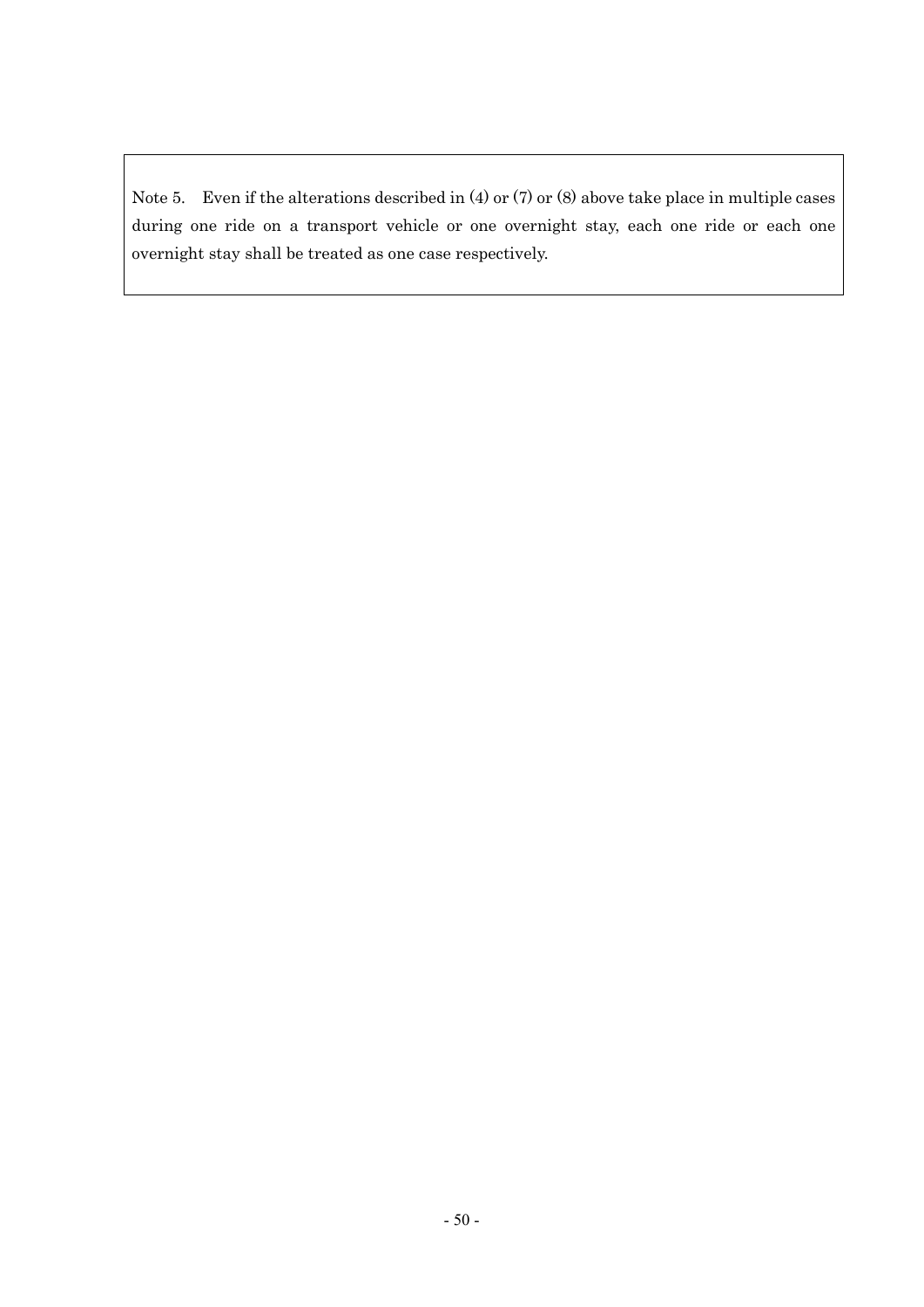## Rules of Special Compensation

### Chapter 1 - Payment of Compensation Money, etc.

Article 1 - Our Company's liability for Payment

01.01. If a Traveler participating in our Customized Tour has suffered injuries to his/her body due to a sudden and extraneous accident (hereinafter to be referred to as the "Accident") while he/she is participating in the said Tour, we shall pay to the Traveler or his/her legal heir Compensation for Death and Residual Disability as well as a Solatium for hospitalization and for hospital visit s(hereinafter referred to as the "Compensation, etc.") in accordance with the provisions from Chapters 1 through Chapter 4.

01.02. The injuries referred to in the preceding Paragraph, 01.01, include poisoning symptoms which rapidly develop when toxic gases or poisonous materials are inhaled, absorbed or taken in from outside the body accidentally (excluding the poisoning symptoms which develop as a result of continuous inhalation, absorption or ingestion.), but do not include bacterial food poisoning.

Article 2 - Definition of Terminology

02.01. In these Rules of Special Compensation, "Organized Tour" shall mean those Tours defined in the first Paragraph of Article 2 of the "Subscription Type Package Tour Contract" Section and in the first Paragraph of Article 2 of the "Order-Taking Type Customized Tour" Section respectively.

02.02. In these Rules of Special Compensation, "While Participating in the Organized Tour" shall mean the period between the time when the Traveler starts receiving the services of the first group of transport and accommodation facilities, etc. which are specified in the itinerary of the said Organized Tour offered by the tickets arranged by our Company beforehand with an aim for the Traveler to participate in the Organized Tour up to the time when the Traveler finishes receiving the services of the last group of transport and accommodation facilities, etc. However, if the Traveler deviates from the route of the Organized Tour specified beforehand, when the said Traveler has notified us beforehand of the scheduled dates and times of his departure and return, the period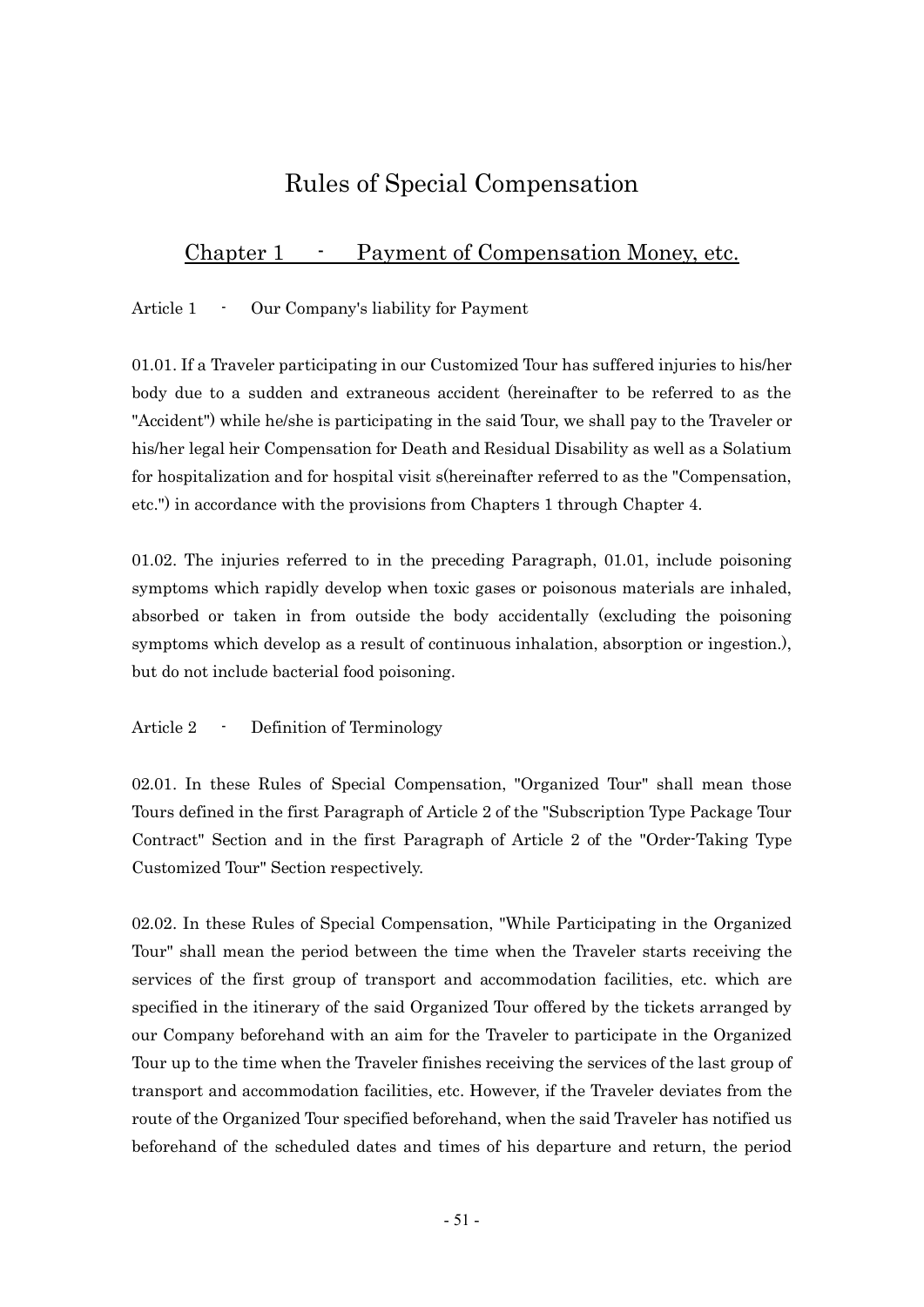from the time of his/her departure until the time of his/her return shall be considered as "While Participating in the Organized Tour." However, when the said Traveler departs from the said Tour without notifying us beforehand of the scheduled dates and times of his/her departure and return or without planning to return to rejoin the Tour, the period of his/her departure till the time of his/her return or the period after his/her departure shall not be considered as "While Participating in the Organized Tour." Also in cases where the itinerary of the said Organized Tour includes the dates specified for the Traveler not to receive the service of the transport and accommodation facilities, etc. arranged by us (according to the standard time of the touring point), when it is clearly described in the Contract Document that the Compensation and Solatium for the damage suffered by the said Traveler on the said dates shall not be paid as provided in the Rules of Special Compensation, the said dates shall not be considered as "While Participating in the Organized Tour."

02.03. "The time when the Traveler starts receiving the service" in the preceding Paragraph, 02.02,

shall mean one of the times in the following cases:

(1) The time when the reception by our Tour Escort, our Employee or our Business Agent is finished in cases where the reception is handled by them.

(2) In cases where the reception is not handled as described in the preceding case, one of the times in the following cases shall apply:

(a) If the first transport and accommodation facilities, etc. are aircraft, the time when the check-in is finished.

(b) If the first transport and accommodation facilities, etc. are vessels, the time when the boarding procedure is finished.

(c) If the first transport and accommodation facilities, etc. are railroads, the time when ticket examination is finished or the time when the Traveler has boarded the relevant train in cases where ticket examination is not conducted.

(d) If the first transport and accommodation facilities, etc. are wheeled vehicles, the time when the Traveler has boarded them.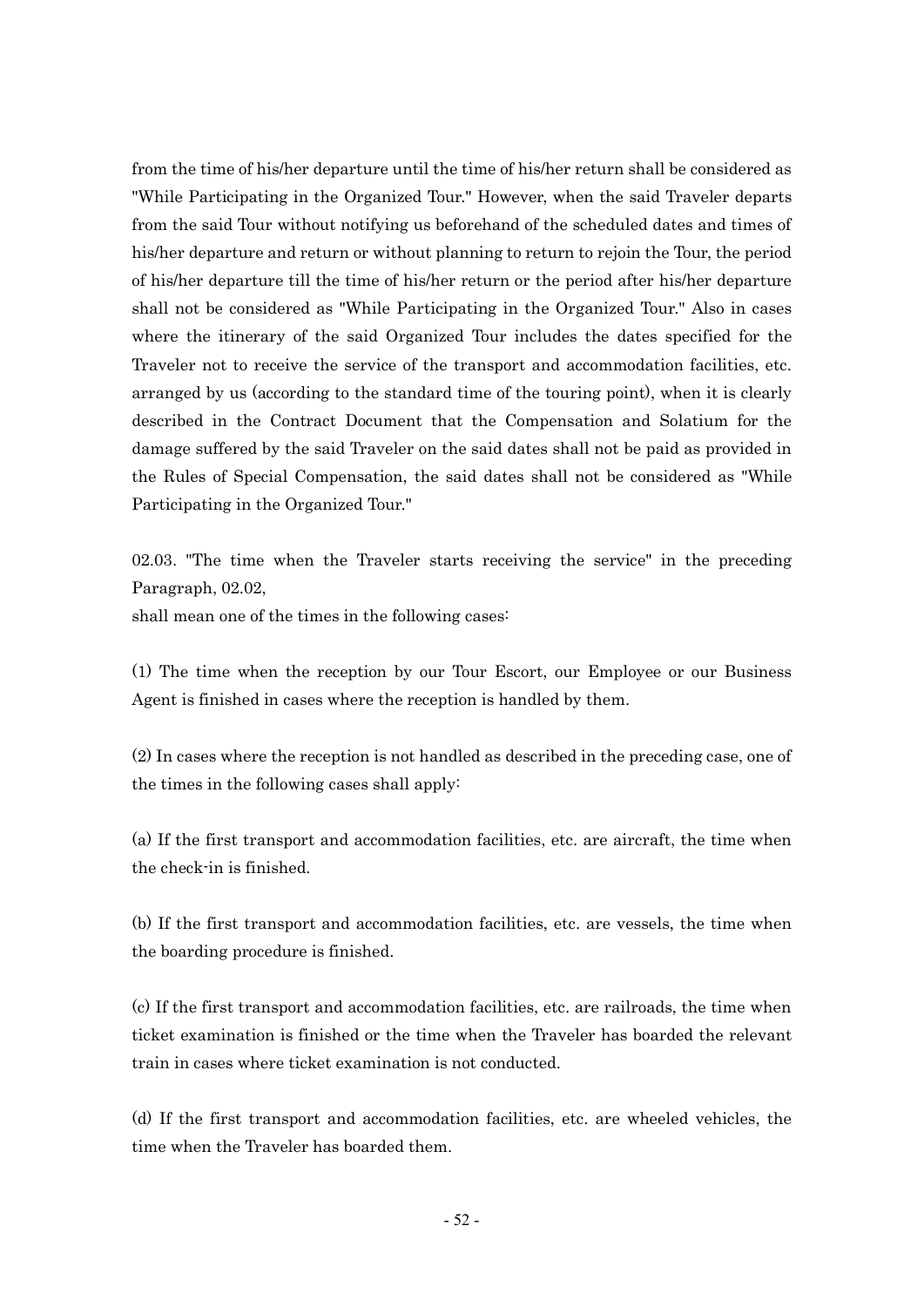(e) If the first transport and accommodation facilities, etc. are accommodation facilities, the time when the Traveler has entered such facilities.

(f) If the first transport and accommodation facilities, etc. are other than accommodation facilities, the time when the procedure to utilize the said facilities is finished.

02.04. "The time when the acceptance of services is finished" shall mean one of the times in the following cases:

(1) If our Tour Escort, our employee or our Business Agent announces the dismissal of the Organized Tour, the time when such an announcement has been made.

(2) If the announcement of the dismissal described in the preceding case is not conducted,

(a) If the first transport and accommodation facilities, etc. are aircraft, the time when the Traveler has exited the airport compound where only Travelers are allowed to enter.

(b) If the first transport and accommodation facilities, etc. are vessels, the time when the Traveler has disembarked the vessel.

(c) If the first transport and accommodation facilities, etc. are railroads, the time when ticket examination is finished or the time when the Traveler has disembarked the relevant train in cases where ticket examination is not conducted.

(d) If the first transport and accommodation facilities, etc. are wheeled vehicles, the time when the Traveler has disembarked them.

(e) If the first transport and accommodation facilities, etc. are accommodation facilities, the time when the Traveler has exited such facilities.

(f) If the first transport and accommodation facilities, etc. are other than accommodation facilities, the time when the Traveler has exited the said facilities.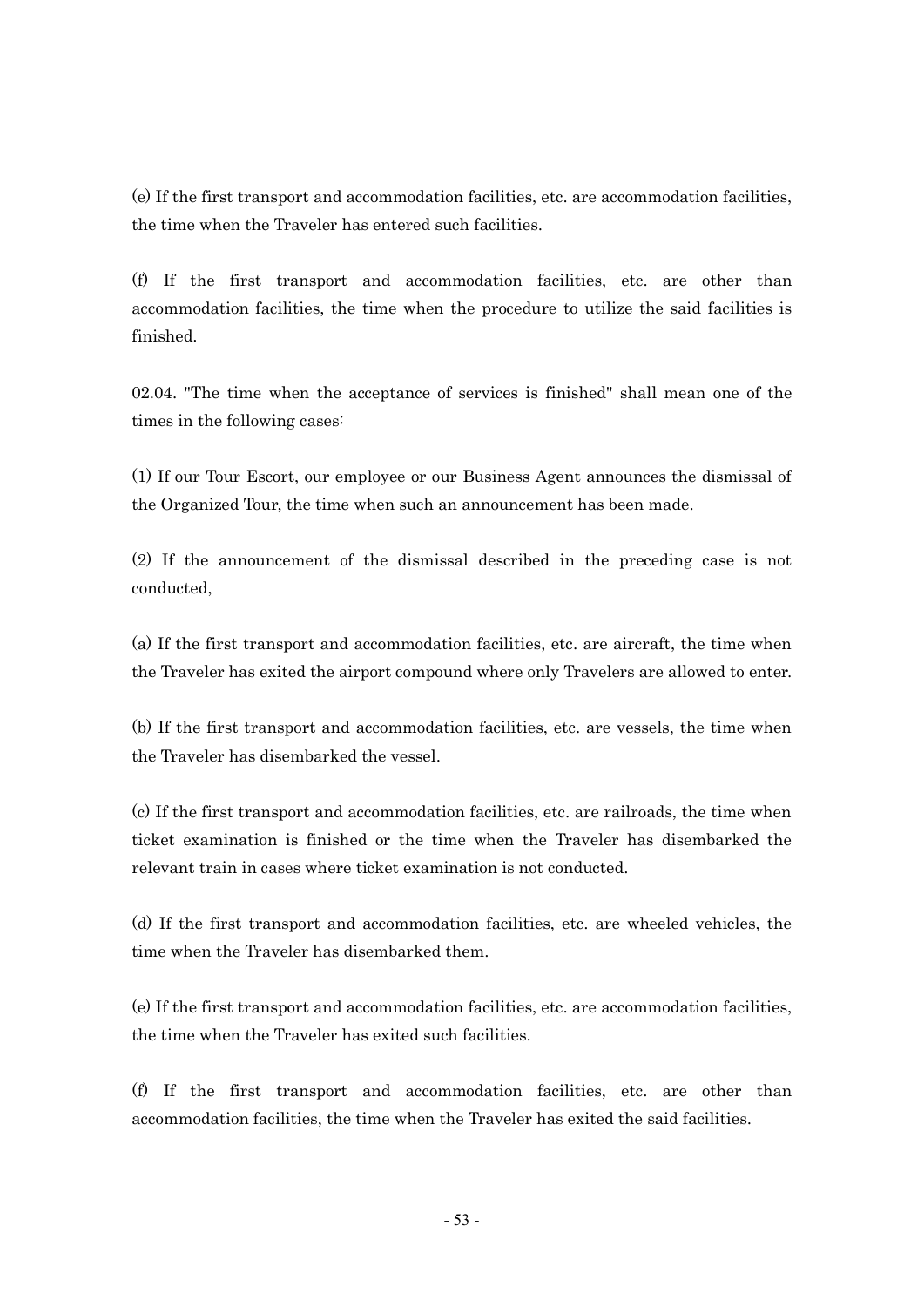### Chapter 2 - Cases where Compensation, etc. is not Paid

Article 3 - Cases where Compensation, etc. is not Paid(1)

03.01. We shall not pay Compensation, etc. in cases where the injuries are caused by the causes listed below:

(1) Willfulness of the Traveler, except in the case of injuries caused to persons other than the Traveler.

(2) Willfulness of the person who is due to receive the Compensation for Death, except the amount of the said Compensation for Death which is receivable by another person in case the said person is the recipient of part of the Compensation for Death.

(3) Suicidal, criminal, or conmbative acts of the Traveler, except in the case of injuries suffered by persons other than the Traveler.

(4) Accidents caused while the Traveler is driving an automobile or motorized bicycle without having the driving qualification designated by ordinance or in a state incapable of normal driving such as under the influence of alcohol, except in the case of injuries suffered by persons other than the said Traveler.

(5) Accidents caused while the Traveler is behaving willfully against the law or is receiving illegal services, except in the case of injuries suffered by persons other than the said Traveler.

(6) Brain disease, illness or insanity of the Traveler, except in the case of injuries suffered by persons other than the said Traveler.

(7) Pregnancy, childbirth, premature birth, miscarriage, surgical operations, or other medical procedures of the Traveler, except in the case of treatment for injuries for which we are obligated to compensate.

(8) Accidents caused while the Traveler is undergoing execution of his criminal sentence or is in custody or in jail.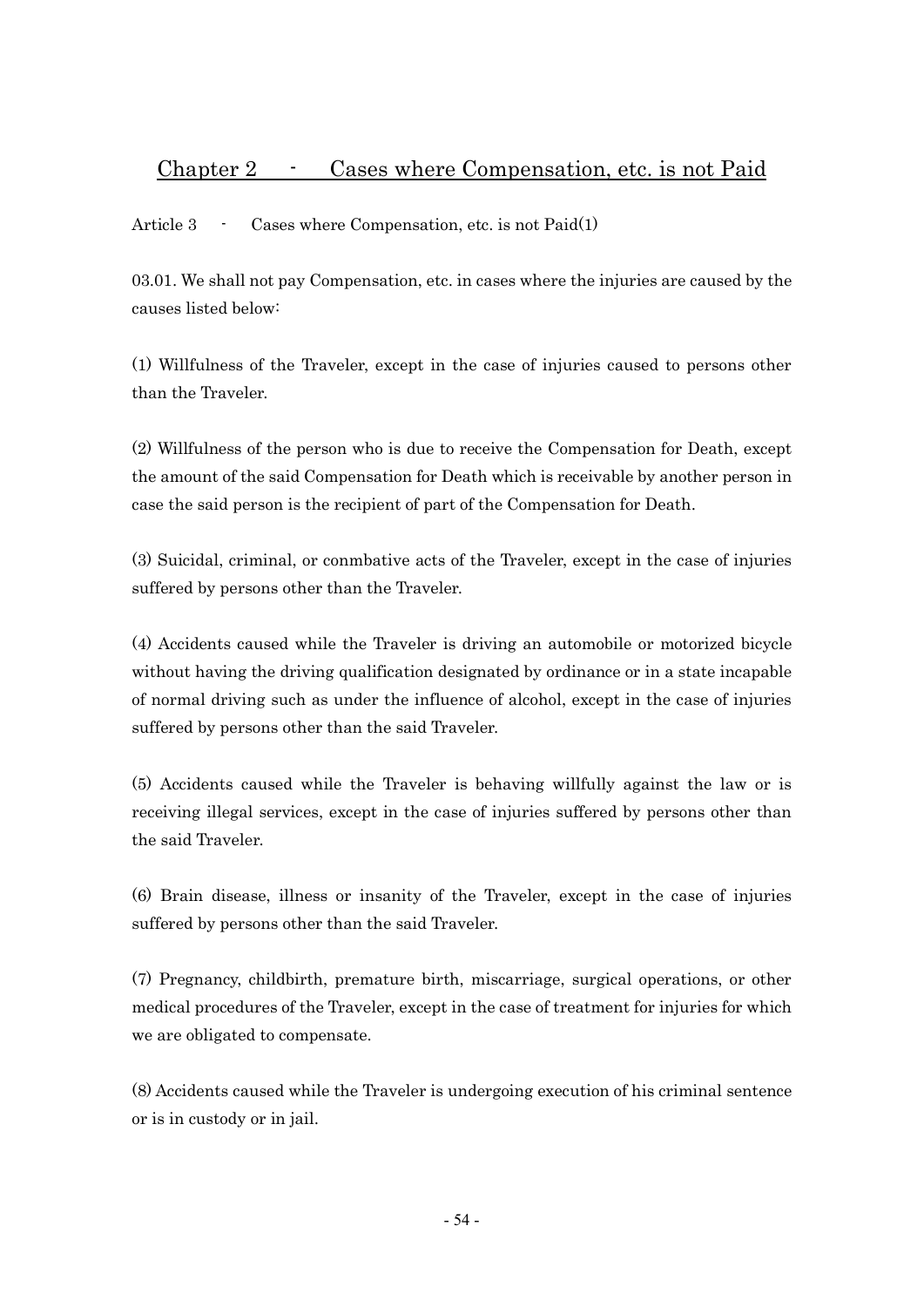(9) War, use of force by a foreign power, revolution, takeover of the government, armed rebellion, or other incident or civil commotion similar to these (meaning, in these Special Compensation Rules, the state of affairs, which is considered an important situation from the viewpoint of security and maintenance of public order and peace throughout or in parts of a country by collective action of a mob or a large number of people).

(10) Accidents caused by the radioactivity, volatility or other hazardous characteristics or these characteristics of nuclear fuel material (including expended fuel, hereinafter to be interpreted likewise) or matters contaminated by nuclear fuel material (including atomic fission products).

(11) Accidents caused following the causes described in the preceding two cases or accidents arising from the confusion of social order following them.

(12) Exposure to radiation or radioactive contamination other than the case described in (10) above.

03.02. We shall not pay Compensation, etc. for cervical syndrome (a so-called whiplash injury) or lower-back pain without any objective symptoms, regardless of the causes.

Article 4 - Cases where Compensation, etc. is not Paid(2)

04.01. We shall not pay Compensation, etc. as provided in the preceding Article 3, in the case of Organized Tours aimed at inland trips, and also in the cases of injuries caused by the causes listed in the following cases:

(1) Earthquake, volcanic eruption or tsunami.

(2) Accidents caused following the causes described in the preceding case or accidents arising from the confusion of social order incidental to them.

Article 5 - Cases where Compensation, etc. is not Paid(3)

05.01. We shall not pay Compensation, etc. for the injuries listed in the following cases unless the action described in each case is included in the itinerary of the Organized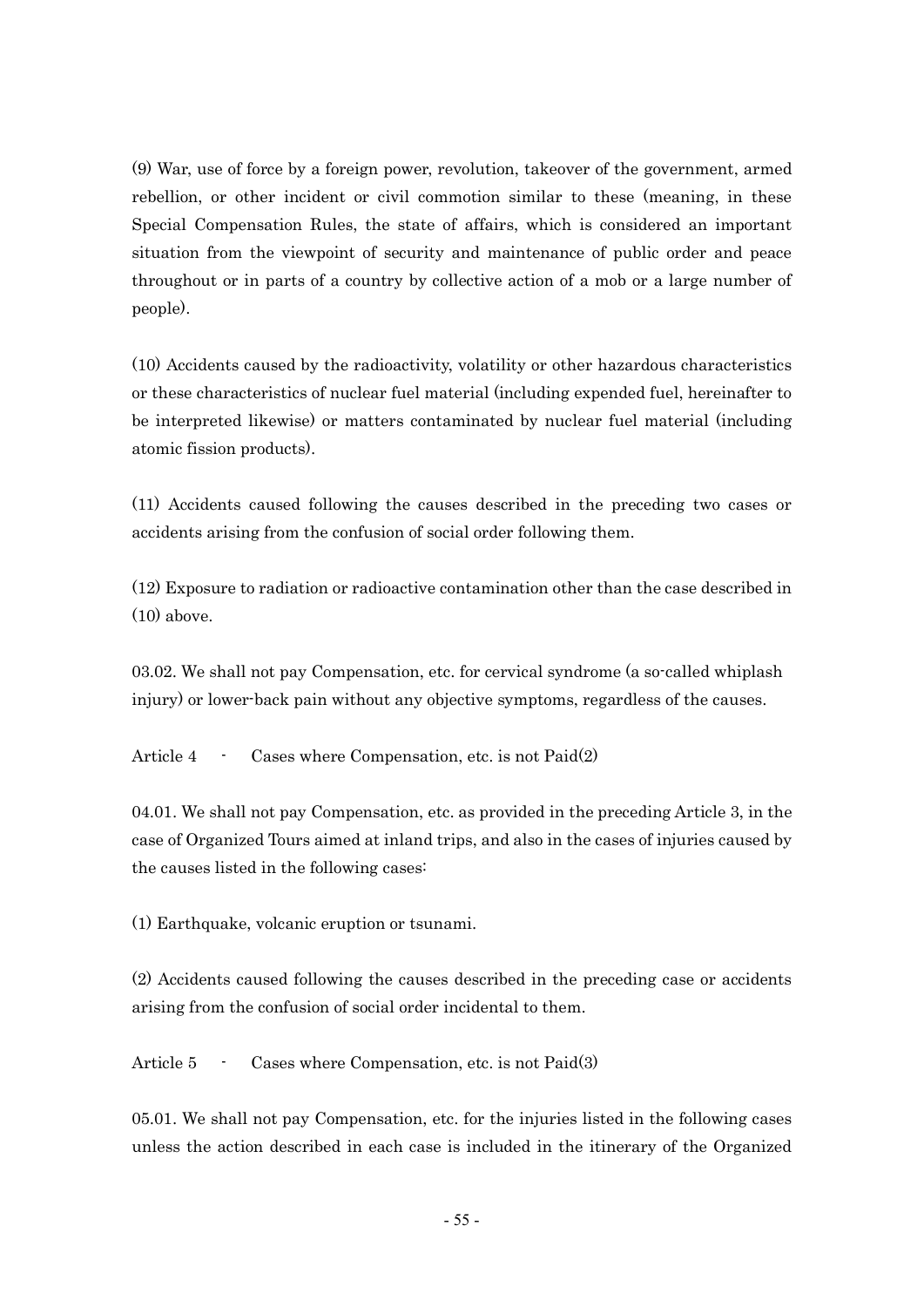Tour as designated by us beforehand. However, if the action described in each case is included in the itinerary of the said Tour, we shall pay Compensation, etc. for injuries suffered due to a similar action while the Traveler is participating in the Organized Tour not included in the itinerary:

(1) Injuries suffered while the Traveler is engaged in the activities designated in Schedule I.

(2) Injuries suffered while the Traveler is engaged in a match, race, or show (including practices in all cases) or a test run (which means driving or steering with the purpose of a performance test) by driving an automobile or motorized bicycle or steering a motor boat. However, we shall pay Compensation, etc. for the injuries suffered while the Traveler is doing these things on the road even if they are not included in the itinerary of the Organized Tour.

(3) Injuries suffered while the Traveler is piloting an aircraft other than one flying on a course designated by an air transport company (regardless of whether or not it is a regular commercial flight.

### Chapter 3 - Types of Compensation, etc. and Amounts Payable

Article 6 - Payment of Compensation for Death

06.01. If the Traveler has suffered an injury as described in Article 1 and died as a direct result of the relevant accident within 180 days from the day of the said accident, we shall pay to the legal heir of the Traveler Compensation for Death in the amount of  $\text{\textless}25$ million in the case of an Organized Tour aimed at an overseas trip and in the amount of ¥15 million (hereinafter to be referred to as the "Compensable Amount") in the case of an Organized Tour aimed at an inland trip, per Traveler respectively. If, however, the Compensation for Residual Disability has already been paid to the said Traveler, we shall pay the balance remaining after deducting the Compensation paid from the Compensation due.

Article 7 - Payment of Compensation for Residual Disability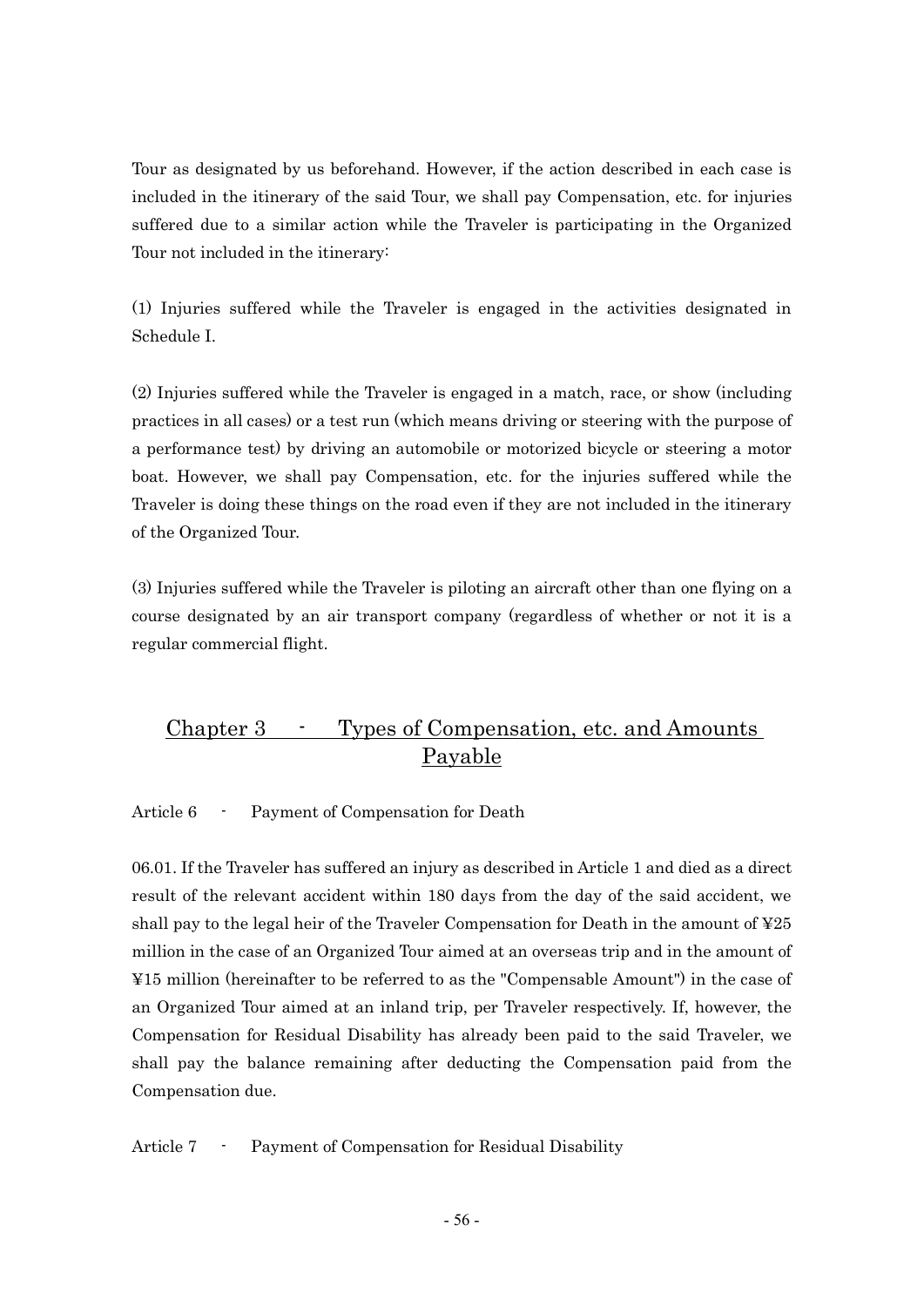07.01 In cases where the Traveler has suffered an injury as described in Article 1 and developed Residual Disability as a direct result of the said injury within 180 days from the day of the said accident (which means serious disability, remaining in his/her body, which is unrecoverable in the future or the loss of part of his/her body after the injury leading to this disability or loss has been healed; hereinafter to be interpreted likewise.), we shall pay Compensation for Residual Disability in the amount reached by multiplying the amount of Compensation by the percentage listed in each of the following cases in Schedule II.

07.02. Notwithstanding the provisions of the preceding Paragraph, 07.01, if the Traveler is in a condition still requiring treatment even after a lapse of 180 days from the day of the accident, we shall pay Compensation for Residual Disability after identifying the extent of his/her residual disability based on the diagnosis of a physician on the 181st day counted from the day of the accident.

07.03. As for any Residual Disability not listed in the cases of Schedule II, we shall determine the payable amount of Compensation for Residual Disability according to the extent of the disability of the body and pursuant to the classification of the respective cases in Schedule II, regardless of the occupation, age, social status, etc. of the Traveler. However, if the relevant disability is not as serious as the functional disorder listed in 1  $(3)$ ,  $1$   $(4)$ ,  $2$   $(3)$ ,  $4$   $(4)$ , and  $5$   $(2)$  of Schedule II, we shall not pay Compensation for Residual Disability.

07.04. In the case of two or more types of Residual Disability being caused by the same accident, we shall pay the total amount of Compensation by applying the preceding three Paragraphs from 07.1 through 07.03 to the respective disabilities. However, in the case of Residual Disability of upper extremities (arms and hands) described in 7, 8, and 9 of Schedule II or the Residual Disability of lower extremities (legs and feet), the maximum amount payable per Traveler of the Compensation for Residual Disability of each extremity shall be 60% of the amount of Compensation.

07.05. The maximum amount payable by us for Residual Disability under each of the preceding Paragraphs from 07.01 through 07.04 shall be the amount of Compensation payable per Traveler per Organized Tour.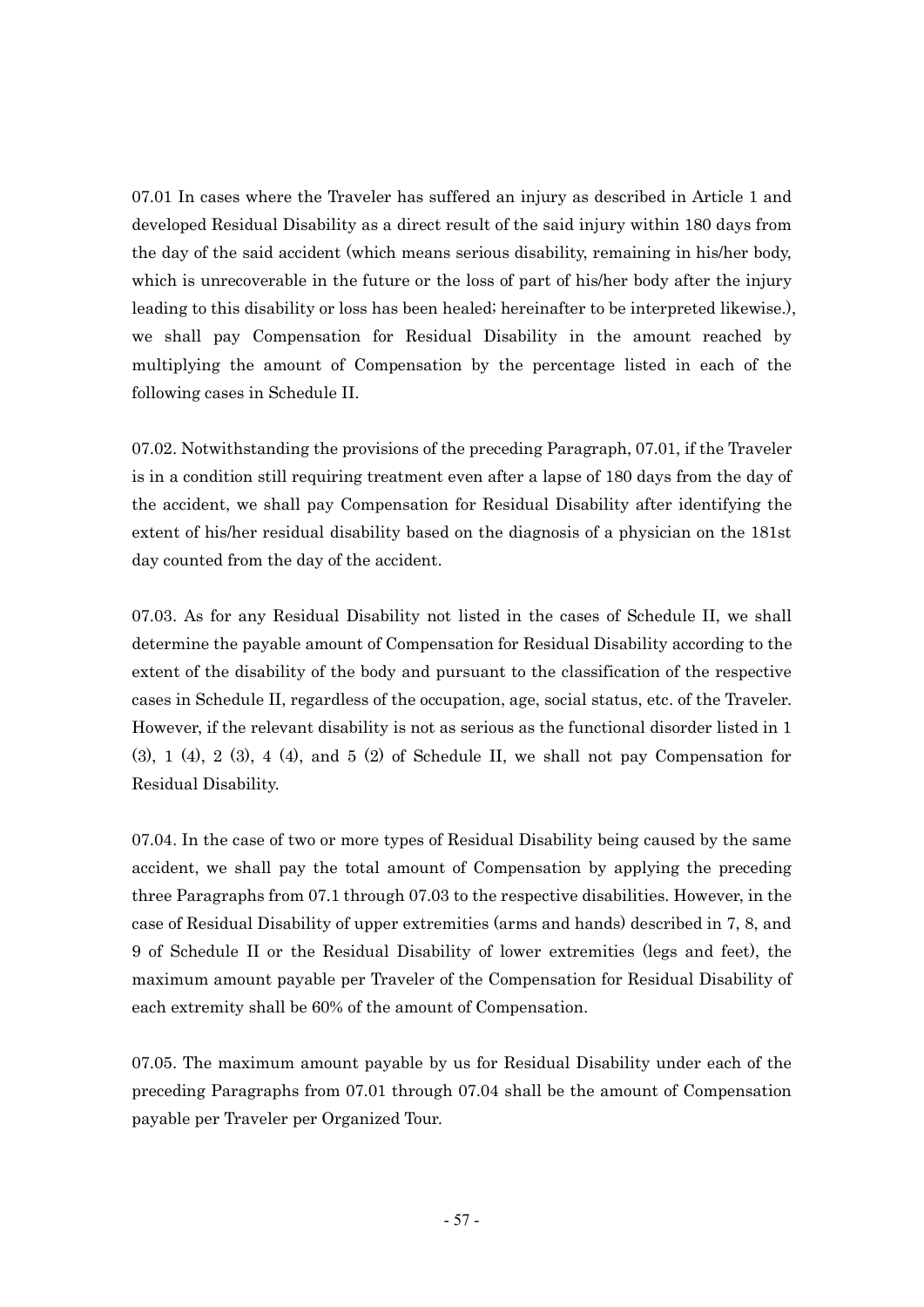#### Article 8 - Payment of Solatium for Hospitalization

08.01. In cases where the Traveler has suffered an injury as described in Article 1, and, as a direct result of such a injury, has become unable to engage in daily work or to lead a normal life, and has been hospitalized (meaning that although treatment by a physician is required, treatment at home is so difficult that the patient is hospitalized at a hospital or clinic to receive concerted treatment under the physician's care. Hereinafter to be interpreted likewise in this Article.), we shall pay a Solatium for hospitalization according to the number of days hospitalized under the following classification:

(1) In the case of an Organized Tour aimed at an Overseas Trip:

|                                                                               | (a) In cases where the Traveler has suffered injury requiring hospitalization |   |      |           |                                             |      |                                                                                       |      |    |          |  |
|-------------------------------------------------------------------------------|-------------------------------------------------------------------------------|---|------|-----------|---------------------------------------------|------|---------------------------------------------------------------------------------------|------|----|----------|--|
| for                                                                           |                                                                               |   | 180  |           |                                             | days |                                                                                       | or   |    | more.    |  |
| ¥400,000                                                                      |                                                                               |   |      |           |                                             |      |                                                                                       |      |    |          |  |
|                                                                               |                                                                               |   |      |           |                                             |      | (b) In cases where the Traveler has suffered injury requiring hospitalization         |      |    |          |  |
|                                                                               |                                                                               |   |      |           | for 90 days or more but less than 180 days. |      |                                                                                       |      |    | ¥200,000 |  |
| for                                                                           |                                                                               | 7 | days | <b>or</b> | more                                        | but  | (c) In cases where the Traveler has suffered injury requiring hospitalization<br>less | than | 90 | days.    |  |
| ¥100,000                                                                      |                                                                               |   |      |           |                                             |      |                                                                                       |      |    |          |  |
| for<br>¥40,000                                                                |                                                                               |   | less |           |                                             | than | (d) In cases where the Traveler has suffered injury requiring hospitalization         | 7    |    | days.    |  |
|                                                                               | (2) In the case of an Organized Tour aimed at an Inland Trip:                 |   |      |           |                                             |      |                                                                                       |      |    |          |  |
| (a) In cases where the Traveler has suffered injury requiring hospitalization |                                                                               |   |      |           |                                             |      |                                                                                       |      |    |          |  |
| for                                                                           |                                                                               |   | 180  |           |                                             | days |                                                                                       | or   |    | more.    |  |
| ¥200,000                                                                      |                                                                               |   |      |           |                                             |      |                                                                                       |      |    |          |  |
| (b) In cases where the Traveler has suffered injury requiring hospitalization |                                                                               |   |      |           |                                             |      |                                                                                       |      |    |          |  |

for 90 days or more but less than 180 days.  $\angle$  ¥100,000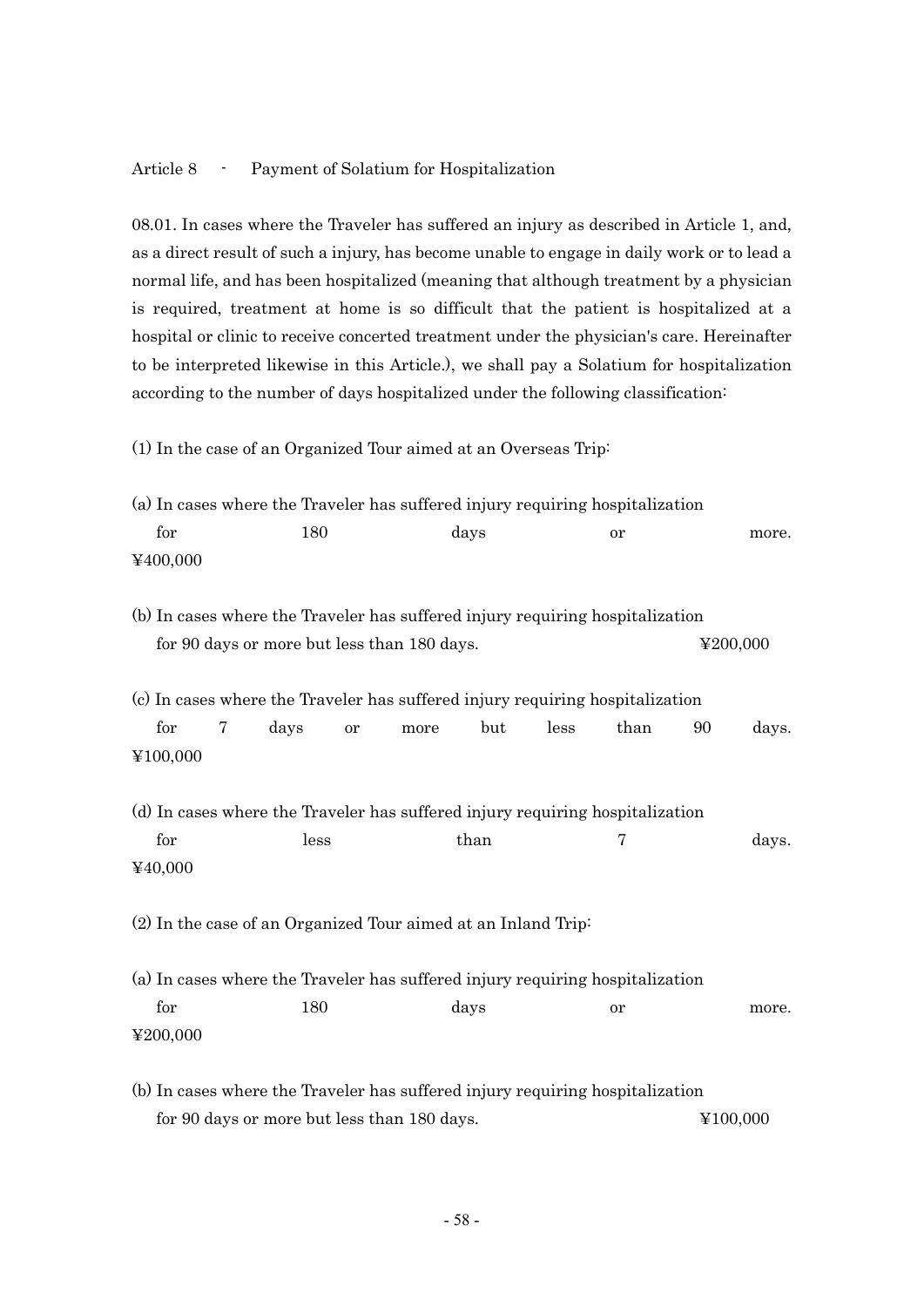| (c) In case the Traveler has suffered injury requiring hospitalization |                                           |                                                                               |  |         |
|------------------------------------------------------------------------|-------------------------------------------|-------------------------------------------------------------------------------|--|---------|
|                                                                        | for 7 days or more but less than 90 days. |                                                                               |  | 450,000 |
|                                                                        |                                           | (d) In cases where the Traveler has suffered injury requiring hospitalization |  |         |
| for                                                                    | less                                      | than                                                                          |  | days.   |

08.02. Even when the Traveler is not hospitalized, if the said Traveler's injury falls under any one of the cases listed in Schedule III, and the said Traveler has received treatment by a physician, the period during which the said Traveler has been placed under such a state shall be considered as the number of days requiring hospitalization when applying the provision of the preceding Paragraph,8.01.

08.03. If a Solatium for Hospitalization plus Compensation for Death or a Solatium for Hospitalization plus Compensation for Residual Disability is payable per Traveler at the same time, we shall pay the total amount of such payments.

Article 9 - Payment of a Solatium for Hospital Visits

¥20,000

09.01. If the Traveler has suffered an injury as described in Article 1, and, as a direct result of such an injury, has experienced difficulty in engaging in normal work or leading a normal life, and has needed to visit a hospital (which means that when treatment by a physician is necessary, the patient visits a hospital or clinic to receive treatment by a physician (including house visits by a physician). Hereinafter to be interpreted likewise in this Article.), and the number of days spent for such Hospital Visits has exceeded 3 days, we shall pay to the Traveler a Solatium for Hospital Visits according to the said number of days under the following classification:

(1) In the case of an Organized Tour aimed at an Overseas Trip:

- (a) In cases where the Traveler has suffered injury requiring Hospital Visits for 90 days or more.  $\angle 4100,000$
- (b) In cases where the Traveler has suffered injury requiring Hospital Visits for 7 days or more but less than 90 days.  $\qquad\qquad$   $\qquad\qquad$   $\qquad\qquad$   $\qquad\qquad$   $\qquad$   $\qquad\qquad$   $\qquad\qquad$   $\qquad$   $\qquad$   $\qquad$   $\qquad$   $\qquad$   $\qquad$   $\qquad$   $\qquad$   $\qquad$   $\qquad$   $\qquad$   $\qquad$   $\qquad$   $\qquad$   $\qquad$   $\qquad$   $\qquad$   $\qquad$   $\qquad$   $\qquad$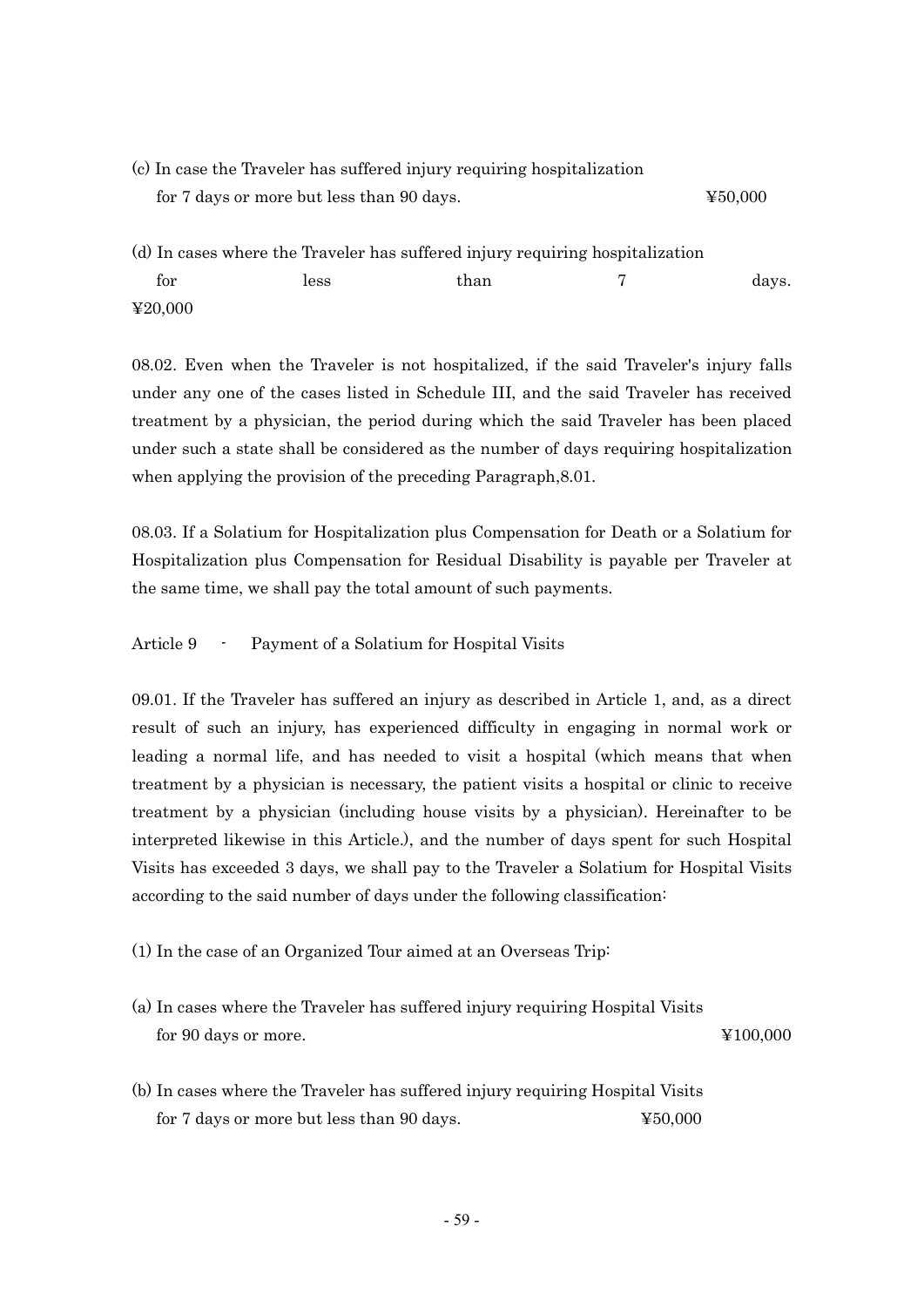- (c) In cases where the Traveler has suffered injury requiring Hospitalization for 3 days or more but less than 7 days.  $\text{\$20,000}$ (2) In the case of an Organized Tour aimed at an Inland Trip: (a) In cases where the Traveler has suffered injury requiring Hospital Visits for 90 days or more. ¥50,000 (b) In cases where the Traveler has suffered injury requiring Hospital Visits
- for 7 days or more but less than 90 days.  $\text{\$25,000}$
- (c) In cases where the Traveler has suffered injury requiring Hospitalization for 3 days or more but less than 7 days.  $\qquad \qquad \text{\&} 10,000$

(2) Even when the Traveler does not make Hospital Visits, if we recognize that the Traveler has experienced considerable difficulty in engaging in normal work or leading a normal life because of a plaster cast, etc. attached all the time to the part of his/her body suffering from the injury, such as a bone fracture, under the instruction of a physician, the period of such a state shall be considered as the number of days spent for Hospital Visits when applying the provision of the preceding Paragraph, 09.01.

(3) We shall not pay a Solatius for the Hospital Visits made after the injury suffered has been healed to such an extent as considered not to be so troublesome as to prevent the Traveler from engaging in normal work or leading a normal life.

(4) We shall not pay a Solatius for Hospital Visits made after the lapse of 180 days from the day of the accident under any circumstances.

(5) In cases where both a Solatium for Hospital Visit plus Compensation for Death or a Solatium for Hospital Visit plus Compensation for Residual Disability is payable per Traveler at the same time, we shall pay the total amount of such payments.

Article 10 - Special Rules Concerning Payment of aSolatium for Hospitalization and a

Solatium for Hospital Visits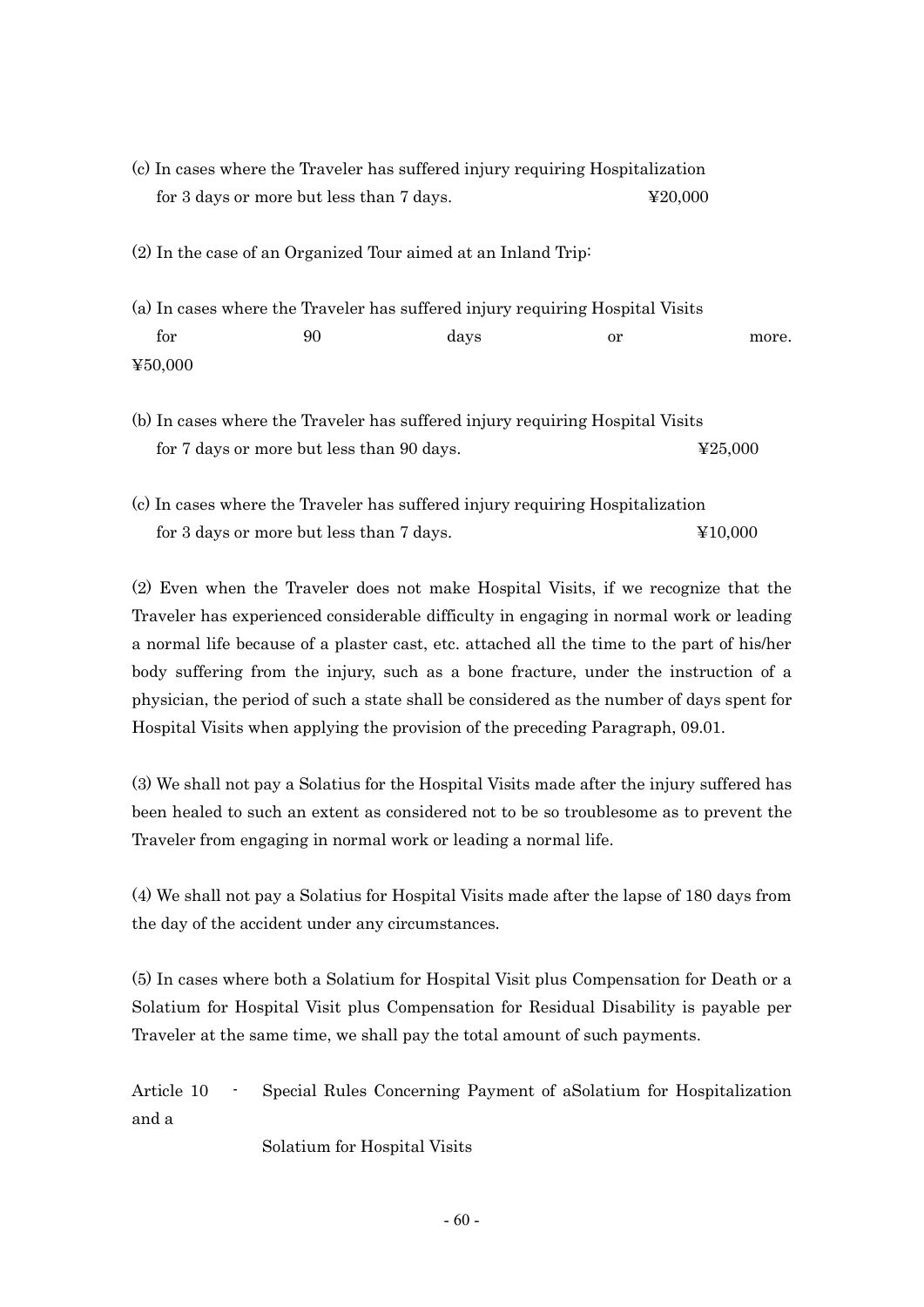10.01 If the number of days required for Hospitalization and the number of days for Hospital Visits exceeds one day per Traveler respectively, notwithstanding the provisions of the preceding two Articles 8 and 9,we shall pay only whichever amount is larger among the Solatium described in each of the following cases (if both amounts are the same, the Solatium described in (1)):

(1) A Solatium for Hospitalization, payable by us for the number of days of hospitalization..

(2) A Solatium for Hospitalization, payable by us for the number of days spent for Hospital Visits, by regarding the number of days reached by adding the said number of days in the hospital to the said number of days spent for Hospital Visits (excluding the period for which we must pay Solatium for Hospitalization) as the number of days spent for hospital visits.

Article 11 - Presumption of Death

11.01. If and when the Traveler has not been found even after 30 days have passed after the aircraft or vessel which the Traveler had boarded has been reported missing, or lost, the said Traveler will be presumed dead on the day when the said aircraft or said vessel was reported missing or lost.

Article 12 - Influence of Other Physical Disabilities or Illnesses

12.01. If the injury described in Article 1 has become serious due to the influence of a physical disability or illness which had already existed when the Traveler suffered the injury described in Article 1 or due to the influence of an injury or illness which has occurred independent of the accident causing the said injury after the said Traveler has suffered the injury described in Article 1, the amount equal to the situation excluding those influences shall be determined and paid.

### Chapter 4 - Occurrence of Accident and Procedures for Requesting Payment of Compensation, etc.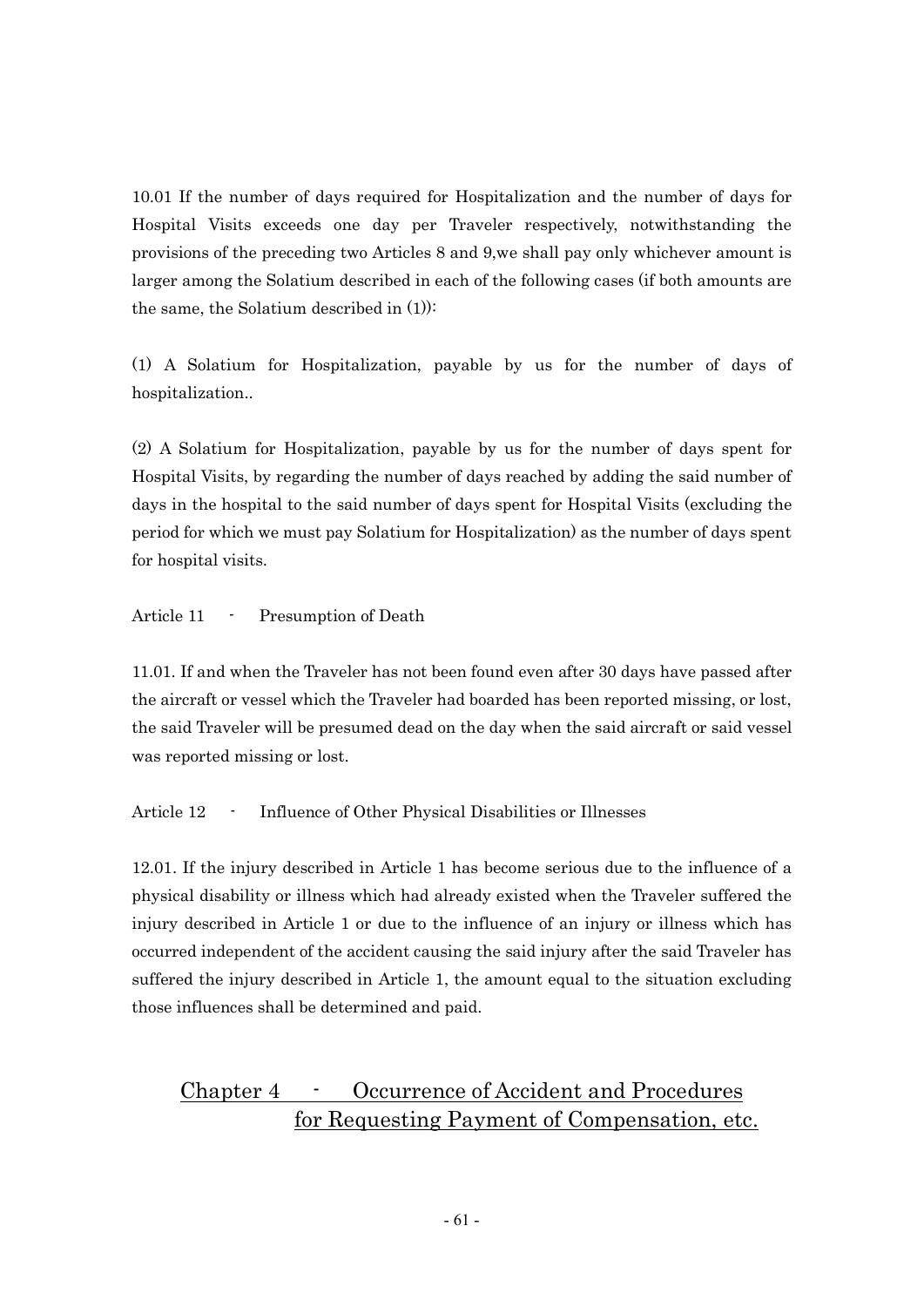Article 13 - Request for Explanation, etc. Concerning Extent of Injuries, etc.

13.01. If the Traveler has suffered an injury described in Article 1, there are cases where we may request that the said Traveler or the person due to receive Compensation for Death explain the extent of the said injury and produce an outline of the accident leading to the said injury, or request a medical examination of his/her body or a postmortem examination of his/her dead body. In this case, the Traveler or the person expected to receive Compensation for Death will be required to cooperate with us and comply with these requests.

13.02. If the Traveler has suffered an injury described in Article 1 due to causes unrelated to us, the Traveler or the person due to receive Compensation for Death will be required to report to us the outline, etc. of the accident leading to the said injury within 30 days from the day of the said accident.

13.03. When the Traveler or the person due to receive Compensation for Death has violated the provisions of the preceding two Paragraphs, 13.01 and 13.02, or has failed to inform us of the facts known to them in the explanation or report required or has given a false statement, we shall not pay Compensation, etc.

Article 14 - Request for Payment of Compensation, etc.

14.01. When the Traveler or the person due to receive Compensation for Death wishes to receive payment of Compensation, etc., he/she will be required to submit the following documents and a bill requesting payment of Compensation, etc. on the form designated by us:

(1) Claiming payment of Compensation for Death:

(a) Copy of the deceased's family register and a copy of the legal heir's family register and a certificate of seal impression

(b) Certificate of the accident, issued by a public agency (or by a third party under unavoidable circumstances)

(c) Death certificate or postmortem certificate of the Traveler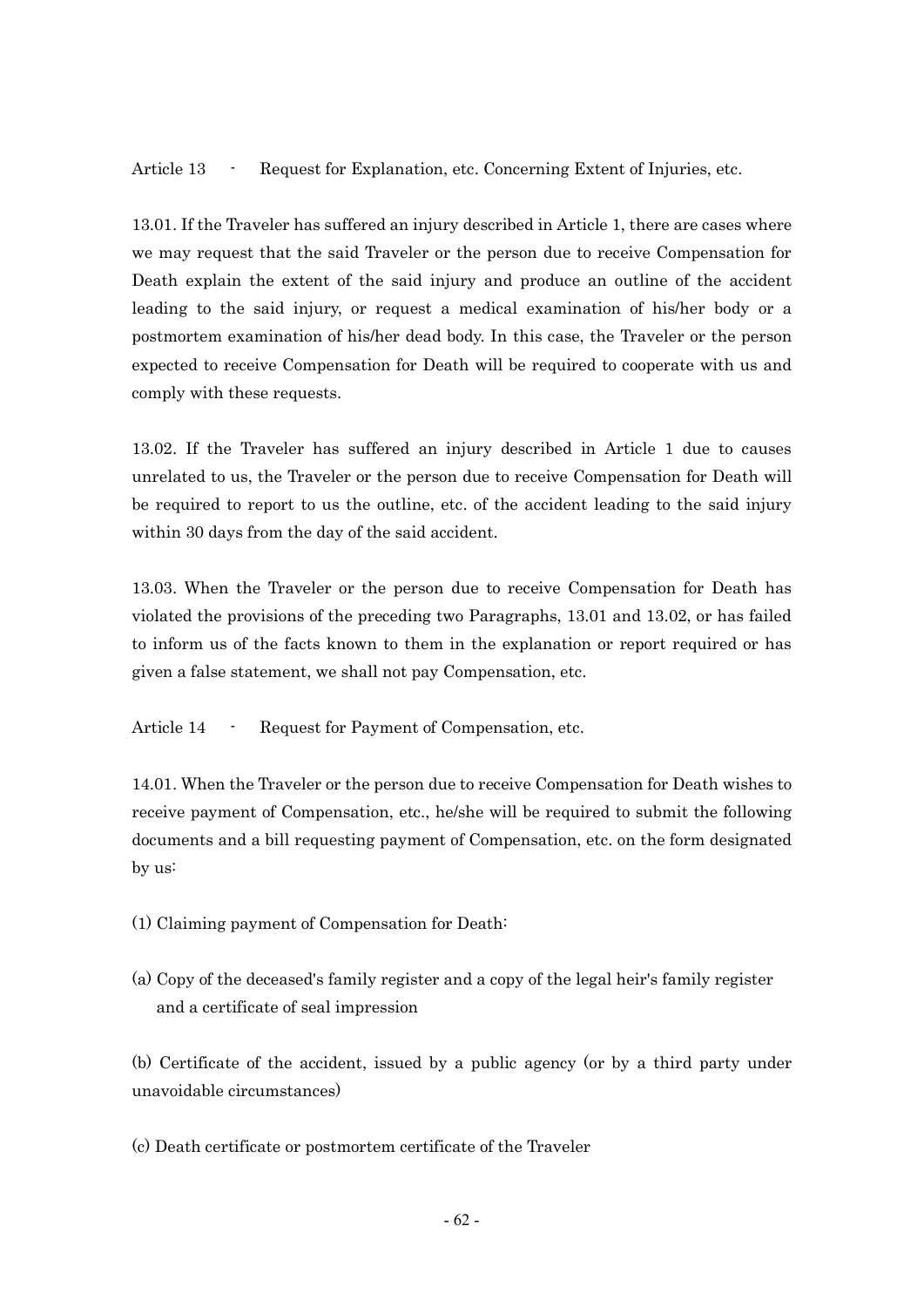(2) Claiming payment of Compensation for Residual Disability:

(a) Seal certificate of the Traveler

(b) Certificate of the accident issued by a public agency (or by a third party under unavoidable circumstances)

(c) Physician's statement certifying the extent of the Residual Disability

(3) Claiming payment of a Solatium for Hospitalization:

(a) Certificate of the accident issued by a public agency (or by a third party under unavoidable circumstances)

(b) Physician's statement certifying the extent of the Residual Disability

(c) Certifying document issued by the hospital or clinic certifying the number of days of Hospitalization or Hospital Visits

(4) Claiming payment of a Solatium for Hospital Visits:

(a) Certificate of the accident issued by a public agency (or by a third party under unavoidable circumstances)

(b) Physician's statement certifying the extent of the injury

(c) Certifying document issued by the hospital or clinic certifying the number of days of Hospitalization or Hospital Visits

14.02. There are cases where we require the submission of documents other than those listed above in the preceding Paragraph, 14.01, or where we admit omission of part of the documents to be submitted under the preceding Paragraph, 14.01.

14.03. In cases where the Traveler or the person due to receive Compensation for Death has acted against the provision of the first Paragraph, 14.01 or has not informed us of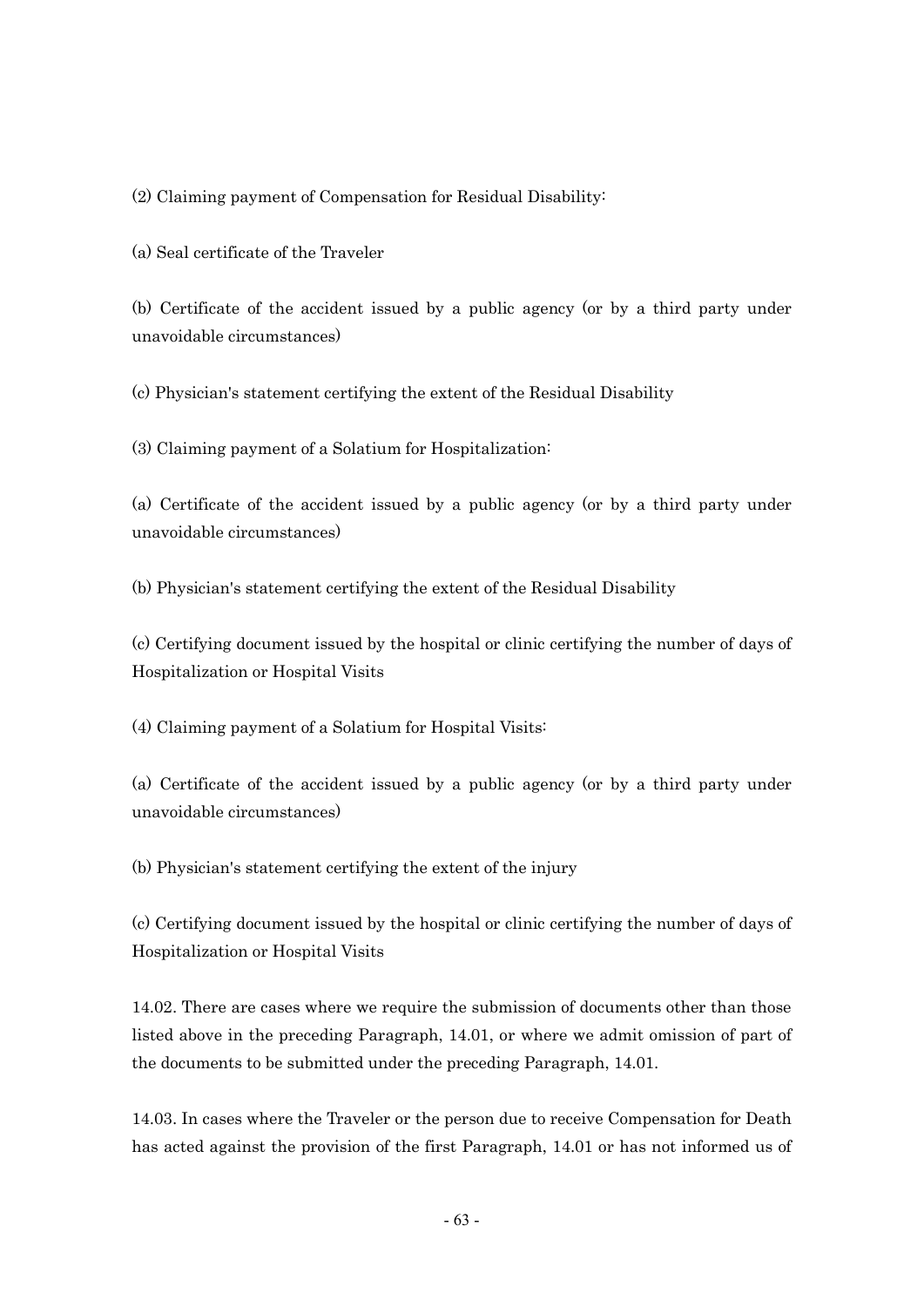the facts known to them concerning the documents submitted or has given a false statement, we shall not pay Compensation, etc.

Article 15 - Subrogation

15.01. Even when we have paid Compensation, etc., the right held by the Traveler or his/her legal heir to claim Compensation from a third party for the injury suffered by the Traveler will not be transferred to us.

### Chapter 5 - Compensation for Damage to Personal Belongings

Article 16 - Our Company's Responsibility to Pay

16.01. If the Traveler participating in the Organized Tour being implemented by our Company happens to have his/her personal belongings (hereinafter to be referred to as "Compensable Goods") damaged accidently while the said Traveler is participating in the said Organized Tour, we shall pay Compensation for Damage to personal belongings (hereinafter to be

referred to as "Compensation for Damage").

Article 17 - Cases Where Compensation for Damage Is Not Paid

17.01. We shall not pay Compensation for Damage for the damage caused by the causes listed in each of the following cases:

(1) Willfulness of the Traveler, except for damages suffered by persons other than the said Traveler.

(2) Willfulness of a relative belonging to the same household as that of the said Traveler, unless his/her intention is to let the said Traveler receive the Compensation for Damage.

(3) Suicidal, criminal or combative acts of the Traveler, except for damages suffered by persons other than the said Traveler.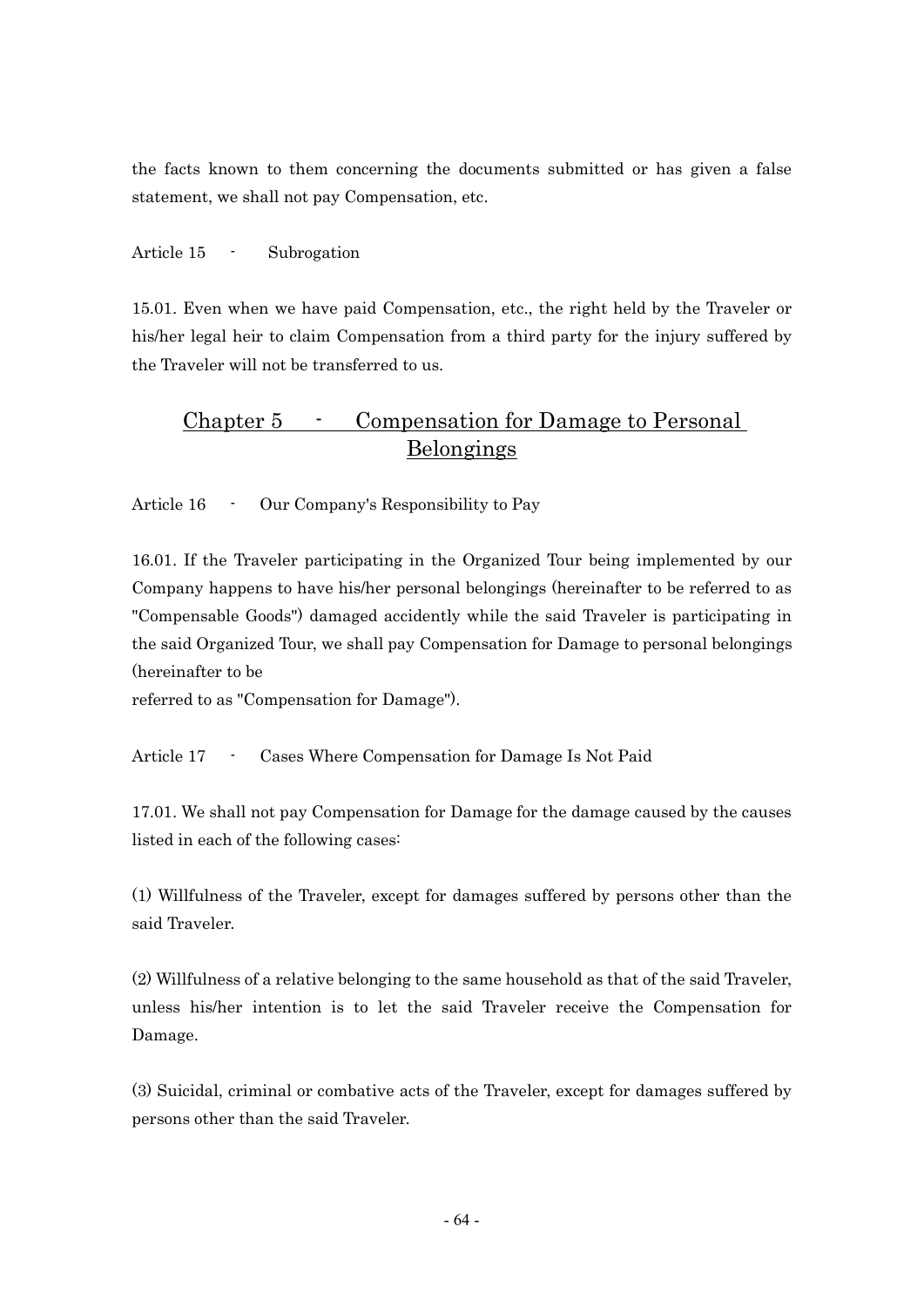(4) Accidents caused while the Traveler is driving an automobile or motorized bicycle without having the driving qualification designated by ordinance or in a state incapable of normal driving such as under the influence of alcohol, except in the case of damages suffered by persons other than the said Traveler.

(5) Accidents caused while the Traveler is behaving willfully against the law or is receiving illegal services, except in the case of damages suffered by persons other than the said Traveler.

(6) Exercise of public authority by the State or public institutions, such as confiscation, requisition, seizure, and demolition, except when such exercise has been done as necessary measures for fire extinction or evacuation.

(7) Defects in the Compensable Goods, except for defects that the Traveler or the person taking care of the Compensable Goods for him/her has not been able to detect even with considerable caution.

(8) Ordinary wear and tear, rust, mold, discoloration, damage by rats, vermiculation, etc.

(9) External damage which does not disable the function of the Compensable Goods.

(10) Spill of liquid, which is the Compensable Goods, except for damage caused to other Compensable Goods as a result.

(11) Misplaced or lost Compensable Goods.

(12) Causes listed in Article 3 from 03.01(9) through 03.01(12).

17.02. In the case of an Organized Tour aimed at an Inland Tour, we shall not pay Compensation for Damage for the damage caused by the causes described in each of the following cases in addition to the cases defined in the preceding Paragraph, 07.01.

(1) Earthquake, volcanic eruption or tsunami.

(2) Accidents caused following the causes described in the preceding case or accidents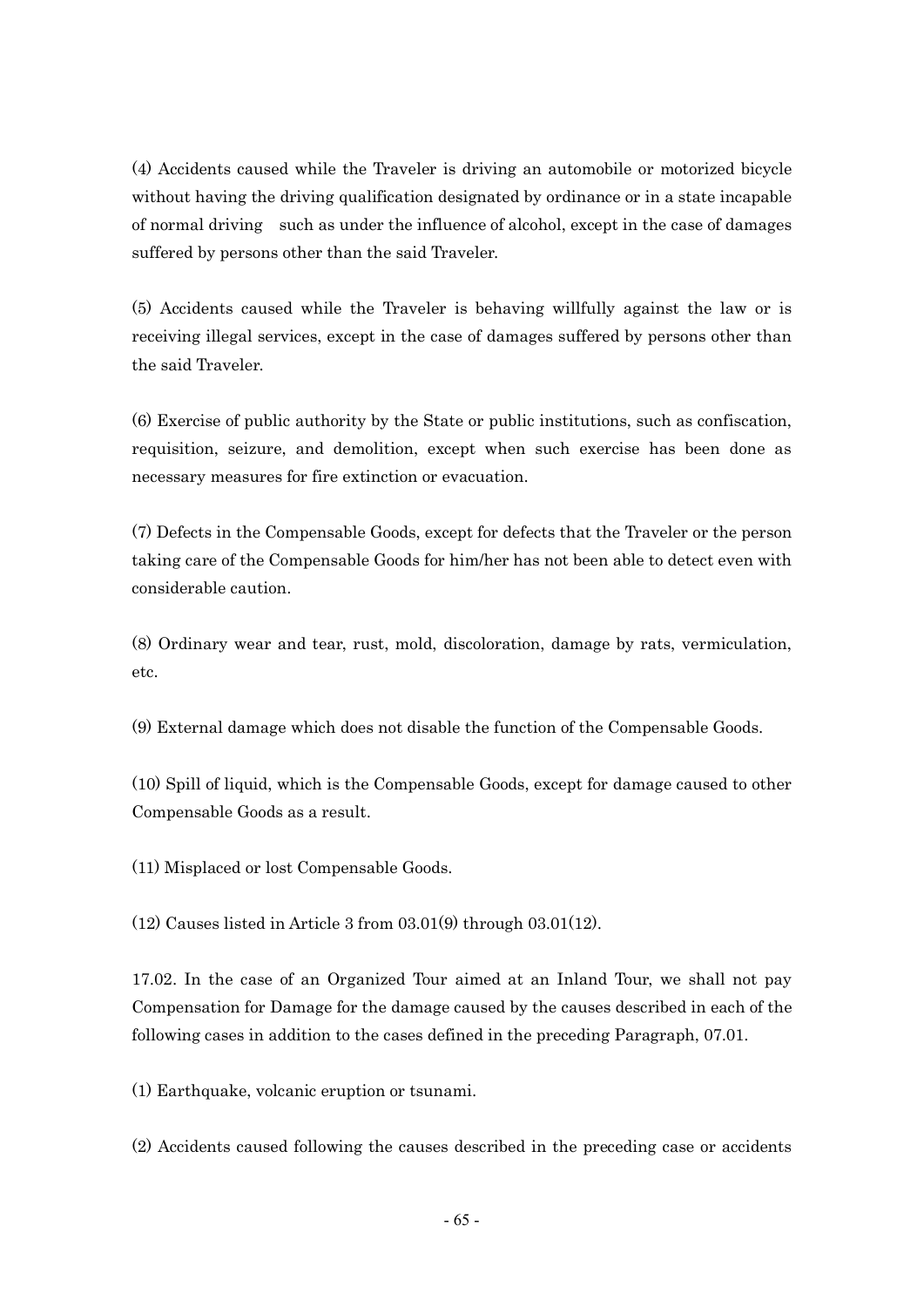caused from the confusion of social order incidental to them.

Article 18 - Compensable Goods and Its Scope

18.01. The Compensable Goods shall be limited to the personal belongings owned and carried by the Traveler while participating in the Organized Tour.

18.02. Notwithstanding the provision of the preceding Paragraph, 18.01, items listed in the following cases shall not be included in Compensable Goods:

(1) Cash, checks and other securities, documentary stamps, postage stamps, and the like.

(2) Credit cards, coupons, air tickets, passports and the like.

(3) Manuscripts, specifications, designs, commercial ledgers, and the like (including those recorded on recording media which can be directly processed by information equipment (computers and their peripherals such as terminals) such as magnetic tapes, magnetic disks, CD-ROMs, optical discs, etc.).

(4) Vessels (including yachts, motorboats and boats) and automobiles, motorized bicycles and their accessories.

(5) Climbing equipment, expedition equipment and the like.

(6) Dentures, artificial limbs, contact lenses and the like.

(7) Animals and plants.

(8) Other items specified by our Company beforehand.

Article 19 - Amount of Damage and Amount of Compensation for Damage

19.01. The amount of damage for which Compensation is payable by us (hereinafter to be referred to as the "Amount of Damage") shall be determined on the basis of either the value of the Compensable Goods at the place and time of the accident when the damage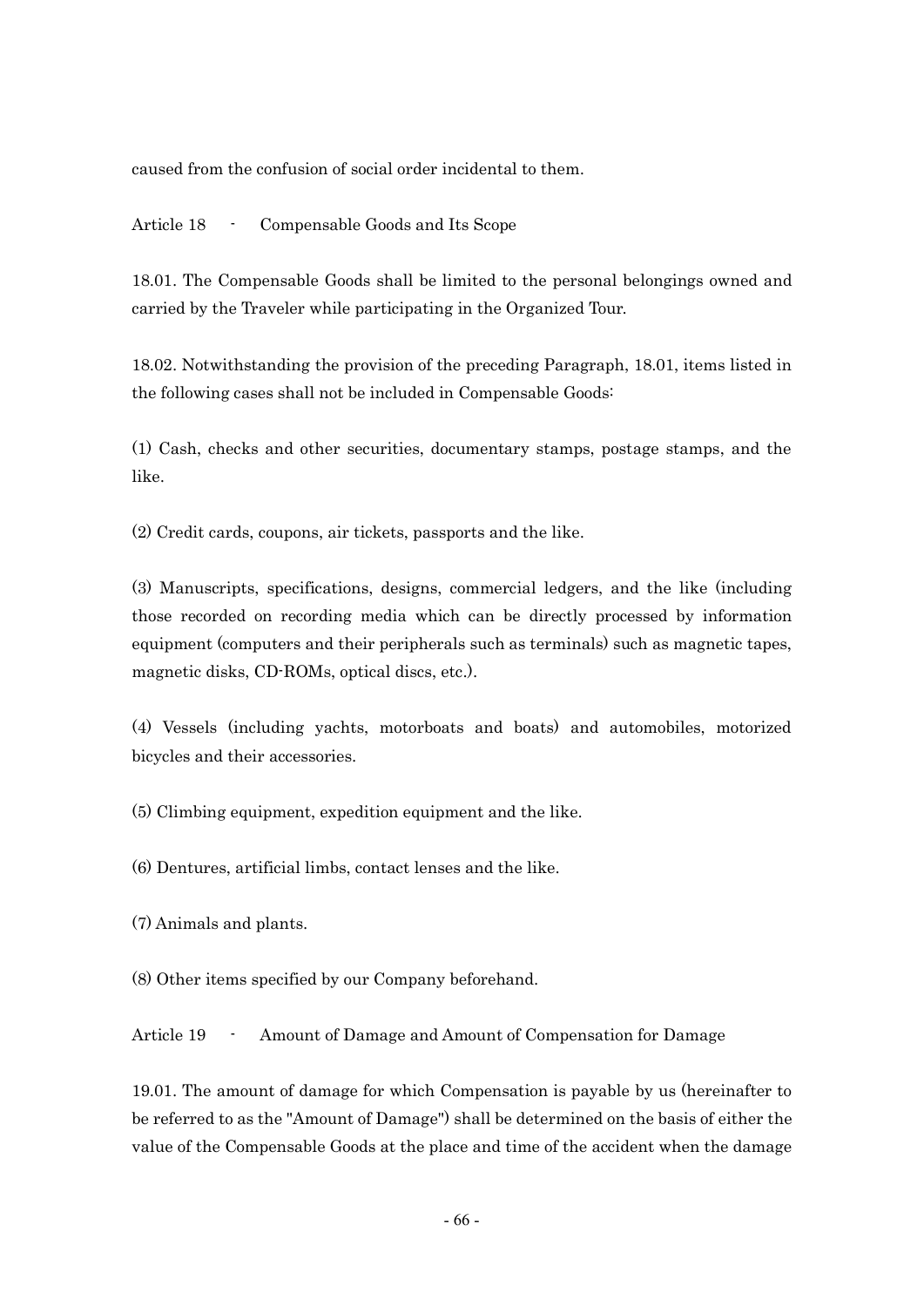caused or the total amount of the repair charge required for restoring the Compensable Goods to the state immediately preceding the occurrence of the damage plus the amount described in the third Paragraph of the next Article, 20.03, whichever is lower.

19.02. In cases where the amount of damage per item or pair of the Compensable Goods exceeds ¥100,000 , we shall consider the amount of damage of the Compensable Goods to be ¥100,000 and apply the provision of the preceding Paragraph, 19.01.

19.03. The maximum amount of Compensation for Damage payable by us shall be ¥150,000 per

Traveler per Organized Tour. However, if the amount of damage per Traveler does not exceed ¥3,000 for each one accident, we shall not pay Compensation for Damage.

Article 20 - Prevention of Damage, etc.

20.01. When the Traveler has learned that damage has occurred to the Compensable Goods as provided in Article 16, he/she must implement the following measures:

(1) Make efforts to prevent and reduce the damage.

(2) Inform our Company of the extent of the damage, the outline of the accident causing the damage, and whether the Compensable Goods damaged is insured or not.

(3) If the Traveler is able to receive Compensation for the damage from others, take necessary procedures to exercise his/her right.

20.02. When the Traveler has behaved against the provision of the preceding Paragraph, 20.01 (1), without justifiable cause, we shall regard the balance remaining after deducting the amount considered effective to prevent and reduce the damage as the amount of the damage, and when the Traveler has behaved against the provision of 20.01(2), we shall not pay Compensation for Damage. Also in cases where the Traveler has behaved against the provision of 20.01 (3), we shall regard the balance remaining after deducting the amount considered receivable by exercising his/her right to obtain such an amount as the amount of the damage.

20.03. We shall pay the following expenses: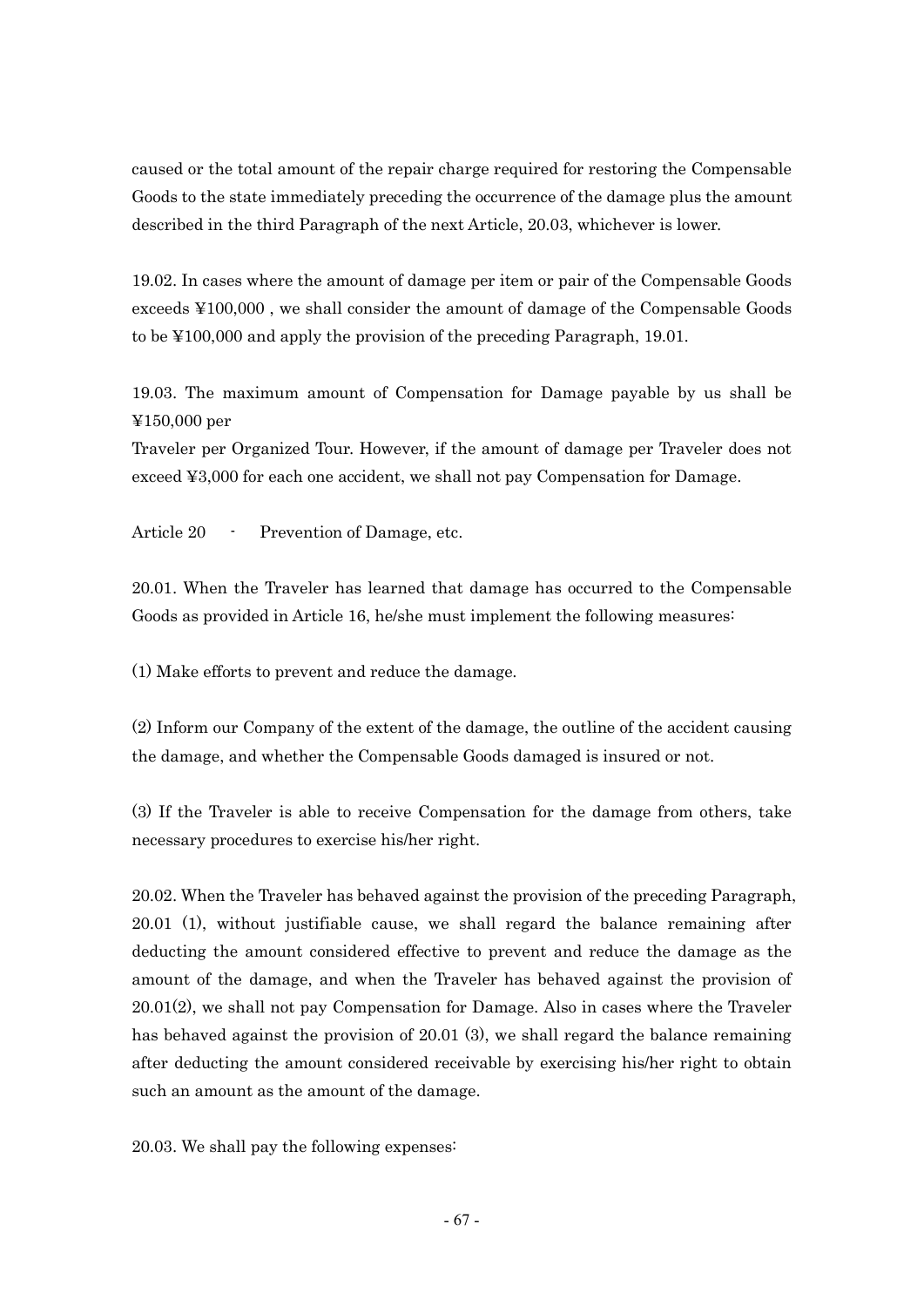(1) Expenses which we consider necessary or useful to prevent and reduce the damage prescribed in 20.01(1).

(2) Expenses required to take procedures prescribed in 20.01 (3).

Article 21 - Request for Payment of Compensation for Damage

21.01. When the Traveler wishes to receive payment of Compensation for Damage, he/she will be required to submit to us a bill requesting payment of Compensation for Damage on the form designated by us as well as the following documents:

(1) Certificate of the accident, issued by the police or an alternative third party.

(2) Documents issued to certify the extent of the damage caused on the Compensable Goods.

(3) Other documents requested by us.

21.02. If the Traveler has behaved against the provision of the preceding Paragraph, 21.01, or has willfully indicated untrue matter on the documents submitted or has forged or falsified these documents (to be considered likewise if he/she has had a third party commit these acts), we shall not pay Compensation for Damage.

Article 22 - In Cases Where Damage Is Insured

22.01. In cases where there exists an insurance contract which is due to pay insurance money for the damage described in Article 16, we may reduce the amount of Compensation Money payable by us.

Article 23 - Subrogation

23.01. If the Traveler has the right to claim damages against a third party for Compensation for Damage for which we are responsible for paying , such a right to claim Compensation for the damage shall be transferred to us within the limit of the amount of the Compensation for Damage that we have paid to the Traveler.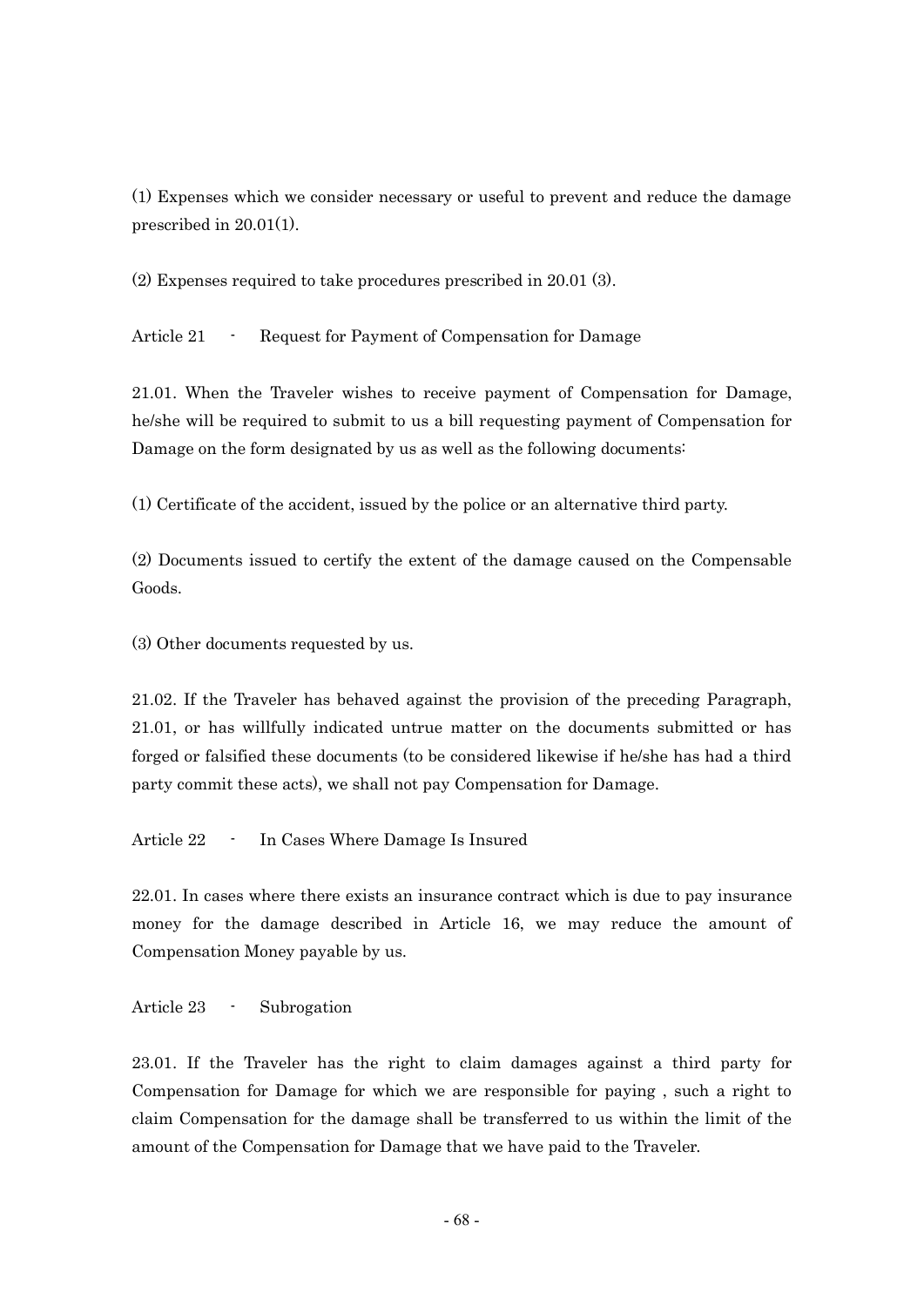-------------------------------------------------------------------------------------------------------------------------

## Schedule I (related to Article 5 - 05.01)

----------------------

Mountain climbing (climbing equipment such as ice axes, crampons, ropes, hammers), luging, bobsledding, skydiving, hang gliding, operating an ultra-light motorized plane (such as motorized hang gliders, micro-light planes, and ultra-light planes), flying a gyro plane, and other dangerous activities similar to these.

## Schedule II (related to Article 7- 07.01, 07.03, and 07.04)

| 1. Disorder of the Eyes                                                                                                                                                                                                       |       |
|-------------------------------------------------------------------------------------------------------------------------------------------------------------------------------------------------------------------------------|-------|
| (1) When the eyesight of both eyes has been lost.                                                                                                                                                                             | 100%  |
| (2) When the eyesight of one eye has been lost.                                                                                                                                                                               | 60%   |
| (3) When the corrected eyesight of one eye has become 0.6 or less.                                                                                                                                                            | $5\%$ |
| (4) When one eye has come to suffer the constriction of visual field<br>(meaning a case where the visual field has become 60% or less of the total of the<br>of the normal visual field).<br>angle<br>2. Disorder of the Ears | 5%    |
|                                                                                                                                                                                                                               |       |
| (1) When the hearing of both ears has been lost completely.                                                                                                                                                                   | 80%   |
| (2) When the hearing of one ear has been lost completely.                                                                                                                                                                     | 30%   |
| (3) When the hearing of one ear is not good enough to comprehend a normal<br>speaking voice at a distance of 50 cm or more.                                                                                                   | $5\%$ |
| 3. Disorder of the Nose                                                                                                                                                                                                       |       |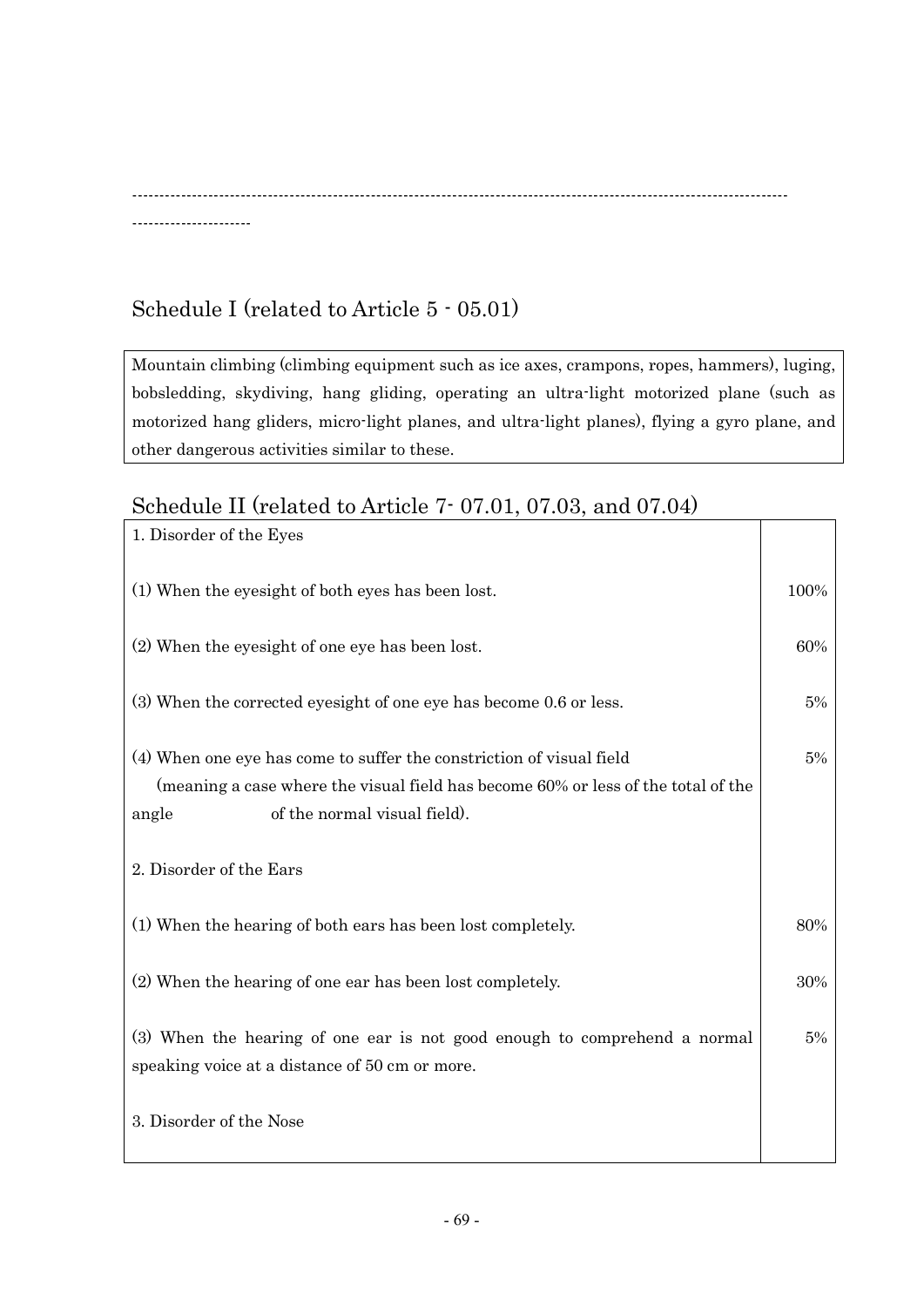| When a significant disorder has been left in the function of the nose.                       | 20%        |
|----------------------------------------------------------------------------------------------|------------|
| 4. Disorder of Mastication and Speech                                                        |            |
| (1) When the function of mastication and speech has been lost completely.                    | 100%       |
| (2) When a significant disorder has been left in the function of mastication and<br>speech.  | 35%        |
| (3) When a disorder has been left in the function of mastication and speech.                 | 15%        |
| (4) When 5 or more teeth have been chipped and lost.                                         | 5%         |
| 5. Ugliness of Exterior Appearance (meaning the face, head and neck)                         | 15%        |
| (1) When significant ugliness has been left on the exterior appearance.                      |            |
| (2) When ugliness has been left on the exterior appearance (meaning such ugliness            | 3%         |
| as a<br>cicatrix, 2 cm in diameter, or a linear cicatrix, 3cm long).                         |            |
| 6. Disorder of the Vertebral Column                                                          | 40%        |
| (1) When a significant deformation or a significant disorder of movement has been            | 30%        |
| left<br>on the vertebral column.                                                             |            |
| (2) When a disorder of movement has been left on the vertebral column.                       | 15%        |
| (3) When a deformation has been left on the vertebral column.                                |            |
| 7. Disorder of the Arm (the wrist joint and above) or the Leg (the ankle joint and<br>above) | 60%<br>50% |
| (1) When one arm or one leg has been lost.                                                   |            |
|                                                                                              | 35%        |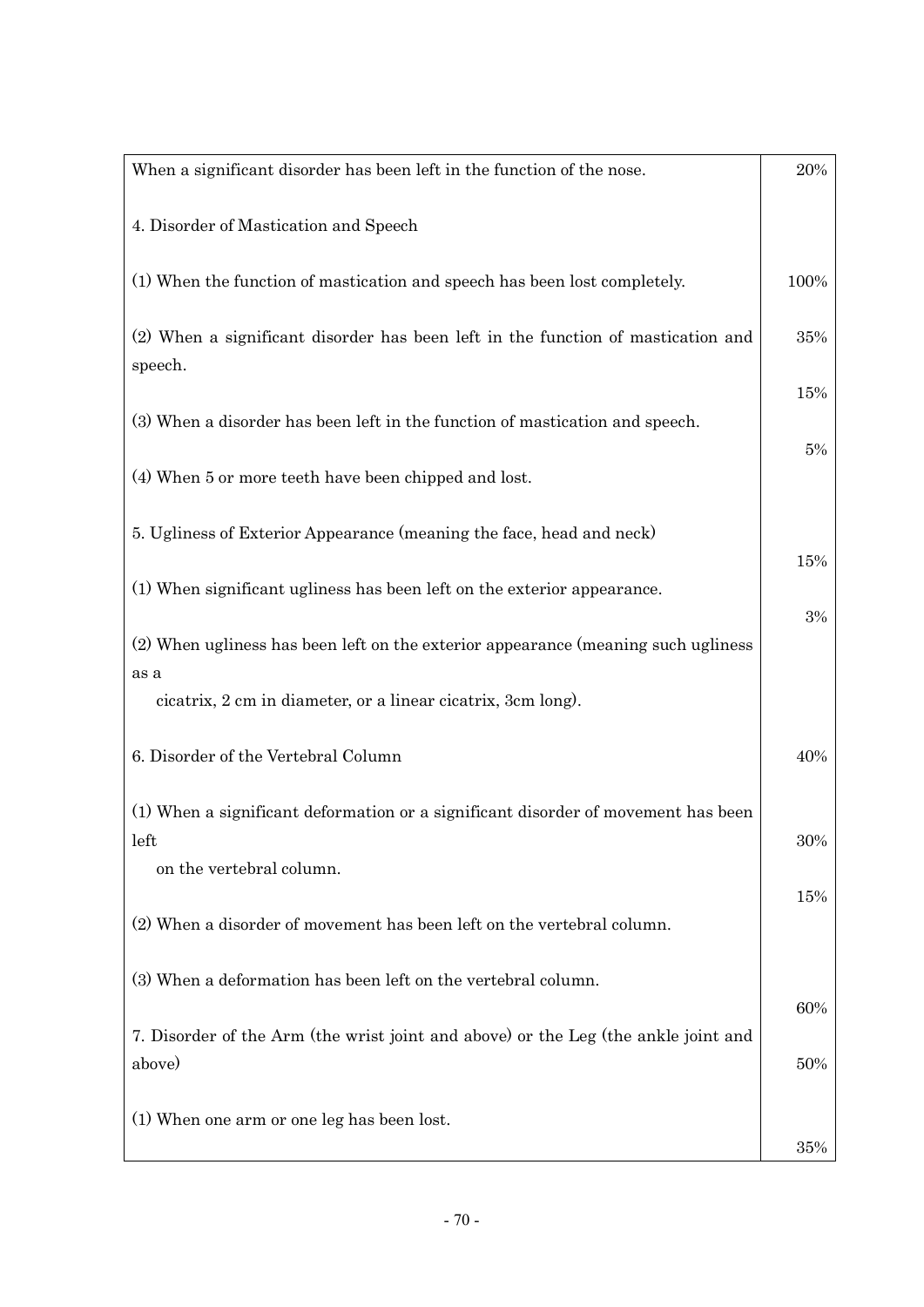| (2) When the function of two or three joints of the three major joints in an arm or<br>leg has been lost completely.                | 5%    |
|-------------------------------------------------------------------------------------------------------------------------------------|-------|
| (3) When the function of one joint of the three major joints has been lost<br>completely.                                           |       |
| (4) When a disorder has been left in the function of one arm or one leg.                                                            | 20%   |
| 8. Disorder of the Fingers                                                                                                          | 15%   |
| (1) When the thumb of one hand has been lost at or above the knuckle<br><i>(interphalangeal)</i><br>joint).                         | 8%    |
| (2) When a significant disorder has been left in the function of the thumb of one<br>hand.                                          | $5\%$ |
| (3) When one of the fingers other than the thumb has been lost at or above the<br>second<br>knuckle (distal interphalangeal joint). | 10%   |
| (4) When a significant disorder has been left in the function of one of the fingers<br>other                                        | 8%    |
| than the thumb.                                                                                                                     | 5%    |
| 9. Disorder of Toes<br>(1) When the first toe of one leg has been lost at or above the toe joint                                    | 3%    |
| <i>(interphalangeal)</i><br>joint).                                                                                                 | 100%  |
| (2) When a significant disorder has been left in the function of the first toe of one<br>leg.                                       |       |
| (3) When one of the toes other than the first toe has been lost at or above the<br>second toe                                       |       |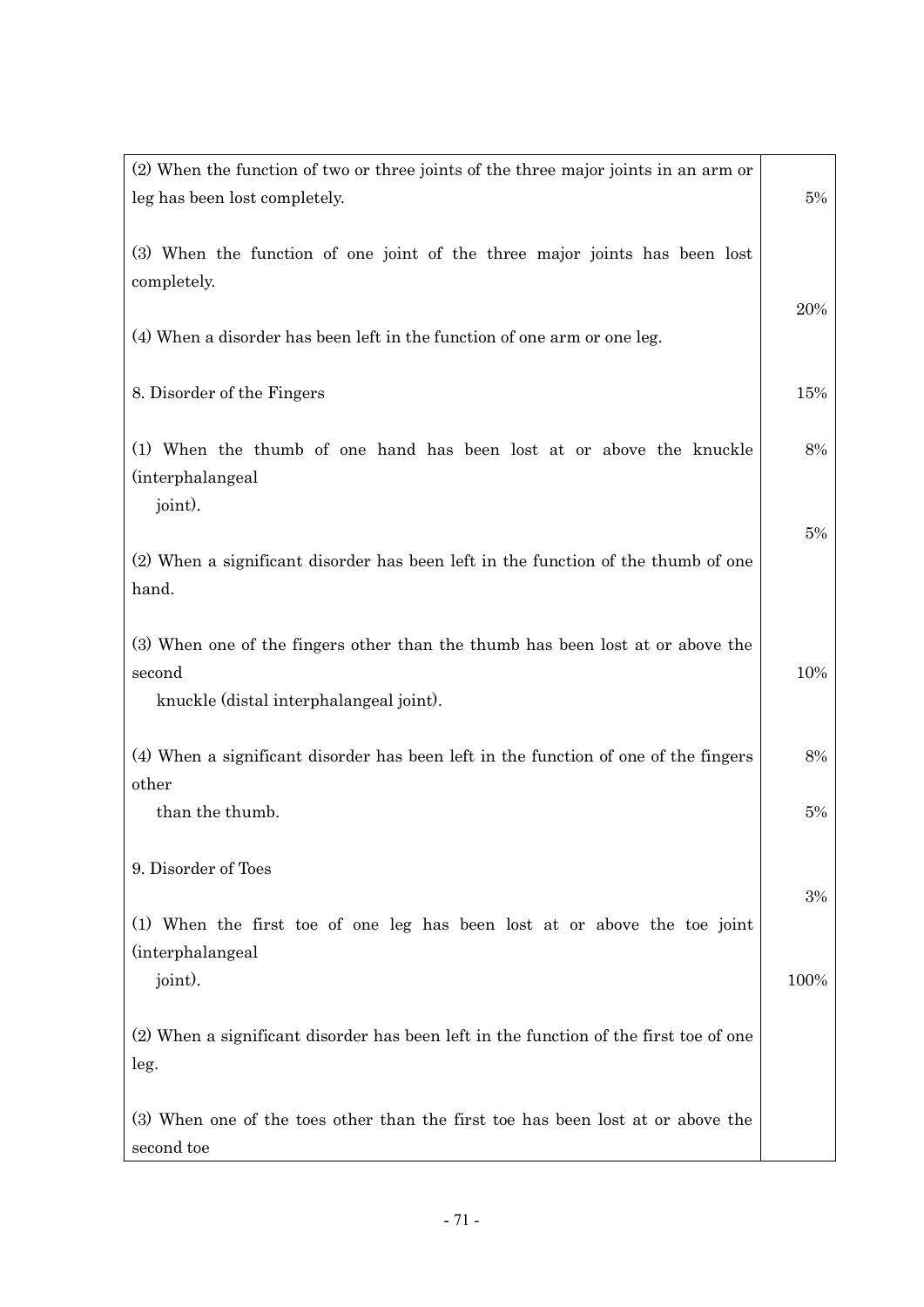joint (distal interphalangeal joint).

(4) When a significant disorder has been left in the function of one of the toes other than

the first toe.

10. In other cases where the Traveler is not able to take care of himself/herself for the

rest of his/her life due to the significant disorder of his/her body.

Note: The word "above" used in the provisions of 7, 8 and 9 above means the part of the body closer

to the heart from the joint concerned.

### Schedule III (related to Article 8 - 08.02)

1. The corrected eyesight of both eyes has fallen to 0.06 or below.

2. The function of mastication and speech has been lost.

3. The hearing of both ears has been lost.

4. The function of all the joints of both upper limbs at or above the wrist joint has been lost.

5. The function of one lower limb has been lost.

6. Due to disorders of the internal organs in the chest and abdomen, the coordination of the body

is limited mainly to routine action at home, such as eating and morning ablutions.

7. Due to disorders of the nervous system or nerves, the coordination of the body is limited

mainly to routine action at home, such as eating and morning ablutions.

8. Due to a coexisting disorder of the above-mentioned parts of the body and the like, the coordination of the body is limited mainly to routine action at home, such as eating and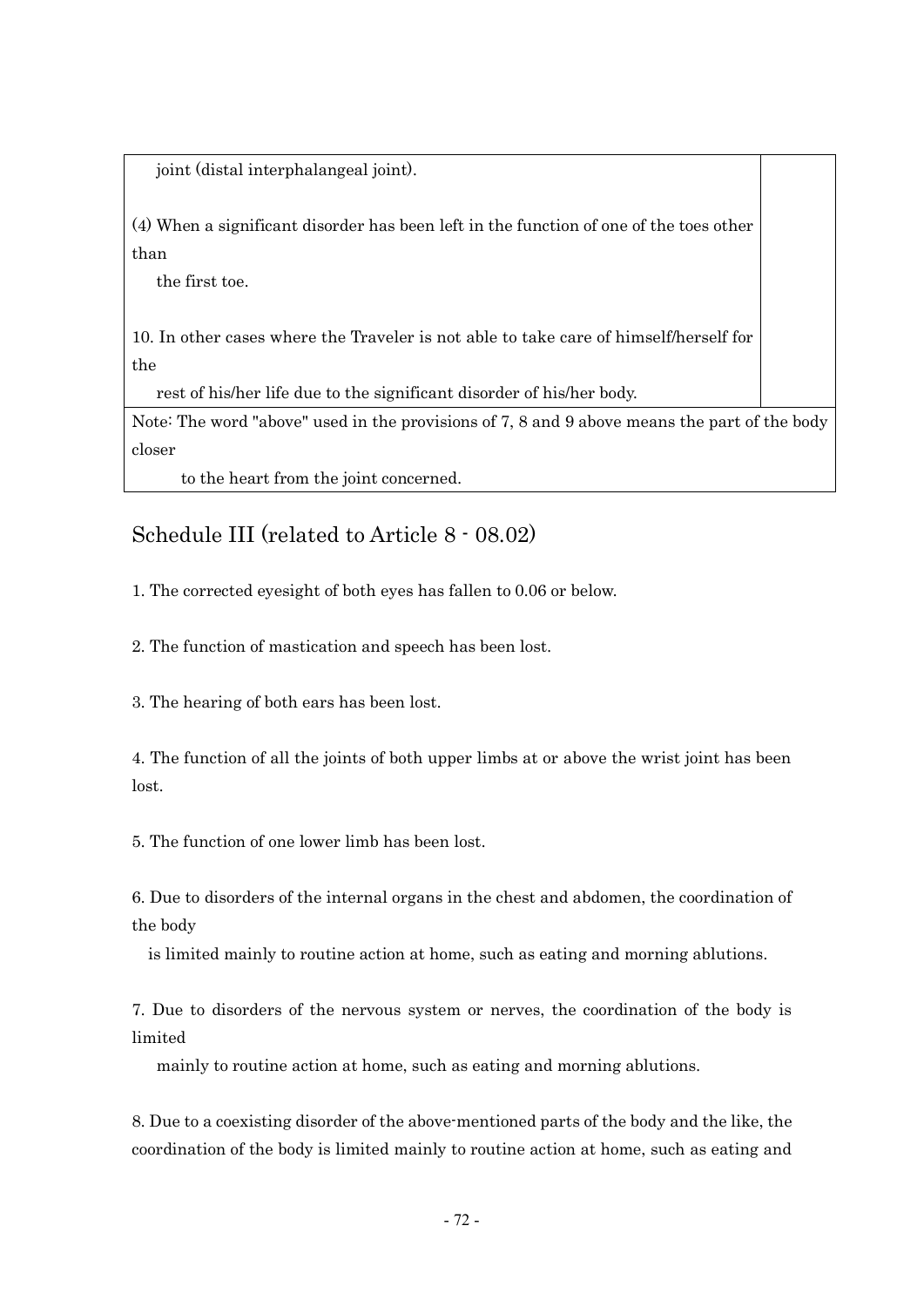morning ablutions.

Note: The word "above" used in the provision of 4 above means the part of the body closer to the

heart from the joint concerned.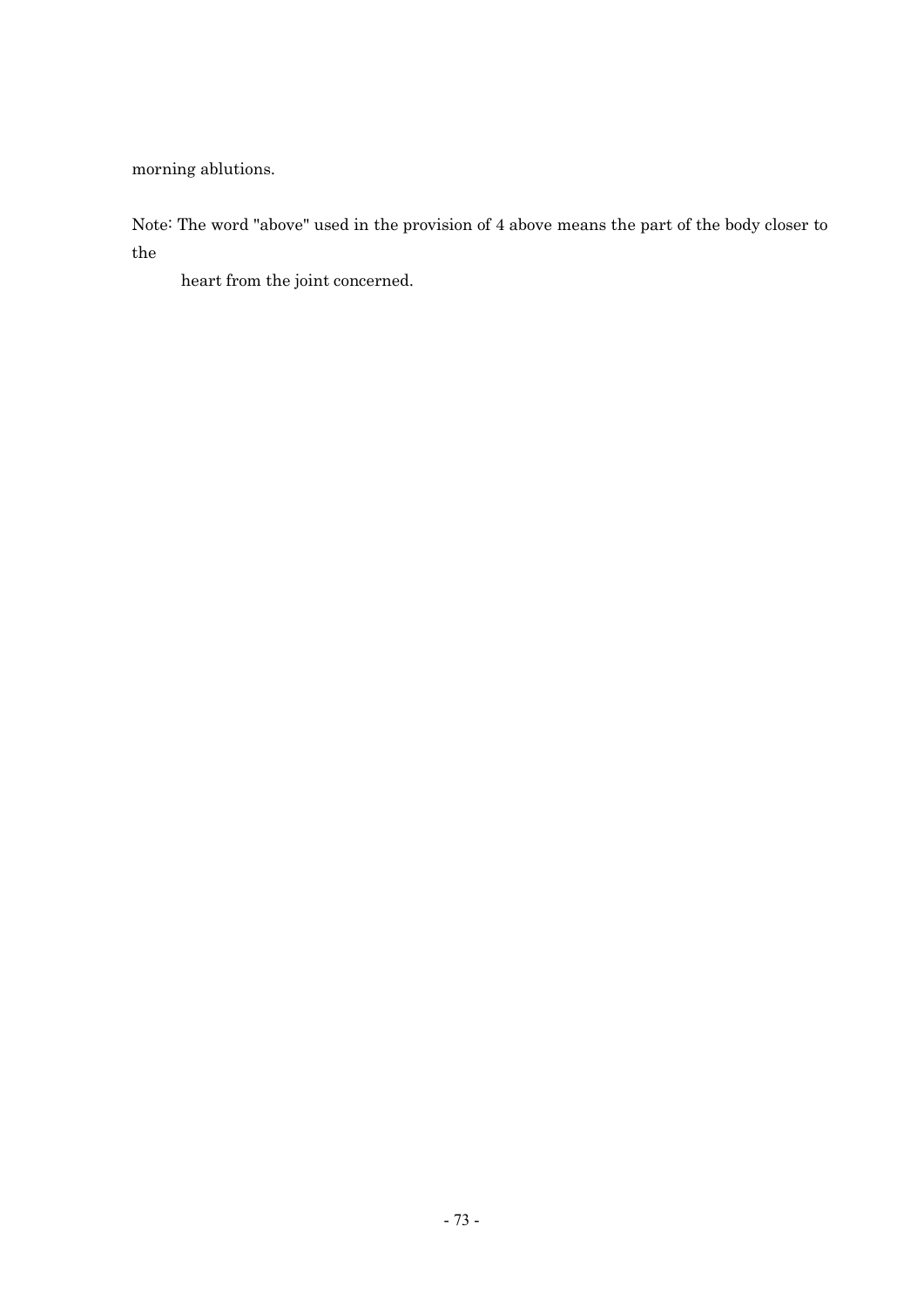# Arranged Tour Contract Section

### Chapter 1 - General Provisions

Article 1 - Scope of Application

01.01. The Arranged Tour Contract to be concluded between our Company and the Traveler shall be based on this Contract under the following terms and conditions. Any matter not stipulated in this Contract shall be governed by ordinance or generally established practice.

01.02. In cases where we conclude a Special Contract with the Traveler in writing without violating the relevant law or harming the interests of the Traveler, such a Special Contract shall be given priority, notwithstanding the provision of the preceding Paragraph.

Article 2 - Definition of Terminology

02.01. In this Contract, "Arranged Tour Contract" shall mean the Contract under which we undertake to make arrangements at the request of the Traveler by representing him/her, or acting as his/her intermediary, or playing an introductory role for him/her, so that he/she may be provided with services, such as transport and accommodation offered by transport and accommodation facilities, etc., and other services related to travel (hereinafter to be referred to altogether as the "Tour Service").

02.02. In this Contract, "Inland Trip" shall mean trips planned for only inside Japan, and "Overseas Trip" shall mean trips other than inland trips.

02.03. In this Contract, "Tour Price" shall mean the expense paid by our Company for the transportation charge, accommodation charge and other expenses payable to the transport and accommodation facilities, etc. to arrange the Tour Service, plus the handling charge of the Tour Service that is set by us (excluding handling charges for alterations and cancellation).

02.04. In this Section, "Communication Contract" shall mean the Arranged Tour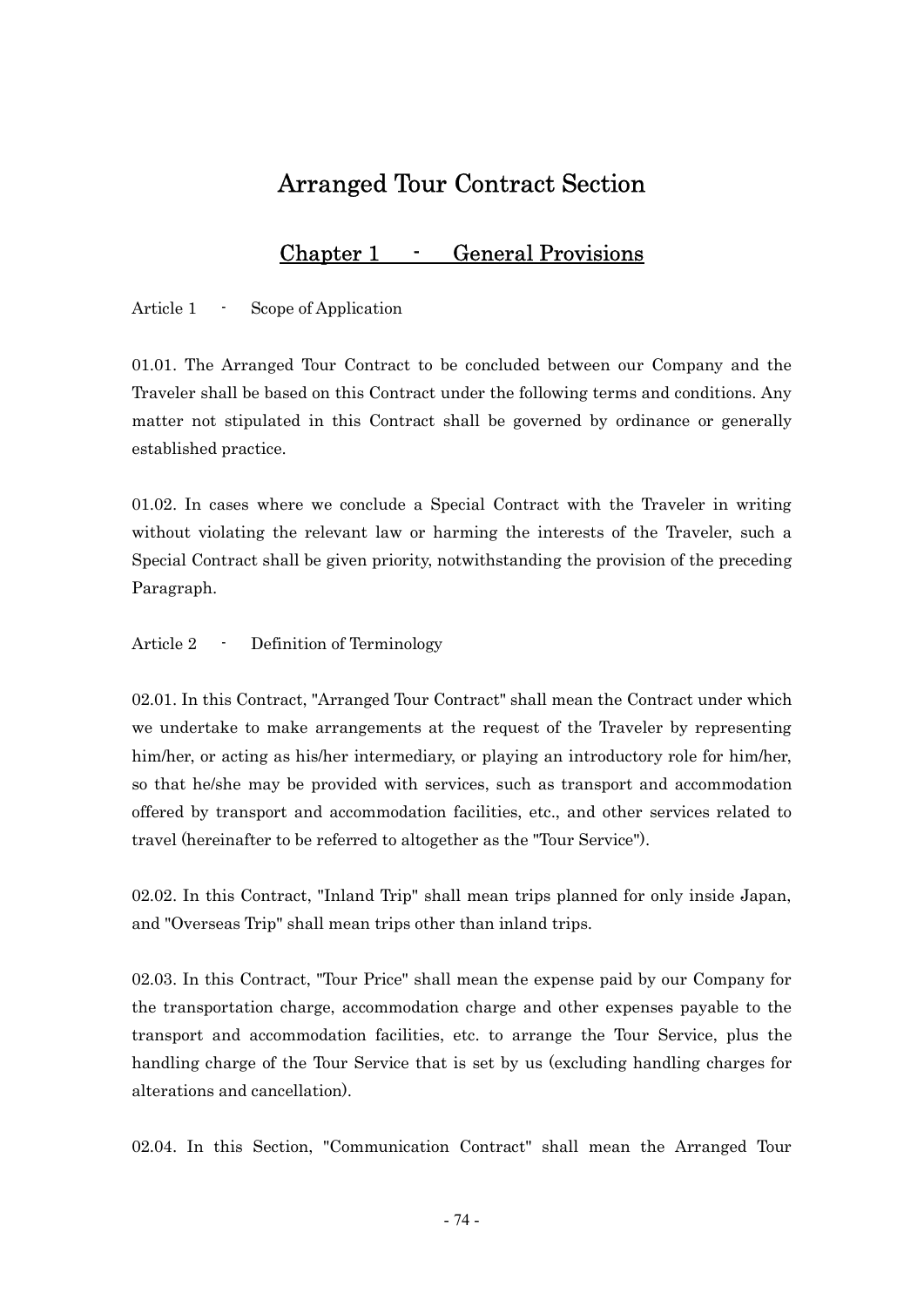Contract, which is concluded with the card member of the credit card company affiliated with our Company (hereinafter referred to as the "Affiliated Company"), by subscription through telephone, mail, facsimile, or other means of communication, subject to prior consent of the Traveler regarding the settlement of the credit obligation or liability held by us, such as the Tour Price, etc., under the Arranged Contract on and after the due date of such obligation or liability according to the separately provided card membership rule of the Affiliated Company and also subject to payment of the Tour Price, etc. by the method specified in 16.02 or 16.05 hereunder.

02.05. In this Section, "Electronically Consented Notice" shall mean a notice issued in acceptance of the subscription for the Contract and transmitted by means of transmission, among the methods utilizing information-communication technologies, via telecommunication lines connecting the computer, facsimile, telex or telephone (hereinafter referred to as the "Electronic Computer, etc.") being used by us with the Electronic Computer, etc. being used by the Traveler.

02.06. In this Contract, "Date Card Used" shall mean the date when the Traveler or our Company is obligated to pay the Tour Price, etc. or execute refundable liability under the Arranged Tour Contract.

#### Article 3 - Termination of Liability for Arrangements

03.01. When we have made arrangements for the Tour Service with the care of a good manager, the fulfillment of our liability based on the Arranged Tour Contract shall terminate. Therefore, even if contracts are not concluded with transport and accommodation facilities, etc. due to such causes as capacity fully filled, shutdown, inappropriate condition, etc., when we have fulfilled our obligations, the Traveler will be required to pay to us the handling charge of the Tour Service (hereinafter to be referred to as the "Handling Charge"). When the Transmission Contract has been concluded, Date Card Used shall be construed to mean the date when we have informed the Traveler that we have not been able to conclude with the transport and accommodation facilities, etc. the contract requiring them to provide the Tour Service.

Article 4 - Surrogate Arranger

There are cases where we may engage other travel agents, professional arrangers, or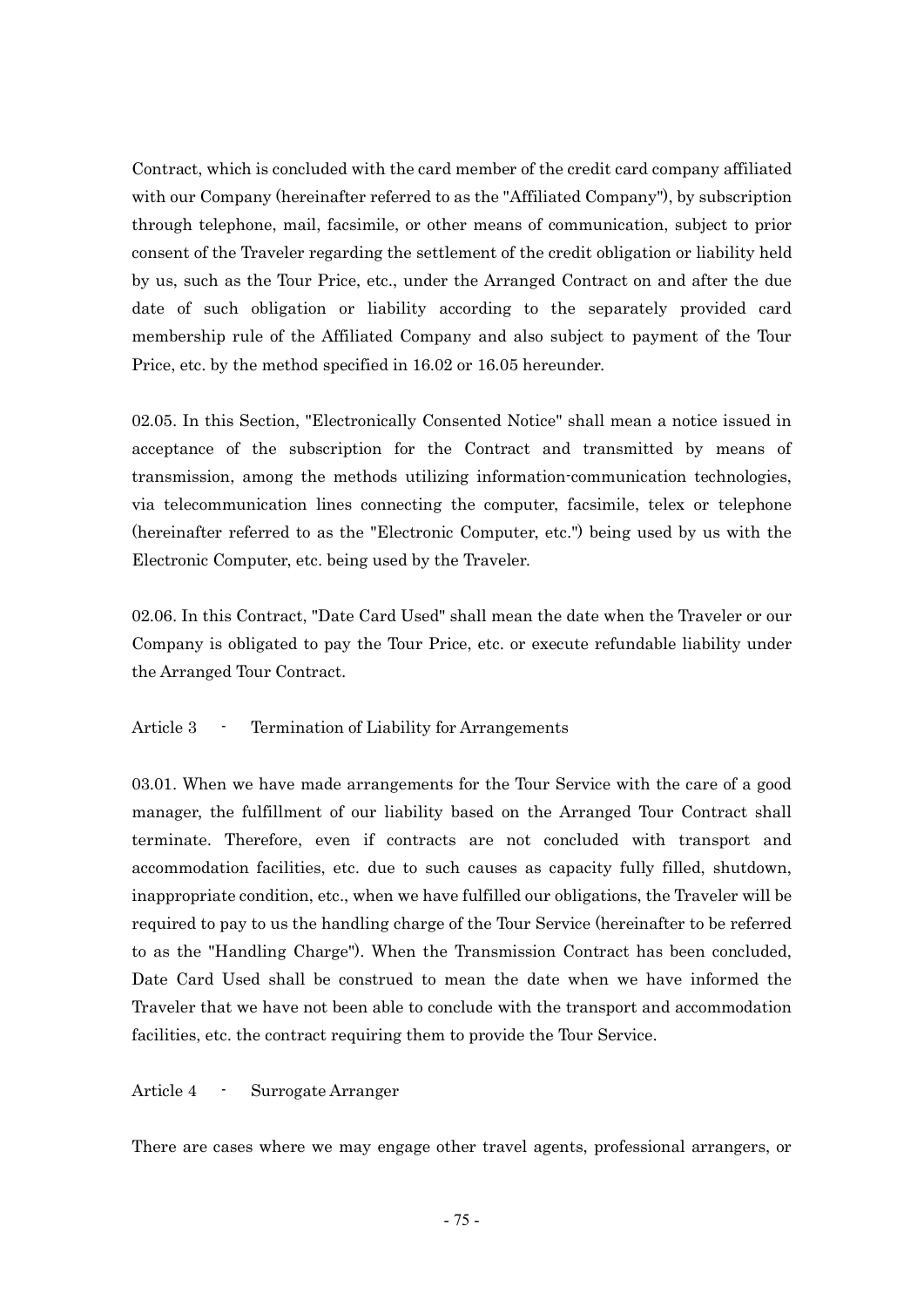other helpers inside and outside Japan to make arrangements in whole or in part on our behalf in the implementation of the Arranged Tour Contract.

## Chapter 2 - Conclusion of the Contract

Article 5 - Subscription for the Contract

05.01. The Traveler intending to conclude an Arranged Tour Contract with us will be required to fill in specified particulars on the application form prescribed by us and submit it to us together with the Application Fee specified by us separately.

05.02. Notwithstanding the provision of the preceding Paragraph, the Traveler intending to conclude a "Communication Contract" with us will be required to notify us of his/her credit card membership number and the contents of the Tour Service to be subscribed.

05.03. The Application Fee specified in 05.01 shall be treated as part of the money payable to us by the Traveler, such as the Tour Price, Cancellation Charge, etc.

Article 6 - Refusal of the Conclusion of the Contract

06.01. We may not accept the conclusion of the Arranged Tour Contract in the following instances:

(1) When there are inconveniences related to our business.

(2) If the Communication Contract is to be concluded, when the Traveler should become unable to settle his/her liability related to the Tour Price, etc. in whole or in part according to the membership rule of the Affiliated Company, due to such causes as the credit card held by the Traveler has become invalid, etc.

Article 7 - Time of the Conclusion of the Contract

07.01. The Arranged Tour Contract shall be deemed to have been concluded when we have accepted the conclusion of the Contract and have received the Application Fee specified in 05.01.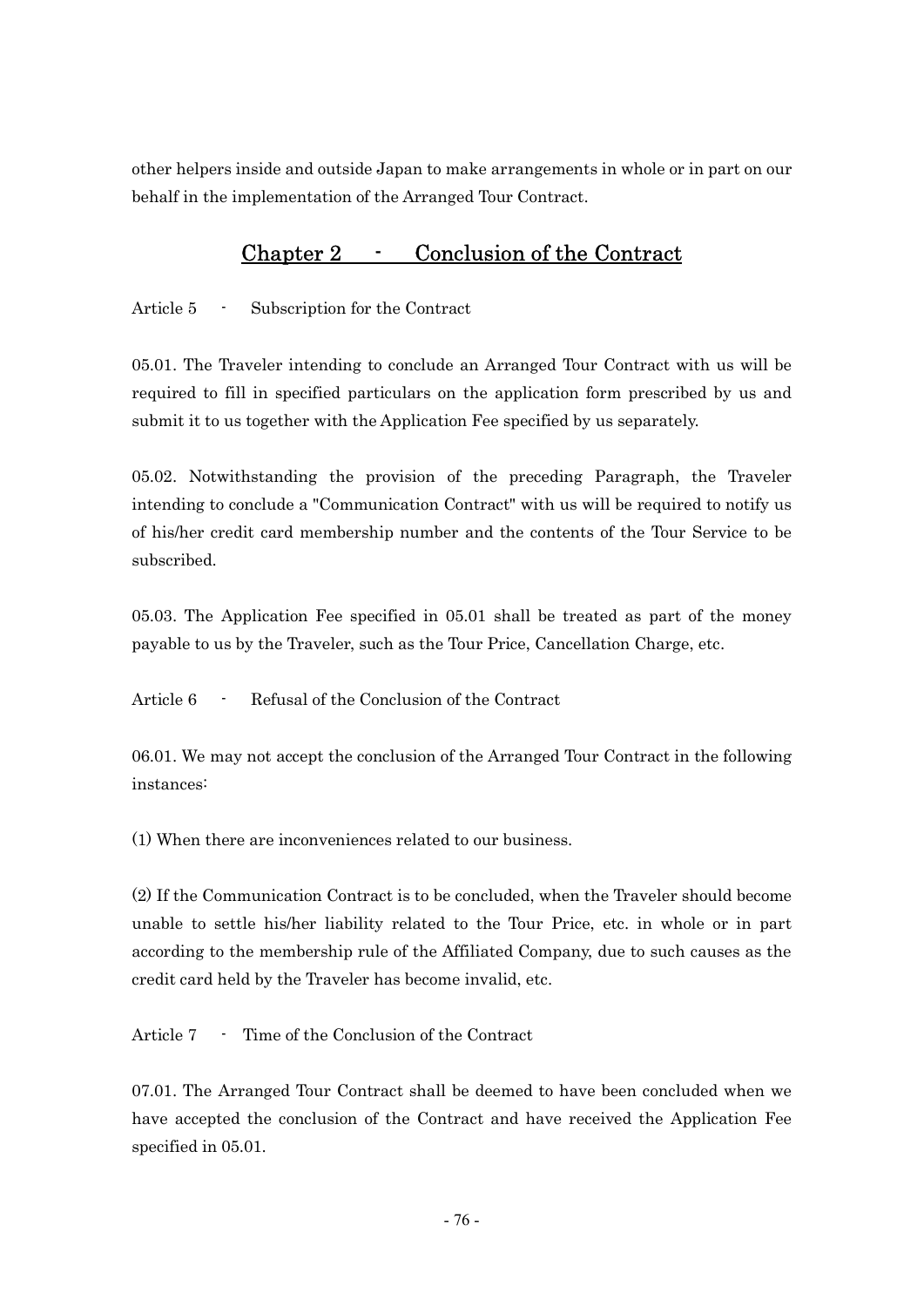07.02. Notwithstanding the provision of the preceding Paragraph, the Transmission Contract shall be deemed to have been concluded when we have issued a notice to the effect that we accept the application described in 05.02. However, in the case that an Electronically Consented Notice is issued under the said Contract, the Contract shall be deemed to have been concluded when the said notice has reached the Traveler.

Article 8 - Special Rule Related to the Conclusion of the Contract

08.01. Notwithstanding the provision of 05.01, there are cases where we will conclude the Arranged Tour Contract merely by accepting the conclusion of the Contract under a Special Contract entered into in writing without receiving payment of the Application Fee.

08.02. In the case of the preceding Paragraph, the time of the conclusion of the Arranged Tour Contract shall be clearly stated in the document described in the preceding Paragraph.

Article 9 - Special Rule Related to the Transport Ticket and Accommodation Coupon, etc.

09.01. Notwithstanding the provisions of 05.01 and the preceding Article, 08.01, there are cases where we will accept subscription by word of mouth when the Arranged Tour Contract, aimed only at the arrangement of transport services or accommodation services, requires us to deliver a document indicating the right to receive the offering of the said Tour Service in exchange for the Tour Price.

09.02. In the case of the preceding Paragraph, the Arranged Tour Contract shall be deemed to have been concluded when we have accepted the conclusion of the Contract.

Article 10 - Contract Document

10.01. Promptly after the conclusion of the Arranged Tour Contract, we shall deliver to the Traveler a document (hereinafter to be referred to as the "Contract Document") that describes particulars concerning the itinerary, contents of the Tour Service, the Tour Price, other conditions of the Tour and our Company's responsibility. There are cases,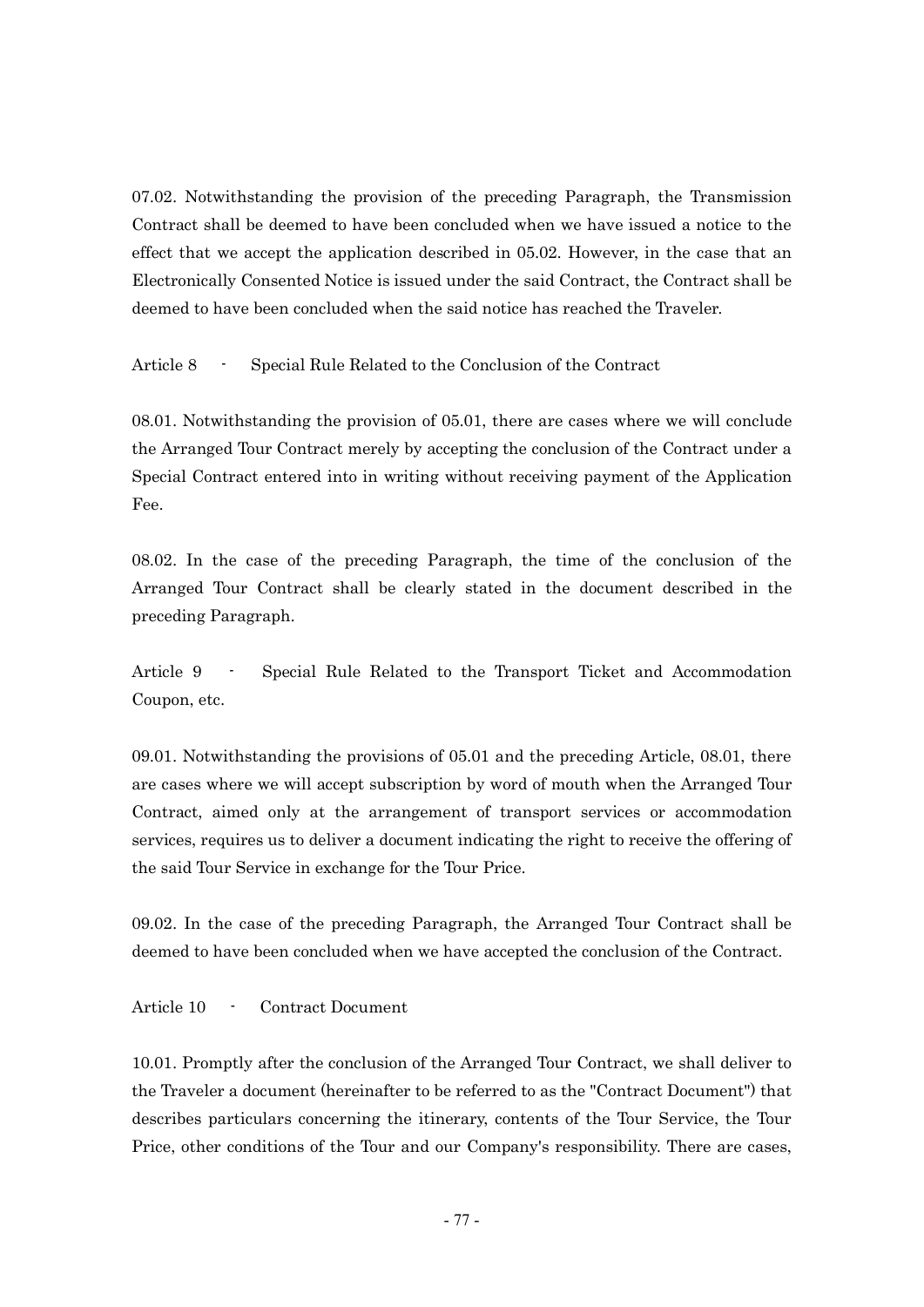however, where we do not deliver the said Contract Document when we deliver a document indicating the right to receive the offering of all the Tour Service, such as transport tickets, accommodation coupons and other services which we have arranged.

10.02. In cases where we have delivered the Contract Document described in the preceding Paragraph, the scope of the Tour Service for which we are responsible for making arrangements under the Arranged Tour Contract shall be as stated in the said Contract Document.

Article 11 - Method to Use Information-Communication Technologies

11.01. When we have provided particulars to be entered in the said Document (to be referred to as the "Particulars" in this Article) by means of utilizing information-communication technologies, we shall confirm that the said Particulars have been recorded on the file equipped in the communication equipment being used by the Traveler.

11.02. In the case of the preceding Paragraph, when the file for recording the Particulars is not equipped in the communication equipment being used by the Traveler. we shall record the Particulars on the file equipped in the communication equipment being used by our Company (limited to the file provided only for the exclusive use of the Traveler) and confirm that the Traveler has viewed the Particulars.

## Chapter 3 - Alteration and Cancellation of the Contract

Article 12 - Alteration of Contract Contents

12.01. The Traveler may request us to change the contents of the Arranged Tour Contract, such as itinerary, contents of Tour Service, and other conditions of the Arranged Tour Contract, etc., in which case we shall try to accommodate the Traveler's request as far as possible.

12.02. In cases where the contents of the Arranged Tour Contract are changed at the request of the Traveler, the Traveler will be required to bear the cancellation charges and penalty payable to the transport and accommodation facilities and other expenses required for changing the arrangements at the time when the said arrangements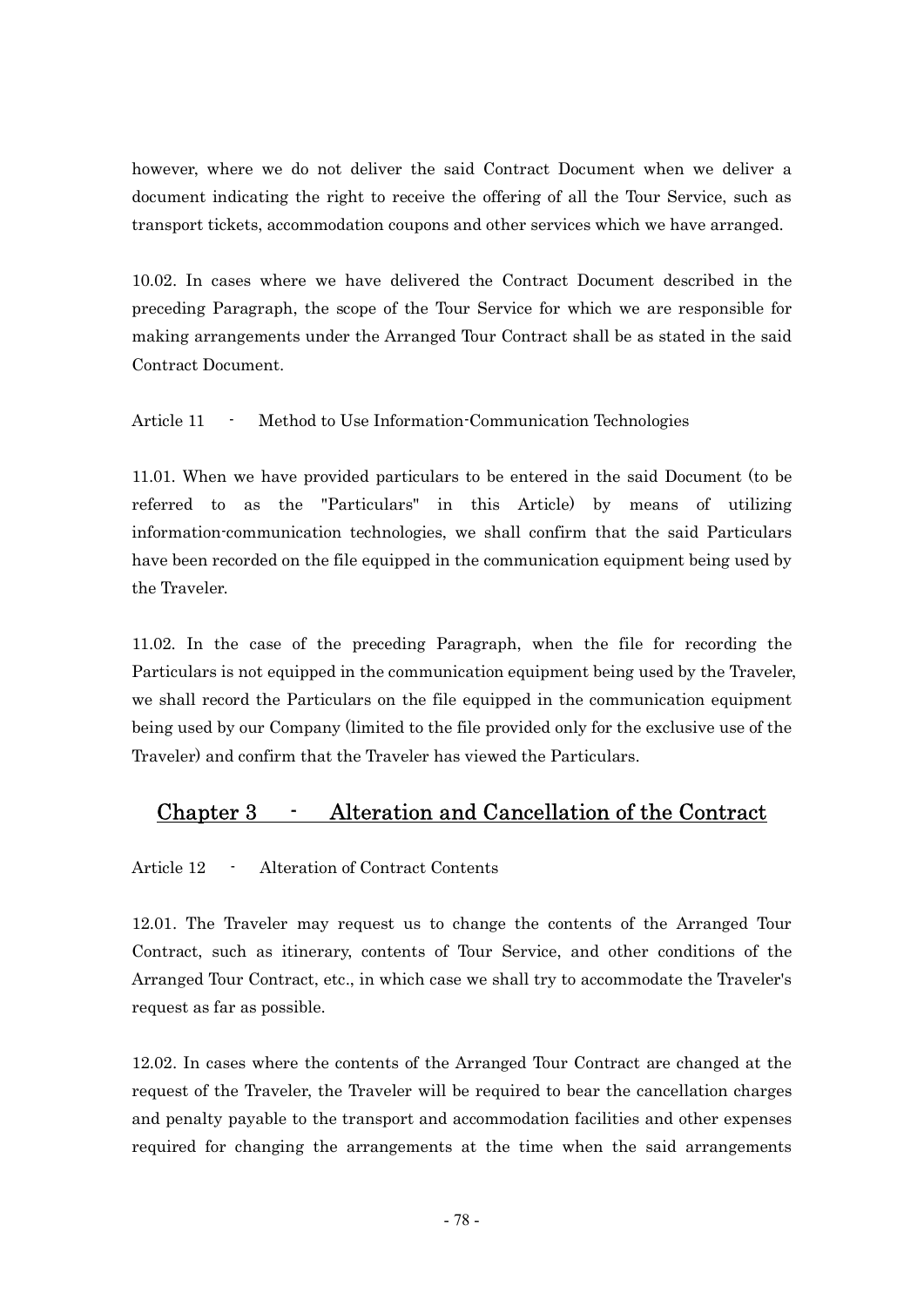already completed are cancelled, and in addition, to pay to us the handling charge for the change as prescribed by our Company. Furthermore, the increase or decrease of the Tour Price arising from such changes of the Arranged Tour Contract Contents shall belong to the Traveler.

Article 13 - Discretional Cancellation by the Traveler

13.01. The Traveler may cancel the Arranged Tour Contract in whole or in part at any time.

13.02. When the Arranged Tour Contract has been cancelled under the provision of the preceding Paragraph, the Traveler will be required to bear the expense paid in return for the Tour Service already received or the cancellation charges, penalty and other expenses payable to the transport and accommodation facilities for the Tour Service not yet offered, and in addition, to pay to us the handling charge for the cancellation as prescribed by our Company as well as the handling charge receivable by us.

Article 14 - Cancellation Due to Causes Attributable to the Traveler

14.01. We may cancel the Arranged Tour Contract in the following instances:

(1) If the Traveler does not pay the Tour Price by the due date specified.

(2) In cases where the Communication Contract has been concluded, when the Traveler has become unable to settle his/her liability related to the Tour Price, etc. in whole or in part according to the membership rule of the Affiliated Company, due to such causes as the credit card held by the Traveler has become invalid.

14.02. When the Arranged Tour Contract has been cancelled under the provision of the preceding Paragraph, the Traveler will be required to bear the cancellation charges and penalty for the Tour Service not yet offered as well as other expenses already paid and payable to the transport and accommodation facilities, and in addition, to pay to us the handling charge for the cancellation as prescribed by our Company as well as the handling charge receivable by us.

Article 15 - Cancellation Due to Causes Attributable to Our Company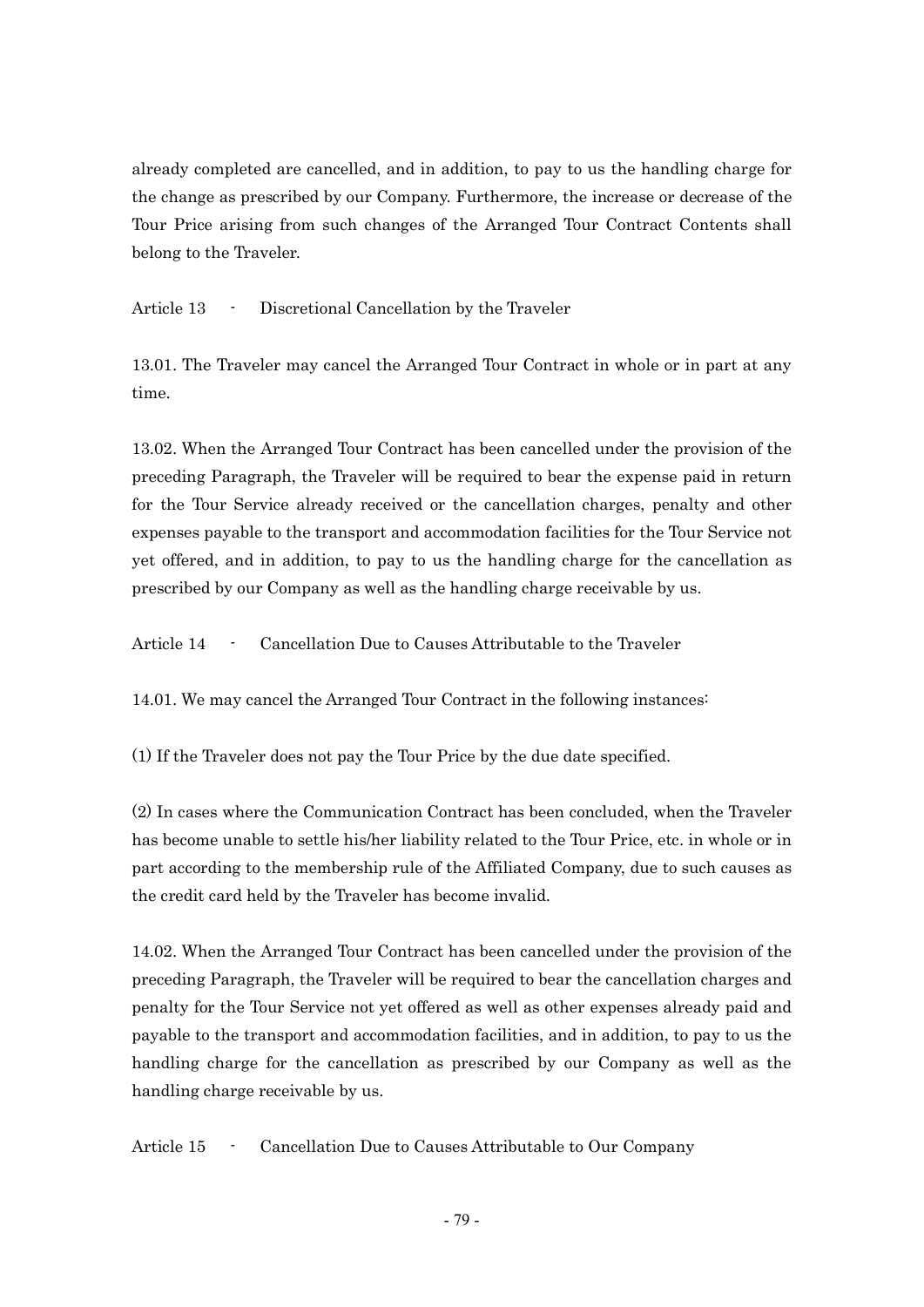15.01. When the arrangement for the Tour Service should become precluded due to causes attributable to us, the Traveler may cancel the Arranged Tour Contract,

15.02. When the Arranged Tour Contract has been cancelled under the provision of the preceding Paragraph, we shall reimburse to the Traveler the Tour Price already received after deducting the expenses already paid to the transport and accommodation facilities, etc. in return for the Tour Service already offered to the Traveler as well as the expenses payable from now.

15.03. The provision of the preceding Paragraph shall not prevent the Traveler from claiming compensation against us for the damage.

### Chapter 4 - Tour Price

Article 16 - Tour Price

16.01. The Traveler will be required to pay the Tour Price no later than the period prescribed by our Company prior to the start of the Tour.

16.02. When the Communication Contract has been concluded, we shall accept payment of the Tour Price by using the card of the Affiliate Company without obtaining the Traveler's signature on the voucher prescribed by us, in which case the Date Card Used shall be considered as the date when we have informed the Traveler of the contents of the Tour Service determined by us.

16.03. There are cases where we may change the Tour Price prior to the start of the Tour when changes in the Tour Price have occurred due to such causes as the revision of the fares and charges by transport and accommodation facilities, changes in foreign exchange rates, etc.

16.04. In the case of the preceding Paragraph, the increase or decrease of the Tour Price shall belong to the Traveler.

16.05. In the case that, when we have concluded the Communication Contract with the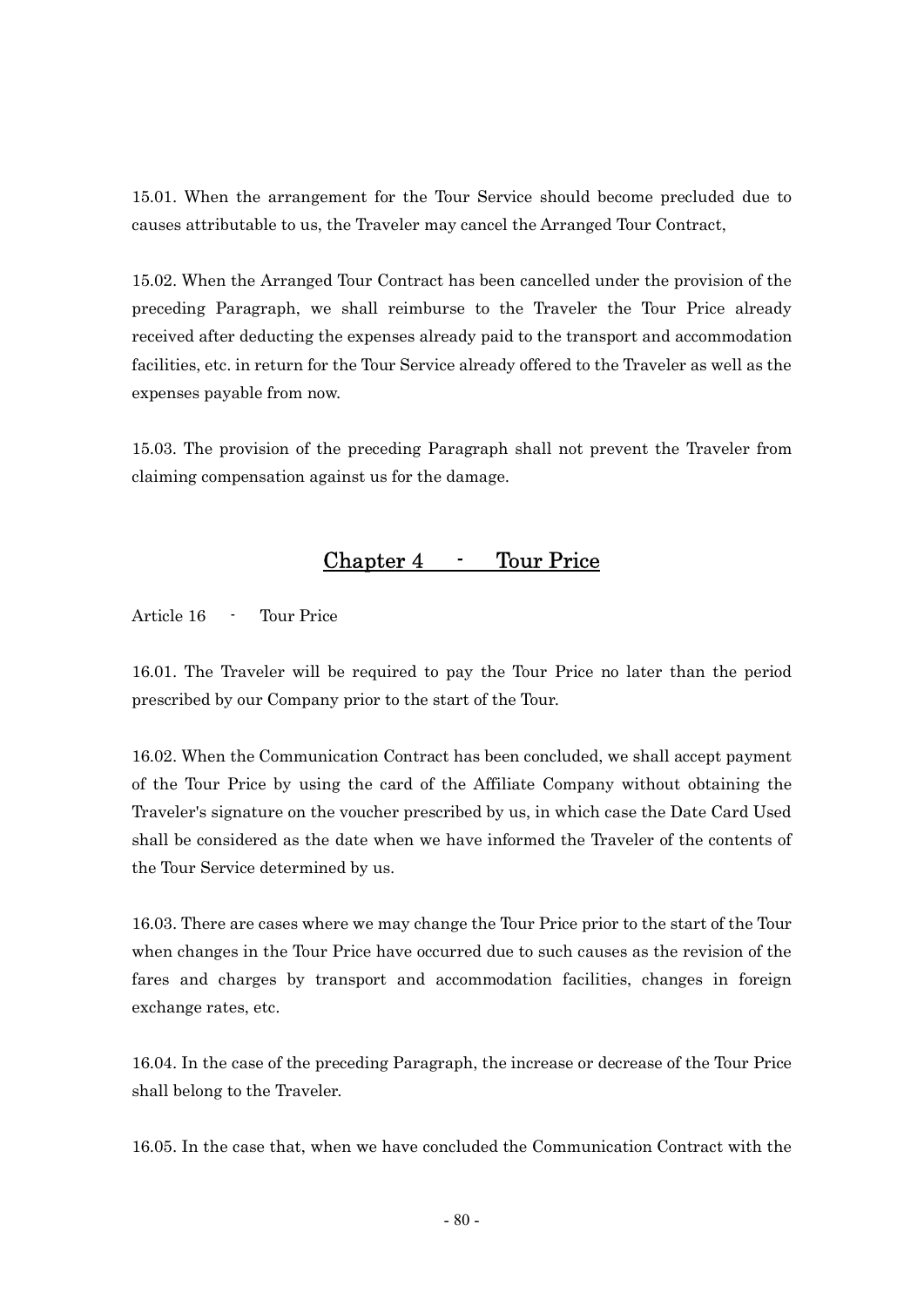Traveler, expenses payable by the Traveler have accrued under the provisions of Chapter 3 and Chapter 4, we shall receive payment of the said expenses by using the card of the Affiliate Company without obtaining the Traveler's signature on the prescribed voucher. In this case, the Date Card Used shall be considered as the date when we have informed the Traveler of the amount of the expenses payable to us by the Traveler or the amount reimbursable by us to the Traveler. However, in cases where we have cancelled the Arranged Tour Contract under the provision of Article 14, Paragraph 1 (2), the Traveler will be required to pay to us the expense, etc. payable to us by him/her no later than the date set by us by the method prescribed by us.

Article 17 - Settlement of the Tour Price

17.01. In cases where the amount of the expenses paid by us to the transport and accommodation facilities for arranging the Tour Service, which are to be borne by the Traveler, plus the handling charge (hereinafter to be referred to altogether as the "Tour Price Settled") does not agree with the amount already received as the Tour Price, we shall square the Tour Price promptly after the Tour finishes, in accordance with the provisions of the following two Paragraphs.

17.02. If the Tour Price Settled exceeds the amount already received as the Tour Price, the Traveler will be required to pay the difference to us.

17.03. If the Tour Price Settled falls below the amount already received as the Tour Price, we shall reimburse the difference to the Traveler.

### Chapter 5 - Arrangement for Organizations and Groups

Article 18 - Arrangement for Organizations and Groups

18.01. We shall apply the provisions of this Chapter to the conclusion of the Arranged Tour Contract in cases where we have received subscriptions from two or more Travelers who are to travel the same route at the same time by appointing a responsible person to represent them (hereinafter referred to as the "Contract Representative").

Article 19 - Contract Representative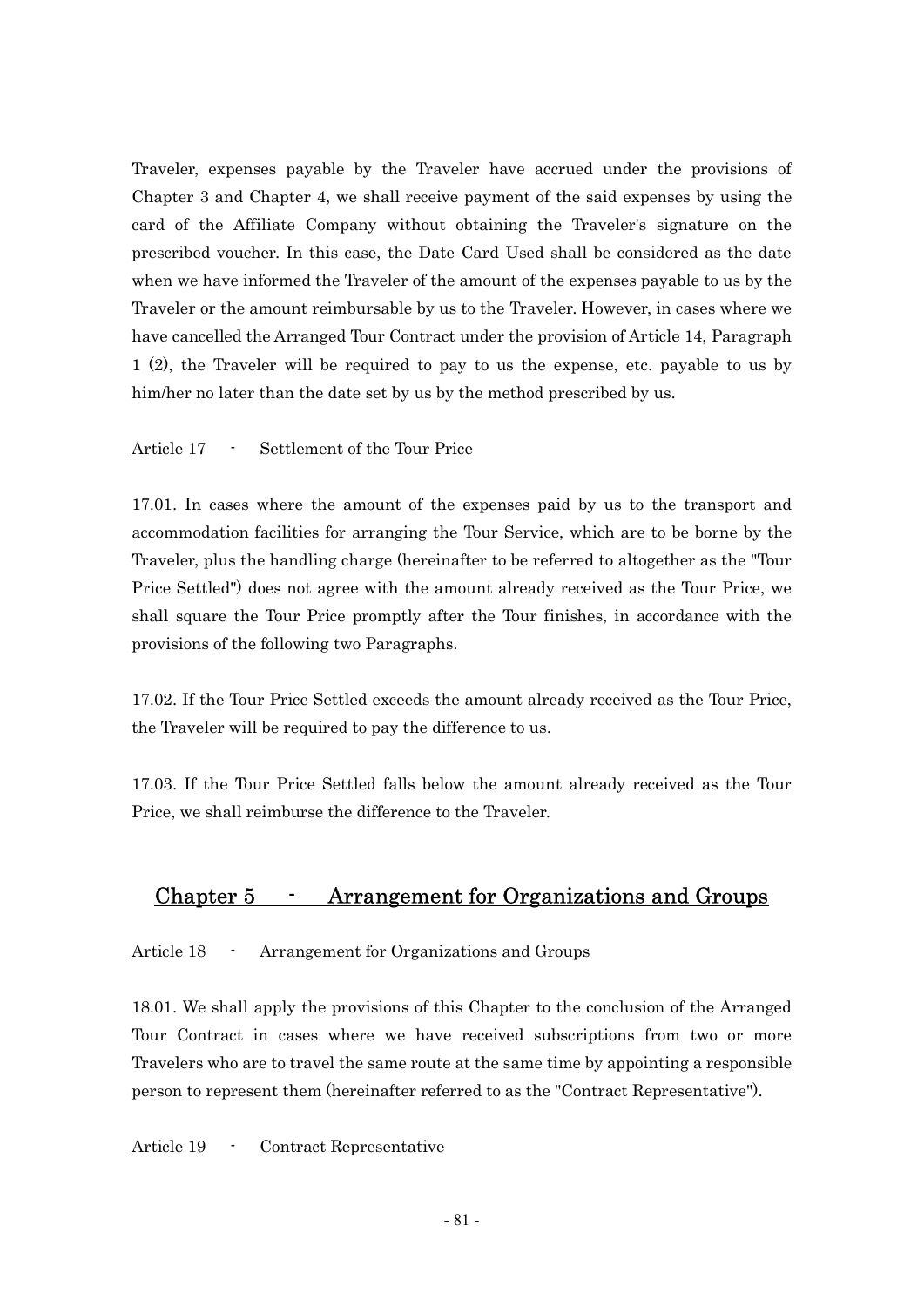19.01. Unless a Special Contract is made, we shall consider the Contract Representative as the person holding all the power of representation concerning the conclusion of the Arranged Tour Contract for the Travelers who compose his/her organization or group (hereinafter referred to as the "Constituent Member"), and we shall handle with the said Contract Representative transactions concerning the Tour business related to the said organization or group and the business specified in 22.01 hereunder.

19.02. The Contract Representative will be required to submit a list of the Constituent Members or inform us of the number of the Constituent Members on or before the date set by us.

19.03. We shall not be held responsible for the liabilities or obligations which the Contract Representative assumes to the Constituent Members at present or the liabilities or obligations which the Contract Representative is expected to assume in the future.

19.04. In cases where the Contract Representative does not accompany his/her organization or group during the Tour, one of the Constituent Members appointed by the Contract Representative beforehand shall be considered by us as the Contract Representative after the start of the Tour.

Article 20 - Special Rule of the Conclusion of the Contract

20.01. When we conclude the Arranged Tour Contract with the Contract Representative, there are cases where we accept the conclusion of the Arranged Tour Contract without receiving payment of the Application Fee, notwithstanding the provision of Article 5, Paragraph 1.

20.02. When we conclude the Arranged Tour Contract with the Contract Representative without receiving payment of the Application Fee under the provision of the preceding Paragraph, we shall deliver to the Contract Representative a Document written to that effect, and the Arranged Tour Contract shall be considered to have been concluded when we have delivered the said Document.

Article 21 - Changes by the Contract Representative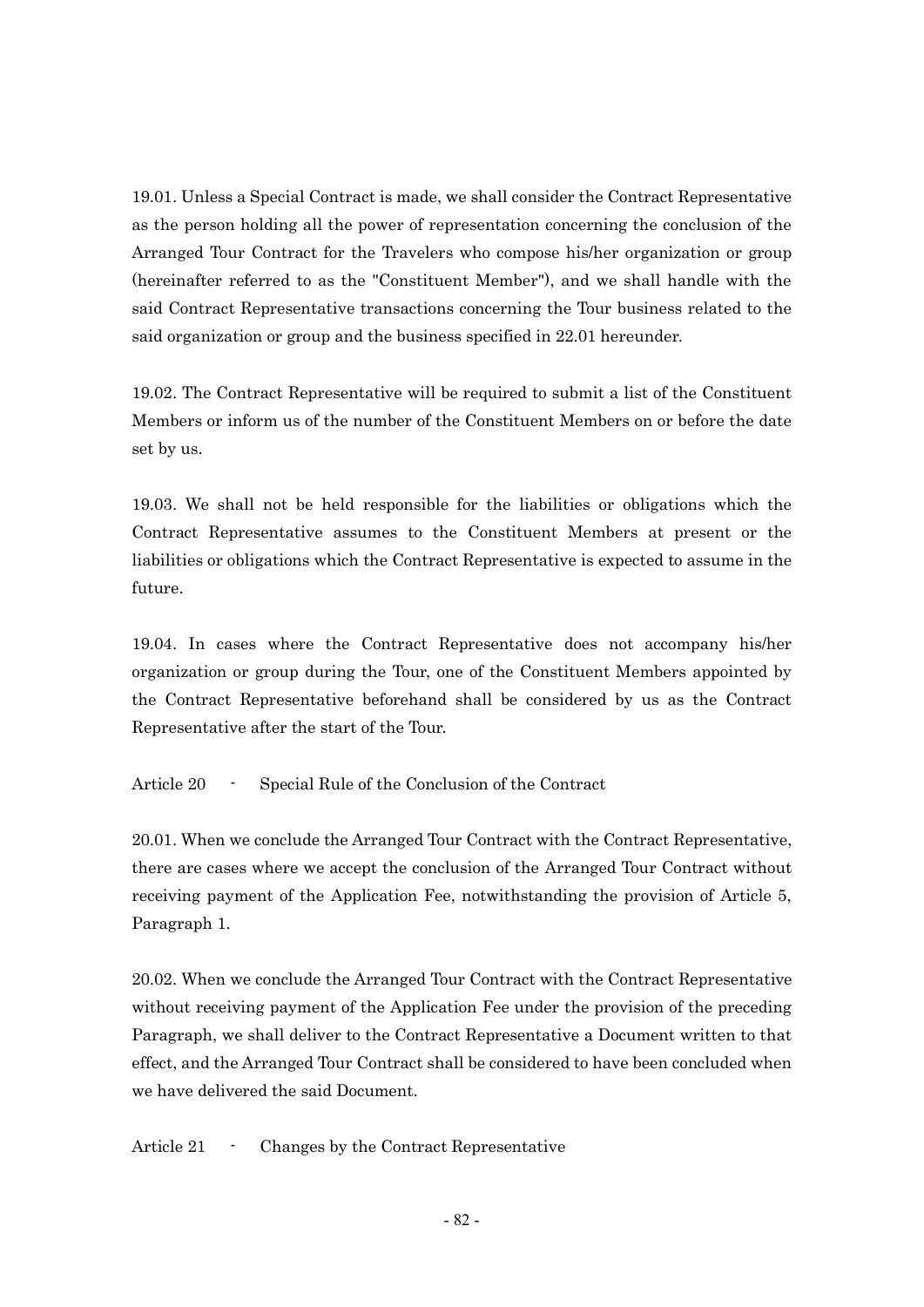21.01. When the Contract Representative has expressed a wish to change some of the Constituent Members, we shall accommodate his/her wish as far as possible.

21.02. The increase or decrease of the Tour Price arising from the change described in the preceding Paragraph. as well as the expenses required for the said change shall belong to the Constituent Members.

Article 22 - Escort Service

22.01. There are cases where we provide Escort Service at the request of the Contract Representative by having a Tour Escort accompany his/her organization or group.

22.02. The contents of the Escort Service to be performed by the Tour Escort shall, in principle, be the service required for conducting the Tour of his/her organization or group as a group, according to the itinerary determined beforehand.

22.03. The Service Hours of the Tour Escort for offering the Escort Service shall, in principle, be from 8:00 to 20:00 hours.

22.04. When we offer the Escort Service, the Contract Representative will be required to pay to us the Escort Service Charge prescribed by us.

### Chapter 6 - Responsibility

Article 23 - Responsibility of Our Company

23.01. In the course of implementing the Arranged Tour Contract, we shall be responsible for compensating for the damage caused to the Traveler intentionally or negligently by our Company or by our agent who has been engaged by us to make arrangements on our behalf under the provision of Article 4 (hereinafter referred to as the "Surrogate Arranger"), but only in cases where notice has been given to us within two years from the day immediately following the day when the said damage occurred.

23.02. In cases where the Traveler has suffered damage due to causes beyond the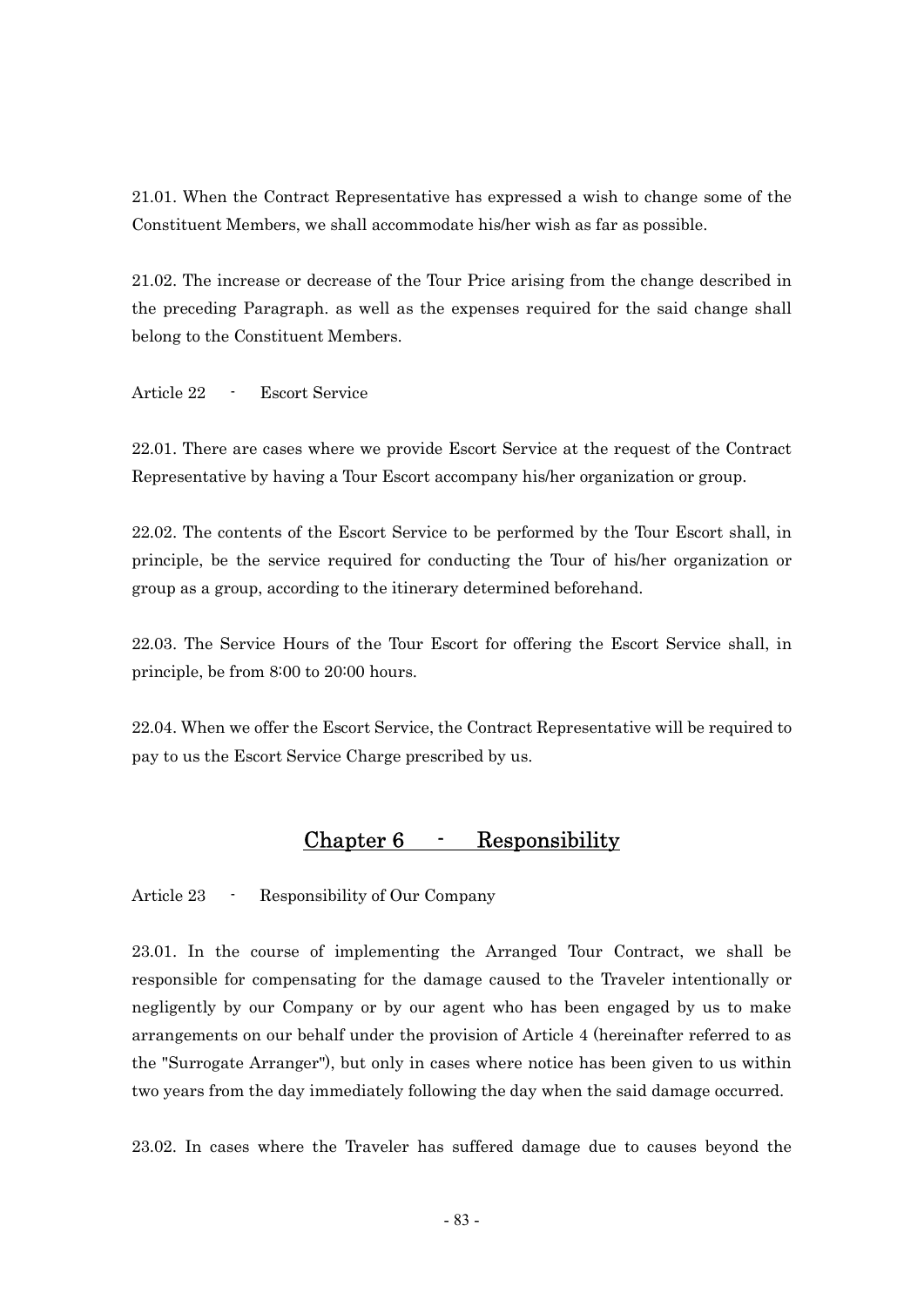control of our Company or our Surrogate Arranger, such as act of providence, maelstrom of war, civil commotion, suspension of Tour Services like transport and accommodation facilities, orders from government and other public agencies, and others causes, we shall not be held responsible for compensation except in the case of the preceding Paragraph.

23.03. With regards to damage caused to baggage as described in Paragraph 1, notwithstanding the provision of the said Paragraph, we shall make compensation up to the limit of ¥150,000 as a maximum amount per Traveler (except in cases where the said damage has been caused by us intentionally or due to our serious fault), only if we have been notified of the said damage within 14 days in the case of inland trips and within 21 days in the case of overseas trips, respectively, counted from the day immediately following the day when the said damage occurred.

Article 24. - Responsibility of the Traveler

24.01. If we have suffered damage due to the willfulness or fault of the Traveler, the said Traveler will be required to compensate us for the said damage.

24.02. When the Traveler concludes the Customized Tour Contract, the Traveler will be required to make efforts to understand the contents of the Customized Tour Contract, such as the right and obligation of the Traveler, etc., by utilizing the information provided by us.

24.03. In order for the Traveler to smoothly receive the Tour Service described in the Contract Document after the start of the Tour, the Traveler will be required to report promptly to us or our Surrogate Arranger or the provider of the said Tour Service at the Touring point if and when the Traveler should realize that the Tour Service is different from the Contract Document that was offered.

## Chapter 7 - Business Guarantee Bonds (In Cases of Not Being a-Security Member of the Association of Travel Agents)

Article 25 - Business Guarantee Bonds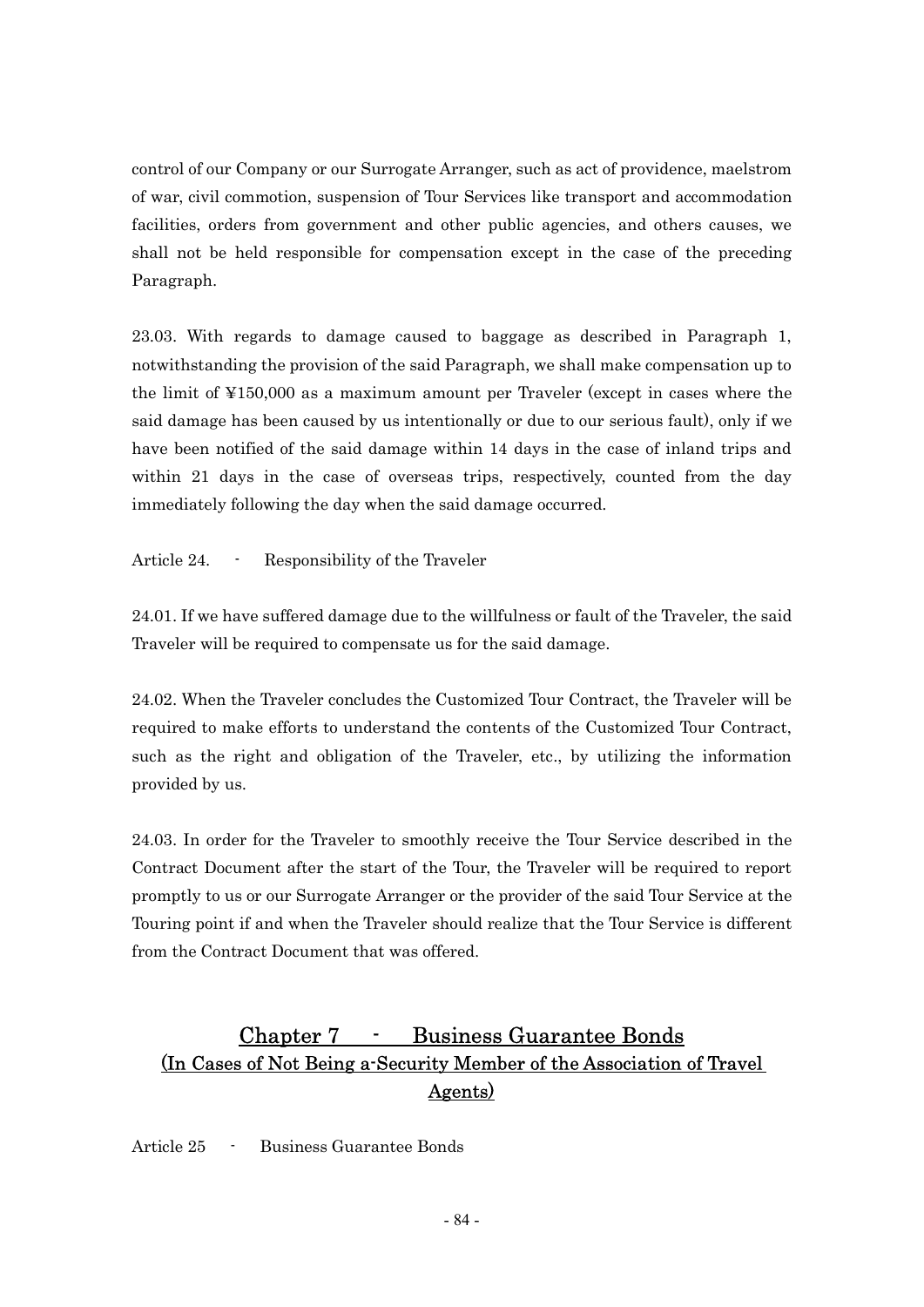25.01. The Traveler or the Constituent Member, who has concluded the Package Tour Contract with us, is entitled to receive reimbursement from the Business Guarantee Bonds deposited by us under the provision of Article 7, Paragraph 1 of the Travel Agency Law in connection with the claim arising from the said transaction.

25.02. The name and place of the Deposit Office where we have deposited the Business Guarantee Bonds is as follows:

(1) Name:

(2) Place:

### Chapter 7 - Redemption Business Guarantee Bonds (In Case of Security Member of the Association of Travel Agents)

Article 25 - Redemption of Business Guarantee Bonds

|                    | 25.01. We are the Security Member of the | (Name) | Association of Travel |
|--------------------|------------------------------------------|--------|-----------------------|
| Agents (located at | (Address)                                |        | Tokyo).               |

25.02. The Traveler or the Constituent Member, who has concluded the Package Tour Contract with us, is entitled to receive reimbursement from the Redemption Business Guarantee Bonds deposited by the \_\_\_\_\_\_\_\_ Association of Travel Agents which is described in the preceding Paragraph, up to the maximum amount of yen.

25.03. As we have paid our share of the Redemption Business Guarantee Bonds to the Association of Travel Agents in accordance with the provision of Article 22, Paragraph 10 (1) of the Travel Agency Law, we have not deposited the Business Guarantee Bonds based on Article 7, Paragraph 1 of the Travel Agency Law.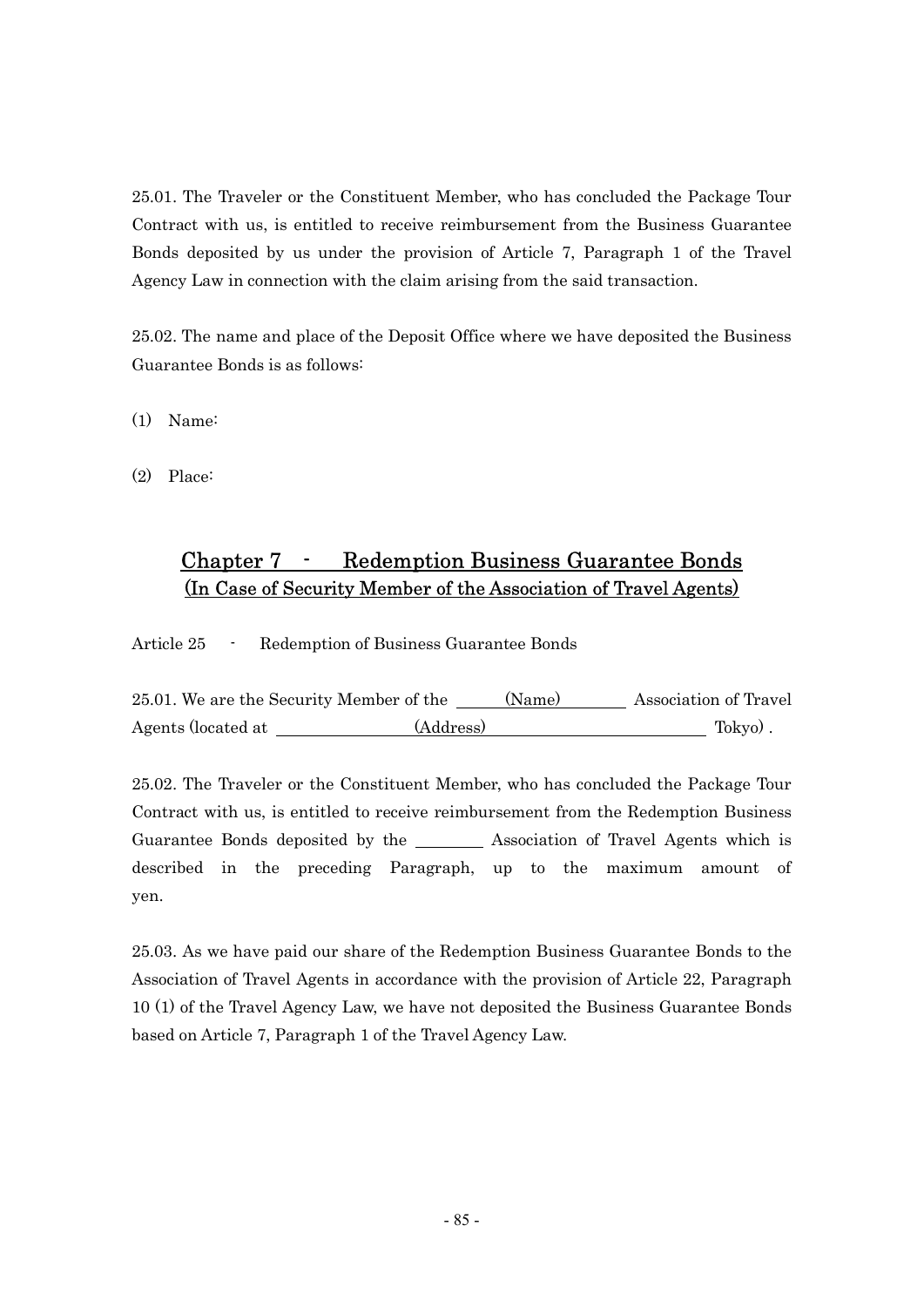# Agent Contracts for Procedure for Going Abroad

#### Article 1 - Scope of Application

01.01. The Agent Contract for Procedure for Going Abroad to be concluded between our Company and the Traveler shall be based on this Contract under the following terms and conditions. Any matter not stipulated in this Contract shall be governed by ordinance and generally established practice.

01.02. If we conclude a Special Contract with the Traveler in writing without violating the relevant law or harming the interests of the Traveler, such a Special Contract shall be given priority, notwithstanding the provision of the preceding Paragraph.

Article 2 - Traveler Concluding an Agent Contract for Procedure for Going Abroad

02.01. The Traveler with whom we conclude an Agent Contract for Procedure for Going Abroad, shall be the Traveler who has concluded with us a Subscription Type Package Tour, an Order-Taking Type Customized Tour or an Arranged Tour, or the Traveler who has concluded a Subscription Type Package Tour from another Travel Agent with our Company acting on their behalf by consignment.

Article 3 - Definition of an Agent Contract for Procedure for Going Abroad

03.01. In this Contract, "Agent Contract for Procedure for Going Abroad" shall mean the Contract under which we undertake to perform the following services (hereinafter to be referred to as the "Agent Service") on consignment from the Traveler by contracting to receive the Travel Agent Handling Charge (hereinafter to be referred to as the "Overseas Travel Procedure Handling Charge") for handling the procedure for overseas travel on behalf of the Traveler:

(1) Procedure to obtain the passport, visa, re-entry permit and various certificates.

(2) Preparation of documents for immigration and re-entry formalities.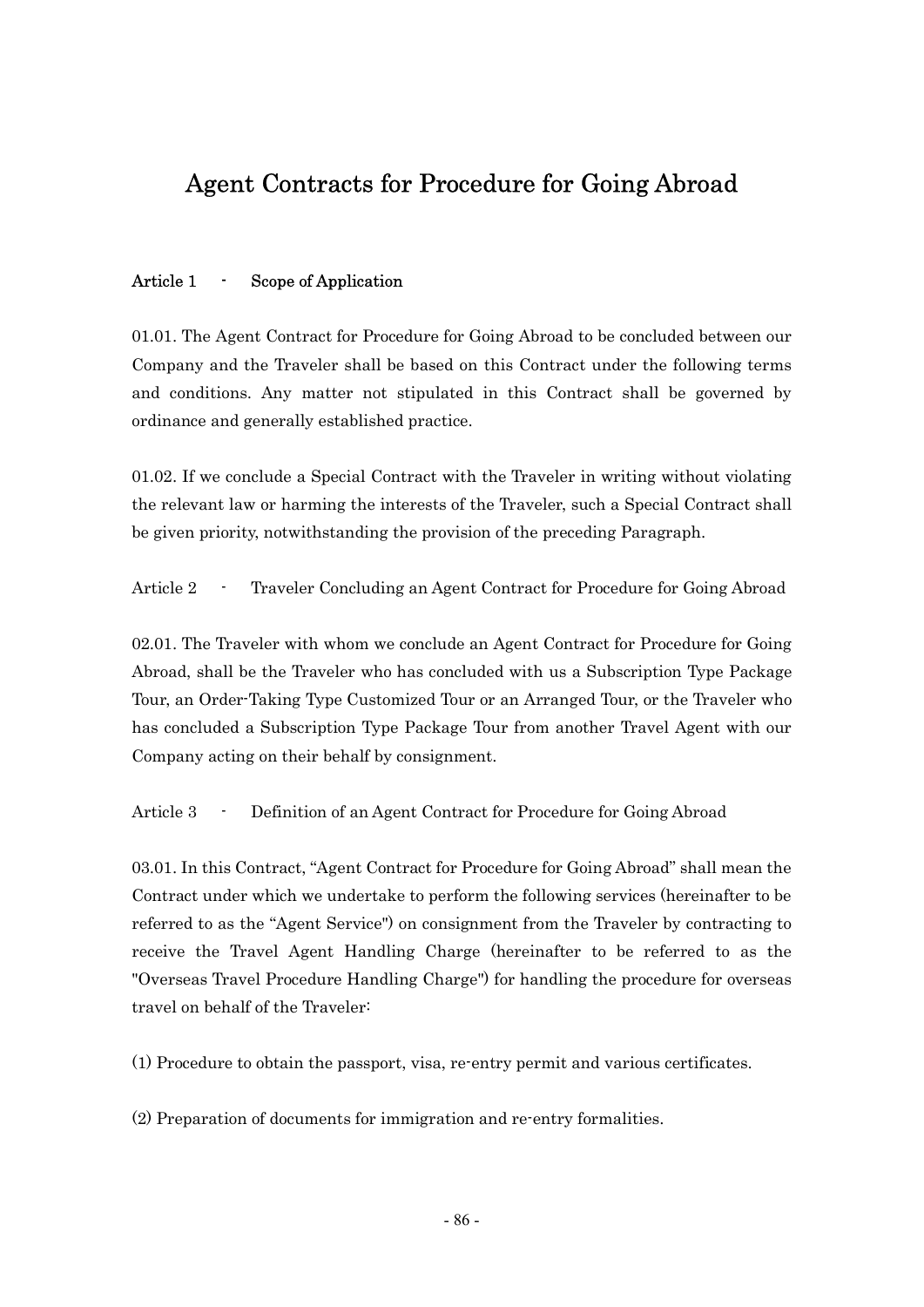(3) Other services related to each of the preceding items (1) and (2).

Article 4 - Conclusion of the Contract

04.01. The Traveler, who intends to conclude an Agent Contract for Procedure for Going Abroad with us, will be required to fill in specified particulars on the application form prescribed by us and submit it to us.

04.02. An Agent Contract for Procedure for Going Abroad shall be considered to have been concluded when we have accepted the conclusion of the Contract and have received the application form described in the preceding Paragraph.

04.03. Notwithstanding the provisions of the preceding two Paragraphs, there are cases where we will accept an application for an Agent Contract for Procedure for Going Abroad by telephone, mail, facsimile, or other means of communication, without receiving the submission of an application form, in which case the Agent Contract for Procedure for Going Abroad shall be considered to have been concluded when we have accepted the conclusion of the Contract.

04.04. There are cases where we will not accept the conclusion of an Agent Contract for Procedure for Going Abroad when there are inconveniences related to our business.

04.05. We shall, promptly after the conclusion of an Agent Contract for Procedure for Going Abroad, deliver to the Traveler a document describing the contents of the consignment service (hereinafter to be referred to as the "Consignment Service") undertaken under the Agent Contract for Procedure for Going Abroad, including the amount of the Overseas Travel Procedure Handling Charge, the method of receiving the said Charge, our responsibility and other necessary particulars.

04.06.When we have provided the particulars to be described in the document concerned (hereinafter to be referred to as the "Particulars") by means of utilizing information-communication technologies instead of delivering the document as specified in the preceding Paragraph, we shall confirm that the Particulars have been recorded on the file equipped in the communication equipment being used by the Traveler.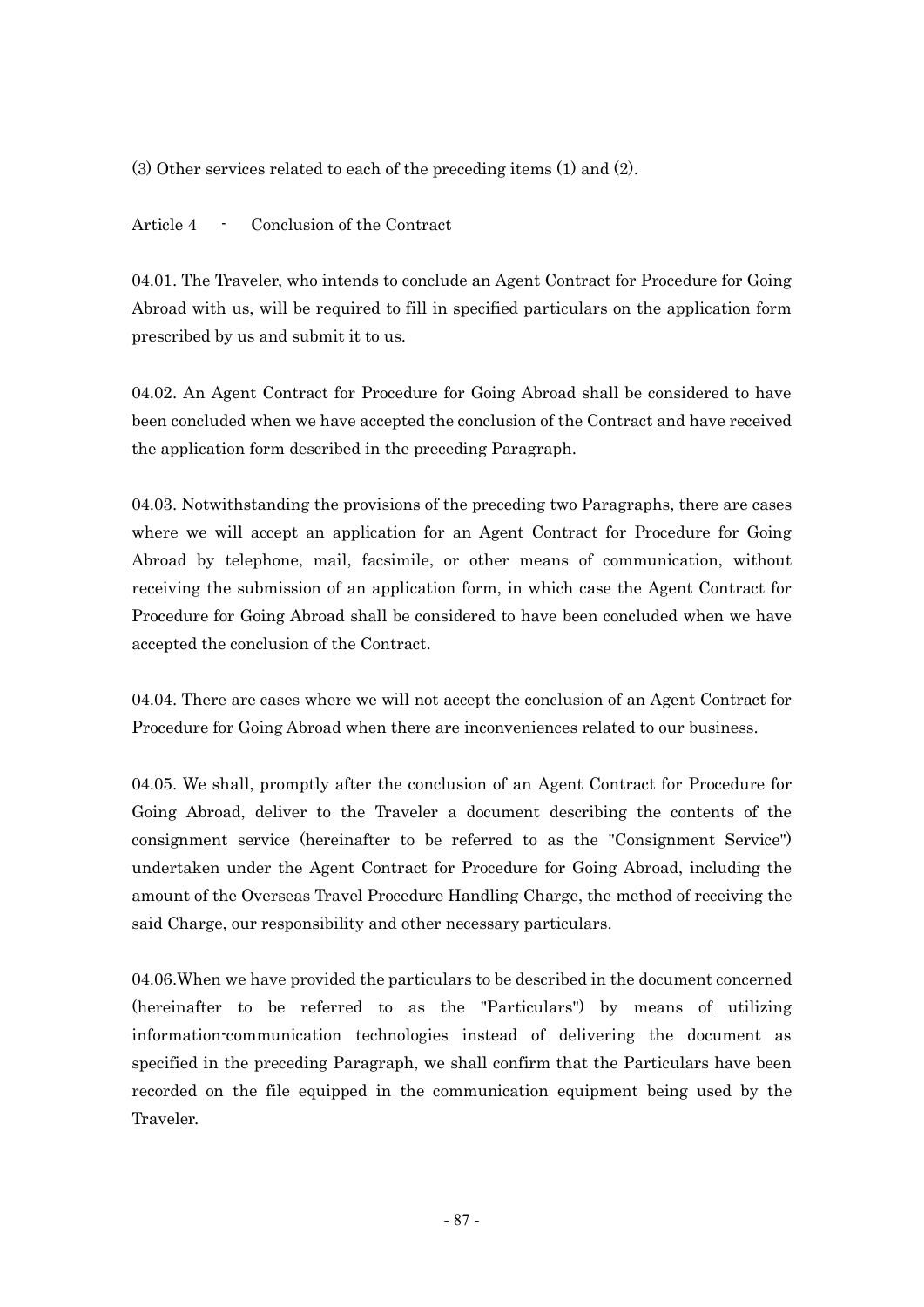04.07. In the case of the preceding Paragraph, when the communication equipment being used by the Traveler is not equipped with the file for recording the Particulars, we shall record the Particulars on the file equipped in the communication equipment being used by us (limited to the file provided only for the exclusive use of the Traveler) and confirm that the Traveler has viewed the said Particulars.

Article 5 - Confidentiality

05.01. We shall not leak to the other party any information obtained in the course of implementing the Consignment Service.

Article 6 - Responsibility of the Traveler

06.01. The Traveler will be required to pay the Overseas Travel Procedure Handling Charge by the date set by us.

06.02. The Traveler will be required to submit the documents required for the Consignment Service, and other necessary material (hereinafter to be referred to as the "Overseas Travel Procedure Documents, etc.) by the date set by us.

06.03. When we are required to pay charges for services, visa fees, expenses for commission, and other charges (hereinafter to be referred to as the "Visa Fee, etc.") to government and public agencies as well as to foreign delegations in Japan and other parties, the Traveler will be requested to pay the said Visa Fee, etc. to us by the date set by us.

06.04. When mail expense, traveling expense, and other expenses have accrued in the course of implementing the Consignment Service, the Traveler will be required to pay the said expenses to us by the date set by us.

Article 7 - Cancellation of the Contract

07.01. The Traveler may cancel the Agent Contract for Procedure for Going Abroad in whole or in part at any time.

07.02. The following are cases where we may cancel the Agent Contract for Procedure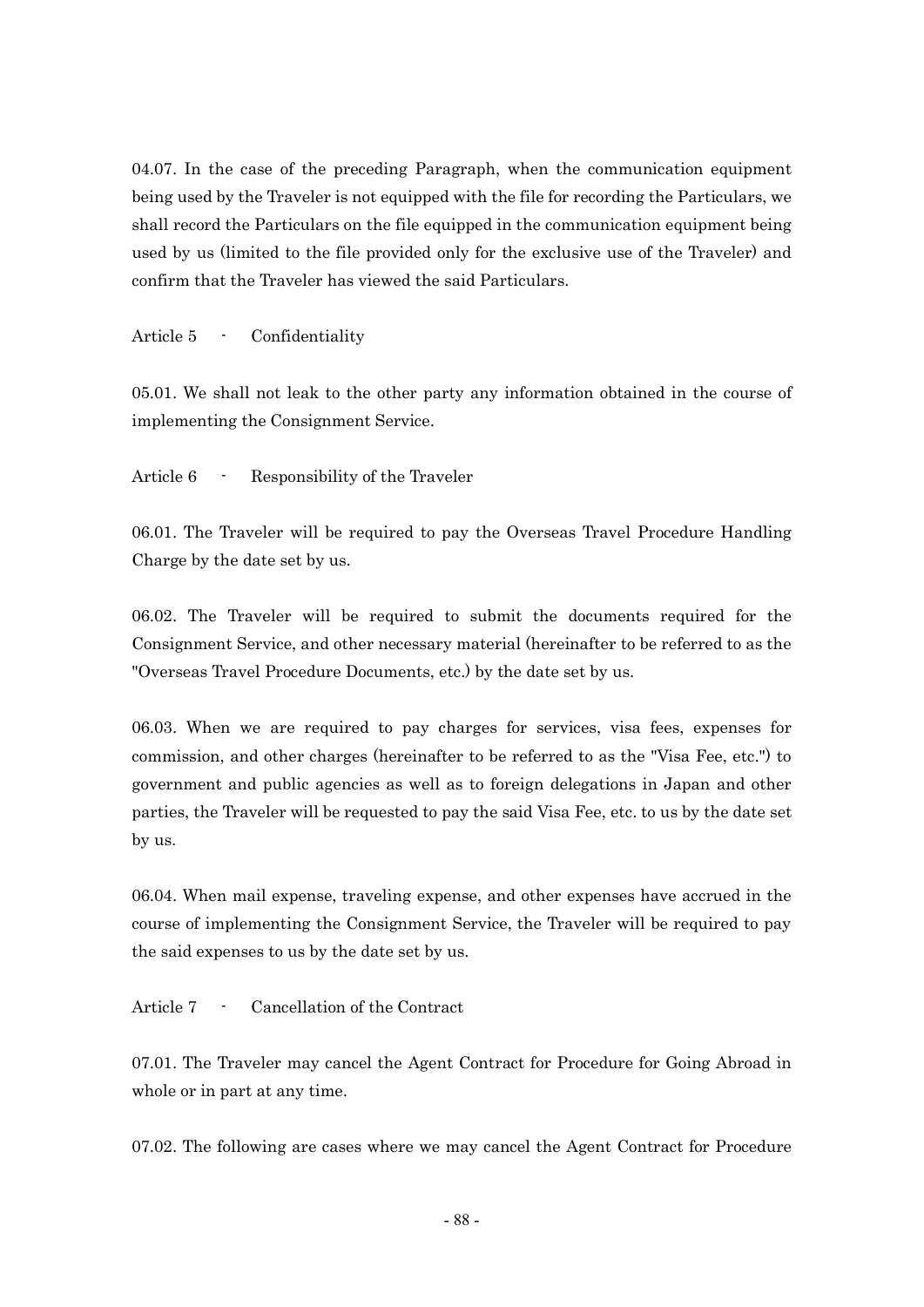for Going Abroad:

(1) When the Traveler does not submit the Overseas Travel Procedure Documents by the prescribed date.

(2) When we recognize that there are flaws in the Overseas Travel Procedure Documents submitted by the Traveler.

(3) When the Traveler does not pay the Overseas Travel Procedure Handling Charge, Visa Fee, etc. and/or the expenses described in the preceding Article, Paragraph 4, by the prescribed date.

(4) In the case that we have accepted to undertake the Agent Service described in Article 3, Paragraph 1, when we recognize that the Traveler is very likely to become unable to obtain the passport, visa, or reentry permit (hereinafter to be referred to as the "Passport, etc.") due to causes not attributable to us.

07.03. When the Agent Contract for Procedure for Going Abroad has been cancelled in accordance with the provision of the preceding Paragraph, the Traveler will be required to bear the Visa Fee, etc. and the expenses described in the preceding Article, Paragraph 4, and to pay in addition the Overseas Travel Procedure Handling Charge to us for the Consignment Service already implemented by us.

Article 8 - Responsibility of Our Company

08.01. When we have inflicted damage to the Traveler intentionally or negligently in the course of implementing the Agent Contract for Procedure for Going Abroad, we shall be responsible for compensating for the said damage, but only in cases where we have been notified of the said damage within 6 months reckoned from the day immediately following the day when the said damage has occurred.

08.02. We do not guarantee under the Agent Contract for Procedure for Going Abroad that the Traveler would actually be able to obtain the passport, etc. and that he/she would be permitted to enter and depart the countries concerned. Accordingly, we shall not be held responsible even if the Traveler is unable to obtain the passport, etc. or to enter or depart countries concerned, due to causes not attributable to us.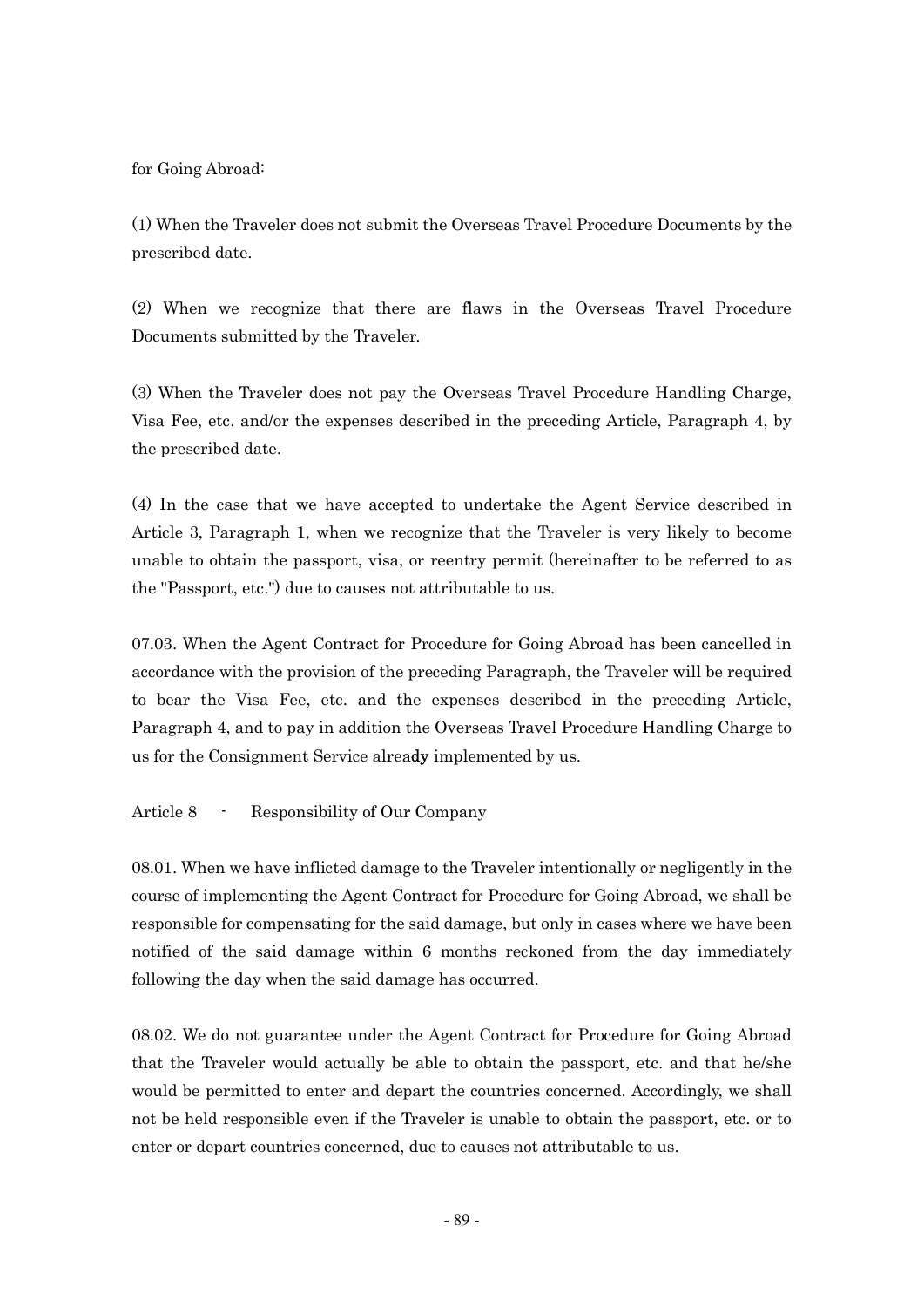# Travel Consulting Service Contract Section

#### Article 1 - Scope of Application

01.01. The Travel Consulting Service Contract to be concluded between our Company and the Traveler shall be based on this Contract under the following terms and conditions. Any matter not stipulated in this Contract shall be governed by ordinance or generally established practice.

01.02. In case we conclude a Special Contract with the Traveler in writing without violating the

relevant law or harming the interest of the Traveler, such a Special Contract shall be given priority, notwithstanding the provision of the preceding Paragraph.

Article 2 - Definition of the Travel Consulting Service Contract

02.01. The "Travel Consulting Service Contract" shall mean in this Contract the Contract under which we shall promise to undertake the implementation of the following service at the request of the Traveler by receiving payment of the Travel Service Handling Charge (hereinafter to be referred to as the Consulting Fee) in return for consulting service.

(1) Advice necessary for the Traveler to prepare his/her travel plan

(2) Preparation of a travel plan

(3) Estimation of the expenses to be required for such a travel

(4) Offering of information concerning touring spots and transport/accommodation facilities, etc.

(5) Offering of other advice and information necessary for travel

Article 3 - Conclusion of the Contract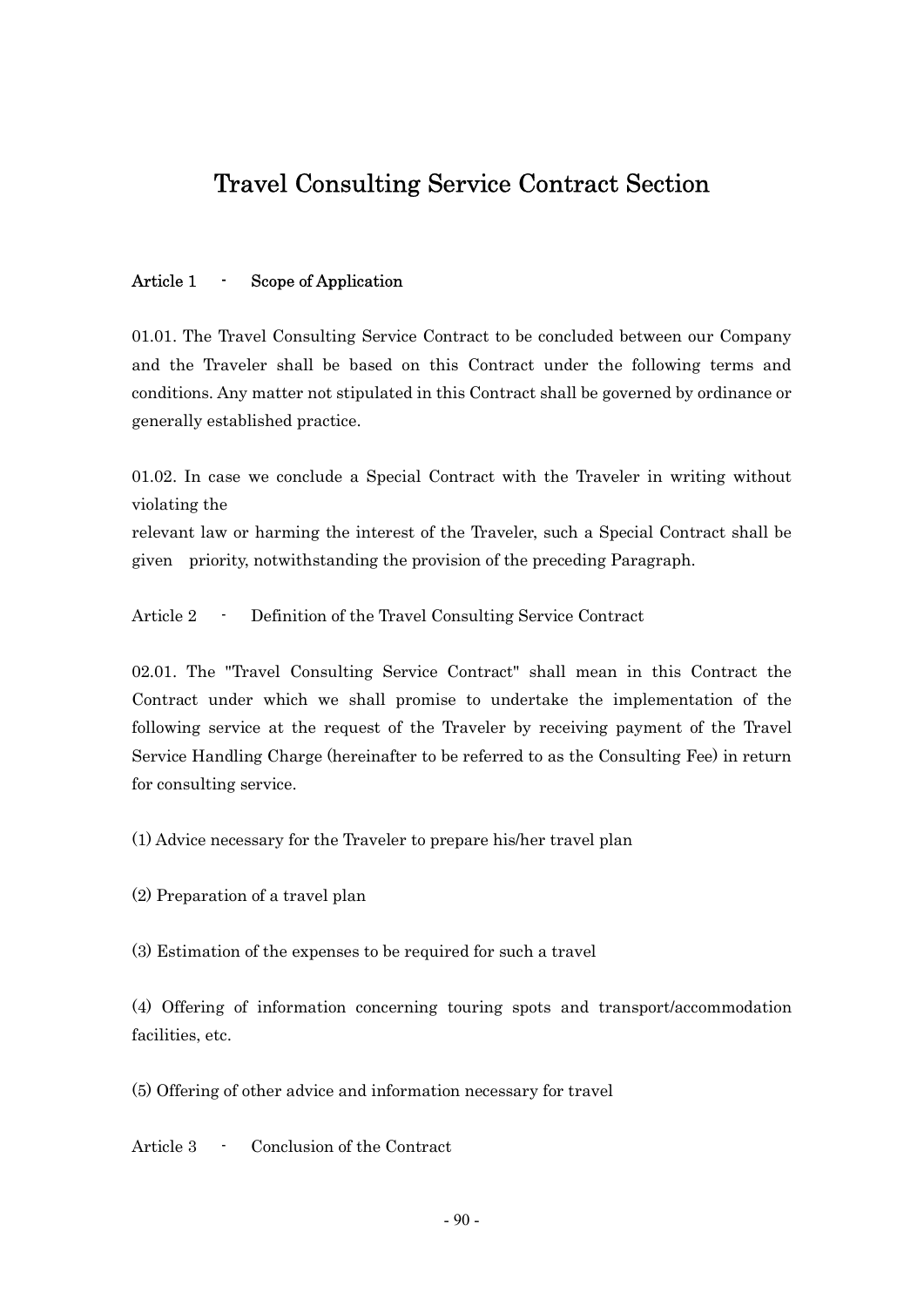03.01. The Traveler intending to conclude the Travel Consulting Service Contract with us will be

required to submit to us an application form filled in with prescribed particulars.

03.02. The Travel Consulting Service Contract shall be considered to have been concluded when we have accepted the conclusion of the said Contract and received the application specified in the previous Paragraph.

03.03. Notwithstanding the provision of the preceding Paragraph, there are cases where we accept an application for the Travel Consulting Service Contract by telephone, mail, facsimile and other

means of communication, without submission of the application form, in which case the Travel Consulting Service Contract shall be considered to have been concluded at the time when we have accepted the conclusion of the said Contract.

03.04. There are cases where we do not accept the conclusion of the Travel Consulting Service Contract when there is inconvenience related to our business or when the contents of the Traveler's

consultation are offensive to public order and morals or are likely to violate the ordinance enforced in touring points.

Article 4 - Consulting Fee

04.01. When we have performed the service described in Article 2, the Traveler will be required to

pay to us the Consulting Fee prescribed by us by the date set by us.

Article 5 - Responsibility of Our Company

05.01. We shall be held responsible for compensating for the damage, if any, which we have inflicted on the Traveler intentionally or negligently, only in case we have been notified of the said damage within 6 months reckoned from the date immediately following the day when the said damage has occurred.

05.02. We do not guarantee that actual arrangement would be possible for the transport